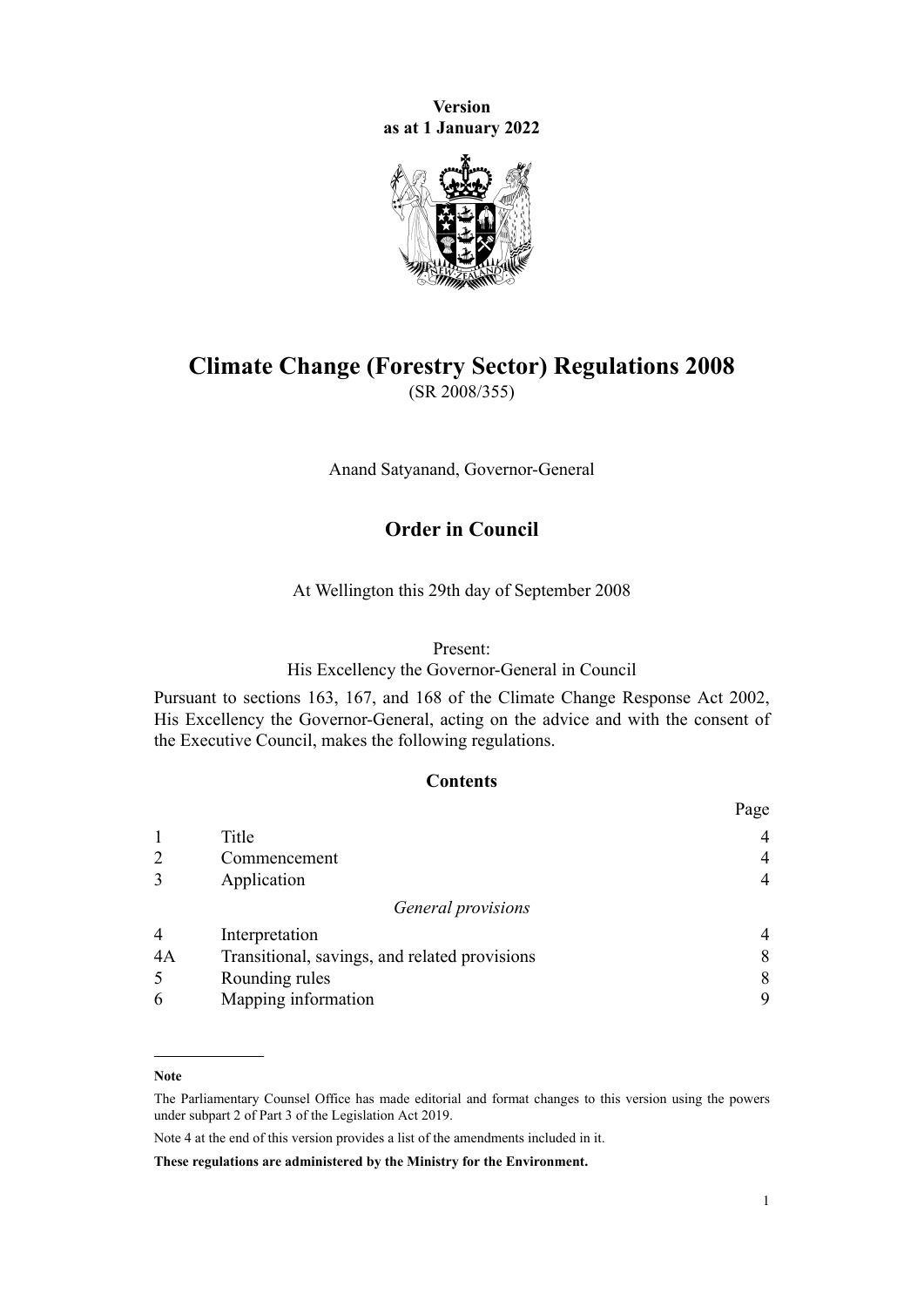|     | <b>Climate Change (Forestry Sector) Regulations 2008</b>                                                                                                | Version as at<br>1 January 2022 |
|-----|---------------------------------------------------------------------------------------------------------------------------------------------------------|---------------------------------|
| 7   | EPA may issue guidelines or standards                                                                                                                   | 9                               |
| 8   | Fees and charges                                                                                                                                        | 10                              |
| 8A  | Waivers and refunds for fees and charges                                                                                                                | 10                              |
| 9   | Hourly rate costs                                                                                                                                       | 11                              |
| 10  | Notification of status of forest land                                                                                                                   | 11                              |
| 11  | Registrar to record notices in relation to status of forest land                                                                                        | 13                              |
| 12  | Cancellation of notices                                                                                                                                 | 13                              |
| 13  | Applications for exemptions for pre-1990 forest land under section<br>183                                                                               | 14                              |
|     | Pre-1990 forest land participants                                                                                                                       |                                 |
| 14  | Collection of information by pre-1990 forest land participants                                                                                          | 15                              |
| 15  | Method of calculating emissions for deforestation of pre-1990<br>forest land                                                                            | 15                              |
| 15A | Offsetting forest land applications                                                                                                                     | 16                              |
| 15B | Usual rotation periods for forest species                                                                                                               | 17                              |
| 16  | Rules for application of tables in Schedule 4                                                                                                           | 18                              |
| 17  | Emissions returns in relation to deforestation of pre-1990 forest<br>land                                                                               | 20                              |
|     | Post-1989 forest land participants                                                                                                                      |                                 |
| 18  | Mapping information for post-1989 forest land                                                                                                           | 21                              |
| 19  | Collection of information by post-1989 forest land participants                                                                                         | 21                              |
| 20  | Calculation of carbon stock changes by post-1989 forest land<br>participants                                                                            | 21                              |
| 20A | Calculation of carbon stock changes when new carbon accounting<br>area is constituted from post-1989 forest land from another carbon<br>accounting area | 22                              |
| 21  | Calculation of carbon stock                                                                                                                             | 23                              |
| 22  | Rules for application of tables in Schedule 6 or participant-specific<br>tables                                                                         | 25                              |
|     | <b>FMA</b> participants                                                                                                                                 |                                 |
| 22A | Assignment of forest class                                                                                                                              | 28                              |
| 22B | Field measurement-based assessment process                                                                                                              | 29                              |
| 22C | Allocation of permanent sample plots                                                                                                                    | 31                              |
| 22D | Production of participant-specific tables                                                                                                               | 33                              |
| 22E | Use of participant-specific tables                                                                                                                      | 34                              |
| 22F | Application for allocation of new permanent sample plots                                                                                                | 36                              |
| 22G | Rules to apply if FMA participant's registered post-1989 forest<br>land is reduced but remains 100 or more hectares                                     | 37                              |
| 22H | Rules to apply if FMA participant's registered post-1989 forest<br>land is reduced below 100 hectares                                                   | 39                              |
| 22I | Reconfiguration of registered post-1989 forest land                                                                                                     | 41                              |
| 22J | Rules to apply if FMA participant's registered post-1989 forest<br>land is 100 hectares or more and is increased                                        | 42                              |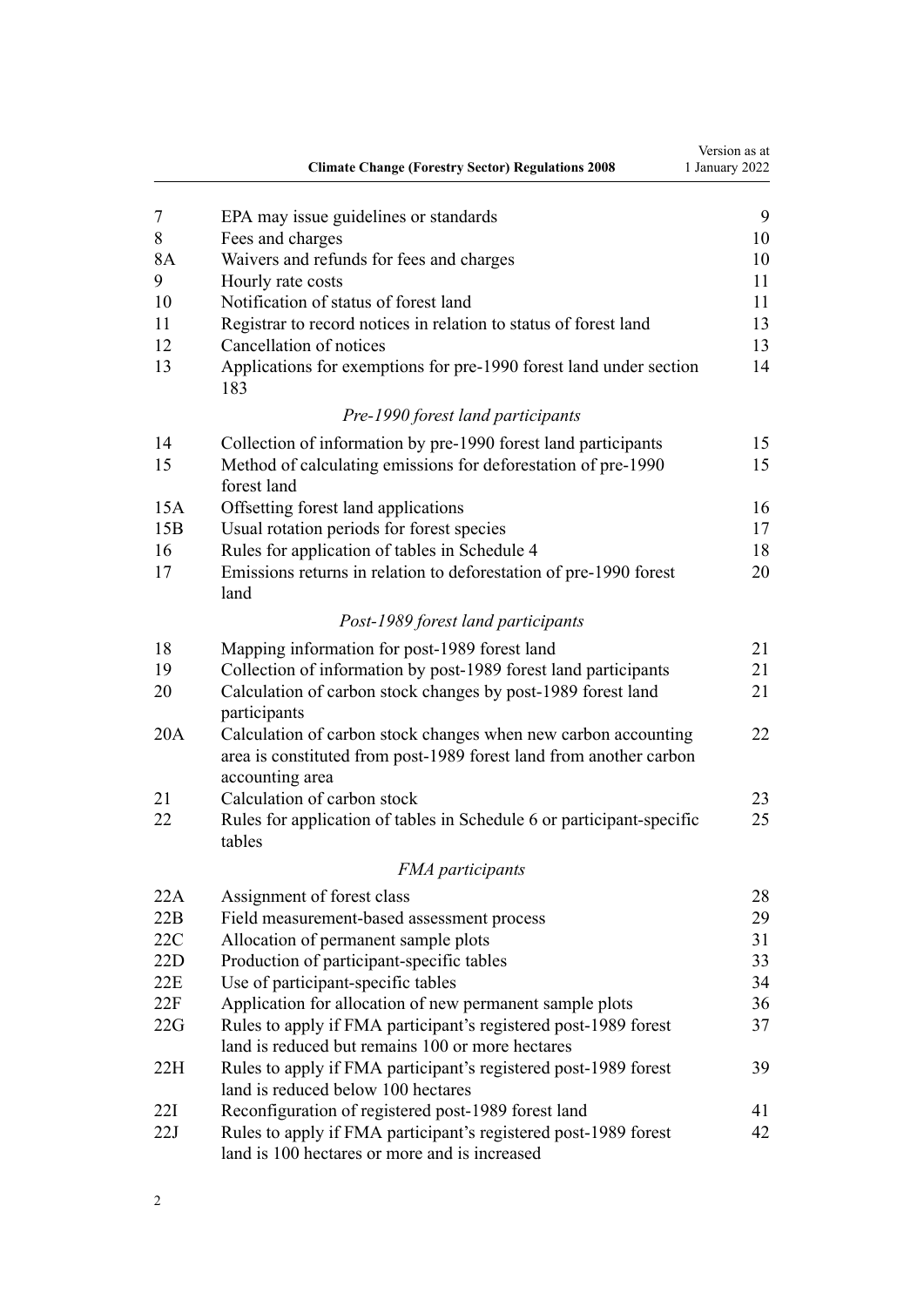| Version as at<br><b>Climate Change (Forestry Sector) Regulations 2008</b><br>1 January 2022 |                                                                                                  |    |
|---------------------------------------------------------------------------------------------|--------------------------------------------------------------------------------------------------|----|
| 22K                                                                                         | Permanent waivers in relation to requirement to establish                                        | 45 |
|                                                                                             | permanent sample plots                                                                           |    |
| 22L                                                                                         | Waivers in relation to use of participant-specific tables                                        | 46 |
| 22LA                                                                                        | Extension of deadline to apply for plots and collect FMA<br>information                          | 48 |
| 22M                                                                                         | Cost recovery for assessment under section 121 of Act                                            |    |
| 22N                                                                                         | Form of certain documents                                                                        | 50 |
| 22O                                                                                         | Transitional provision                                                                           | 51 |
|                                                                                             | Tree weed exemptions                                                                             |    |
| 23                                                                                          | Designation of certain trees as tree weeds                                                       | 51 |
| 23A                                                                                         | Application may be made for any type of tree weed                                                | 51 |
| 24                                                                                          | Applications for declarations of exempt land                                                     | 51 |
| 25                                                                                          | Further information required in relation to application                                          | 52 |
| 26                                                                                          | Information required in relation to land under statutory protection<br>or control                | 53 |
| 27                                                                                          | Information required in relation to land within or near legally<br>protected area                | 54 |
| 28                                                                                          | Other documentation to be included with application                                              | 54 |
| 29                                                                                          | Criteria when EPA considers applications                                                         | 54 |
| 30                                                                                          | Priorities when EPA considers applications                                                       | 55 |
|                                                                                             | <b>Schedule 1AA</b>                                                                              | 56 |
|                                                                                             | Transitional, savings, and related provisions                                                    |    |
|                                                                                             | <b>Schedule 1</b>                                                                                | 57 |
|                                                                                             | <b>Regions</b>                                                                                   |    |
|                                                                                             | <b>Schedule 2</b>                                                                                | 61 |
|                                                                                             | Fees and charges payable for applications and other matters<br>relating to post-1989 forest land |    |
|                                                                                             | Schedule 3<br><b>Forms</b>                                                                       | 62 |
|                                                                                             | <b>Schedule 4</b>                                                                                | 65 |
|                                                                                             | Tables of carbon stock per hectare for pre-1990 forest land                                      |    |
|                                                                                             | <b>Schedule 5</b>                                                                                | 69 |
|                                                                                             | Geospatial mapping information that must be submitted to<br><b>EPA with specified documents</b>  |    |
|                                                                                             | <b>Schedule 6</b>                                                                                | 71 |
|                                                                                             | Tables of carbon stock per hectare for post-1989 forest land                                     |    |
|                                                                                             | <b>Schedule 7</b>                                                                                | 78 |
|                                                                                             | Forest species that are tree weeds                                                               |    |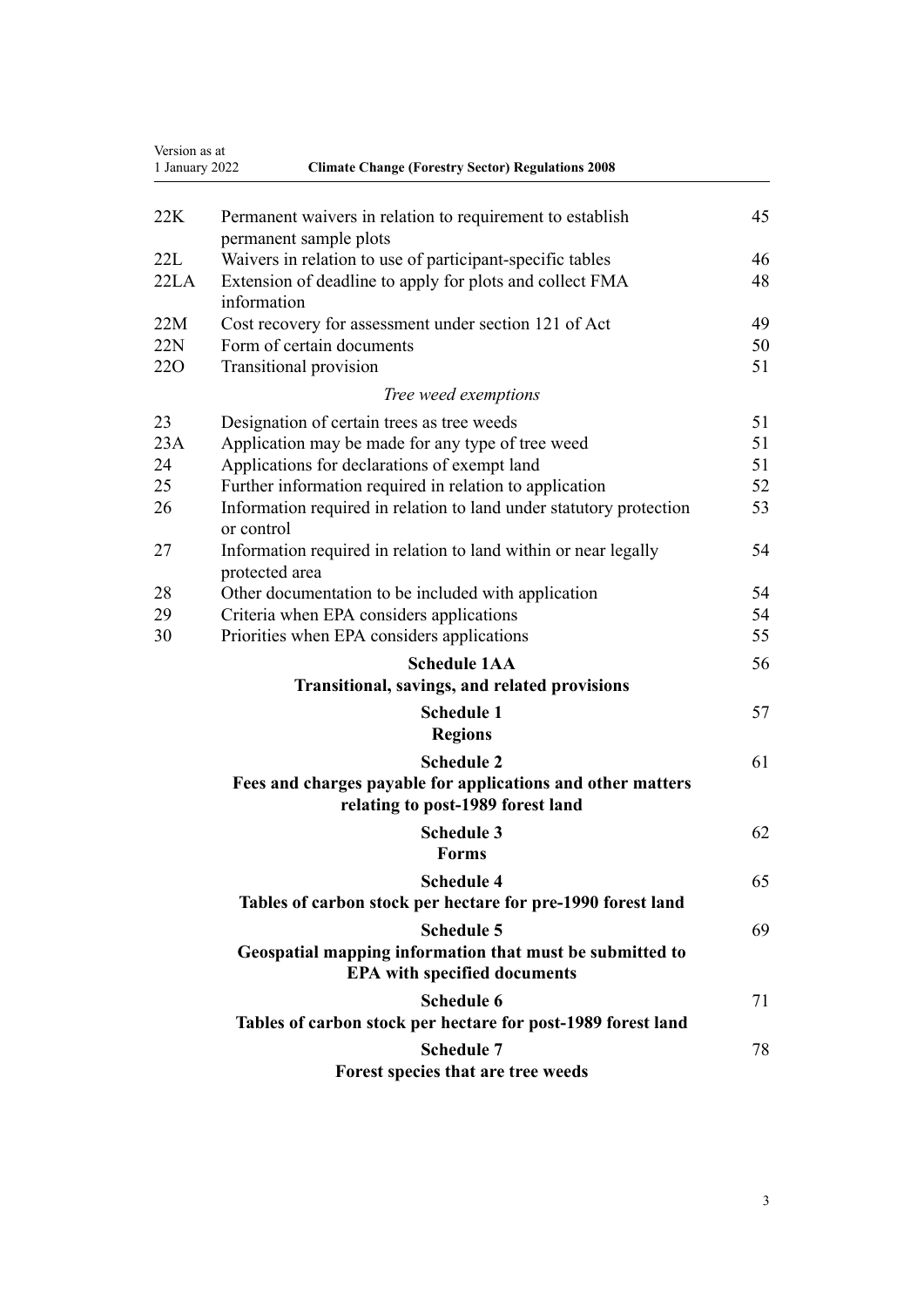# **Regulations**

# <span id="page-3-0"></span>**1 Title**

These regulations are the Climate Change (Forestry Sector) Regulations 2008.

### **2 Commencement**

These regulations come into force on the day after the date of their notification in the *Gazette*.

## **3 Application**

These regulations apply on and after 1 January 2008.

*General provisions*

# **4 Interpretation**

(1) In these regulations, unless the context otherwise requires,—

**Act** means the [Climate Change Response Act 2002](http://legislation.govt.nz/pdflink.aspx?id=DLM158583)

**area**, in relation to the measurement of land, means the area of that land as determined by planimetric measurement

**basal area** means the cross-sectional area of the stem of a tree measured over bark at a point that is 1.4 metres from ground level on the uphill side of the tree and expressed in square metres

**class** means a class defined in the International Code of Botanical Nomencla‐ ture (Vienna Code) 2006

**Douglas fir** means the forest species *Pseudotsuga menziesii*

**emissions return period** means the year or other period covered by an emis‐ sions return

**exotic hardwoods** means exotic forest species in the class *Magnoliopsida* (angiosperms)

**exotic softwoods** means exotic forest species in the class *Coniferopsida* (gym‐ nosperms), other than *Pinus radiata* or Douglas fir

**FMA** means field measurement approach

**FMA information** means information collected in accordance with [regulation](#page-28-0)  $22B(1)(c)$ 

**FMA participant**, in relation to a mandatory emissions return period, means a post-1989 forest land participant who has 100 or more hectares of registered post-1989 forest land at any time during that period

forest type, in relation to a hectare of forest land, means the forest type determined under—

(a) regulation  $16(c)$ , if the forest land is pre-1990 forest land; or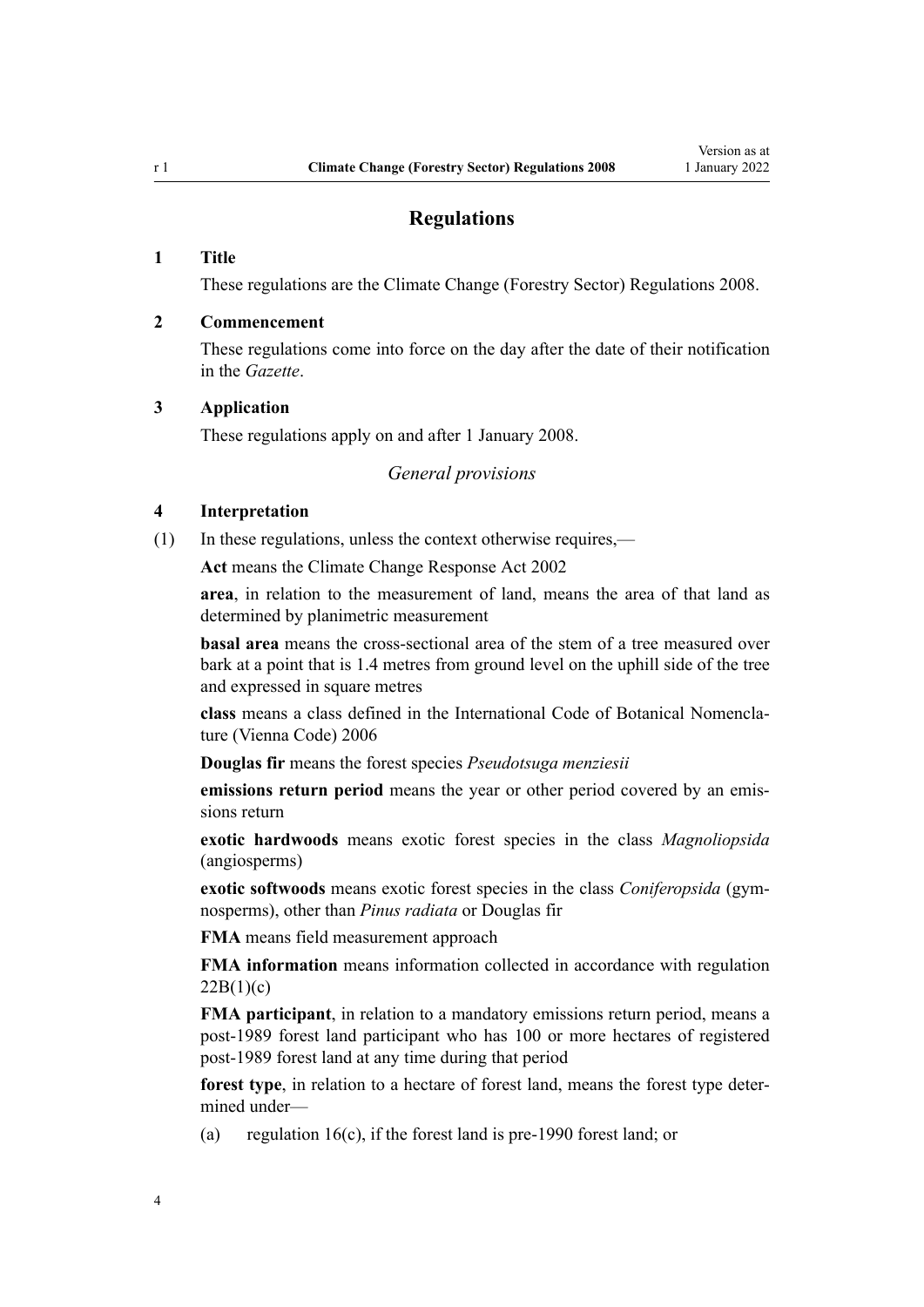(b) [regulation 22\(c\),](#page-24-0) if the forest land is post-1989 forest land

**mandatory emissions return period** has the same meaning as in [section 4\(1\)](http://legislation.govt.nz/pdflink.aspx?id=DLM158592) of the Act

**non-FMA participant** means a post-1989 forest land participant who is not an FMA participant

**participant-specific forest carbon stock table** means a table that shows the carbon stock per hectare for an FMA participant's registered post-1989 forest land by forest type and age of trees

**participant-specific residual carbon stock table** means a table that shows the carbon stock per hectare for an FMA participant's registered post-1989 forest land from above ground residual wood and below ground roots immediately following clearing by forest type and age of trees at the time of clearing

**participant-specific table** means, as the case may require, 1 or both of the following produced by the EPA under [regulation 22D:](#page-32-0)

- (a) a participant-specific forest carbon stock table:
- (b) a participant-specific residual carbon stock table

**pest management plan** has the same meaning as in [section 2\(1\)](http://legislation.govt.nz/pdflink.aspx?id=DLM314629) of the Biosecurity Act 1993

**post-1989 forest land participant** means a person who is a participant under [section 54\(1\)\(b\)](http://legislation.govt.nz/pdflink.aspx?id=DLM1662483) of the Act in relation to an activity listed in [Part 1](http://legislation.govt.nz/pdflink.aspx?id=DLM1662865) of Schedule 4 of the Act

**pre-1990 forest land participant** means a person who is a participant under [section 54\(1\)\(a\)](http://legislation.govt.nz/pdflink.aspx?id=DLM1662483) of the Act in relation to an activity listed in [Part 1](http://legislation.govt.nz/pdflink.aspx?id=DLM1662842) of Schedule 3 of the Act

**predominant forest species**, in relation to an area of forest land, means the particular forest species with the greatest total basal area

**regenerate** means the commencement of growth of seedlings that are present as a result of a process other than planting

**region** means a region specified in [Schedule 1](#page-56-0)

**registered post-1989 forest land**, in relation to a post-1989 forest land participant, means all the post-1989 forest land in respect of which the participant, regardless of the activity listed in [Part 1](http://legislation.govt.nz/pdflink.aspx?id=DLM1662865) of Schedule 4 of the Act to which the land relates,—

- (a) is recorded as a participant under [section 188](http://legislation.govt.nz/pdflink.aspx?id=DLM1662781) of the Act; or
- (b) becomes a participant under [section 192](http://legislation.govt.nz/pdflink.aspx?id=DLM1662791) of the Act

**Registrar** means a Registrar of the Maori Land Court, the Registrar-General of Land, or the Registrar of Deeds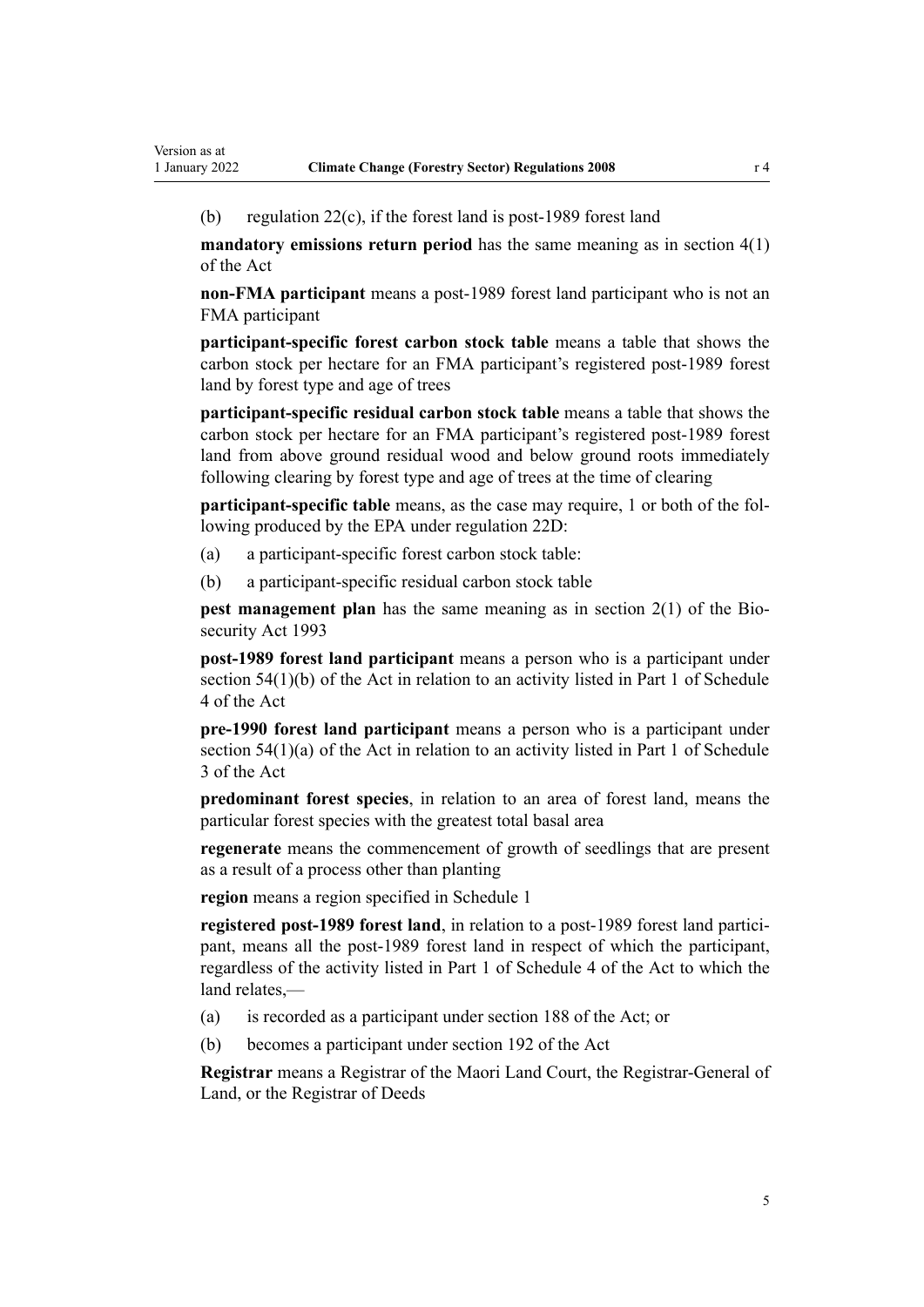#### **shrub species**—

- (a) means a perennial woody-stemmed species that is self-supporting and capable of reaching at least 0.3 metres in height at maturity in the place where it is located; but
- (b) does not include a forest species

#### **sub-area**,—

- (a) in relation to pre-1990 forest land, means any area of 1 or more hec‐ tares—
	- (i) that has the same forest type; and
	- (ii) that is in one region, if the forest type is *Pinus radiata*; and
	- (iii) where the trees of the forest type are the same age; and
	- (iv) that, in relation to determining an area of deforestation, comprises land that is cleared in a single year; and
- (b) in relation to post-1989 forest land, means any area of 1 or more hectares within a single carbon accounting area—
	- (i) that has the same forest type; and
	- (ii) that, if the forest type is *Pinus radiata*, and the carbon stock change of the sub-area is required to be calculated using the tables in [Schedule 6,](#page-70-0) is in one region; and
	- (iii) where the trees of the forest type are the same age; and
	- (iv) where, if the area contains above ground residual wood and below ground roots from cleared trees that are to be treated as decaying under [regulation 22\(h\),](#page-24-0) the trees that are decaying—
		- (A) are of the same forest type; and
		- (B) were the same age when cleared; and
		- (C) were cleared in the same year; and
		- (D) are, if the trees cleared were *Pinus radiata*, and the carbon stock change of the sub-area is required to be calculated using the tables in [Schedule 6](#page-70-0), in one region; and
- (c) in relation to offsetting forest land and pre-1990 offsetting forest land, means any area of 1 or more hectares—
	- (i) that has the same forest type; and
	- (ii) that, if the forest type is *Pinus radiata*, is in one region; and
	- (iii) where the trees of the forest type are of the same age

**timber** has the same meaning as in [section 2\(1\)](http://legislation.govt.nz/pdflink.aspx?id=DLM255632) of the Forests Act 1949 **tree** means a tree of a forest species.

(2) Examples used in these regulations have the following status: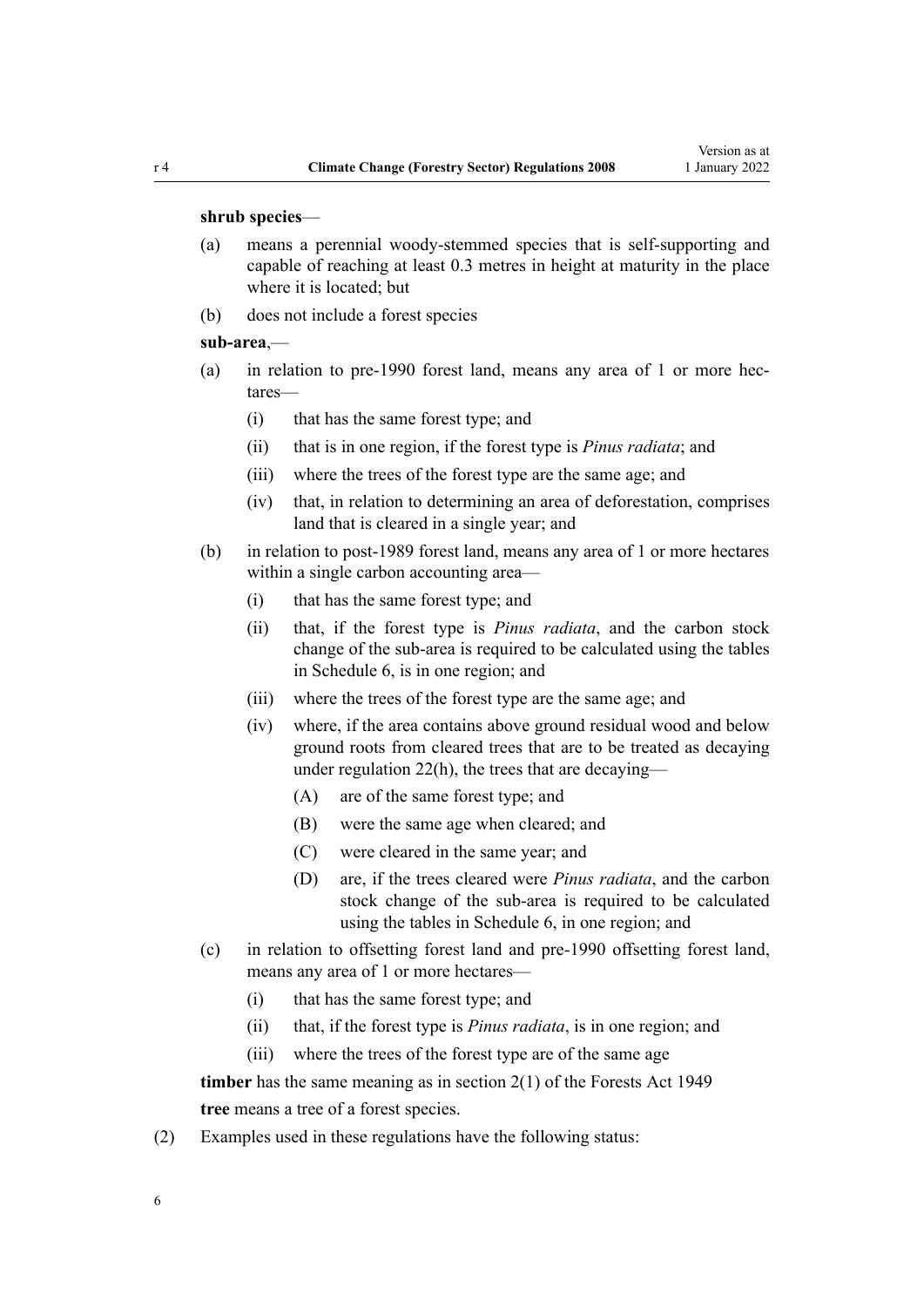- (a) an example is only illustrative of the provision to which it relates and does not limit the provision; and
- (b) if an example and the provision to which it relates are inconsistent, the provision prevails.
- (3) In a formula used in these regulations,  $\Sigma$  means the summation of the calculated amounts that follow  $\Sigma$ .

Regulation 4(1) **area**: inserted, on 19 June 2011, by [regulation 4\(4\)](http://legislation.govt.nz/pdflink.aspx?id=DLM3733304) of the Climate Change (Forestry Sector) Amendment Regulations 2011 (SR 2011/138).

Regulation 4(1) **basal area**: inserted, on 1 October 2010, by [regulation 4\(1\)](http://legislation.govt.nz/pdflink.aspx?id=DLM3048745) of the Climate Change (Forestry Sector) Amendment Regulations 2010 (SR 2010/183).

Regulation 4(1) **FMA**: inserted, on 1 September 2011, by [regulation 4\(1\)](http://legislation.govt.nz/pdflink.aspx?id=DLM3733304) of the Climate Change (Forestry Sector) Amendment Regulations 2011 (SR 2011/138).

Regulation 4(1) **FMA information**: inserted, on 1 September 2011, by [regulation 4\(1\)](http://legislation.govt.nz/pdflink.aspx?id=DLM3733304) of the Climate Change (Forestry Sector) Amendment Regulations 2011 (SR 2011/138).

Regulation 4(1) **FMA participant**: replaced, on 1 January 2022, by [regulation 13](http://legislation.govt.nz/pdflink.aspx?id=LMS539394) of the Climate Change (Forestry Sector) Amendment Regulations 2021 (LI 2021/288).

Regulation 4(1) **forest type**: inserted, on 19 June 2011, by [regulation 4\(4\)](http://legislation.govt.nz/pdflink.aspx?id=DLM3733304) of the Climate Change (Forestry Sector) Amendment Regulations 2011 (SR 2011/138).

Regulation 4(1) **mandatory emissions return period**: inserted, on 1 September 2011, by [regulation](http://legislation.govt.nz/pdflink.aspx?id=DLM3733304) [4\(1\)](http://legislation.govt.nz/pdflink.aspx?id=DLM3733304) of the Climate Change (Forestry Sector) Amendment Regulations 2011 (SR 2011/138).

Regulation 4(1) **mandatory emissions return period**: amended, on 23 June 2020, by [section 279](http://legislation.govt.nz/pdflink.aspx?id=LMS146262) of the Climate Change Response (Emissions Trading Reform) Amendment Act 2020 (2020 No 22).

Regulation 4(1) **non-FMA participant**: inserted, on 1 September 2011, by [regulation 4\(1\)](http://legislation.govt.nz/pdflink.aspx?id=DLM3733304) of the Climate Change (Forestry Sector) Amendment Regulations 2011 (SR 2011/138).

Regulation 4(1) **participant-specific forest carbon stock table**: inserted, on 1 September 2011, by [regulation 4\(1\)](http://legislation.govt.nz/pdflink.aspx?id=DLM3733304) of the Climate Change (Forestry Sector) Amendment Regulations 2011 (SR 2011/138).

Regulation 4(1) **participant-specific residual carbon stock table**: inserted, on 1 September 2011, by [regulation 4\(1\)](http://legislation.govt.nz/pdflink.aspx?id=DLM3733304) of the Climate Change (Forestry Sector) Amendment Regulations 2011 (SR 2011/138).

Regulation 4(1) **participant-specific table**: inserted, on 1 September 2011, by [regulation 4\(1\)](http://legislation.govt.nz/pdflink.aspx?id=DLM3733304) of the Climate Change (Forestry Sector) Amendment Regulations 2011 (SR 2011/138).

Regulation 4(1) **participant-specific table**: amended, on 22 November 2012, by [regulation 4](http://legislation.govt.nz/pdflink.aspx?id=DLM4807907) of the Climate Change (Forestry Sector) Amendment Regulations 2012 (SR 2012/321).

Regulation 4(1) **pest management plan**: inserted, on 1 November 2021, by [regulation 4](http://legislation.govt.nz/pdflink.aspx?id=LMS539360) of the Climate Change (Forestry Sector) Amendment Regulations 2021 (LI 2021/288).

Regulation 4(1) **predominant forest species**: inserted, on 1 October 2010, by [regulation 4\(1\)](http://legislation.govt.nz/pdflink.aspx?id=DLM3048745) of the Climate Change (Forestry Sector) Amendment Regulations 2010 (SR 2010/183).

Regulation 4(1) **regenerate**: substituted, on 1 October 2010, by [regulation 4\(2\)](http://legislation.govt.nz/pdflink.aspx?id=DLM3048745) of the Climate Change (Forestry Sector) Amendment Regulations 2010 (SR 2010/183).

Regulation 4(1) **registered post-1989 forest land**: inserted, on 1 September 2011, by [regulation 4\(1\)](http://legislation.govt.nz/pdflink.aspx?id=DLM3733304) of the Climate Change (Forestry Sector) Amendment Regulations 2011 (SR 2011/138).

Regulation 4(1) **shrub species**: inserted, on 1 September 2011, by [regulation 4\(1\)](http://legislation.govt.nz/pdflink.aspx?id=DLM3733304) of the Climate Change (Forestry Sector) Amendment Regulations 2011 (SR 2011/138).

Regulation 4(1) **sub-area** paragraph (a)(iv): inserted, on 1 January 2017, by [regulation 4](http://legislation.govt.nz/pdflink.aspx?id=DLM6964832) of the Climate Change (Forestry Sector) Amendment Regulations 2016 (LI 2016/216).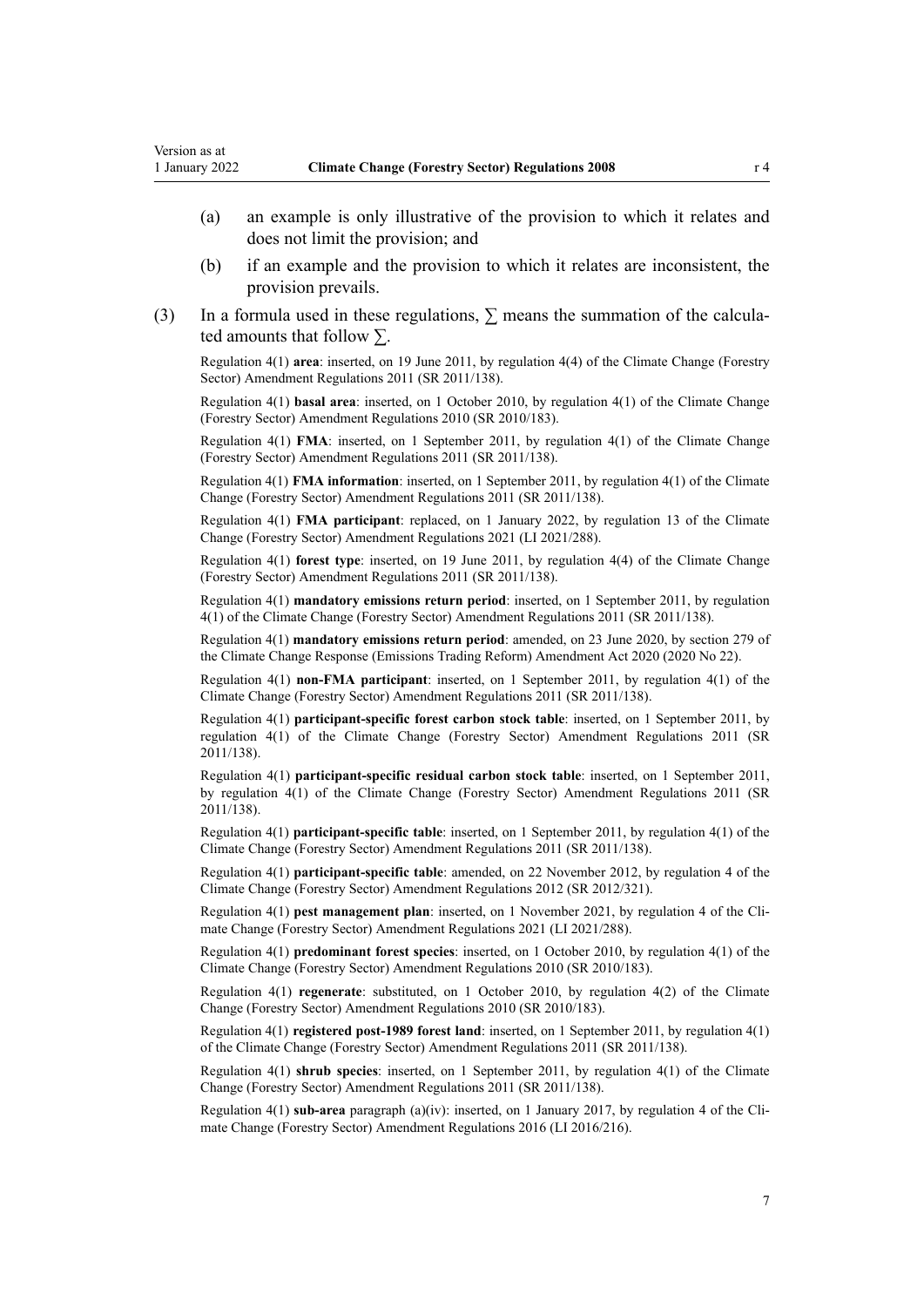<span id="page-7-0"></span>Regulation 4(1) **sub-area** paragraph (b): amended, on 19 June 2011, by [regulation 4\(5\)](http://legislation.govt.nz/pdflink.aspx?id=DLM3733304) of the Climate Change (Forestry Sector) Amendment Regulations 2011 (SR 2011/138).

Regulation 4(1) **sub-area** paragraph (b)(ii): substituted, on 1 September 2011, by [regulation 4\(2\)](http://legislation.govt.nz/pdflink.aspx?id=DLM3733304) of the Climate Change (Forestry Sector) Amendment Regulations 2011 (SR 2011/138).

Regulation 4(1) **sub-area** paragraph (b)(iv)(D): substituted, on 1 September 2011, by [regulation 4\(3\)](http://legislation.govt.nz/pdflink.aspx?id=DLM3733304) of the Climate Change (Forestry Sector) Amendment Regulations 2011 (SR 2011/138).

Regulation 4(1) **sub-area** paragraph (b)(iv)(D): amended, on 1 January 2013, by [regulation 4\(1\)](http://legislation.govt.nz/pdflink.aspx?id=DLM4918708) of the Climate Change (Forestry Sector) Amendment Regulations (No 2) 2012 (SR 2012/398).

Regulation 4(1) **sub-area** paragraph (c): inserted, on 1 January 2013, by [regulation 4\(2\)](http://legislation.govt.nz/pdflink.aspx?id=DLM4918708) of the Climate Change (Forestry Sector) Amendment Regulations (No 2) 2012 (SR 2012/398).

Regulation 4(1) **tree**: added, on 19 June 2011, by [regulation 4\(4\)](http://legislation.govt.nz/pdflink.aspx?id=DLM3733304) of the Climate Change (Forestry Sector) Amendment Regulations 2011 (SR 2011/138).

Regulation 4(3): added, on 8 December 2009, by [section 88\(2\)](http://legislation.govt.nz/pdflink.aspx?id=DLM2595617) of the Climate Change Response (Moderated Emissions Trading) Amendment Act 2009 (2009 No 57).

# **4A Transitional, savings, and related provisions**

The transitional, savings, and related provisions set out in [Schedule 1AA](#page-55-0) have effect according to their terms.

Regulation 4A: inserted, on 1 November 2021, by [regulation 5](http://legislation.govt.nz/pdflink.aspx?id=LMS539362) of the Climate Change (Forestry Sec‐ tor) Amendment Regulations 2021 (LI 2021/288).

## **5 Rounding rules**

- (1) If a participant is required under these regulations to collect information or cal‐ culate emissions or removals in relation to an area in hectares, the area must include any fraction of a hectare rounded to 1 decimal place by—
	- (a) expressing the area as a decimal number truncated to 2 decimal places; and
	- (b) if the number in the second decimal place—
		- (i) is 5 or more, increasing the number in the first decimal place by 1; or
		- (ii) is less than 5, leaving the number in the first decimal place unchanged.
- (2) For the purposes of calculating—
	- (a) total emissions for deforestation of pre-1990 forest land under regulation 15, the total emissions in tonnes of carbon dioxide must be rounded to the nearest whole tonne; or
	- (b) emissions or removals from a carbon accounting area under [regulation](#page-20-0) [20\(1\)](#page-20-0), the emissions or removals must be rounded to the nearest whole tonne of carbon dioxide.
- (3) If the emissions or removals in tonnes of carbon dioxide consist of a whole number and half a tonne, the tonnage must be rounded up to the nearest whole tonne.

Regulation 5: substituted, on 1 October 2010, by [regulation 5](http://legislation.govt.nz/pdflink.aspx?id=DLM3048752) of the Climate Change (Forestry Sec‐ tor) Amendment Regulations 2010 (SR 2010/183).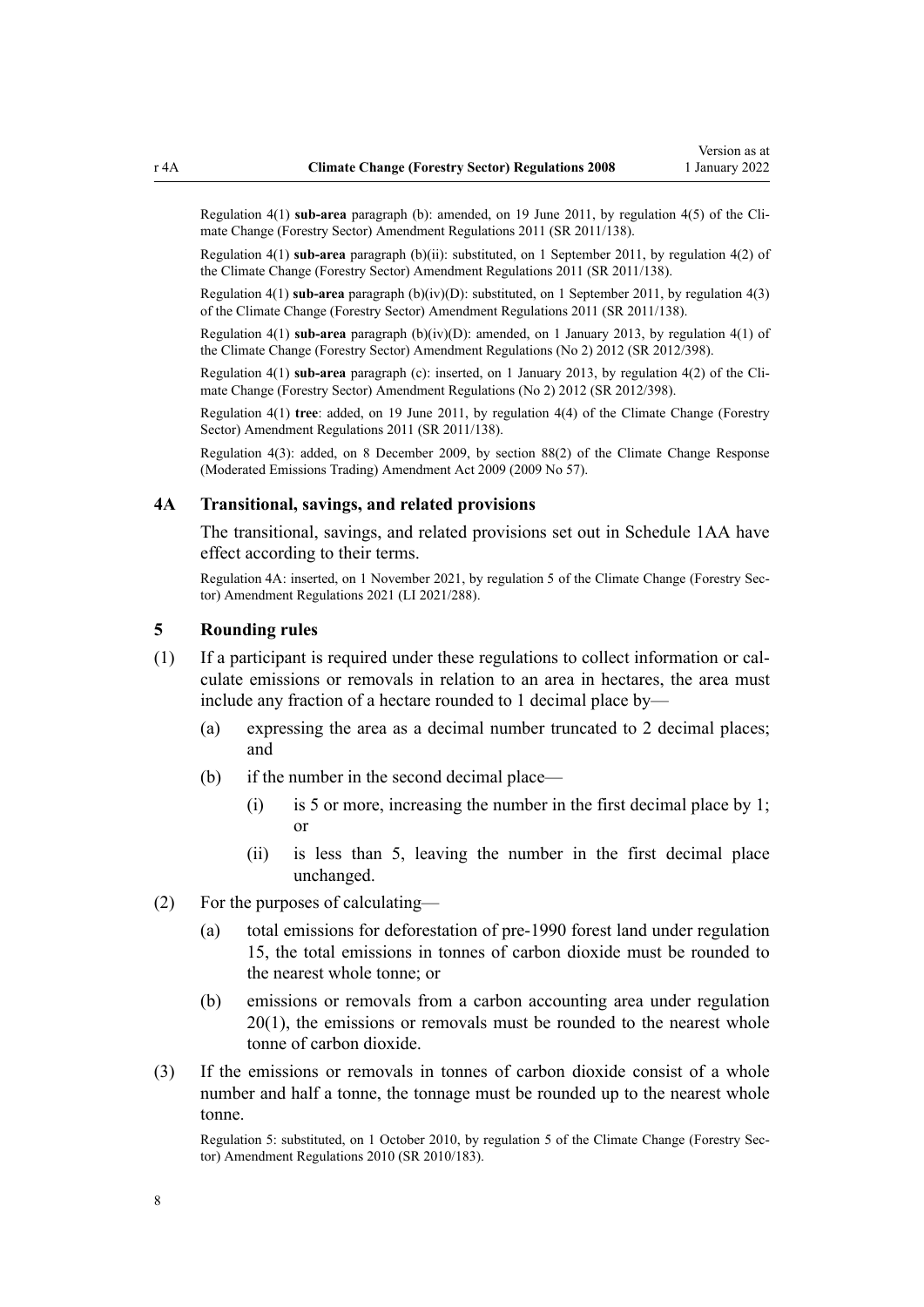# <span id="page-8-0"></span>**6 Mapping information**

If these regulations require an application, notice, or emissions return to be submitted with geospatial mapping information about an area of land referred to in that application, notice, or emissions return, the information must include the spatial extent of the area of land determined in accordance with the method and format specified by the EPA under regulation 7 and must be provided in the format prescribed by the EPA under [section 90](http://legislation.govt.nz/pdflink.aspx?id=DLM1662655) of the Act.

Regulation 6: amended, on 1 January 2013, by regulation 5 of the Climate Change (Forestry Sector) Amendment Regulations (No 2) 2012 (SR 2012/398).

Regulation 6: amended, on 5 December 2011, by [section 53\(2\)](http://legislation.govt.nz/pdflink.aspx?id=DLM3366997) of the Environmental Protection Authority Act 2011 (2011 No 14).

### **7 EPA may issue guidelines or standards**

- (1) The EPA may issue guidelines or standards in relation to the data or other information to be collected under [regulation 14](#page-14-0), [19,](#page-20-0) [22B,](#page-28-0) or [22C.](#page-30-0)
- (1A) The EPA may issue guidelines or standards that specify the method and format to be used for the purposes of determining, under regulation 6, the spatial extent of an area of forest land.
- (2) The EPA may amend or revoke a guideline or standard.
- (3) A participant who complies with a guideline or standard that is issued under this regulation, and is in force, is to be treated as complying with the require‐ ments of these regulations to which the guideline or standard relates.
- (4) Guidelines or standards issued under this regulation are secondary legislation (*see* [Part 3](http://legislation.govt.nz/pdflink.aspx?id=DLM7298343) of the Legislation Act 2019 for publication requirements).

| Legislation Act 2019 requirements for secondary legislation made under this regulation |                                                                                                                                                                            |                                          |  |  |  |  |
|----------------------------------------------------------------------------------------|----------------------------------------------------------------------------------------------------------------------------------------------------------------------------|------------------------------------------|--|--|--|--|
| <b>Publication</b>                                                                     | The maker must publish it in the Gazette                                                                                                                                   | LA19 ss 73, 74 $(1)(a)$ ,<br>Sch 1 cl 14 |  |  |  |  |
| <b>Presentation</b>                                                                    | It is not required to be presented to the House of<br>Representatives because a transitional exemption applies cl 32(1)(a)<br>under Schedule 1 of the Legislation Act 2019 | LA19 s 114, Sch 1                        |  |  |  |  |
| <b>Disallowance</b>                                                                    | It may be disallowed by the House of Representatives                                                                                                                       | LA19 ss 115, 116                         |  |  |  |  |
| This note is not part of the secondary legislation.                                    |                                                                                                                                                                            |                                          |  |  |  |  |

Regulation 7 heading: amended, on 5 December 2011, by [section 53\(2\)](http://legislation.govt.nz/pdflink.aspx?id=DLM3366997) of the Environmental Protec‐ tion Authority Act 2011 (2011 No 14).

Regulation 7(1): amended, on 28 October 2021, by [regulation 74\(1\)](http://legislation.govt.nz/pdflink.aspx?id=LMS473410) of the Legislation Act (Sub-dele‐ gated Secondary Legislation) Regulations 2021 (LI 2021/248).

Regulation 7(1): amended, on 5 December 2011, by [section 53\(2\)](http://legislation.govt.nz/pdflink.aspx?id=DLM3366997) of the Environmental Protection Authority Act 2011 (2011 No 14).

Regulation 7(1): amended, on 1 September 2011, by [regulation 5](http://legislation.govt.nz/pdflink.aspx?id=DLM3733306) of the Climate Change (Forestry Sector) Amendment Regulations 2011 (SR 2011/138).

Regulation 7(1A): inserted, on 1 January 2013, by [regulation 6](http://legislation.govt.nz/pdflink.aspx?id=DLM4918712) of the Climate Change (Forestry Sec‐ tor) Amendment Regulations (No 2) 2012 (SR 2012/398).

Regulation 7(1A): amended, on 28 October 2021, by [regulation 74\(1\)](http://legislation.govt.nz/pdflink.aspx?id=LMS473410) of the Legislation Act (Subdelegated Secondary Legislation) Regulations 2021 (LI 2021/248).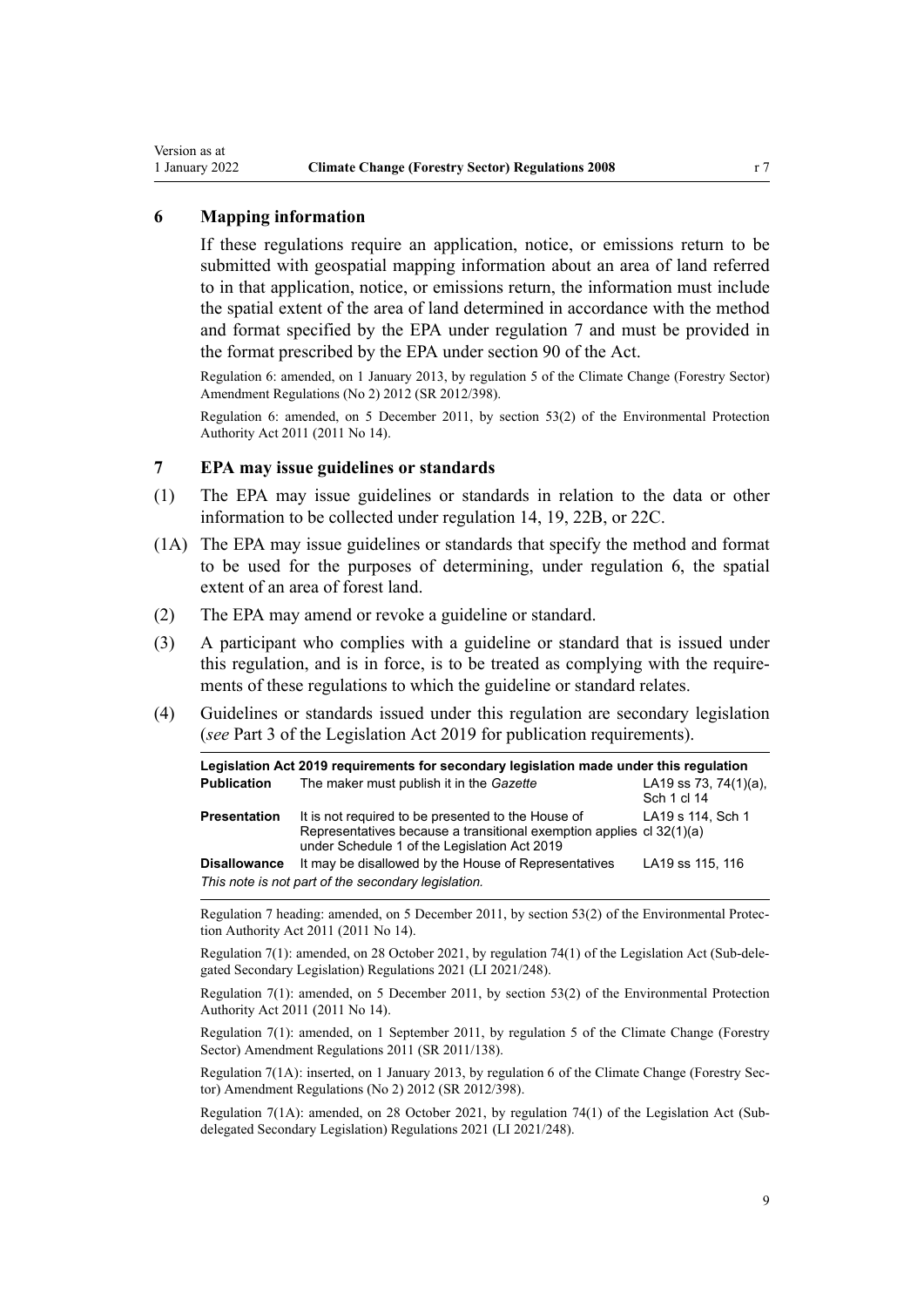<span id="page-9-0"></span>Regulation 7(2): amended, on 28 October 2021, by [regulation 74\(1\)](http://legislation.govt.nz/pdflink.aspx?id=LMS473410) of the Legislation Act (Sub-dele‐ gated Secondary Legislation) Regulations 2021 (LI 2021/248).

Regulation 7(2): amended, on 5 December 2011, by [section 53\(2\)](http://legislation.govt.nz/pdflink.aspx?id=DLM3366997) of the Environmental Protection Authority Act 2011 (2011 No 14).

Regulation 7(4): inserted, on 28 October 2021, by [regulation 74\(2\)](http://legislation.govt.nz/pdflink.aspx?id=LMS473410) of the Legislation Act (Sub-dele‐ gated Secondary Legislation) Regulations 2021 (LI 2021/248).

### **8 Fees and charges**

- (1) The fees and charges set out in [Schedule 2](#page-60-0) are payable to the EPA in respect of the matters to which they relate.
- (2) The fees and charges are inclusive of any goods and services tax payable under the [Goods and Services Tax Act 1985.](http://legislation.govt.nz/pdflink.aspx?id=DLM81034)
- (3) Subject to subclause (4), the fees and charges payable under these regulations are payable to the EPA,—
	- (a) in the case of the fees for the following matters, at the time of making the application, notifying the EPA, or submitting the return:
		- (i) an application for—
			- (A) registration as a participant:
			- (B) the addition of a carbon accounting area:
			- (C) the removal of a carbon accounting area:
		- (ii) a notification of a transmission of interest:
		- (iii) a submission of an emissions return; and
	- (b) in the case of any other charge, upon an invoice issued by or on behalf of the EPA and within the time specified in the invoice.
- (4) The EPA may approve other arrangements for the payment of fees or charges by any person under this regulation.

Regulation 8(1): amended, on 5 December 2011, by [section 53\(2\)](http://legislation.govt.nz/pdflink.aspx?id=DLM3366997) of the Environmental Protection Authority Act 2011 (2011 No 14).

Regulation 8(3): amended, on 5 December 2011, by [section 53\(2\)](http://legislation.govt.nz/pdflink.aspx?id=DLM3366997) of the Environmental Protection Authority Act 2011 (2011 No 14).

Regulation 8(3)(a): substituted, on 19 June 2011, by [regulation 6](http://legislation.govt.nz/pdflink.aspx?id=DLM3733403) of the Climate Change (Forestry Sector) Amendment Regulations 2011 (SR 2011/138).

Regulation 8(3)(a): amended, on 5 December 2011, by [section 53\(2\)](http://legislation.govt.nz/pdflink.aspx?id=DLM3366997) of the Environmental Protection Authority Act 2011 (2011 No 14).

Regulation 8(3)(b): amended, on 5 December 2011, by [section 53\(2\)](http://legislation.govt.nz/pdflink.aspx?id=DLM3366997) of the Environmental Protection Authority Act 2011 (2011 No 14).

Regulation 8(4): amended, on 5 December 2011, by [section 53\(2\)](http://legislation.govt.nz/pdflink.aspx?id=DLM3366997) of the Environmental Protection Authority Act 2011 (2011 No 14).

# **8A Waivers and refunds for fees and charges**

(1) The EPA may, in whole or in part, waive or refund the payment of any fee or charge payable under these regulations if the EPA is satisfied that—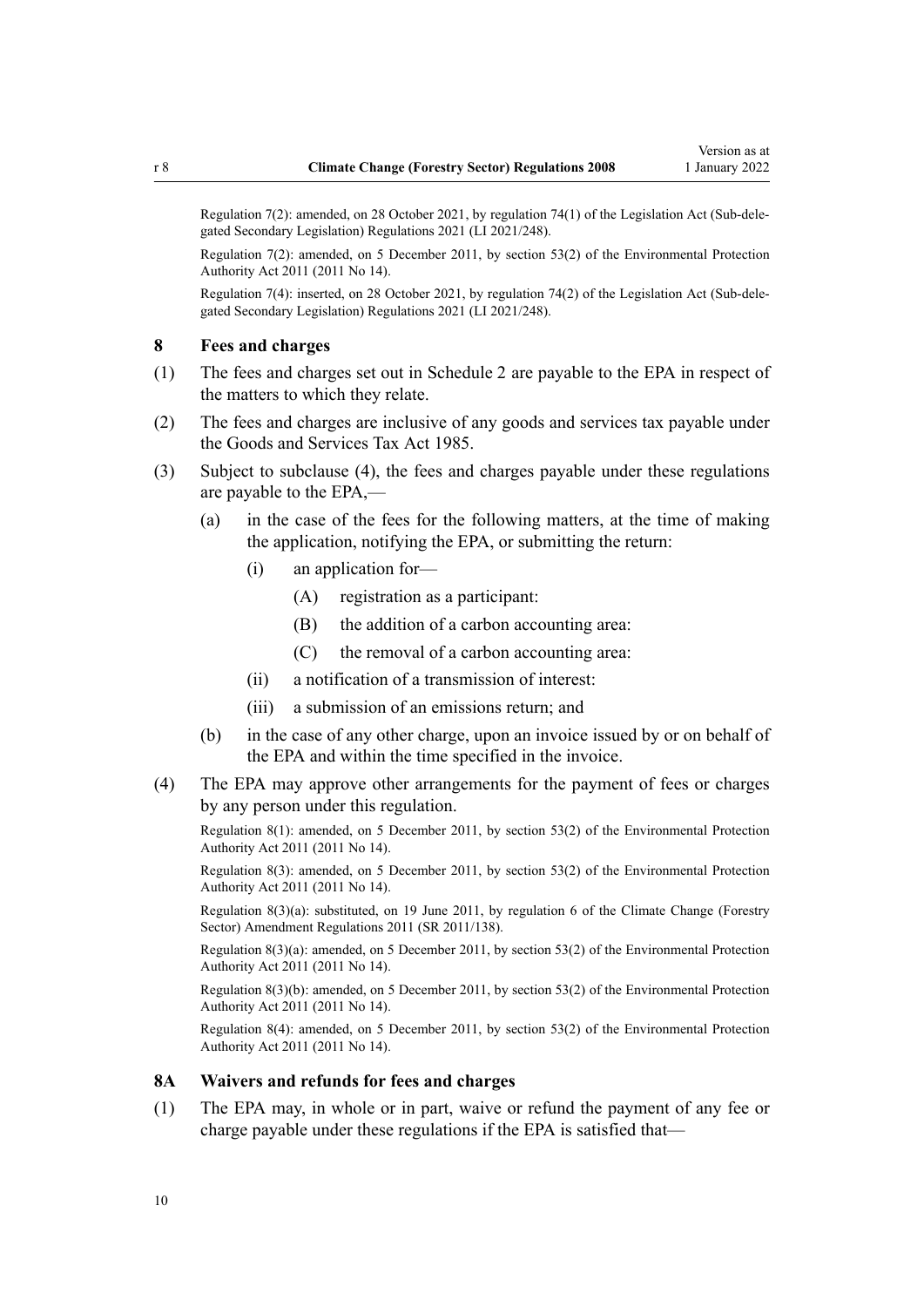- <span id="page-10-0"></span>(a) the services performed do not justify the payment or the payment in full; or
- (b) the waiver or refund is reasonable in the circumstances.
- (2) The EPA's decision must—
	- (a) be in writing; and
	- (b) specify the reason for the waiver or refund.

Regulation 8A: inserted, on 19 June 2011, by [regulation 7](http://legislation.govt.nz/pdflink.aspx?id=DLM3733404) of the Climate Change (Forestry Sector) Amendment Regulations 2011 (SR 2011/138).

Regulation 8A(1): amended, on 22 November 2012, by [regulation 4](http://legislation.govt.nz/pdflink.aspx?id=DLM4807907) of the Climate Change (Forestry Sector) Amendment Regulations 2012 (SR 2012/321).

Regulation 8A(2): amended, on 22 November 2012, by [regulation 4](http://legislation.govt.nz/pdflink.aspx?id=DLM4807907) of the Climate Change (Forestry Sector) Amendment Regulations 2012 (SR 2012/321).

# **9 Hourly rate costs**

- (1) Costs specified in these regulations as payable at an hourly rate must be calcu‐ lated by-
	- (a) adding together the total number of 15-minute units spent by the person carrying out the function (including travel and waiting in respect of the function); and
	- (b) multiplying the total number of units by 25% of the applicable hourly rate.
- (2) To avoid doubt, a minimum charge of 25% of the hourly rate is payable if the time spent by the person carrying out the function is 15 minutes or less.
- (3) For the purposes of this regulation, **15-minute unit** means—
	- (a) a period of 15 minutes:
	- (b) any remainder produced by dividing the total time spent carrying out the function by 15 minutes.

# **10 Notification of status of forest land**

- (1) This regulation applies if the EPA—
	- (a) is satisfied that any forest land is pre-1990 forest land; or
	- (b) records any post-1989 forest land as a carbon accounting area in respect of which there is a post-1989 forest land participant; or
	- (c) declares any pre-1990 forest land to be exempt land under [section 183](http://legislation.govt.nz/pdflink.aspx?id=DLM1662770) of the Act; or
	- (d) notes on a register under [section 186D\(3\)](http://legislation.govt.nz/pdflink.aspx?id=DLM4973193) of the Act that the offsetting forest land is pre-1990 offsetting forest land.
- (2) If this regulation applies, the EPA must,—
	- (a) if the forest land is Māori land, give notice to the Registrar of the Maori Land Court in whose jurisdiction the land is located that the land is—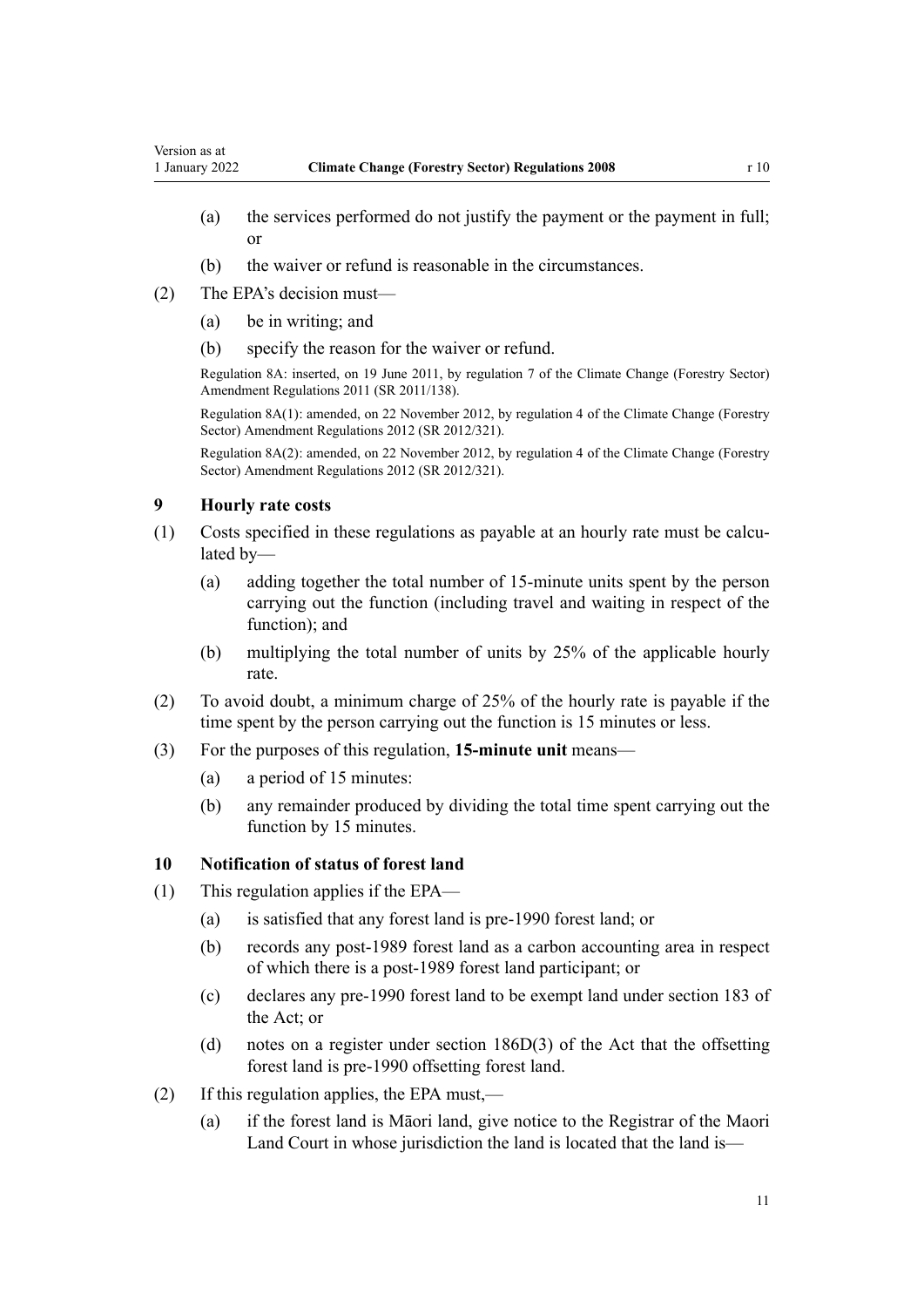- (i) pre-1990 forest land; or
- (ii) post-1989 forest land that forms part of a carbon accounting area in respect of which a person is a participant under the Act; or
- (iii) exempt land under [section 183](http://legislation.govt.nz/pdflink.aspx?id=DLM1662770) of the Act; or
- (iv) pre-1990 offsetting forest land; or
- (b) if the forest land is registered under the [Land Transfer Act 2017](http://legislation.govt.nz/pdflink.aspx?id=DLM6731002), give notice to the Registrar-General of Land that the land is—
	- (i) pre-1990 forest land; or
	- (ii) post-1989 forest land that forms part of a carbon accounting area in respect of which a person is a participant under the Act; or
	- (iii) exempt land under [section 183](http://legislation.govt.nz/pdflink.aspx?id=DLM1662770) of the Act; or
	- (iv) pre-1990 offsetting forest land; or
- (c) if the forest land is registered under the [Deeds Registration Act 1908](http://legislation.govt.nz/pdflink.aspx?id=DLM141134), give notice to the Registrar of Deeds that the land is—
	- (i) pre-1990 forest land; or
	- (ii) post-1989 forest land that forms part of a carbon accounting area in respect of which a person is a participant under the Act; or
	- (iii) exempt land under [section 183](http://legislation.govt.nz/pdflink.aspx?id=DLM1662770) of the Act; or
	- (iv) pre-1990 offsetting forest land.
- (3) A notice under subclause (2)—
	- (a) must be in form 1 of [Schedule 3](#page-61-0); and
	- (b) may contain any additional information that the EPA thinks fit; and
	- (c) must, if any pre-1990 forest land, post-1989 forest land that forms part of a carbon accounting area in respect of which a person is a participant under the Act, pre-1990 offsetting forest land, or exempt land constitutes part of a greater area of land contained in a record of the Maori Land Court, record of title, or deeds index, indicate that only part of the land is—
		- (i) pre-1990 forest land; or
		- (ii) post-1989 forest land that forms part of a carbon accounting area in respect of which a person is a participant under the Act; or
		- (iii) exempt land under [section 183](http://legislation.govt.nz/pdflink.aspx?id=DLM1662770) of the Act; or
		- (iv) pre-1990 offsetting forest land.

Regulation 10(1): amended, on 5 December 2011, by [section 53\(2\)](http://legislation.govt.nz/pdflink.aspx?id=DLM3366997) of the Environmental Protection Authority Act 2011 (2011 No 14).

Regulation 10(1)(c): amended, on 1 January 2013, by [regulation 7\(1\)](http://legislation.govt.nz/pdflink.aspx?id=DLM4918713) of the Climate Change (Forestry Sector) Amendment Regulations (No 2) 2012 (SR 2012/398).

Regulation 10(1)(d): inserted, on 1 January 2013, by [regulation 7\(2\)](http://legislation.govt.nz/pdflink.aspx?id=DLM4918713) of the Climate Change (Forestry Sector) Amendment Regulations (No 2) 2012 (SR 2012/398).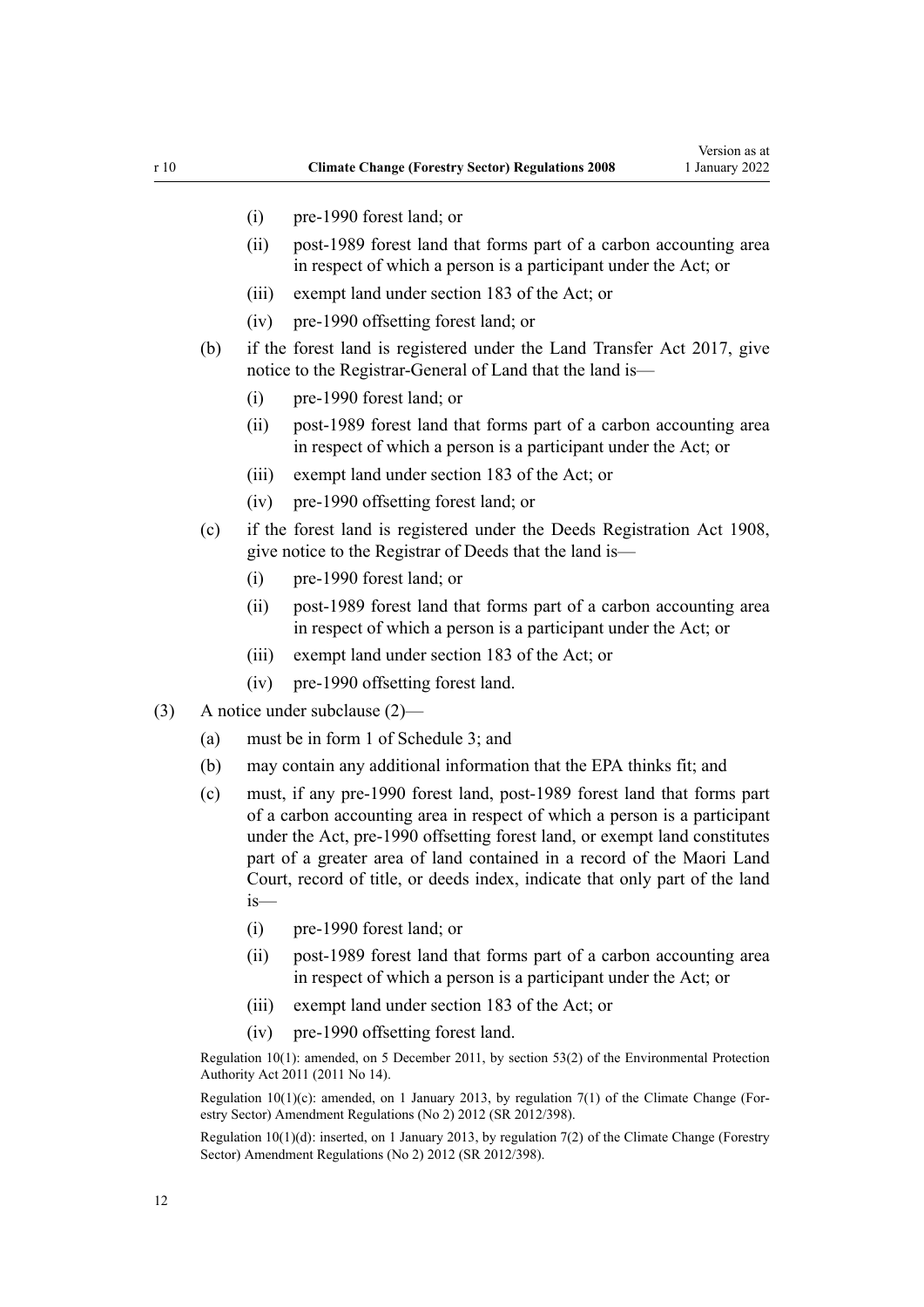<span id="page-12-0"></span>Regulation 10(2): amended, on 5 December 2011, by [section 53\(2\)](http://legislation.govt.nz/pdflink.aspx?id=DLM3366997) of the Environmental Protection Authority Act 2011 (2011 No 14).

Regulation  $10(2)(a)(iv)$ : inserted, on 1 January 2013, by [regulation 7\(3\)](http://legislation.govt.nz/pdflink.aspx?id=DLM4918713) of the Climate Change (Forestry Sector) Amendment Regulations (No 2) 2012 (SR 2012/398).

Regulation 10(2)(b): amended, on 12 November 2018, by [section 250](http://legislation.govt.nz/pdflink.aspx?id=DLM6731493) of the Land Transfer Act 2017 (2017 No 30).

Regulation  $10(2)(b)(iv)$ : inserted, on 1 January 2013, by [regulation 7\(4\)](http://legislation.govt.nz/pdflink.aspx?id=DLM4918713) of the Climate Change (Forestry Sector) Amendment Regulations (No 2) 2012 (SR 2012/398).

Regulation  $10(2)(c)(iii)$ : amended, on 1 January 2013, by [regulation 7\(5\)](http://legislation.govt.nz/pdflink.aspx?id=DLM4918713) of the Climate Change (Forestry Sector) Amendment Regulations (No 2) 2012 (SR 2012/398).

Regulation  $10(2)(c)(iv)$ : inserted, on 1 January 2013, by [regulation 7\(6\)](http://legislation.govt.nz/pdflink.aspx?id=DLM4918713) of the Climate Change (Forestry Sector) Amendment Regulations (No 2) 2012 (SR 2012/398).

Regulation 10(3)(b): amended, on 5 December 2011, by [section 53\(2\)](http://legislation.govt.nz/pdflink.aspx?id=DLM3366997) of the Environmental Protec‐ tion Authority Act 2011 (2011 No 14).

Regulation 10(3)(c): amended, on 12 November 2018, by [section 250](http://legislation.govt.nz/pdflink.aspx?id=DLM6731493) of the Land Transfer Act 2017 (2017 No 30).

Regulation 10(3)(c): amended, on 1 January 2013, by [regulation 7\(7\)](http://legislation.govt.nz/pdflink.aspx?id=DLM4918713) of the Climate Change (For‐ estry Sector) Amendment Regulations (No 2) 2012 (SR 2012/398).

Regulation 10(3)(c)(iii): amended, on 1 January 2013, by [regulation 7\(8\)](http://legislation.govt.nz/pdflink.aspx?id=DLM4918713) of the Climate Change (Forestry Sector) Amendment Regulations (No 2) 2012 (SR 2012/398).

Regulation  $10(3)(c)(iv)$ : inserted, on 1 January 2013, by [regulation 7\(9\)](http://legislation.govt.nz/pdflink.aspx?id=DLM4918713) of the Climate Change (Forestry Sector) Amendment Regulations (No 2) 2012 (SR 2012/398).

#### **11 Registrar to record notices in relation to status of forest land**

A Registrar who receives notice under [regulation 10](#page-10-0) that land is pre-1990 for‐ est land, post-1989 land that forms part of a carbon accounting area in respect of which a person is a participant under the Act, or exempt land under [section](http://legislation.govt.nz/pdflink.aspx?id=DLM1662770) [183](http://legislation.govt.nz/pdflink.aspx?id=DLM1662770) of the Act must record the notice in the appropriate record of the Maori Land Court, record of title, or deeds index relating to the land.

Regulation 11: amended, on 12 November 2018, by [section 250](http://legislation.govt.nz/pdflink.aspx?id=DLM6731493) of the Land Transfer Act 2017 (2017 No 30).

### **12 Cancellation of notices**

- (1) This regulation applies if—
	- (a) the EPA has notified a Registrar under [regulation 10](#page-10-0) that any land is—
		- (i) pre-1990 forest land; or
		- (ii) post-1989 forest land that forms part of a carbon accounting area in respect of which a person is a participant under the Act; or
		- (iii) exempt land under [section 183](http://legislation.govt.nz/pdflink.aspx?id=DLM1662770) of the Act; and
	- (b) the EPA is satisfied that—
		- (i) any land, or part of any land, notified as—
			- (A) pre-1990 forest land is not, or has ceased to be, pre-1990 forest land; or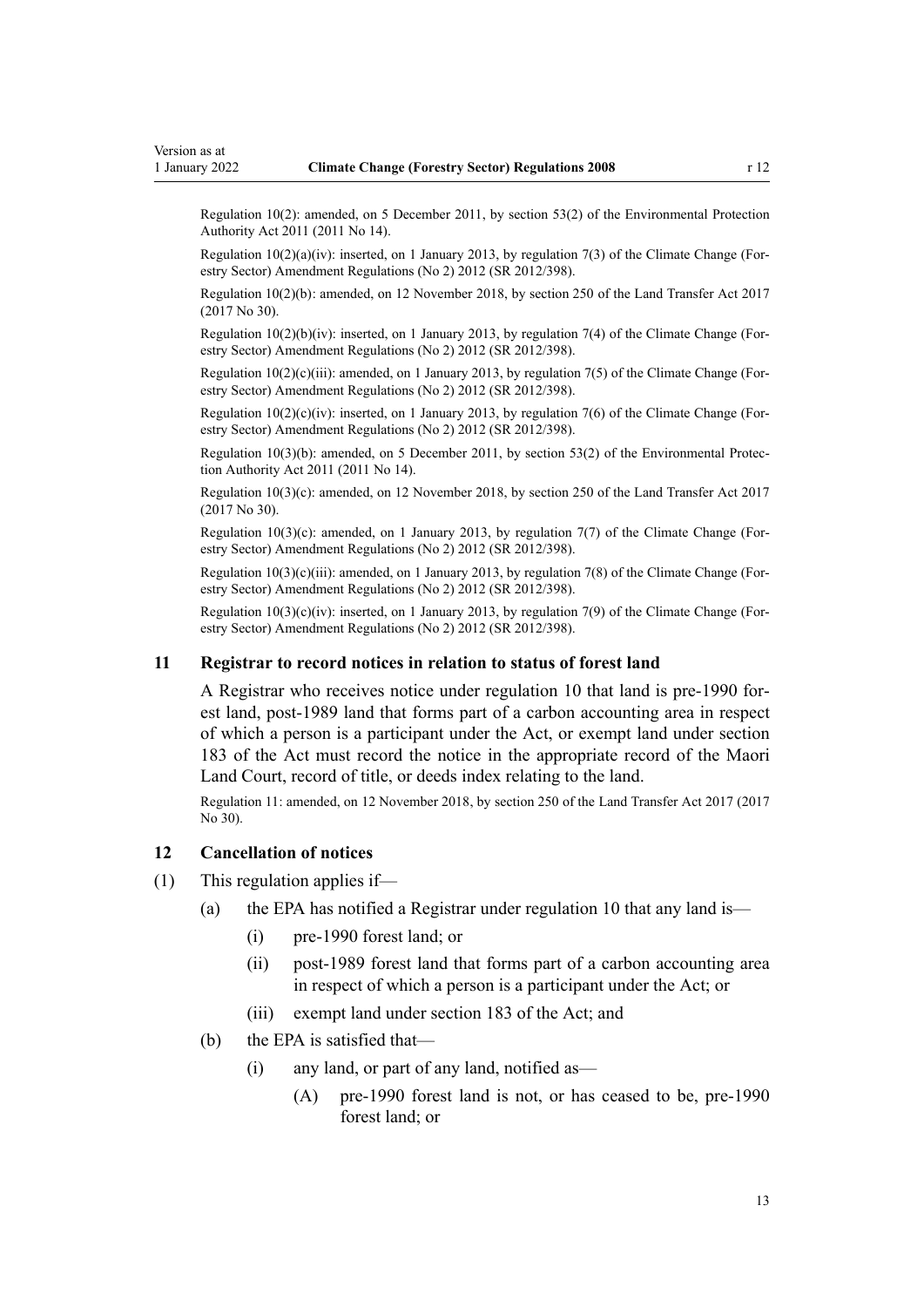- <span id="page-13-0"></span>(B) post-1989 forest land is not, or has ceased to be, part of a carbon accounting area in respect of which a person is a participant under the Act; or
- (ii) any land or part of the land notified as exempt land under [section](http://legislation.govt.nz/pdflink.aspx?id=DLM1662770) [183](http://legislation.govt.nz/pdflink.aspx?id=DLM1662770) of the Act is not or has ceased to be exempt land.
- (2) If this regulation applies, the EPA must, by notice to the appropriate Registrar, cancel or partially cancel the notice given under [regulation 10.](#page-10-0)
- (3) If a Registrar receives a notice from the EPA under subclause (2), the Registrar—
	- (a) must amend the relevant Maori Land Court record, record of title, or deeds index relating to the land to reflect the cancellation or partial cancellation of the notice given under [regulation 10;](#page-10-0) and
	- (b) may take any other action in respect of a Maori Land Court record, record of title, or deeds index for the land to ensure that the land is not noted as—
		- (i) pre-1990 forest land; or
		- (ii) post-1989 forest land that is part of a carbon accounting area in respect of which a person is a participant under the Act; or
		- (iii) exempt land under [section 183](http://legislation.govt.nz/pdflink.aspx?id=DLM1662770) of the Act.
- (4) A notice under subclause (2) must be in form 2 of [Schedule 3](#page-61-0) and may contain such additional information as the EPA thinks fit.

Regulation 12(1)(a): amended, on 5 December 2011, by [section 53\(2\)](http://legislation.govt.nz/pdflink.aspx?id=DLM3366997) of the Environmental Protection Authority Act 2011 (2011 No 14).

Regulation 12(1)(b): amended, on 5 December 2011, by [section 53\(2\)](http://legislation.govt.nz/pdflink.aspx?id=DLM3366997) of the Environmental Protection Authority Act 2011 (2011 No 14).

Regulation 12(2): amended, on 5 December 2011, by [section 53\(2\)](http://legislation.govt.nz/pdflink.aspx?id=DLM3366997) of the Environmental Protection Authority Act 2011 (2011 No 14).

Regulation 12(3): amended, on 5 December 2011, by [section 53\(2\)](http://legislation.govt.nz/pdflink.aspx?id=DLM3366997) of the Environmental Protection Authority Act 2011 (2011 No 14).

Regulation 12(3)(a): amended, on 12 November 2018, by [section 250](http://legislation.govt.nz/pdflink.aspx?id=DLM6731493) of the Land Transfer Act 2017 (2017 No 30).

Regulation 12(3)(b): amended, on 12 November 2018, by [section 250](http://legislation.govt.nz/pdflink.aspx?id=DLM6731493) of the Land Transfer Act 2017 (2017 No 30).

Regulation 12(4): amended, on 5 December 2011, by [section 53\(2\)](http://legislation.govt.nz/pdflink.aspx?id=DLM3366997) of the Environmental Protection Authority Act 2011 (2011 No 14).

## **13 Applications for exemptions for pre-1990 forest land under section 183**

An application for a declaration that pre-1990 forest land is exempt land under [section 183](http://legislation.govt.nz/pdflink.aspx?id=DLM1662770) of the Act must be accompanied by geospatial mapping information about the area of land in respect of which the exemption is sought.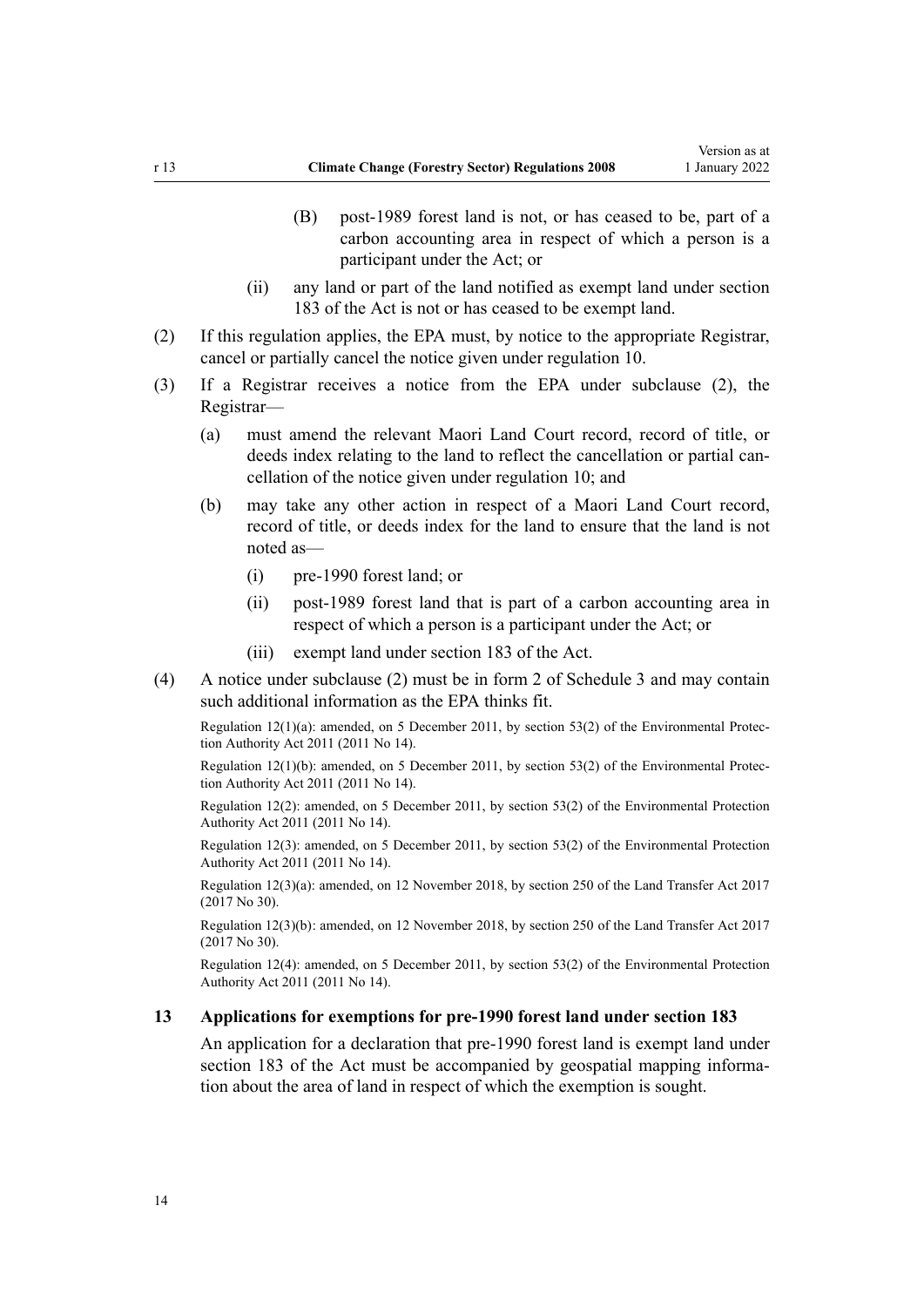# *Pre-1990 forest land participants*

# <span id="page-14-0"></span>**14 Collection of information by pre-1990 forest land participants**

- (1) Subject to subclause (3), a pre-1990 forest land participant must collect the fol‐ lowing information in relation to any pre-1990 forest land, other than exempt land, from which trees are cleared as part of deforestation by the participant in a year:
	- (a) the area, in hectares, of pre-1990 forest land from which trees are cleared; and
	- (b) in relation to each hectare of cleared land,—
		- (i) the forest type cleared; and
		- (ii) the age of the forest species cleared; and
		- (iii) if the forest species is *Pinus radiata*, the region or regions in which the pre-1990 forest land is located.
- (2) The rules specified in [regulation 16](#page-17-0) apply for the purposes of subclause (1)(b).
- (3) If a person becomes a pre-1990 forest land participant in a year due to the oper‐ ation of—
	- (a) [section 179](http://legislation.govt.nz/pdflink.aspx?id=DLM1662763) of the Act, the information that must be collected by the par‐ ticipant under subclause (1) must relate to the trees cleared from the land 4 years, 10 years, or 20 years earlier (as relevant), whether or not those trees were cleared by the pre-1990 forest land participant; and
	- (b) [section 181\(3\)](http://legislation.govt.nz/pdflink.aspx?id=DLM1662767) of the Act, the information that must be collected under subclause (1) must relate to the trees cleared from the pre-1990 forest land prior to the forest land being transferred to the pre-1990 forest land participant, or control of the forest land reverting to the pre-1990 forest land participant following the expiry or termination of the forestry right, Crown forest licence, lease, or other agreement that related to the land.

Regulation 14(3)(a): amended, on 22 November 2012, by [regulation 4](http://legislation.govt.nz/pdflink.aspx?id=DLM4807907) of the Climate Change (For‐ estry Sector) Amendment Regulations 2012 (SR 2012/321).

Regulation 14(3)(b): amended, on 22 November 2012, by [regulation 4](http://legislation.govt.nz/pdflink.aspx?id=DLM4807907) of the Climate Change (Forestry Sector) Amendment Regulations 2012 (SR 2012/321).

# **15 Method of calculating emissions for deforestation of pre-1990 forest land**

(1) A pre-1990 forest land participant must calculate the emissions from each subarea of pre-1990 forest land deforested by the participant in an emissions return period in accordance with the following formula:

$$
E = A \times C
$$

where—

- A is the area, in hectares, of land in the sub-area
- C is the figure for carbon stock per hectare from table 1 or 2 in [Schedule 4](#page-64-0) that reflects—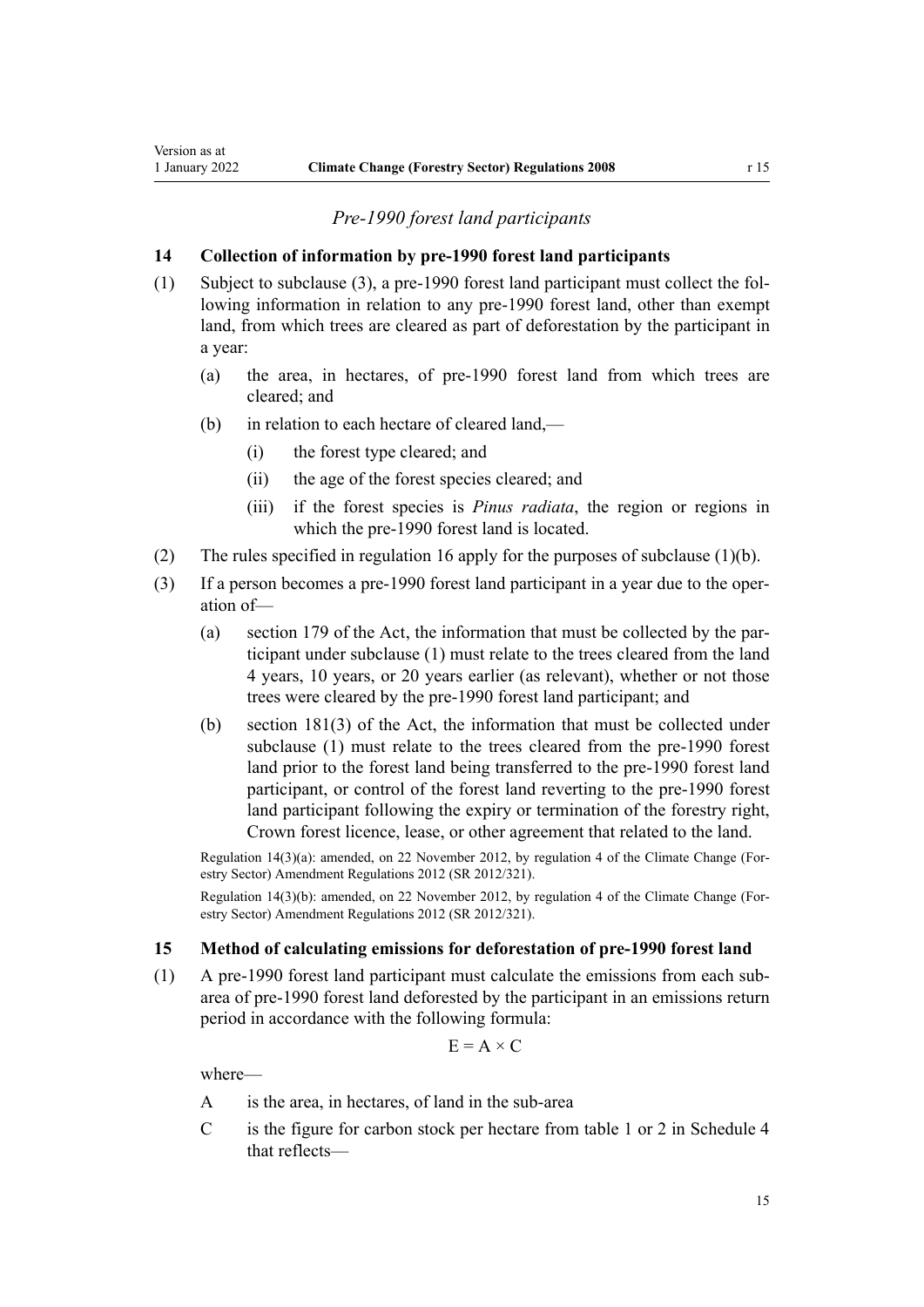- <span id="page-15-0"></span>(a) the forest type cleared from the sub-area; and
- (b) the age of the trees cleared; and
- (c) if the forest type is *Pinus radiata*, the region in which the sub-area is located
- E is the emissions in tonnes of carbon dioxide from the deforestation of the sub-area.
- (2) Application of the tables in [Schedule 4](#page-64-0) is subject to—
	- (a) the rules in [regulation 16](#page-17-0); and
	- (b) [section 186](http://legislation.govt.nz/pdflink.aspx?id=DLM1662778) of the Act, which provides special rules where the trees cleared from pre-1990 forest land are 8 years old or younger.
- (3) An emissions return submitted by a pre-1990 forest land participant must record the participant's total emissions from deforestation for the emissions return period determined by adding together the emissions from each sub-area, as calculated under subclause (1).

Regulation 15(1) formula: replaced, on 1 January 2017, by [regulation 5](http://legislation.govt.nz/pdflink.aspx?id=DLM6964834) of the Climate Change (For‐ estry Sector) Amendment Regulations 2016 (LI 2016/216).

#### **15A Offsetting forest land applications**

- (1) A person applying to the EPA for offsetting under [section 186A](http://legislation.govt.nz/pdflink.aspx?id=DLM4973184) of the Act must calculate carbon equivalence in accordance with [regulations 14](#page-14-0), [15,](#page-14-0) and [16](#page-17-0) and this regulation.
- (2) [Regulations 14](#page-14-0), [15,](#page-14-0) and [16](#page-17-0) apply in relation to the calculation of the carbon stock for each sub-area of a forest type intended to be deforested and offset with offsetting forest land as if the applicant had already deforested and was a pre-1990 forest land participant.
- (3) The applicant must collect and provide information as to the proposed area in hectares, region (where relevant), and forest type for each sub-area that will be planted as part of the offsetting forest land.
- (4) The carbon stock of a sub-area that is intended to be deforested must be calculated by using the relevant table in [Schedule 4](#page-64-0).
- (5) The applicant must calculate the corresponding area of offsetting forest land required so that sub-areas and carbon stock of the offsetting forest land is equal to or greater than the total area and total carbon stock of the pre-1990 forest land that is intended to be deforested.
- (6) The following formula must be used to calculate the carbon stock of a sub-area of offsetting forest land:

$$
T = A \times C
$$

where—

A is the area, in hectares, of land in the sub-area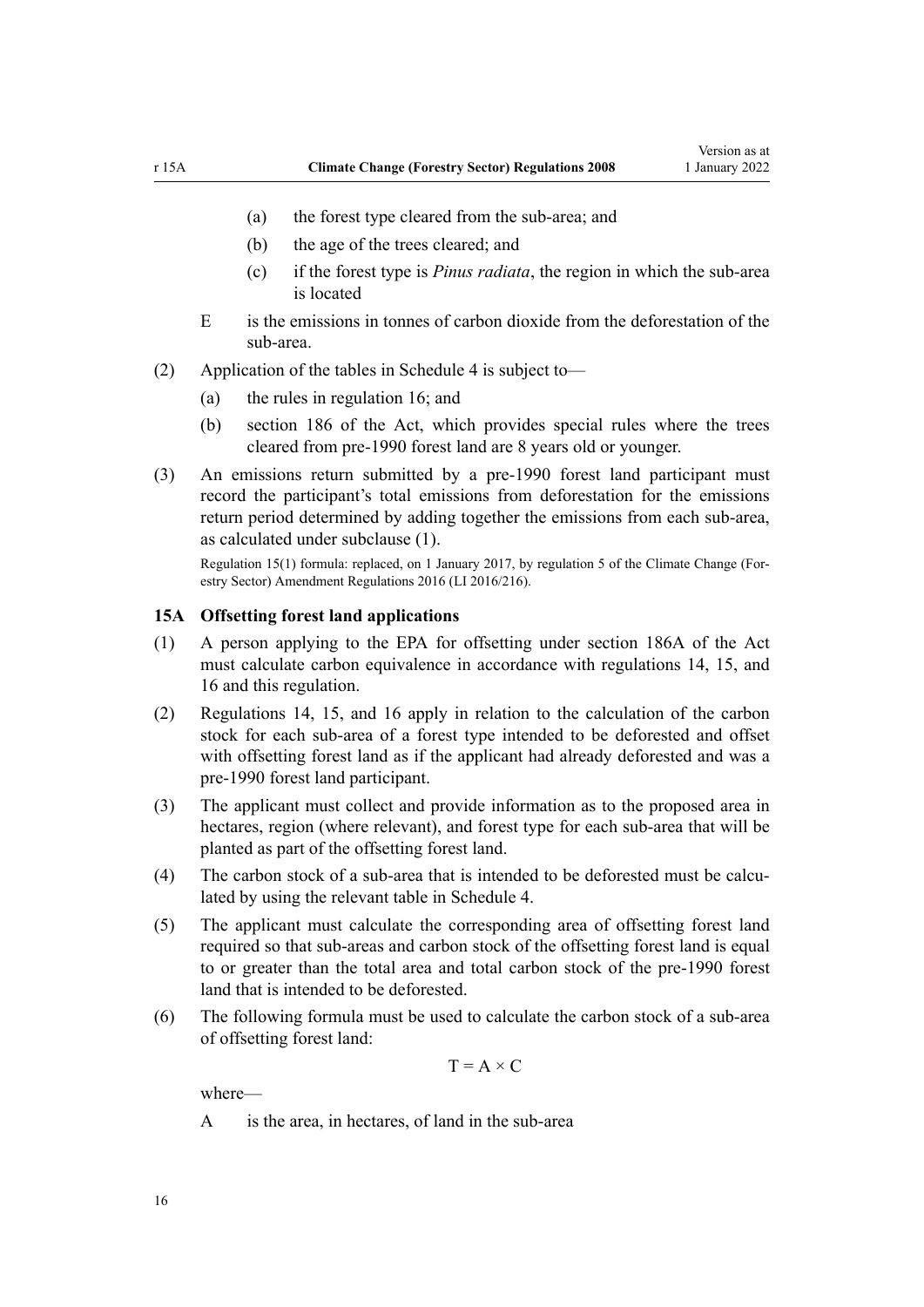- <span id="page-16-0"></span>C is the figure for carbon stock per hectare from table 1 or 2 in Schedule 6 that reflects—
	- (a) the forest type of the sub-area; and
	- (b) if the forest type is *Pinus radiata*, the region in which the sub-area is located; and
	- (c) the age of the trees equal to the usual rotation period of the forest type of the pre-1990 forest land that is intended to be deforested
- T is the forest carbon stock of the sub-area in tonnes of carbon dioxide.

#### **Example**

A pre-1990 forest land owner with 100 hectares of 30-year-old radiata pine in Auckland decides to deforest that land and plant a radiata pine forest in Hawke's Bay as offsetting forest land.

### *Step 1*

Calculate the emissions from clearing the 30-year-old radiata pine in Auckland using table 1 of Schedule 4: 860 tonnes  $CO_2$ /hectare × 100 hectares = 86 000 tonnes. Step 1 is for calculating what the emissions would be if the pre-1990 forest land in Auckland had been deforested. At step 1, deforestation has not yet occurred.

### *Step 2*

Obtain the usual rotation period for radiata pine from regulation 15B: 28 years.

#### *Step 3*

Calculate the area of offsetting forest land required to meet carbon equivalency by dividing the estimated emissions from the pre-1990 forest land that will be deforested by the amount of carbon stock listed in table 1 of Schedule 6 that a radiata pine forest in Hawke's Bay would store in the usual rotation period (28 years) of the deforested Auckland forest: 86 000/797 = 107.9 hectares.

This means that 107.9 hectares of radiata pine forest in Hawke's Bay is needed to meet carbon equivalency.

#### *Step 4*

Ensure that the offsetting forest land is at least equivalent in size to the area of pre-1990 forest land that is to be deforested. In this example, the area equivalency of 100 hectares is met.

Regulation 15A: inserted, on 1 January 2013, by [regulation 8](http://legislation.govt.nz/pdflink.aspx?id=DLM4918714) of the Climate Change (Forestry Sec‐ tor) Amendment Regulations (No 2) 2012 (SR 2012/398).

Regulation 15A(6) formula: replaced, on 1 January 2017, by [regulation 6](http://legislation.govt.nz/pdflink.aspx?id=DLM6964836) of the Climate Change (Forestry Sector) Amendment Regulations 2016 (LI 2016/216).

### **15B Usual rotation periods for forest species**

The usual rotation periods for the purposes of section  $186F(a)$  of the Act are as specified in the following table: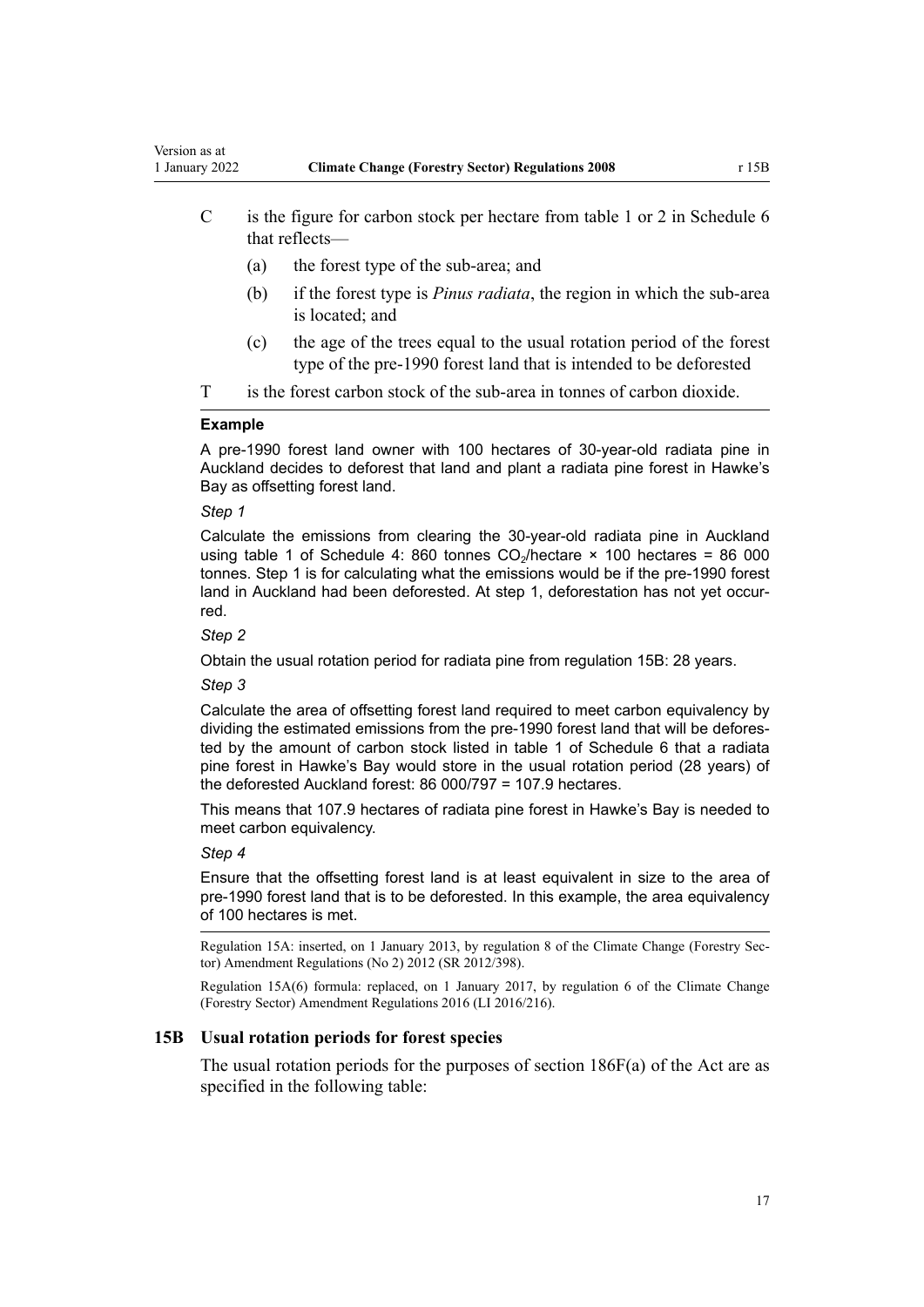<span id="page-17-0"></span>

| <b>Forest species</b> | <b>Description</b>                                                                                                                   | <b>Usual rotation period</b><br>(years) |
|-----------------------|--------------------------------------------------------------------------------------------------------------------------------------|-----------------------------------------|
| Radiata pine          | Where the predominant forest species is<br>radiata pine                                                                              | 28                                      |
| Douglas fir           | Where the predominant forest species is<br>Douglas fir                                                                               | 40                                      |
| Exotic softwoods      | Where the predominant forest species is<br>an exotic softwood                                                                        | 45                                      |
| Exotic hardwoods      | Where the predominant forest species is<br>an exotic hardwood grown on a short<br>rotation for the purpose of producing pulp<br>logs | 15                                      |
| Exotic hardwoods      | Where the predominant forest species is<br>an exotic hardwood grown primarily for<br>the purpose of producing saw logs               | 30                                      |

Regulation 15B: inserted, on 1 January 2013, by [regulation 8](http://legislation.govt.nz/pdflink.aspx?id=DLM4918714) of the Climate Change (Forestry Sector) Amendment Regulations (No 2) 2012 (SR 2012/398).

### **16 Rules for application of tables in Schedule 4**

The following rules must be used when applying the tables in [Schedule 4](#page-64-0) for the purpose of calculating emissions under [regulation 15](#page-14-0):

(a) the age of a tree is the number of years from the year of planting or regeneration of the tree in its final location to the year of clearing of the tree, no matter when in the relevant year the tree was planted, regener‐ ated, or cleared:

#### **Example**

A tree is planted at any time in 1985 and felled at any time during 2011. For the purposes of applying the tables in Schedule 4, the tree is 26 years old.

The tree spent a period in a nursery (starting in 1984) before being planted in its final location in 1985. The period in the nursery is not relevant to the calculation.

(b) if a tree regenerates on land on which a forest species was cleared imme‐ diately prior to the regeneration, the tree is to be treated for the purposes of paragraph (a) as having regenerated in the year following the year in which the forest species was cleared:

### **Example**

An area of forest land contains regenerating Douglas fir. The Douglas fir was last harvested from the land in 2008. For the purposes of determining the age of the trees under paragraph (a), the current Douglas fir is treated as having regenerated in 2009.

- (c) the forest type of a hectare of forest land is—
	- (i) *Pinus radiata* if the predominant forest species on the land is *Pinus radiata*; or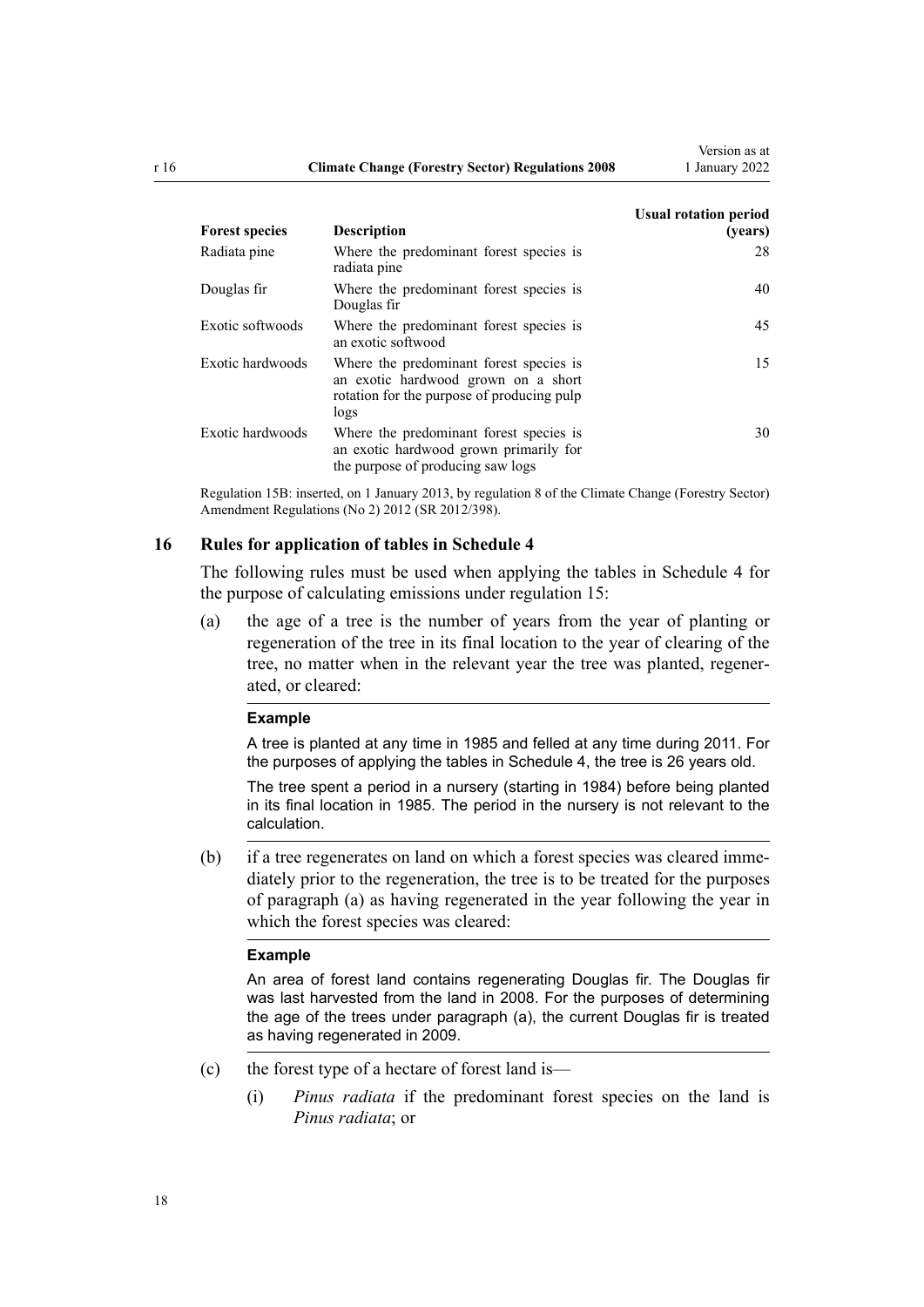- (ii) Douglas fir if the predominant forest species on the land is Douglas fir; or
- (iii) exotic softwoods if the predominant forest species on the land is an exotic softwood; or
- (iv) exotic hardwoods if the predominant forest species on the land is an exotic hardwood:
- (v) indigenous forest if the predominant forest species on the land is indigenous:
- (d) *[Revoked]*
- (e) if trees cleared from land are older than the last age on the table for that forest type, the age for those trees is the last age on the table:

#### **Example**

An area of forest land is cleared of 58-year-old exotic softwoods. The figure for carbon stock per hectare for 50-year-old trees (the last age on table 2 in Schedule 4) is to be used.

- (f) if a hectare of forest land contains trees of mixed ages, the age of the trees is to be calculated as a weighted average by—
	- (i) determining—
		- (A) the total basal area of all the trees; and
		- (B) the total basal area of the trees of each age group; and
		- (C) the fraction of the total basal area of each age group with respect to the total basal area of all the trees (by dividing the value obtained under subsubparagraph (B) by the value obtained under subsubparagraph (A)); and
	- (ii) for the trees of each age group, multiplying the age of the age group by the value obtained in subparagraph  $(i)(C)$ ; and
	- (iii) adding together the results for all the age groups:

#### **Example**

A participant has a hectare of intermingled *Pinus radiata* of 2 ages: 30-year-old trees and 15-year-old trees. The 30-year-old trees comprise 70% of the total basal area and the 15-year-old trees comprise 30% of the total basal area. The age of the trees is their basal areaweighted average age of 25.5 years ((30 years  $\times$  0.7) + (15 years  $\times$  $(0.3)$  = 25.5 years), which is rounded to 26 years.

(fa) if a hectare of forest land contains regenerating indigenous forest species of mixed ages as the predominant forest species, the age of all of the trees in that hectare is calculated from the time since regeneration of the first of the indigenous forest species in that hectare began following the change in land management that initiated the conversion of the hectare to forest land from land that was not forest land: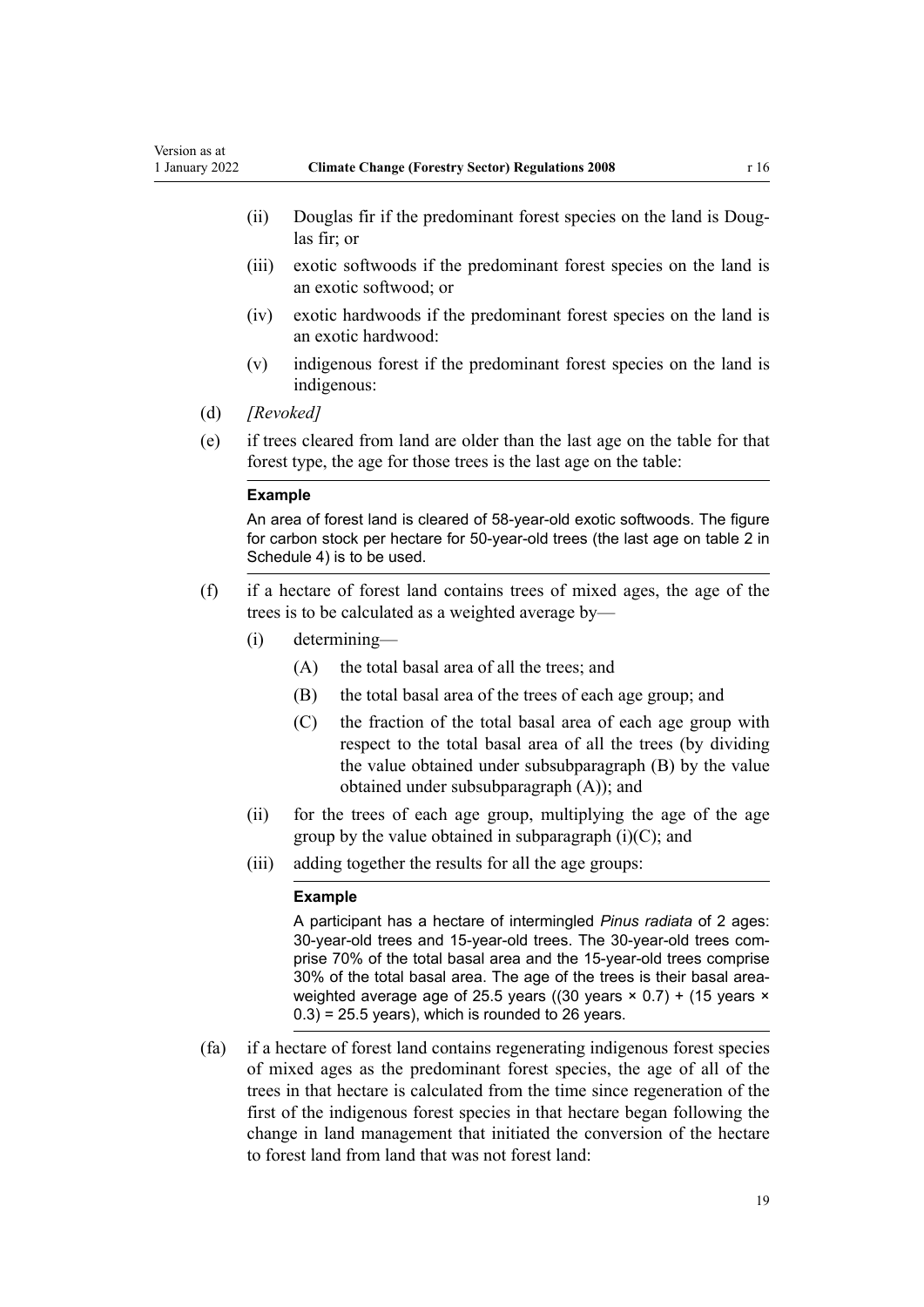- <span id="page-19-0"></span>(g) if, under paragraph (f) or  $(fa)$ .
	- (i) the age of the trees is not a whole number, the age must be rounded to the nearest whole number:
	- (ii) the age of the trees includes 0.5 of a year, the number must be rounded up to the nearest whole number:
- (h) if a hectare of forest land contains trees of both mixed species and mixed ages, the average age of the trees in that hectare—
	- (i) is that of the predominant forest species; and
	- (ii) is determined—
		- (A) in the manner specified in paragraph (f) by using values of the basal area for the predominant forest species only; or
		- (B) in the case of regenerating indigenous forest species, in accordance with paragraph (fa).

Regulation 16(a): amended, on 1 January 2017, by [regulation 7\(1\)](http://legislation.govt.nz/pdflink.aspx?id=DLM6964838) of the Climate Change (Forestry Sector) Amendment Regulations 2016 (LI 2016/216).

Regulation 16(a) example: replaced, on 1 January 2017, by regulation  $7(2)$  of the Climate Change (Forestry Sector) Amendment Regulations 2016 (LI 2016/216).

Regulation  $16(c)(v)$ : added, on 19 June 2011, by [regulation 8\(1\)](http://legislation.govt.nz/pdflink.aspx?id=DLM3733406) of the Climate Change (Forestry Sector) Amendment Regulations 2011 (SR 2011/138).

Regulation 16(d): revoked, on 1 October 2010, by [regulation 6\(1\)](http://legislation.govt.nz/pdflink.aspx?id=DLM3048754) of the Climate Change (Forestry Sector) Amendment Regulations 2010 (SR 2010/183).

Regulation 16(f): substituted, on 1 October 2010, by [regulation 6\(2\)](http://legislation.govt.nz/pdflink.aspx?id=DLM3048754) of the Climate Change (Forestry Sector) Amendment Regulations 2010 (SR 2010/183).

Regulation 16(fa): inserted, on 19 June 2011, by [regulation 8\(2\)](http://legislation.govt.nz/pdflink.aspx?id=DLM3733406) of the Climate Change (Forestry Sec‐ tor) Amendment Regulations 2011 (SR 2011/138).

Regulation 16(fa): amended, on 1 January 2013, by [regulation 9](http://legislation.govt.nz/pdflink.aspx?id=DLM4918719) of the Climate Change (Forestry Sector) Amendment Regulations (No 2) 2012 (SR 2012/398).

Regulation 16(g): amended, on 19 June 2011, by [regulation 8\(3\)](http://legislation.govt.nz/pdflink.aspx?id=DLM3733406) of the Climate Change (Forestry Sector) Amendment Regulations 2011 (SR 2011/138).

Regulation 16(h): added, on 1 October 2010, by [regulation 6\(3\)](http://legislation.govt.nz/pdflink.aspx?id=DLM3048754) of the Climate Change (Forestry Sector) Amendment Regulations 2010 (SR 2010/183).

Regulation 16(h)(ii): substituted, on 19 June 2011, by [regulation 8\(4\)](http://legislation.govt.nz/pdflink.aspx?id=DLM3733406) of the Climate Change (Forestry Sector) Amendment Regulations 2011 (SR 2011/138).

### **17 Emissions returns in relation to deforestation of pre-1990 forest land**

An emissions return of a pre-1990 forest land participant must be accompanied by the following information in respect of each area of pre-1990 forest land, other than exempt land, deforested by the participant in the emissions return period:

- (a) its legal description; and
- (b) if relevant, the record of title reference or references or Maori Land Court records that pertain to the area; and
- (c) geospatial mapping information.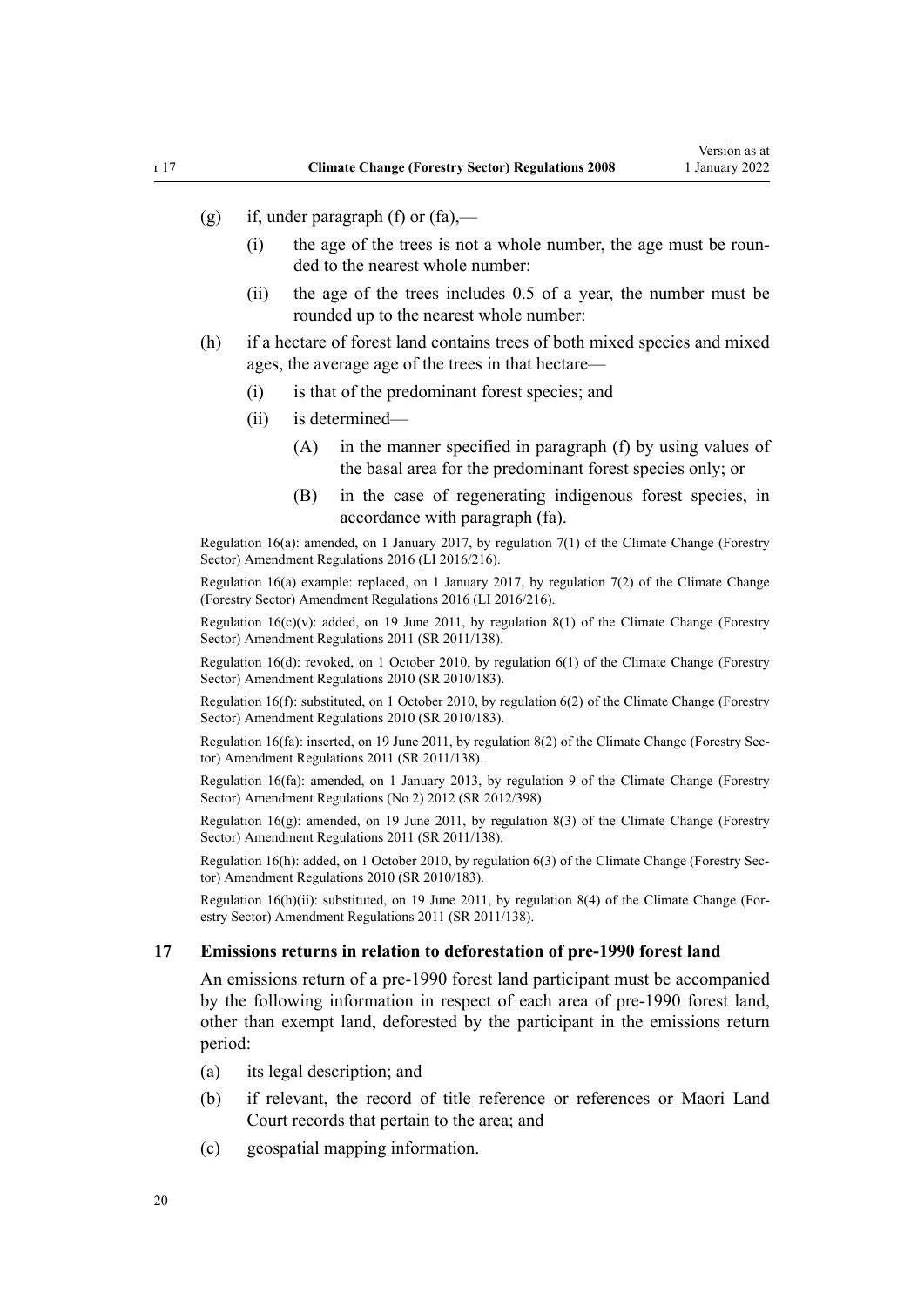<span id="page-20-0"></span>Version as at

Regulation 17(b): amended, on 12 November 2018, by [section 250](http://legislation.govt.nz/pdflink.aspx?id=DLM6731493) of the Land Transfer Act 2017 (2017 No 30).

# *Post-1989 forest land participants*

# **18 Mapping information for post-1989 forest land**

The geospatial mapping information specified in the second column of Sched[ule 5](#page-68-0) must be submitted to the EPA with the document specified in the first column of Schedule 5.

Regulation 18: amended, on 5 December 2011, by [section 53\(2\)](http://legislation.govt.nz/pdflink.aspx?id=DLM3366997) of the Environmental Protection Authority Act 2011 (2011 No 14).

## **19 Collection of information by post-1989 forest land participants**

- (1) A post-1989 forest land participant must collect the following information in relation to each carbon accounting area in respect of which the participant is recorded as carrying out an activity listed in [Part 1](http://legislation.govt.nz/pdflink.aspx?id=DLM1662865) of Schedule 4 of the Act in a year:
	- (a) the area, in hectares, of each forest type in the carbon accounting area and, in relation to each hectare of that forest type,—
		- (i) the name of the forest type; and
		- (ii) the age of the trees; and
		- (iii) if the forest species is *Pinus radiata*, the region or regions in which the post-1989 forest land is located; and
	- (b) the area, in hectares, of land cleared in the carbon accounting area and, in relation to each hectare of cleared land,—
		- (i) the forest type cleared; and
		- (ii) the age of the trees cleared; and
		- (iii) if the forest species is *Pinus radiata*, the region or regions in which the post-1989 forest land is located.
- (2) The rules specified in [regulation 22](#page-24-0) apply for the purposes of subclause (1).

# **20 Calculation of carbon stock changes by post-1989 forest land participants**

(1) A post-1989 forest land participant must calculate the emissions or removals from each carbon accounting area covered by an emissions return for an emissions return period by determining the carbon stock change in the carbon accounting area in accordance with the following formula:

$$
CS_{change} = \sum (CS_{closing}) - \sum (CS_{opening})
$$

where—

 $CS<sub>change</sub>$  is the carbon stock change for the carbon accounting area in the emissions return period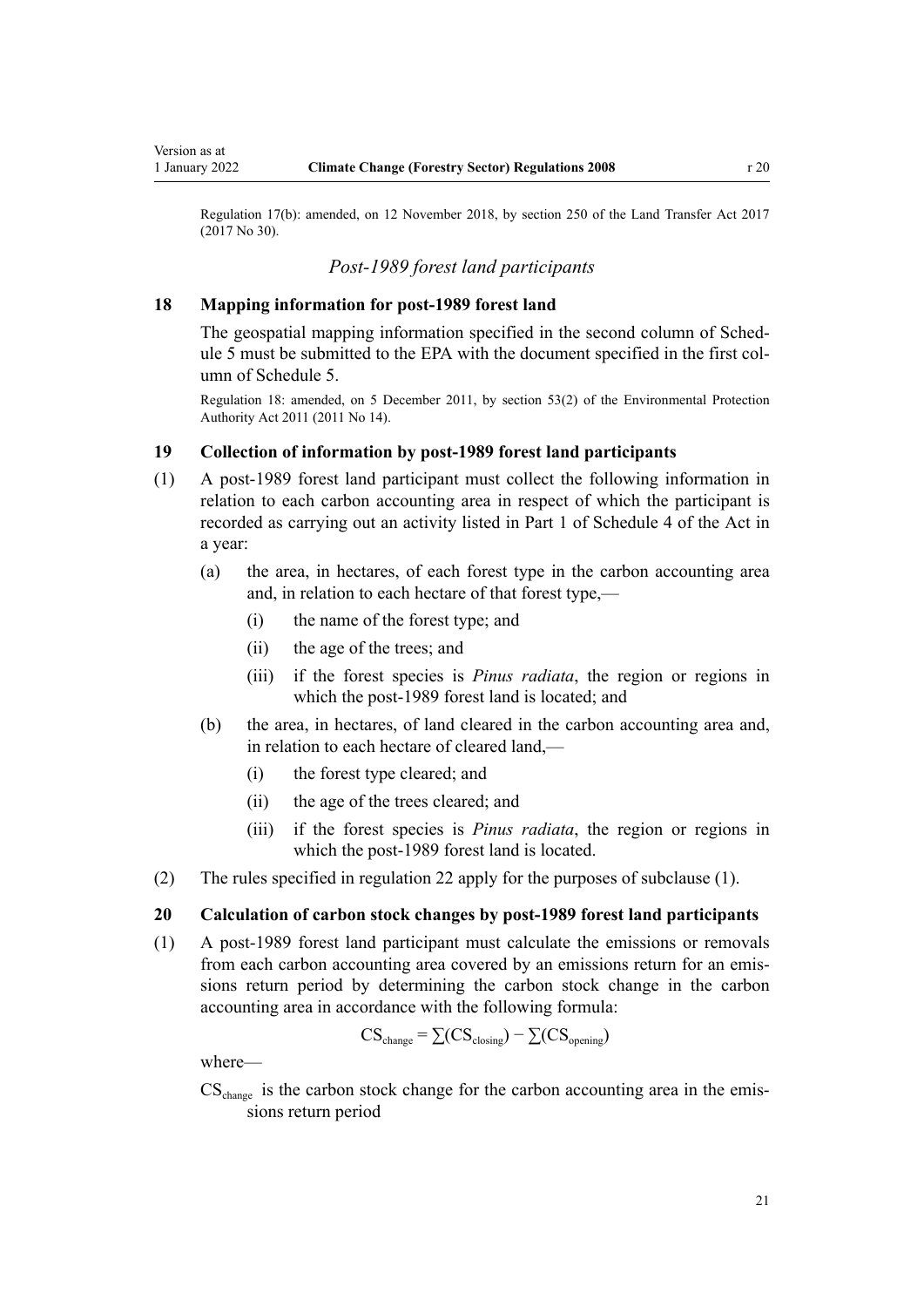- <span id="page-21-0"></span> $CS<sub>closure</sub>$  is the carbon stock of each sub-area within the carbon accounting area at the end of the emissions return period, calculated in accordance with [regulation 21](#page-22-0)
- $CS_{\text{opening}}$  is, subject to regulation 20A, the carbon stock of each sub-area within the carbon accounting area at the beginning of the emissions return period, calculated in accordance with [regulation 21.](#page-22-0)
- (2) If the carbon stock change for a carbon accounting area in an emissions return period is—
	- (a) positive, the change is a removal; or
	- (b) negative, the change is an emission.
- (3) This regulation is subject to regulation 20A.

Regulation 20: substituted, on 8 December 2009, by [section 88\(2\)](http://legislation.govt.nz/pdflink.aspx?id=DLM2595617) of the Climate Change Response (Moderated Emissions Trading) Amendment Act 2009 (2009 No 57).

- **20A Calculation of carbon stock changes when new carbon accounting area is constituted from post-1989 forest land from another carbon accounting area**
- (1) This regulation applies if a carbon accounting area (**CAA2**) has been constitu‐ ted from the whole or part of another carbon accounting area or areas under section  $188(7)(b)(ii)(B)$  or  $192(3)(b)$  of the Act.
- (2) For the purposes of calculating carbon stock change in CAA2 under [regulation](#page-20-0) [20\(1\)](#page-20-0) in an emissions return period that commences on the date of constitution of CAA2,  $CS_{\text{onening}}$  is the figure determined using the following formula:

$$
CS_{\text{opening}} = \sum (CSp_{\text{closing}})
$$

where—

- $CS_{\text{opening}}$  is the carbon stock for CAA2 at the beginning of the emissions return period
- $CSp_{\text{closure}}$  is the carbon stock at the beginning of the emissions return period for each part of CAA2 formed from another carbon accounting area, as calculated under subclause (3).
- (3) For the purposes of subclause (2),  $CSp_{\text{closure}}$  must be calculated using the following formula:

 $CSp_{\text{closure}} = CS_{\text{CAA1}}/H_{\text{CAA1}} \times Hp_{\text{CAA1}}$ 

where—

- $CSp_{\text{closure}}$  is the carbon stock at the beginning of the emissions return period for the part of CAA2 that has been formed from CAA1
- $CS_{\text{CAA1}}$  is the total carbon stock for CAA1 at the end of the period covered by the return submitted under [section 191](http://legislation.govt.nz/pdflink.aspx?id=DLM1662790) or [193](http://legislation.govt.nz/pdflink.aspx?id=DLM1662795) of the Act for CAA1 (as calculated under [regulation 21\)](#page-22-0)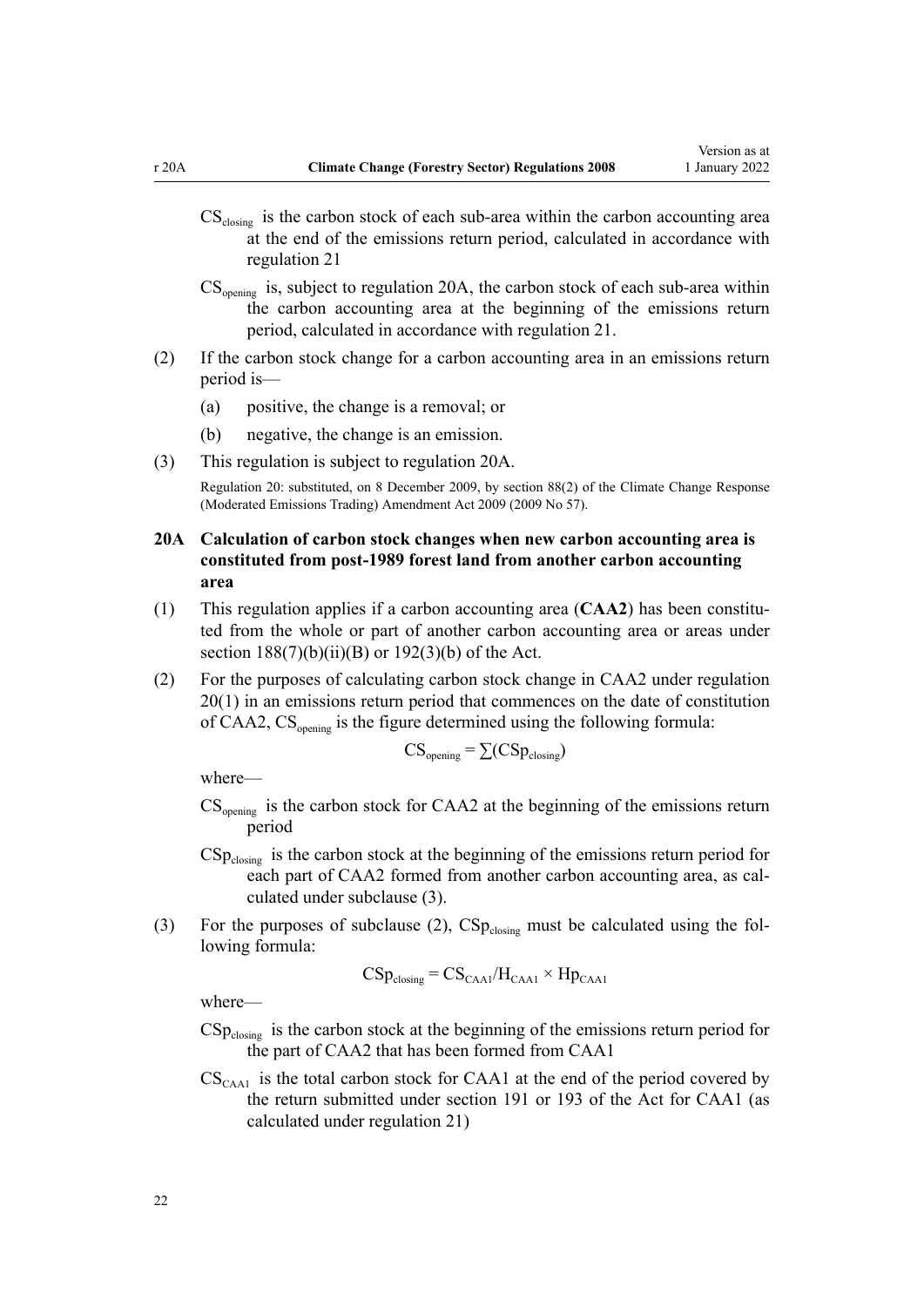- <span id="page-22-0"></span> $H<sub>CAAI</sub>$  is the number of hectares in CAA1 (immediately before constitution of CAA2)
- $Hp_{CAA1}$  is the number of hectares of the part of CAA1 that forms part of CAA<sub>2</sub>.
- (4) For the purpose of subclause (3), CAA1 means the carbon accounting area from which CAA2 formed part.

Regulation 20A: inserted, on 8 December 2009, by [section 88\(2\)](http://legislation.govt.nz/pdflink.aspx?id=DLM2595617) of the Climate Change Response (Moderated Emissions Trading) Amendment Act 2009 (2009 No 57).

#### **21 Calculation of carbon stock**

- $(1)$  For the purposes of [regulation 20](#page-20-0), the carbon stock of a sub-area must be calculated by—
	- $(a)$  using—
		- (i) table 1 or 2 of [Schedule 6](#page-70-0) for non-FMA participants, or the table required under [regulation 22E](#page-33-0) for FMA participants, to calculate the forest carbon stock of the sub-area other than from any above ground residual wood and below ground roots from previously cleared trees referred to in subparagraph (ii) (**T<sup>1</sup>** ); and
		- (ii) if relevant, table 3 or 4 of [Schedule 6](#page-70-0) for non-FMA participants, or the table required under [regulation 22E](#page-33-0) for FMA participants, to calculate the carbon stock of the sub-area from above ground residual wood and below ground roots from previously cleared trees that are to be treated as decaying on the land under [regula‐](#page-24-0) [tion 22\(h\)](#page-24-0) (**T<sup>2</sup>** ); and
	- (b) adding together each of the figures for carbon stock referred to in sub‐ clause (1)(a)  $(T_1 + T_2)$ .
- (2) The following formula must be used to calculate the carbon stock of a sub-area under subclause  $(1)(a)(i)$ :

$$
T_1 = A \times C
$$

where—

- A is the area, in hectares, of land in the sub-area
- C is the figure for carbon stock per hectare from table 1 or 2 in [Schedule 6](#page-70-0) for non-FMA participants, or the table required under [regulation 22E](#page-33-0) for FMA participants, that reflects—
	- (a) the forest type of the sub-area; and
	- (b) the age of the trees; and
	- (c) if the forest type is *Pinus radiata* and a table in [Schedule 6](#page-70-0) is being used, the region in which the sub-area is located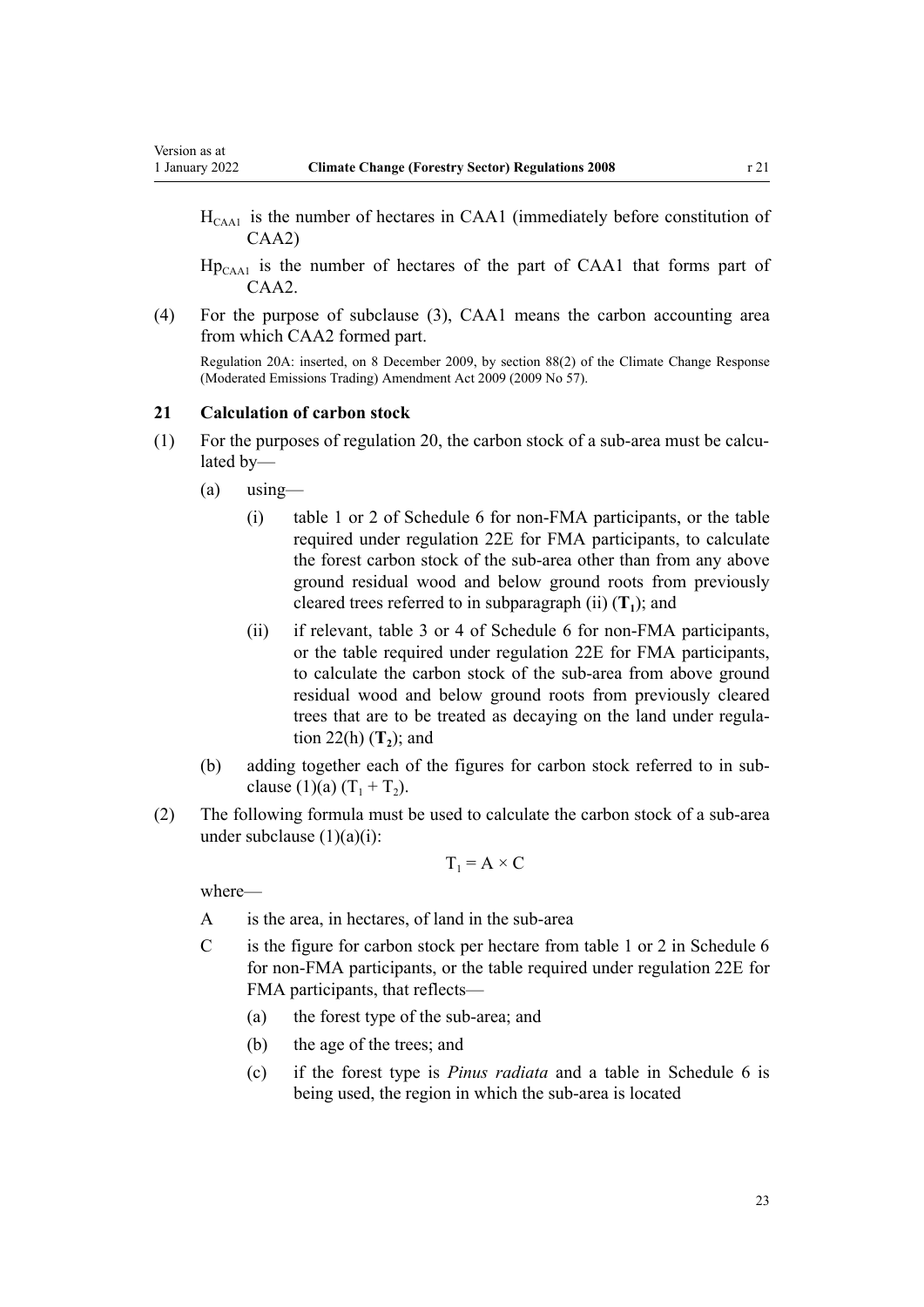- $T<sub>1</sub>$ is the forest carbon stock of the sub-area, other than from any above ground residual wood and below ground roots from previously cleared trees, in tonnes of carbon dioxide.
- (3) The following formula must be used to calculate the carbon stock of a sub-area under subclause  $(1)(a)(ii)$ :

$$
T_2 = A \times C \times (10 - T_{sc})/10
$$

where—

- A is the area, in hectares, of land in the sub-area
- C is the figure for carbon stock per hectare in the above ground residual wood and below ground roots from cleared trees from table 3 or 4 in [Schedule 6](#page-70-0) for non-FMA participants, or the table required under regula[tion 22E](#page-33-0) for FMA participants, that reflects—
	- (a) the forest type of the residual wood decaying on the sub-area; and
	- (b) the age of the trees when cleared; and
	- (c) where the forest type cleared was *Pinus radiata* and a table in [Schedule 6](#page-70-0) is being used, the region in which the sub-area is located
- $T_{SC}$  is the number of years up to 10 since the trees were cleared, meaning,—
	- (a) when calculating  $CS_{\text{opening}}$  under [regulation 20](#page-20-0), the difference between—
		- (i) the year in which the start of the emissions return period falls; and
		- (ii) the year in which the trees were cleared before that:
	- (b) when calculating  $CS_{\text{closing}}$  under [regulation 20](#page-20-0), the difference between—
		- (i) the year in which the end of the emissions return period falls (or, if the emissions return period ends on 31 December, the following year); and
		- (ii) the year in which the trees were cleared before that
- $T<sub>2</sub>$ is the carbon stock of the sub-area from above ground residual wood and below ground roots from any cleared trees, in tonnes of carbon dioxide.

### **Example for T<sub>SC</sub>**

Trees are cleared at any time during 2014. An emissions return is submitted for the period that starts on 1 January 2018 and ends on 31 December 2022. When calculating  $CS_{opening}$ , T<sub>SC</sub> is 4 (2018 minus 2014). When calculating  $CS_{closing}$ , T<sub>SC</sub> is 9 (2023 minus 2014).

- (3A) Subclause (3B) applies if—
	- (a) the sub-area is an area in which the trees were cleared in one year and then replanted and cleared in a later year or years; and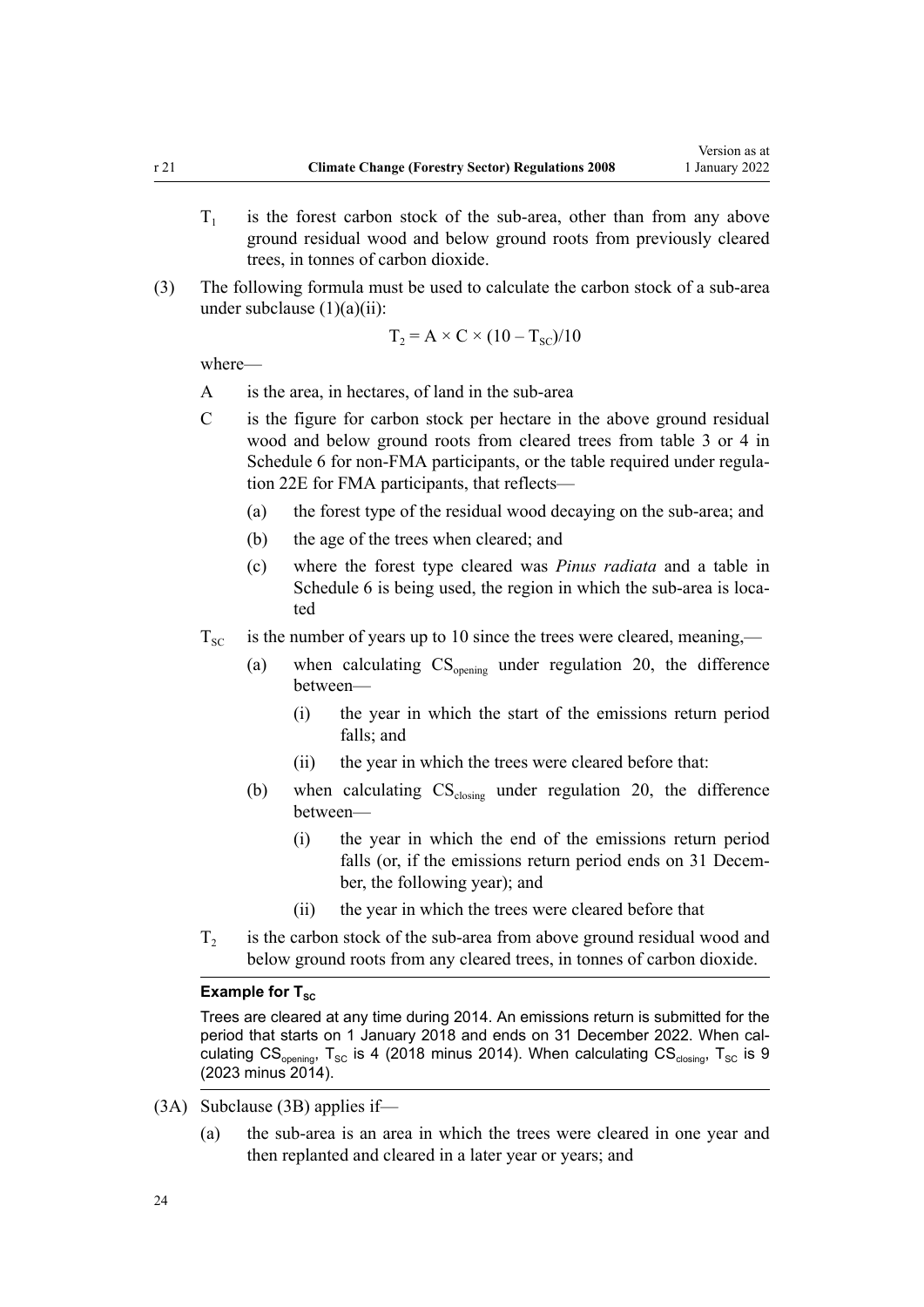<span id="page-24-0"></span>(b) the residual wood from each clearing is treated as decaying under regulation 22(h).

(3B) In that case,—

- $(a)$  $T_2$  must be separately calculated under subclause  $(1)(a)(ii)$  for each clearing; and
- (b) those amounts must be added together to give the final  $T_2$ .
- (4) Application of the tables in [Schedule 6](#page-70-0) or any participant-specific table required under [regulation 22E](#page-33-0) is subject to the rules in regulation 22.

Regulation 21(1)(a): substituted, on 1 September 2011, by [regulation 9\(1\)](http://legislation.govt.nz/pdflink.aspx?id=DLM3733308) of the Climate Change (Forestry Sector) Amendment Regulations 2011 (SR 2011/138).

Regulation 21(2) formula: replaced, on 1 January 2017, by [regulation 8\(1\)](http://legislation.govt.nz/pdflink.aspx?id=DLM6964839) of the Climate Change (Forestry Sector) Amendment Regulations 2016 (LI 2016/216).

Regulation 21(2) formula item C: amended, on 1 September 2011, by [regulation 9\(2\)](http://legislation.govt.nz/pdflink.aspx?id=DLM3733308) of the Climate Change (Forestry Sector) Amendment Regulations 2011 (SR 2011/138).

Regulation 21(2) formula item C paragraph (c): amended, on 1 September 2011, by [regulation 9\(3\)](http://legislation.govt.nz/pdflink.aspx?id=DLM3733308) of the Climate Change (Forestry Sector) Amendment Regulations 2011 (SR 2011/138).

Regulation 21(2) formula item  $T_1$ : amended, on 1 September 2011, by [regulation 9\(4\)](http://legislation.govt.nz/pdflink.aspx?id=DLM3733308) of the Climate Change (Forestry Sector) Amendment Regulations 2011 (SR 2011/138).

Regulation 21(3) formula: replaced, on 1 January 2017, by [regulation 8\(2\)](http://legislation.govt.nz/pdflink.aspx?id=DLM6964839) of the Climate Change (Forestry Sector) Amendment Regulations 2016 (LI 2016/216).

Regulation 21(3) formula item C: amended, on 1 September 2011, by [regulation 9\(5\)](http://legislation.govt.nz/pdflink.aspx?id=DLM3733308) of the Climate Change (Forestry Sector) Amendment Regulations 2011 (SR 2011/138).

Regulation 21(3) formula item C paragraph (c): amended, on 1 September 2011, by [regulation 9\(6\)](http://legislation.govt.nz/pdflink.aspx?id=DLM3733308) of the Climate Change (Forestry Sector) Amendment Regulations 2011 (SR 2011/138).

Regulation 21(3) formula item Y: revoked, on 1 January 2017, by [regulation 8\(3\)](http://legislation.govt.nz/pdflink.aspx?id=DLM6964839) of the Climate Change (Forestry Sector) Amendment Regulations 2016 (LI 2016/216).

Regulation 21(3) formula item  $T_{\text{sc}}$ : replaced, on 1 January 2022, by [regulation 14\(1\)](http://legislation.govt.nz/pdflink.aspx?id=LMS539375) of the Climate Change (Forestry Sector) Amendment Regulations 2021 (LI 2021/288).

Regulation 21(3) example: inserted, on 1 January 2022, by [regulation 14\(2\)](http://legislation.govt.nz/pdflink.aspx?id=LMS539375) of the Climate Change (Forestry Sector) Amendment Regulations 2021 (LI 2021/288).

Regulation 21(3A): inserted, on 1 January 2022, by [regulation 14\(3\)](http://legislation.govt.nz/pdflink.aspx?id=LMS539375) of the Climate Change (Forestry Sector) Amendment Regulations 2021 (LI 2021/288).

Regulation 21(3B): inserted, on 1 January 2022, by [regulation 14\(3\)](http://legislation.govt.nz/pdflink.aspx?id=LMS539375) of the Climate Change (Forestry Sector) Amendment Regulations 2021 (LI 2021/288).

Regulation 21(4): amended, on 1 September 2011, by [regulation 9\(7\)](http://legislation.govt.nz/pdflink.aspx?id=DLM3733308) of the Climate Change (For‐ estry Sector) Amendment Regulations 2011 (SR 2011/138).

### **22 Rules for application of tables in Schedule 6 or participant-specific tables**

The following rules must be used when applying the tables in [Schedule 6](#page-70-0) or participant-specific tables for the purposes of calculating carbon stock under [regulation 21](#page-22-0):

- (a) the age of a tree is the number of years from the year of planting or regeneration of the tree in its final location, no matter when in the relevant year the tree was planted or regenerated, to (as the case may be)—
	- (i) the year of commencement of the emissions return period; or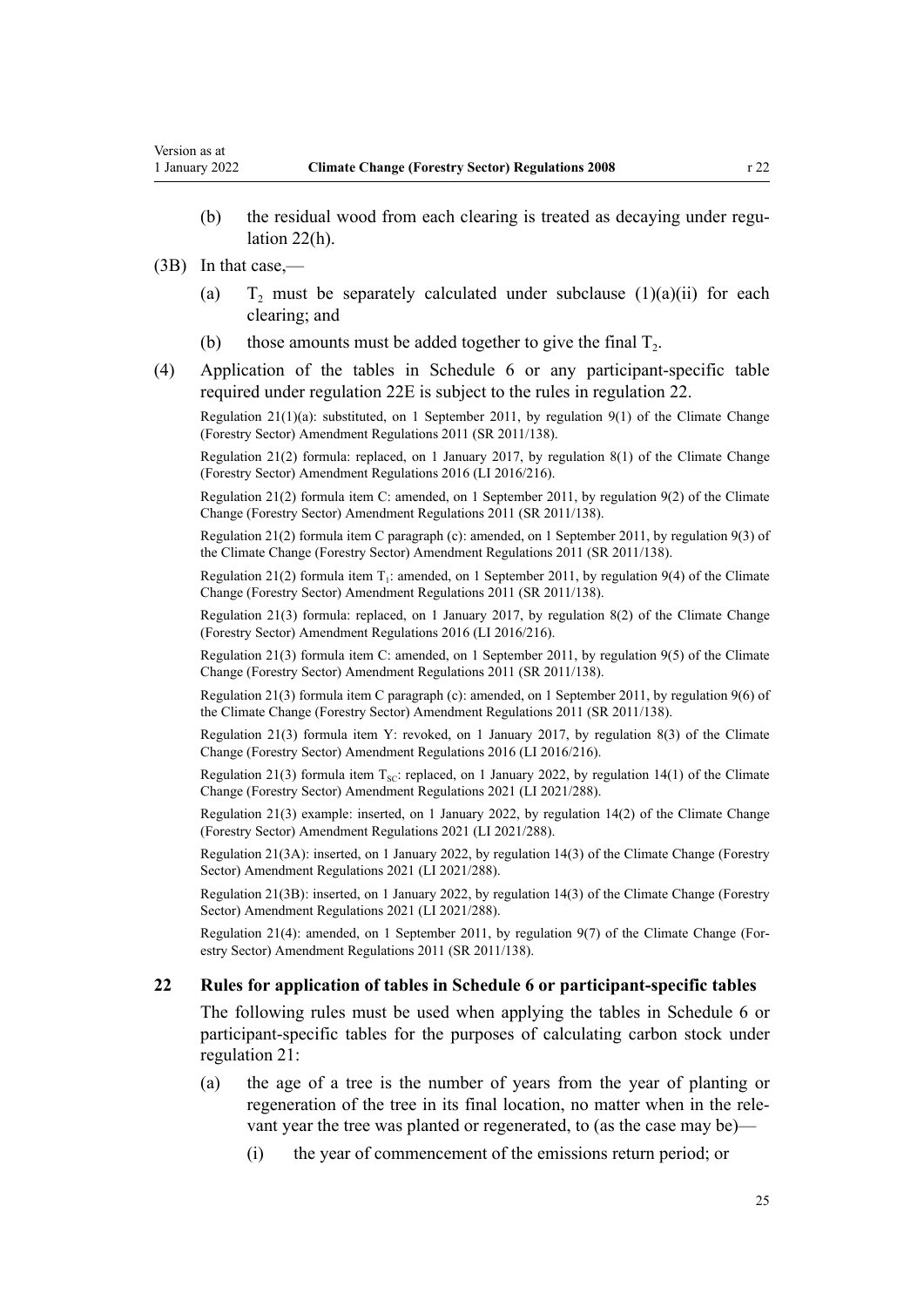- (ii) the year of clearing of the tree, no matter when in that year the tree was cleared; or
- (iii) the year in which the end of the emissions return period falls, unless the return ends on 31 December, in which case the age is to be calculated as at 1 January of the following year:

#### **Example**

A tree is planted at any time during 1995. An emissions return is submitted for the period 1 January 2008 to 31 December 2010. For the purposes of applying the tables in Schedule 6, the tree was 13 years old (2008−1995) at the start of the emissions return period and 16 years old (2011−1995) at the end of the period.

The tree had spent a period in a nursery (starting in 1994) before being planted in its final location in 1995. The period in the nursery is not relevant to the calculation.

(b) if a tree that is an exotic forest species regenerates on land from which a forest species has been cleared, and the regeneration occurs in the same calendar year as the clearing, the tree is to be treated for the purposes of paragraph (a) as having regenerated in the year following the year in which the forest species was cleared:

#### **Example**

An area of post-1989 forest land contains regenerating *Pinus radiata*. The *Pinus radiata* was last felled in 2008. For the purposes of determining the age of the trees under paragraph (a), the current *Pinus radiata* is treated as having regenerated in 2009.

- (c) the forest type of a hectare of forest land is—
	- (i) *Pinus radiata* if the predominant forest species on the land is *Pinus radiata*; or
	- (ii) Douglas fir if the predominant forest species on the land is Douglas fir; or
	- (iii) exotic softwoods if the predominant forest species on the land is an exotic softwood; or
	- (iv) exotic hardwoods if the predominant forest species on the land is an exotic hardwood; or
	- (v) indigenous forest if the predominant forest species on the land is indigenous:
- (d) *[Revoked]*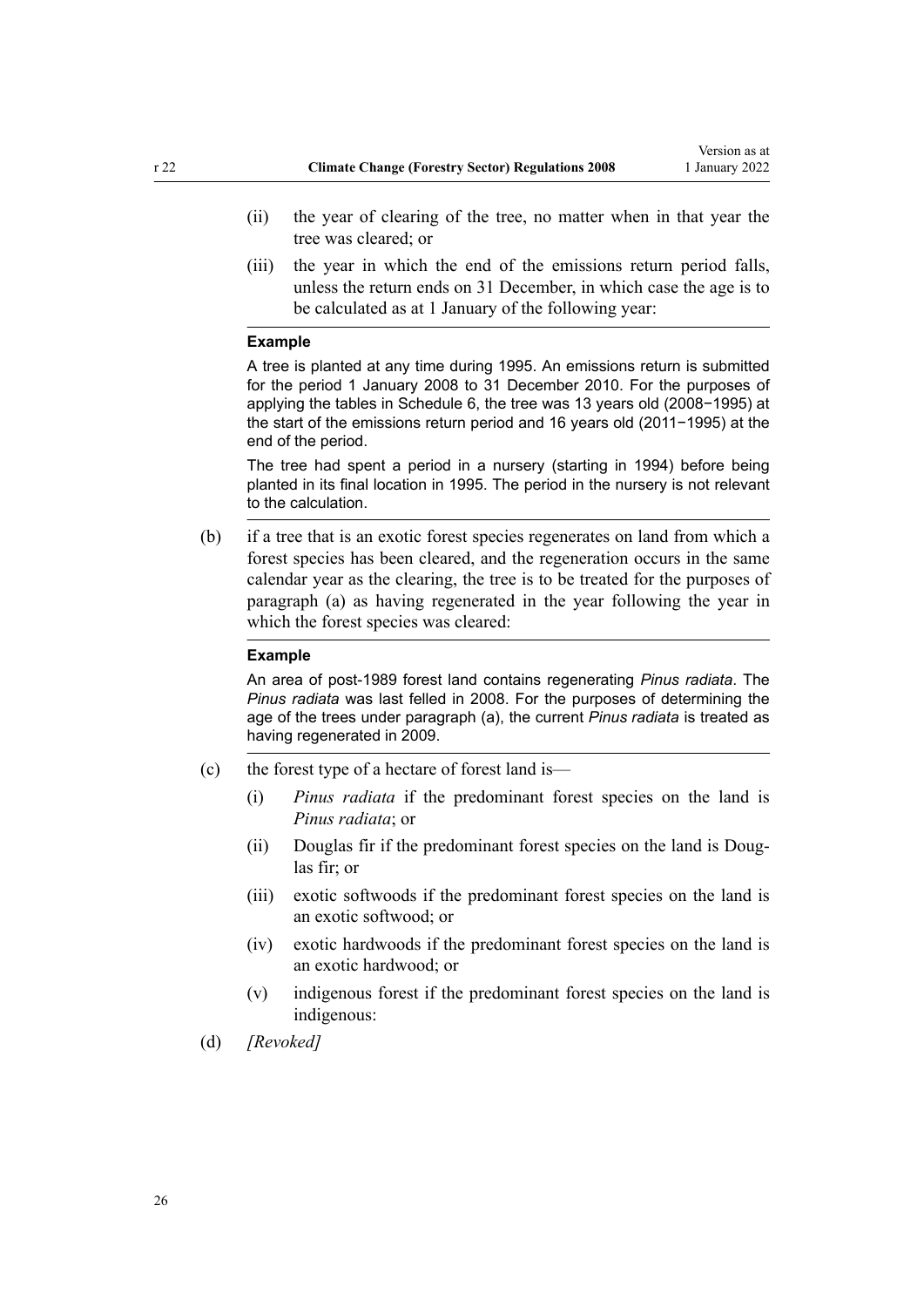(e) if the age of a tree calculated under paragraph (a) is older than the last age on the table for that forest type, the age for that tree is the last age on the table:

#### **Example**

Exotic hardwoods in an area of post-1989 forest land are calculated to be 27 years old. The entry for 25-year-old trees (the last age on table 2 of Schedule 6) is to be used.

- (f) if a hectare of forest land contains trees of mixed ages and paragraph (fa) does not apply, the age of the trees is to be calculated as a weighted aver‐ age by—
	- (i) determining—
		- (A) the total basal area of all the trees; and
		- (B) the total basal area of the trees of each age group; and
		- (C) the fraction of the total basal area of each age group with respect to the total basal area of all the trees (by dividing the value obtained under subsubparagraph (B) by the value obtained under subsubparagraph (A)); and
	- (ii) for the trees of each age group, multiplying the age of the age group by the value obtained in subparagraph  $(i)(C)$ ; and
	- (iii) adding together the results for all the age groups:

### **Example**

A participant has a hectare of intermingled *Pinus radiata* of 2 ages: 30-year-old trees and 15-year-old trees. The 30-year-old trees comprise 70% of the total basal area and the 15-year-old trees comprise 30% of the total basal area. The age of the trees is their basal areaweighted average age of 25.5 years ((30 years × 0.7) + (15 years ×  $(0.3) = 25.5$  years), which is rounded to 26 years.

- (fa) if a hectare of forest land contains regenerating indigenous forest species of mixed ages as the predominant forest species, the age of all of the trees in that hectare is calculated from the time since regeneration of the first of the indigenous forest species in that hectare began following the change in land management that initiated the conversion of the hectare to forest land from land that was not forest land:
- (g) if, under paragraph (f) or  $(fa)$ ,—
	- (i) the age of the trees is not a whole number, the age must be rounded to the nearest whole number:
	- (ii) the age of the trees includes 0.5 of a year, the number must be rounded up to the nearest whole number:
- (h) if trees have been cleared from land while it was post-1989 forest land, the residual wood from above ground residual wood and below ground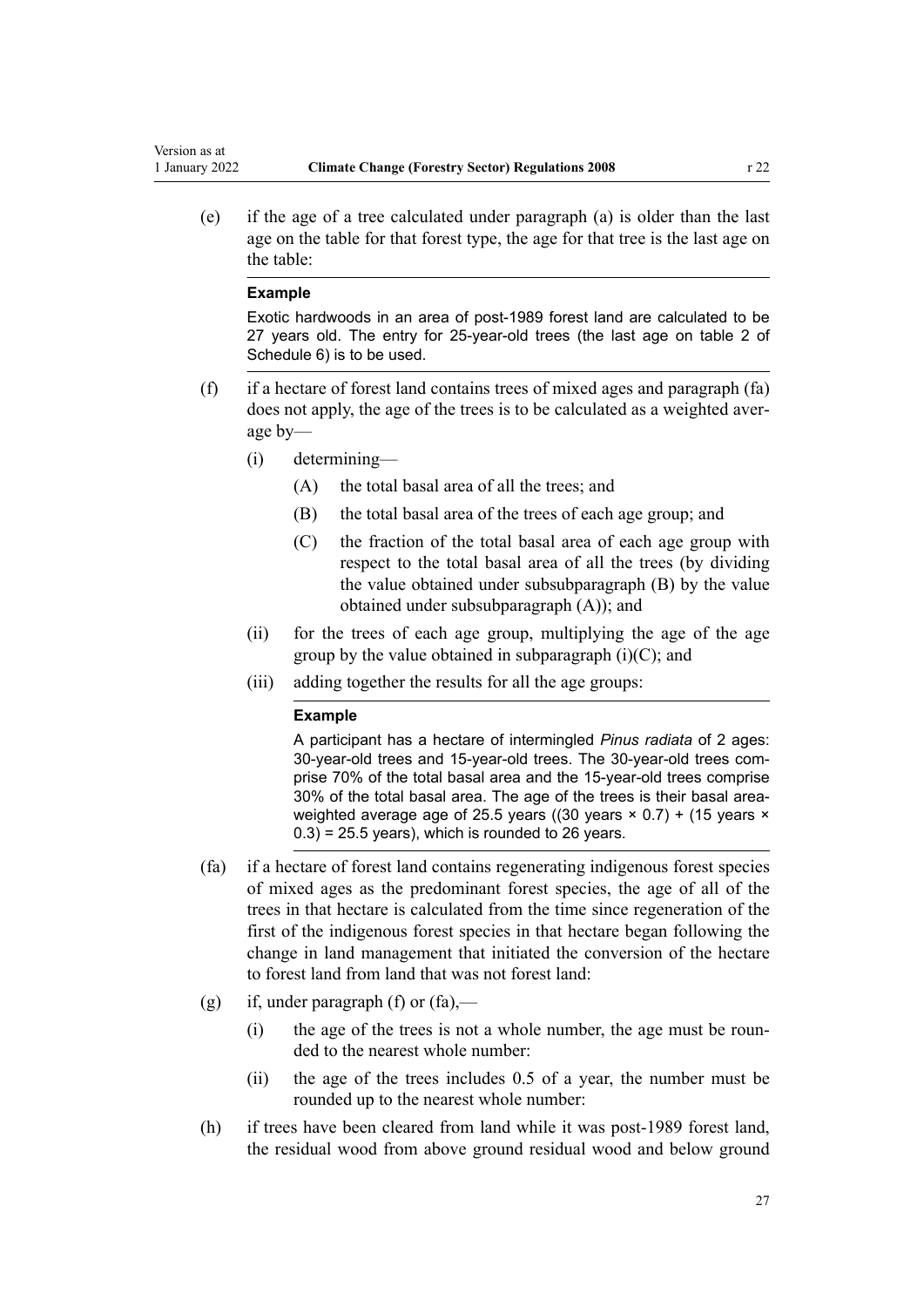<span id="page-27-0"></span>roots from the cleared trees is to be treated as decaying for a period of 10 years from the year of clearing:

- (i) if a hectare of forest land contains trees of both mixed species and mixed ages, the average age of the trees in that hectare—
	- (i) is that of the predominant forest species; and
	- (ii) is determined—
		- (A) in the manner specified in paragraph (f) by using values of the basal area for the predominant forest species only; or
		- (B) in the case of regenerating indigenous forest, in accordance with paragraph (fa).

Regulation 22 heading: amended, on 1 September 2011, by [regulation 10\(1\)](http://legislation.govt.nz/pdflink.aspx?id=DLM3733409) of the Climate Change (Forestry Sector) Amendment Regulations 2011 (SR 2011/138).

Regulation 22: amended, on 1 September 2011, by [regulation 10\(2\)](http://legislation.govt.nz/pdflink.aspx?id=DLM3733409) of the Climate Change (Forestry Sector) Amendment Regulations 2011 (SR 2011/138).

Regulation 22(a): amended, on 1 January 2017, by [regulation 9\(1\)](http://legislation.govt.nz/pdflink.aspx?id=DLM6964842) of the Climate Change (Forestry Sector) Amendment Regulations 2016 (LI 2016/216).

Regulation 22(a) example: replaced, on 1 January 2017, by [regulation 9\(2\)](http://legislation.govt.nz/pdflink.aspx?id=DLM6964842) of the Climate Change (Forestry Sector) Amendment Regulations 2016 (LI 2016/216).

Regulation 22(b): substituted, on 1 October 2010, by [regulation 8\(1\)](http://legislation.govt.nz/pdflink.aspx?id=DLM3048756) of the Climate Change (Forestry Sector) Amendment Regulations 2010 (SR 2010/183).

Regulation 22(b): amended, on 1 September 2011, by [regulation 10\(3\)](http://legislation.govt.nz/pdflink.aspx?id=DLM3733409) of the Climate Change (For‐ estry Sector) Amendment Regulations 2011 (SR 2011/138).

Regulation 22(d): revoked, on 1 October 2010, by [regulation 8\(2\)](http://legislation.govt.nz/pdflink.aspx?id=DLM3048756) of the Climate Change (Forestry Sector) Amendment Regulations 2010 (SR 2010/183).

Regulation 22(f): substituted, on 1 October 2010, by [regulation 8\(3\)](http://legislation.govt.nz/pdflink.aspx?id=DLM3048756) of the Climate Change (Forestry Sector) Amendment Regulations 2010 (SR 2010/183).

Regulation 22(fa): inserted, on 1 October 2010, by [regulation 8\(3\)](http://legislation.govt.nz/pdflink.aspx?id=DLM3048756) of the Climate Change (Forestry Sector) Amendment Regulations 2010 (SR 2010/183).

Regulation 22(fa): amended, on 1 January 2013, by [regulation 10](http://legislation.govt.nz/pdflink.aspx?id=DLM4918720) of the Climate Change (Forestry Sector) Amendment Regulations (No 2) 2012 (SR 2012/398).

Regulation 22(g): amended, on 1 September 2011, by [regulation 10\(4\)](http://legislation.govt.nz/pdflink.aspx?id=DLM3733409) of the Climate Change (Forestry Sector) Amendment Regulations 2011 (SR 2011/138).

Regulation 22(h): amended, on 1 January 2022, by [regulation 15](http://legislation.govt.nz/pdflink.aspx?id=LMS539376) of the Climate Change (Forestry Sector) Amendment Regulations 2021 (LI 2021/288).

Regulation 22(h): amended, on 1 September 2011, by [regulation 10\(5\)](http://legislation.govt.nz/pdflink.aspx?id=DLM3733409) of the Climate Change (Forestry Sector) Amendment Regulations 2011 (SR 2011/138).

Regulation 22(i): added, on 1 October 2010, by [regulation 8\(4\)](http://legislation.govt.nz/pdflink.aspx?id=DLM3048756) of the Climate Change (Forestry Sec‐ tor) Amendment Regulations 2010 (SR 2010/183).

#### *FMA participants*

Heading: inserted, on 1 September 2011, by [regulation 11](http://legislation.govt.nz/pdflink.aspx?id=DLM3733410) of the Climate Change (Forestry Sector) Amendment Regulations 2011 (SR 2011/138).

### **22A Assignment of forest class**

(1) An FMA participant may, by giving notice to the EPA, assign—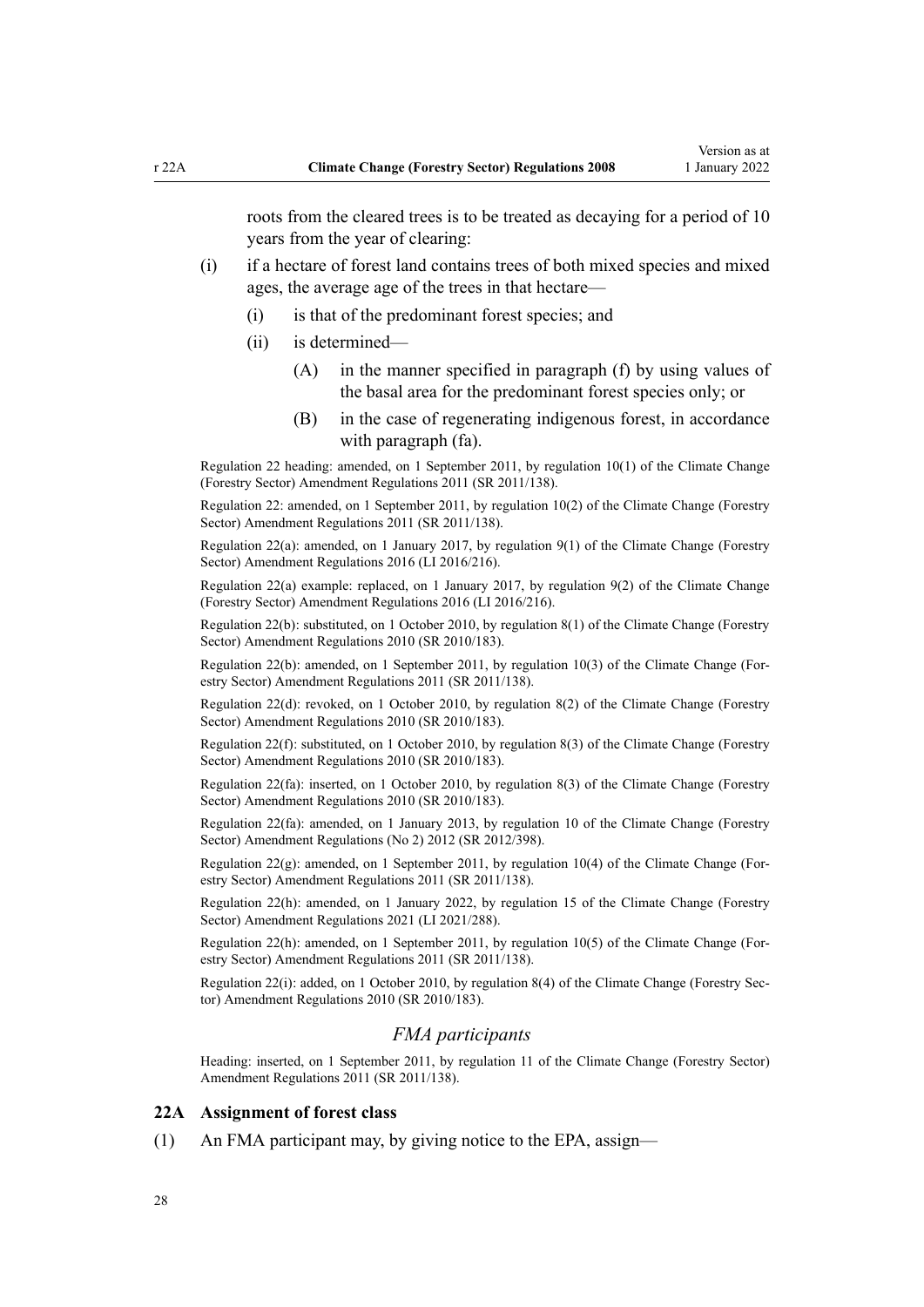<span id="page-28-0"></span>Version as at

- (a) a forest class of exotic to any area of the FMA participant's registered post-1989 forest land on which 1 or more exotic forest species are grow‐ ing or being managed with the intention that an exotic forest species will be the predominant forest species on each hectare of the land (or part thereof); and
- (b) a forest class of indigenous to any area of the FMA participant's regis‐ tered post-1989 forest land on which 1 or more indigenous forest species are growing or being managed with the intention that an indigenous for‐ est species will be the predominant forest species on each hectare of the land (or part thereof).
- (2) An FMA participant who assigns a forest class by notice to the EPA under sub‐ clause (1) must assign a forest class of exotic or indigenous (as the case may be) to all areas of the FMA participant's registered post-1989 forest land.

Regulation 22A: inserted, on 1 September 2011, by [regulation 11](http://legislation.govt.nz/pdflink.aspx?id=DLM3733410) of the Climate Change (Forestry Sector) Amendment Regulations 2011 (SR 2011/138).

Regulation 22A(1): amended, on 22 November 2012, by [regulation 4](http://legislation.govt.nz/pdflink.aspx?id=DLM4807907) of the Climate Change (For‐ estry Sector) Amendment Regulations 2012 (SR 2012/321).

Regulation 22A(2): amended, on 22 November 2012, by [regulation 4](http://legislation.govt.nz/pdflink.aspx?id=DLM4807907) of the Climate Change (For‐ estry Sector) Amendment Regulations 2012 (SR 2012/321).

# **22B Field measurement-based assessment process**

- (1) An FMA participant must, in accordance with any relevant standard issued by the EPA,—
	- (a) apply to the EPA for the allocation of permanent sample plots to be located on the FMA participant's registered post-1989 forest land, which application must request—
		- (i) the minimum number of plots required under [regulation 22C](#page-30-0); or
		- (ii) a greater number of plots than the minimum number of plots required; and
	- (b) establish a permanent sample plot at each location allocated for a plot by the EPA under [regulation 22C](#page-30-0); and
	- (c) at least once in each mandatory emissions return period, collect the fol‐ lowing information in relation to each permanent sample plot located on the FMA participant's registered post-1989 forest land:
		- (i) the identifier and location of the plot; and
		- (ii) the following information for the plot or each part of the plot:
			- (A) the shape, dimensions, and area; and
			- (B) the type and dimensions of any trees present; and
			- (C) if the FMA participant wishes, the type and dimensions of the shrub species present; and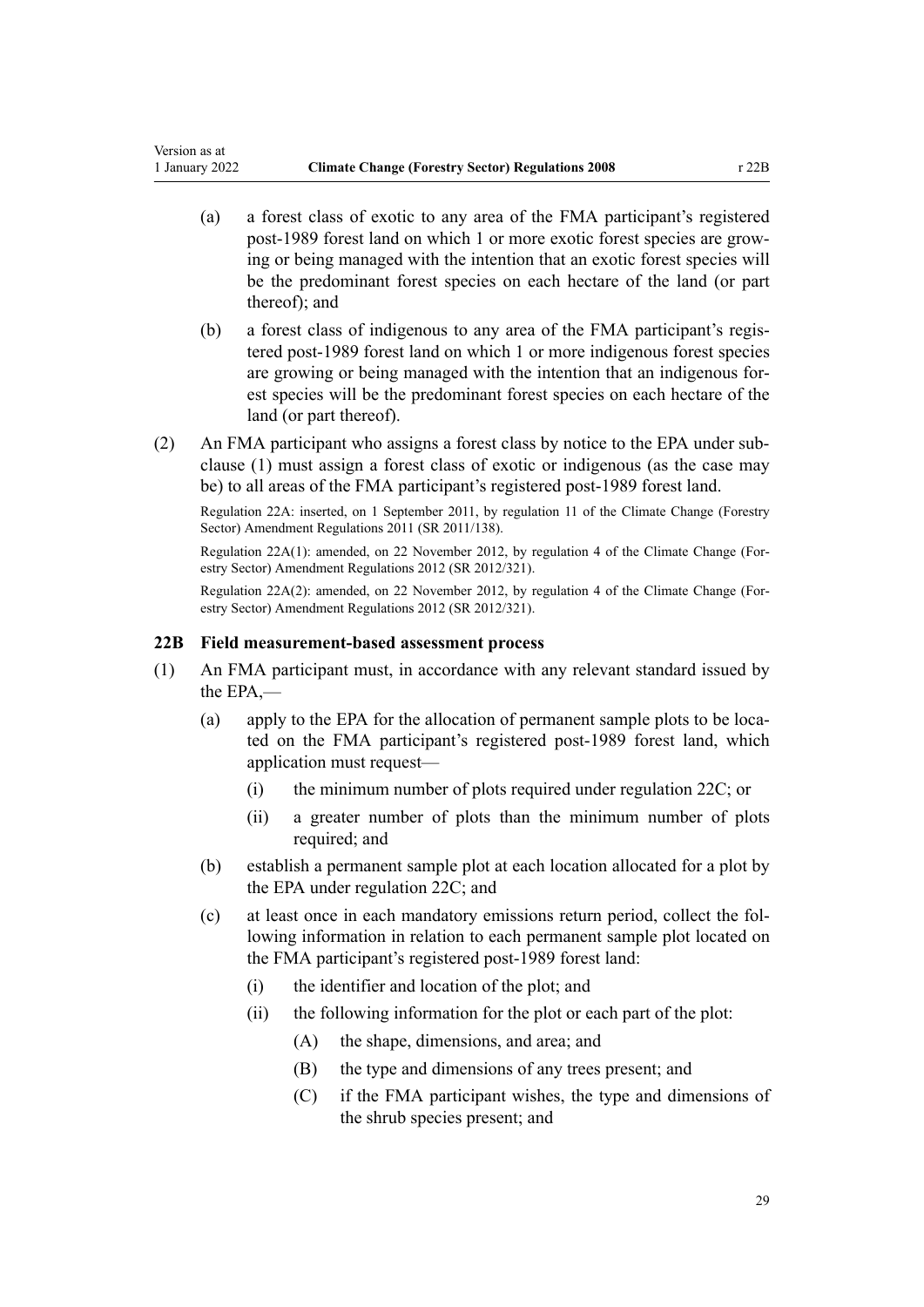- (D) silvicultural information in relation to trees (if applicable), including (but not limited to) the actual or intended dates, intensity, and types of pruning and thinning up to the expected time of clearing; and
- (E) information about any adverse event (for example, fire or windthrow) that has caused clearing of any trees, including (but not limited to) the date, intensity, and type of the adverse event; and
- (iii) the date on which any information was collected for the purpose of subparagraph (ii); and
- (d) submit the FMA information collected under paragraph (c) for each permanent sample plot to the EPA together with a written declaration that states that—
	- (i) the FMA information submitted—
		- (A) is true and correct; and
		- (B) has been collected from the plot to which the FMA infor‐ mation is attributed; and
	- (ii) the management and silvicultural regime of the FMA participant's registered post-1989 forest land within the plot is consistent with the management and silvicultural regime of the FMA participant's registered post-1989 forest land of the same forest type and age in the locality of the plot.
- (1A) For the first mandatory emissions return period (1 January 2008 to 31 Decem‐ ber 2012), an FMA participant may collect the information specified in subclause  $(1)(c)(i)$  and  $(ii)$  up until the close of 31 March 2013 if,-
	- (a) before 31 December 2012, the participant commenced collecting the information or entered into a contract with a forestry inventory specialist to collect the information; and
	- (b) the participant provides a statutory declaration stating which of those steps the participant had taken.
- (2) Subject to any waiver granted under [regulation 22K,](#page-44-0) an FMA participant who submits FMA information to the EPA under subclause (1)(d) must submit FMA information for all the permanent sample plots that, at the date of submission of the FMA information, have been allocated to the FMA participant's registered post-1989 forest land.
- (3) However, as long as the FMA participant complies with the requirements in subclauses  $(1)(c)$  and  $(d)$  to collect information from all the permanent sample plots on the FMA participant's registered post-1989 forest land at least once in each mandatory emissions return period and submit it to the EPA, FMA information submitted under subclause (1)(d) may be information that has already been provided to the EPA.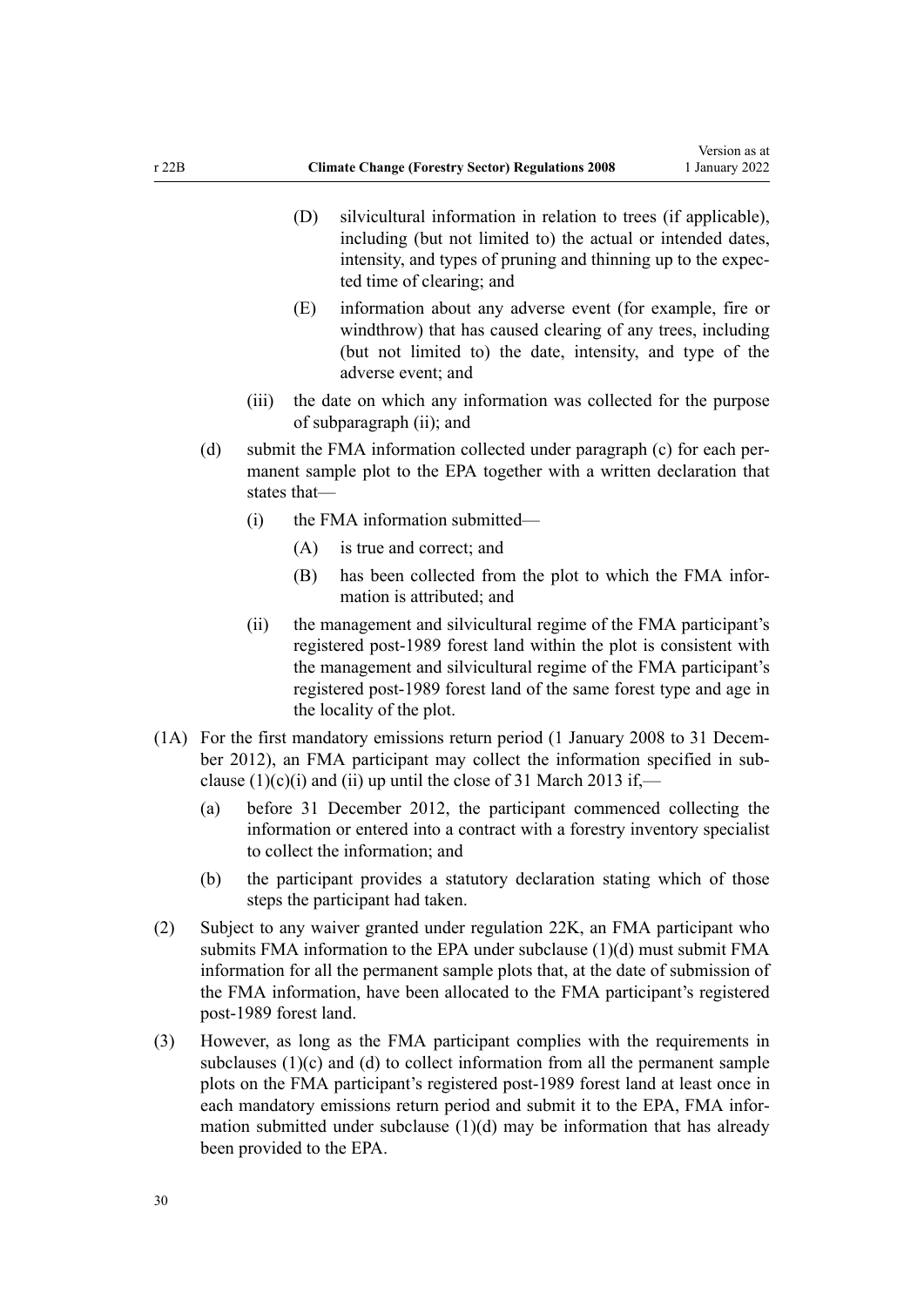<span id="page-30-0"></span>Regulation 22B: inserted, on 1 September 2011, by [regulation 11](http://legislation.govt.nz/pdflink.aspx?id=DLM3733410) of the Climate Change (Forestry Sector) Amendment Regulations 2011 (SR 2011/138).

Regulation 22B(1): amended, on 22 November 2012, by [regulation 4](http://legislation.govt.nz/pdflink.aspx?id=DLM4807907) of the Climate Change (For‐ estry Sector) Amendment Regulations 2012 (SR 2012/321).

Regulation 22B(1)(a): amended, on 22 November 2012, by [regulation 4](http://legislation.govt.nz/pdflink.aspx?id=DLM4807907) of the Climate Change (For‐ estry Sector) Amendment Regulations 2012 (SR 2012/321).

Regulation 22B(1)(b): amended, on 22 November 2012, by [regulation 4](http://legislation.govt.nz/pdflink.aspx?id=DLM4807907) of the Climate Change (Forestry Sector) Amendment Regulations 2012 (SR 2012/321).

Regulation 22B(1)(d): amended, on 22 November 2012, by [regulation 4](http://legislation.govt.nz/pdflink.aspx?id=DLM4807907) of the Climate Change (Forestry Sector) Amendment Regulations 2012 (SR 2012/321).

Regulation 22B(1A): inserted, on 1 January 2013, by [regulation 11](http://legislation.govt.nz/pdflink.aspx?id=DLM4918721) of the Climate Change (Forestry Sector) Amendment Regulations (No 2) 2012 (SR 2012/398).

Regulation 22B(2): amended, on 22 November 2012, by [regulation 4](http://legislation.govt.nz/pdflink.aspx?id=DLM4807907) of the Climate Change (Forestry Sector) Amendment Regulations 2012 (SR 2012/321).

Regulation 22B(3): amended, on 22 November 2012, by [regulation 4](http://legislation.govt.nz/pdflink.aspx?id=DLM4807907) of the Climate Change (For‐ estry Sector) Amendment Regulations 2012 (SR 2012/321).

### **22C Allocation of permanent sample plots**

- (1) The EPA must, on receipt of an application under [regulation 22B](#page-28-0), allocate plots to an FMA participant's registered post-1989 forest land in accordance with any standard issued by the EPA and in accordance with the following rules:
	- (a) subject to paragraph (b), the minimum number of plots required for an FMA participant's registered post-1989 forest land is—
		- (i) 30 plots for 100 hectares of forest land:
		- (ii) 200 plots for 10 000 or more hectares of forest land:
		- (iii) a number determined on a sliding scale between 30 and 200 plots for forest land between 100 and 10 000 hectares:
	- (b) if an FMA participant has assigned a forest class or classes to its regis‐ tered post-1989 forest land, the EPA must determine the minimum num‐ ber of plots for each of the following areas in accordance with the formula in paragraph (c):
		- (i) the area of the FMA participant's land to which a forest class of exotic has been assigned:
		- (ii) the area of the FMA participant's land to which a forest class of indigenous has been assigned:
	- (c) the formula for determination of the minimum number of plots for an area of land in an assigned forest class is—

$$
N_{P\text{-FC}} = A_{FC} / A_{TOTAL} \times N_{P\text{-TOTAL}} \times C_{FC}
$$

where—

 $N_{P-FC}$  is the minimum number of permanent sample plots for the area of the FMA participant's registered post-1989 forest land in the assigned forest class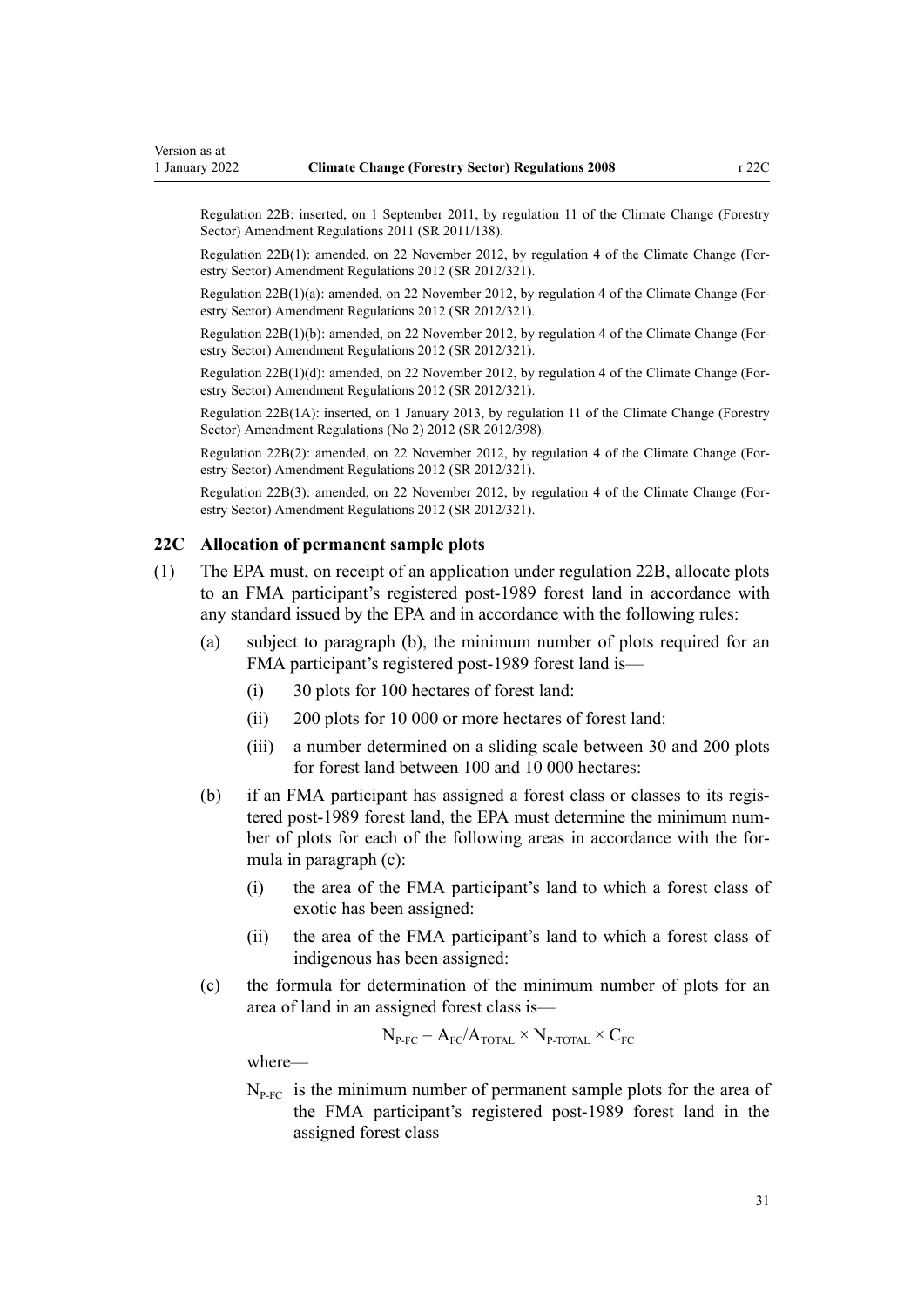- $A_{\text{FC}}$  is the area in hectares of the FMA participant's registered post-1989 forest land in the assigned forest class
- $A_{\text{total}}$  is the total area in hectares of the FMA participant's registered post-1989 forest land
- $N_{P\text{-TOTAL}}$  is the minimum number of permanent sample plots required for the FMA participant's total registered post-1989 forest land under paragraph (a)

 $C_{\text{FC}}$  is—

- $(i)$  1, if the assigned forest class for the area is exotic:
- (ii) 0.5, if the assigned forest class for the area is indigenous:
- (d) the EPA must allocate plots to the FMA participant's post-1989 forest land as follows:
	- (i) if the FMA participant has not assigned a forest class or classes to the land, the EPA must allocate—
		- (A) the minimum number of plots determined under paragraph (a) for the land; or
		- (B) any greater number of plots requested by the FMA participant:
	- (ii) if the FMA participant has assigned a forest class or classes to the land, the EPA must allocate, in respect of the area of the FMA participant's land in each of the forest class of exotic and the forest class of indigenous,—
		- (A) the minimum number of plots determined under paragraph (c) for that area; or
		- (B) any greater number of plots requested by the FMA participant:
- (e) if the number of plots required to be allocated to an area of land under paragraph (d) is—
	- (i) not a whole number, the EPA must round the number to the near‐ est whole number, with 0.5 being rounded up to the nearest whole number:
	- (ii) less than 2, the EPA must allocate 2 plots to the area:
- (f) the required number of plots for an area of the FMA participant's regis‐ tered post-1989 forest land must be allocated as uniformly as practicable within that area.
- (2) The EPA must give notice to the FMA participant of the identifier and location of the permanent sample plots allocated to the FMA participant's registered post-1989 forest land under subclause (1).
- (3) This regulation is subject to [regulation 22J\(3\) and \(4\)](#page-41-0).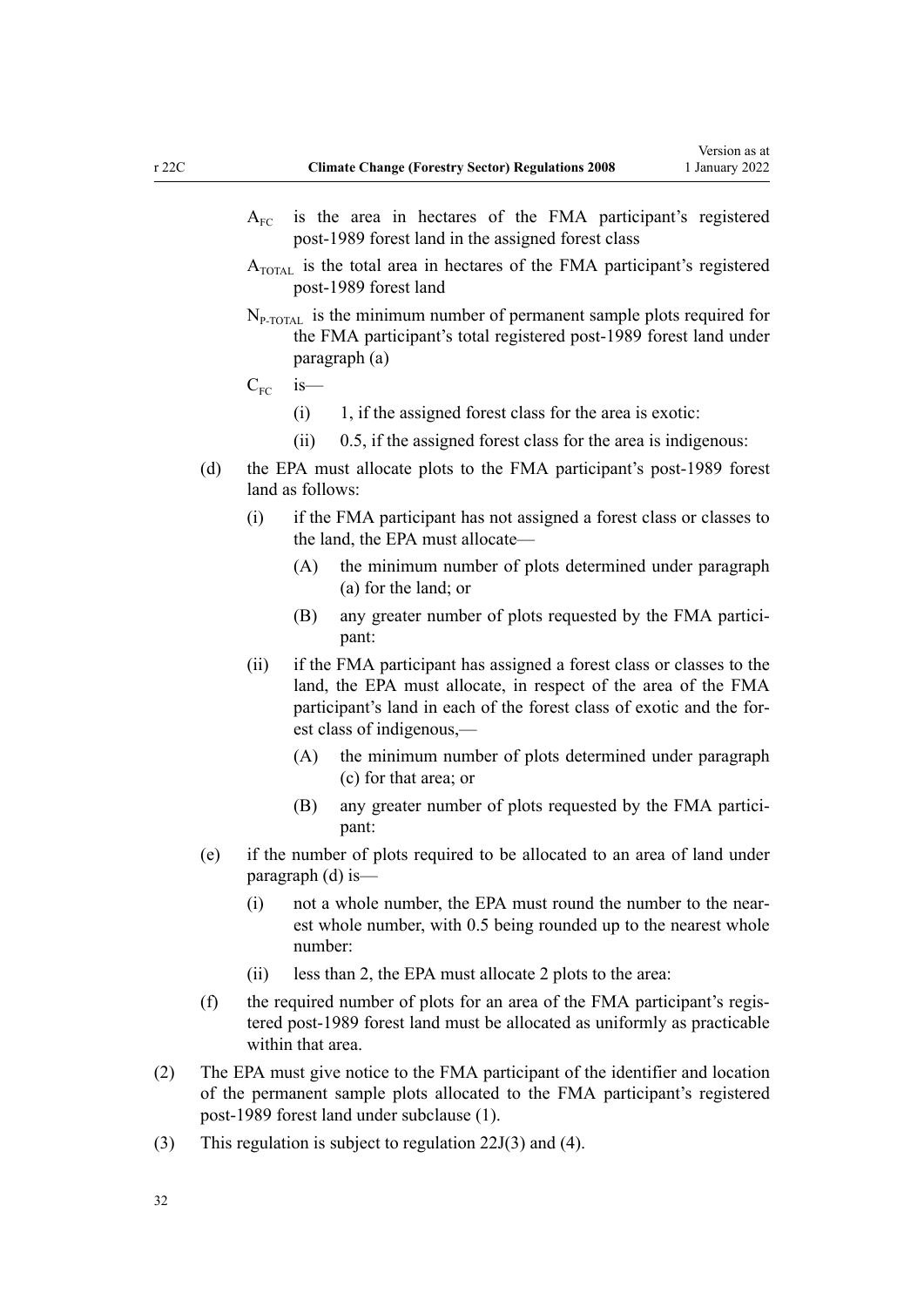<span id="page-32-0"></span>Regulation 22C: inserted, on 1 September 2011, by [regulation 11](http://legislation.govt.nz/pdflink.aspx?id=DLM3733410) of the Climate Change (Forestry Sector) Amendment Regulations 2011 (SR 2011/138).

Regulation 22C(1): amended, on 22 November 2012, by [regulation 4](http://legislation.govt.nz/pdflink.aspx?id=DLM4807907) of the Climate Change (For‐ estry Sector) Amendment Regulations 2012 (SR 2012/321).

Regulation 22C(1)(b): amended, on 22 November 2012, by [regulation 4](http://legislation.govt.nz/pdflink.aspx?id=DLM4807907) of the Climate Change (Forestry Sector) Amendment Regulations 2012 (SR 2012/321).

Regulation  $22C(1)(d)$ : amended, on 22 November 2012, by [regulation 4](http://legislation.govt.nz/pdflink.aspx?id=DLM4807907) of the Climate Change (Forestry Sector) Amendment Regulations 2012 (SR 2012/321).

Regulation  $22C(1)(d)(i)$ : amended, on 22 November 2012, by [regulation 4](http://legislation.govt.nz/pdflink.aspx?id=DLM4807907) of the Climate Change (Forestry Sector) Amendment Regulations 2012 (SR 2012/321).

Regulation  $22C(1)(d)(ii)$ : amended, on 22 November 2012, by [regulation 4](http://legislation.govt.nz/pdflink.aspx?id=DLM4807907) of the Climate Change (Forestry Sector) Amendment Regulations 2012 (SR 2012/321).

Regulation  $22C(1)(e)(i)$ : amended, on 22 November 2012, by [regulation 4](http://legislation.govt.nz/pdflink.aspx?id=DLM4807907) of the Climate Change (Forestry Sector) Amendment Regulations 2012 (SR 2012/321).

Regulation  $22C(1)(e)(ii)$ : amended, on 22 November 2012, by [regulation 4](http://legislation.govt.nz/pdflink.aspx?id=DLM4807907) of the Climate Change (Forestry Sector) Amendment Regulations 2012 (SR 2012/321).

Regulation 22C(2): amended, on 22 November 2012, by [regulation 4](http://legislation.govt.nz/pdflink.aspx?id=DLM4807907) of the Climate Change (Forestry Sector) Amendment Regulations 2012 (SR 2012/321).

## **22D Production of participant-specific tables**

- (1) The EPA must, on receipt of any FMA information from an FMA participant (together with any declaration required) or when requested by an FMA partici‐ pant under [regulation 22G\(6\)](#page-36-0) or [22H\(3\)](#page-38-0),—
	- (a) use the FMA information that the FMA participant has provided and, as necessary, carbon stock expansion factors from related parameters, to model forest growth and carbon yield (including forecast growth and yield) for the FMA participant's registered post-1989 forest land with the same forest type by age of trees; and
	- (b) produce and provide to the relevant FMA participant the following tables for each forest type covered by the FMA information:
		- (i) a participant-specific forest carbon stock table expressed as tonnes of carbon dioxide per hectare; and
		- (ii) a participant-specific residual carbon stock table expressed as tonnes of carbon dioxide per hectare.
- (2) The participant-specific tables produced by the EPA under subclause (1) must be based on national or international industry standard approaches for determination and forecasting of forest carbon stocks (for example, industry stand‐ ard models or allometric equations) that have been peer reviewed by a person or persons that the EPA considers to be expert in the fields of forest inventory, forest growth modelling, or forest carbon stock estimation.
- (3) The participant-specific tables may be produced automatically by a computer or other electronic means as a result of information entered or held in the computer or other electronic means, and tables produced by these means—
	- (a) must be treated as tables produced by the EPA; and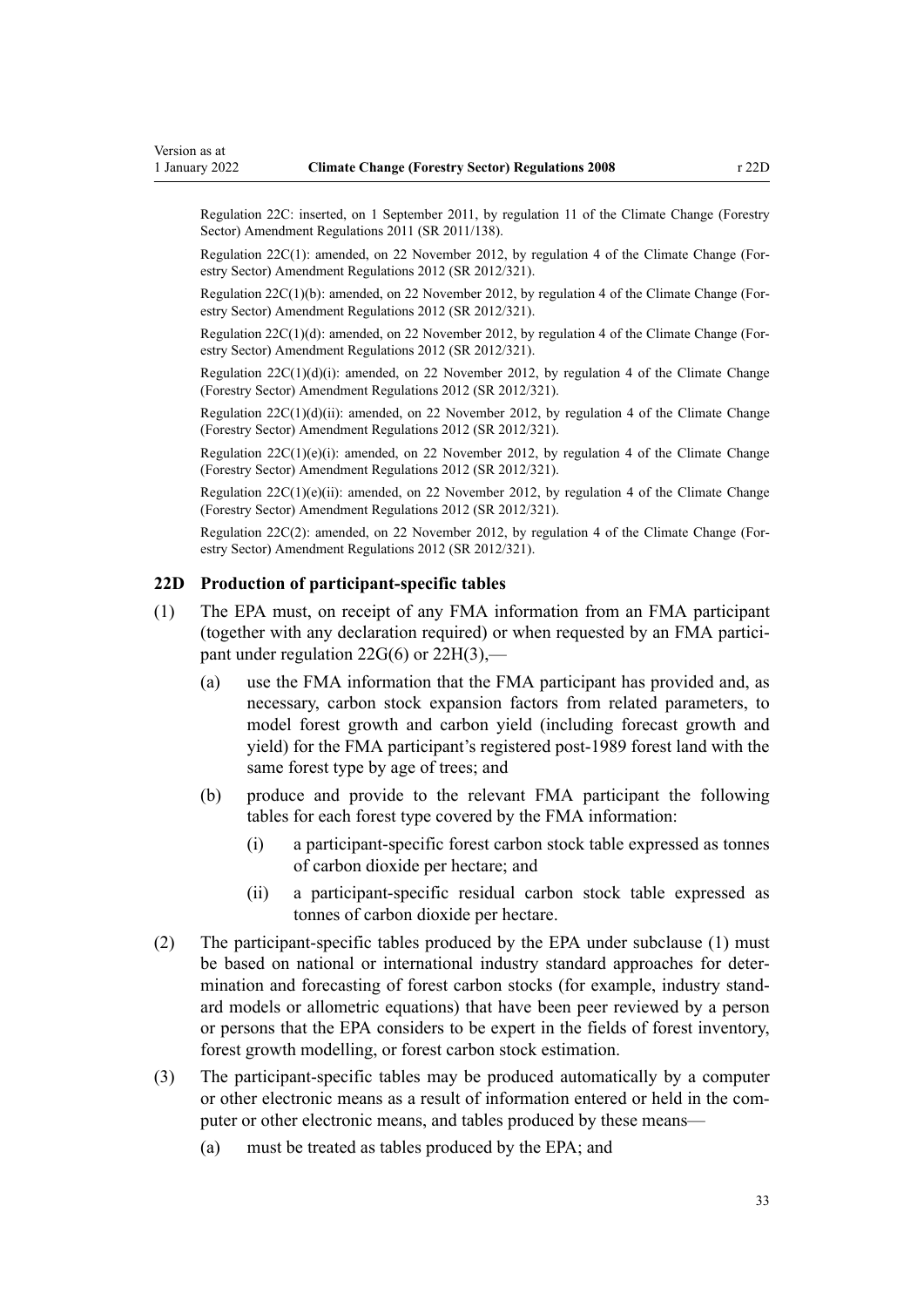- (b) are not invalid by virtue of being produced automatically.
- <span id="page-33-0"></span>(4) The EPA may, if any FMA information provided by an FMA participant appears to be incomplete or abnormal, seek further information or confirmation of the information from the FMA participant before producing participant-spe‐ cific tables based on the information.
- (5) A participant-specific table produced by the EPA under subclause (1) must be provided to the relevant FMA participant in accordance with [section 147](http://legislation.govt.nz/pdflink.aspx?id=DLM1662720) of the Act as if the participant-specific table were a notice given under that section.

Regulation 22D: inserted, on 1 September 2011, by [regulation 11](http://legislation.govt.nz/pdflink.aspx?id=DLM3733410) of the Climate Change (Forestry Sector) Amendment Regulations 2011 (SR 2011/138).

Regulation 22D(1): amended, on 22 November 2012, by [regulation 4](http://legislation.govt.nz/pdflink.aspx?id=DLM4807907) of the Climate Change (For‐ estry Sector) Amendment Regulations 2012 (SR 2012/321).

Regulation 22D(2): amended, on 22 November 2012, by [regulation 4](http://legislation.govt.nz/pdflink.aspx?id=DLM4807907) of the Climate Change (For‐ estry Sector) Amendment Regulations 2012 (SR 2012/321).

Regulation 22D(3)(a): amended, on 22 November 2012, by [regulation 4](http://legislation.govt.nz/pdflink.aspx?id=DLM4807907) of the Climate Change (For‐ estry Sector) Amendment Regulations 2012 (SR 2012/321).

Regulation 22D(4): amended, on 22 November 2012, by [regulation 4](http://legislation.govt.nz/pdflink.aspx?id=DLM4807907) of the Climate Change (For‐ estry Sector) Amendment Regulations 2012 (SR 2012/321).

Regulation 22D(5): amended, on 22 November 2012, by [regulation 4](http://legislation.govt.nz/pdflink.aspx?id=DLM4807907) of the Climate Change (For‐ estry Sector) Amendment Regulations 2012 (SR 2012/321).

# **22E Use of participant-specific tables**

- (1) A post-1989 forest land participant who is an FMA participant in the first com‐ mitment period must,—
	- (a) if the FMA participant is required to submit an emissions return within 6 months of the end of that period under [section 189\(4\)](http://legislation.govt.nz/pdflink.aspx?id=DLM1662782) of the Act, use the following participant-specific tables to calculate carbon stock for the purposes of the emissions return:
		- (i) a participant-specific forest carbon stock table generated from FMA information collected during the first commitment period to calculate carbon stock under regulation  $21(1)(a)(i)$ :
		- (ii) a participant-specific residual carbon stock table generated from FMA information collected during the first commitment period to calculate carbon stock under regulation  $21(1)(a)(ii)$ ; and
	- (b) use the tables required to be used by a non-FMA participant under regu[lation 21](#page-22-0) to calculate carbon stock for the purposes of any emissions return submitted in respect of any part of the first commitment period other than the emissions return referred to in paragraph (a).
- (2) A post-1989 forest land participant who is an FMA participant in any manda‐ tory emissions period other than the first commitment period must,—
	- (a) if the FMA participant has participant-specific tables provided by the EPA, use for any emissions return (other than the emissions return referred to in paragraph (c)) the FMA participant's most recent—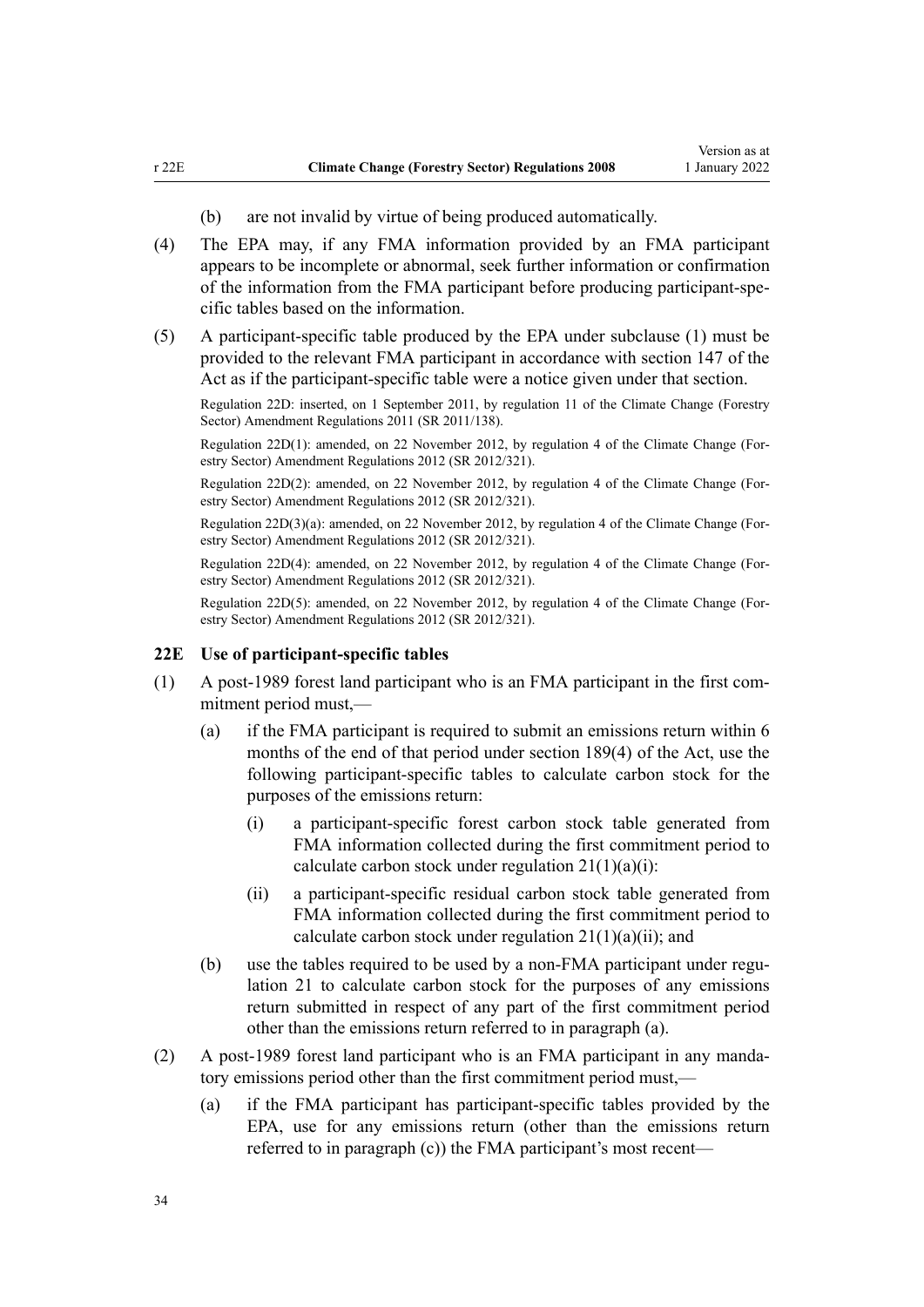Version as at

- (i) participant-specific forest carbon stock table to calculate carbon stock under regulation  $21(1)(a)(i)$ :
- (ii) participant-specific residual carbon stock table to calculate carbon stock under regulation  $21(1)(a)(ii)$ ; and
- (b) if the FMA participant does not yet have participant-specific tables pro‐ vided by the EPA, use the tables required to be used by a non-FMA par‐ ticipant under [regulation 21](#page-22-0) to calculate carbon stock for the purposes of any emissions return submitted in respect of any part of the mandatory emissions return period other than the emissions return referred to in paragraph (c); and
- (c) if the FMA participant is required to submit an emissions return within 6 months of the end of the mandatory emissions return period under sec[tion 189\(4\)](http://legislation.govt.nz/pdflink.aspx?id=DLM1662782) of the Act, use the following participant-specific tables to calculate carbon stock for the purposes of the emissions return:
	- (i) a participant-specific forest carbon stock table generated from FMA information collected during the mandatory emissions return period to calculate carbon stock under [regulation](#page-22-0)  $21(1)(a)(i)$ :
	- (ii) a participant-specific residual carbon stock table generated from FMA information collected during the mandatory emissions return period to calculate carbon stock under [regulation](#page-22-0)  $21(1)(a)(ii)$ .
- (3) If an FMA participant is required by these regulations to calculate carbon stock for a forest type using participant-specific tables and those participant-specific tables do not include the forest type, the FMA participant must use the tables set out in [Schedule 6](#page-70-0) to calculate the carbon stock as if the FMA participant were a non-FMA participant.
- (4) If, when calculating carbon stock for the purpose of an emissions return, an FMA participant is aware that any of the silvicultural or adverse event information on which the FMA participant's most recent participant-specific tables are based is incomplete or no longer valid for the period covered by the emissions return (for example, because of a change in silvicultural intentions, or an inter‐ vening adverse event), the FMA participant—
	- (a) may not use the FMA participant's most recent participant-specific tables to calculate carbon stock; but
	- (b) must submit FMA information that includes updated silvicultural or adverse event information to the EPA under [regulation 22B\(1\)\(d\)](#page-28-0), together with the declaration required by that regulation; and
	- (c) must request the EPA to produce, and provide to the FMA participant, updated participant-specific tables that take into account the new infor‐ mation; and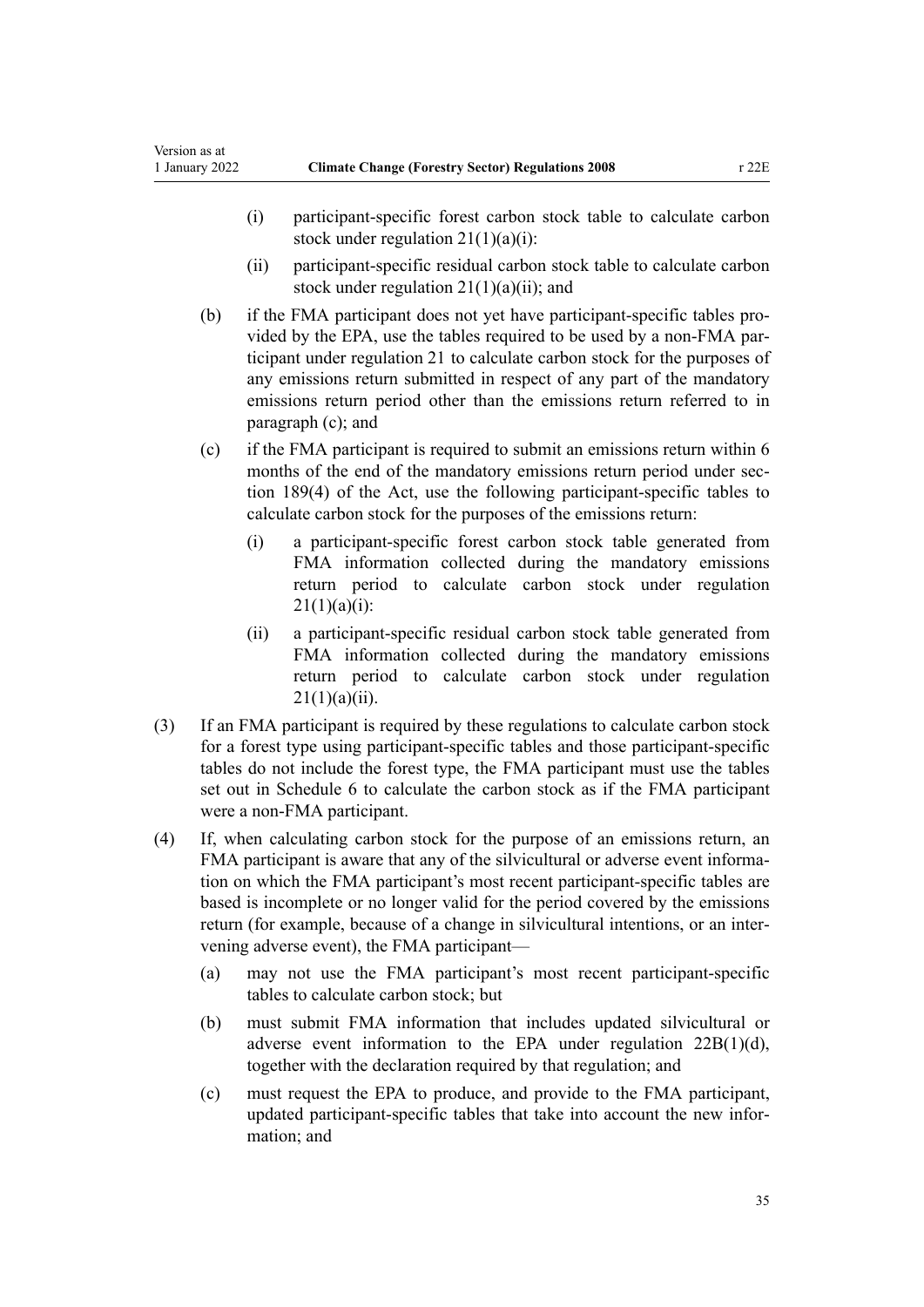- <span id="page-35-0"></span>(d) must use the updated participant-specific tables provided by the EPA for the purposes of the emissions return.
- (5) An FMA participant must, when submitting an emissions return that shows emissions or removals calculated using a participant-specific table, also submit a declaration that states that the silvicultural and adverse event information provided for all the permanent sample plots on the FMA participant's registered post-1989 forest land and on which the participant-specific table used for the purposes of the emissions return was based, remains valid and complete.
- (6) Subclauses (1) and (2) are subject to-
	- (a) subclause (4); and
	- (b) regulations 22F to 22J and [22L.](#page-45-0)
- (7) Subclauses (4) and (5) do not apply if the emissions return is submitted under [section 189\(3\)](http://legislation.govt.nz/pdflink.aspx?id=DLM1662782) of the Act.

Regulation 22E: inserted, on 1 September 2011, by [regulation 11](http://legislation.govt.nz/pdflink.aspx?id=DLM3733410) of the Climate Change (Forestry Sector) Amendment Regulations 2011 (SR 2011/138).

Regulation  $22E(1)(a)$ : amended, on 1 January 2013, by [regulation 12\(1\)](http://legislation.govt.nz/pdflink.aspx?id=DLM4918722) of the Climate Change (Forestry Sector) Amendment Regulations (No 2) 2012 (SR 2012/398).

Regulation  $22E(2)(a)$ : amended, on 22 November 2012, by [regulation 4](http://legislation.govt.nz/pdflink.aspx?id=DLM4807907) of the Climate Change (Forestry Sector) Amendment Regulations 2012 (SR 2012/321).

Regulation 22E(2)(b): amended, on 22 November 2012, by [regulation 4](http://legislation.govt.nz/pdflink.aspx?id=DLM4807907) of the Climate Change (For‐ estry Sector) Amendment Regulations 2012 (SR 2012/321).

Regulation 22E(2)(c): amended, on 1 January 2013, by [regulation 12\(2\)](http://legislation.govt.nz/pdflink.aspx?id=DLM4918722) of the Climate Change (Forestry Sector) Amendment Regulations (No 2) 2012 (SR 2012/398).

Regulation 22E(4)(b): amended, on 22 November 2012, by [regulation 4](http://legislation.govt.nz/pdflink.aspx?id=DLM4807907) of the Climate Change (Forestry Sector) Amendment Regulations 2012 (SR 2012/321).

Regulation 22E(4)(c): amended, on 22 November 2012, by [regulation 4](http://legislation.govt.nz/pdflink.aspx?id=DLM4807907) of the Climate Change (Forestry Sector) Amendment Regulations 2012 (SR 2012/321).

Regulation 22E(4)(d): amended, on 22 November 2012, by [regulation 4](http://legislation.govt.nz/pdflink.aspx?id=DLM4807907) of the Climate Change (For‐ estry Sector) Amendment Regulations 2012 (SR 2012/321).

# **22F Application for allocation of new permanent sample plots**

- (1) An FMA participant who has permanent sample plots on the FMA participant's registered post-1989 forest land may apply for the allocation of new plots to the land if the FMA participant has not previously applied for the allocation of plots to the land in the mandatory emissions return period in which the application is made (other than applying for additional plots as provided in [regulation](#page-36-0) [22G](#page-36-0) or [22J](#page-41-0)).
- (2) Before making an application under subclause (1), the FMA participant—
	- (a) may, in accordance with [regulation 22A](#page-27-0),—
		- (i) assign a forest class or classes to the FMA participant's registered post-1989 forest land; or
		- (ii) notify any change to the forest class or classes assigned to the FMA participant's registered post-1989 forest land; or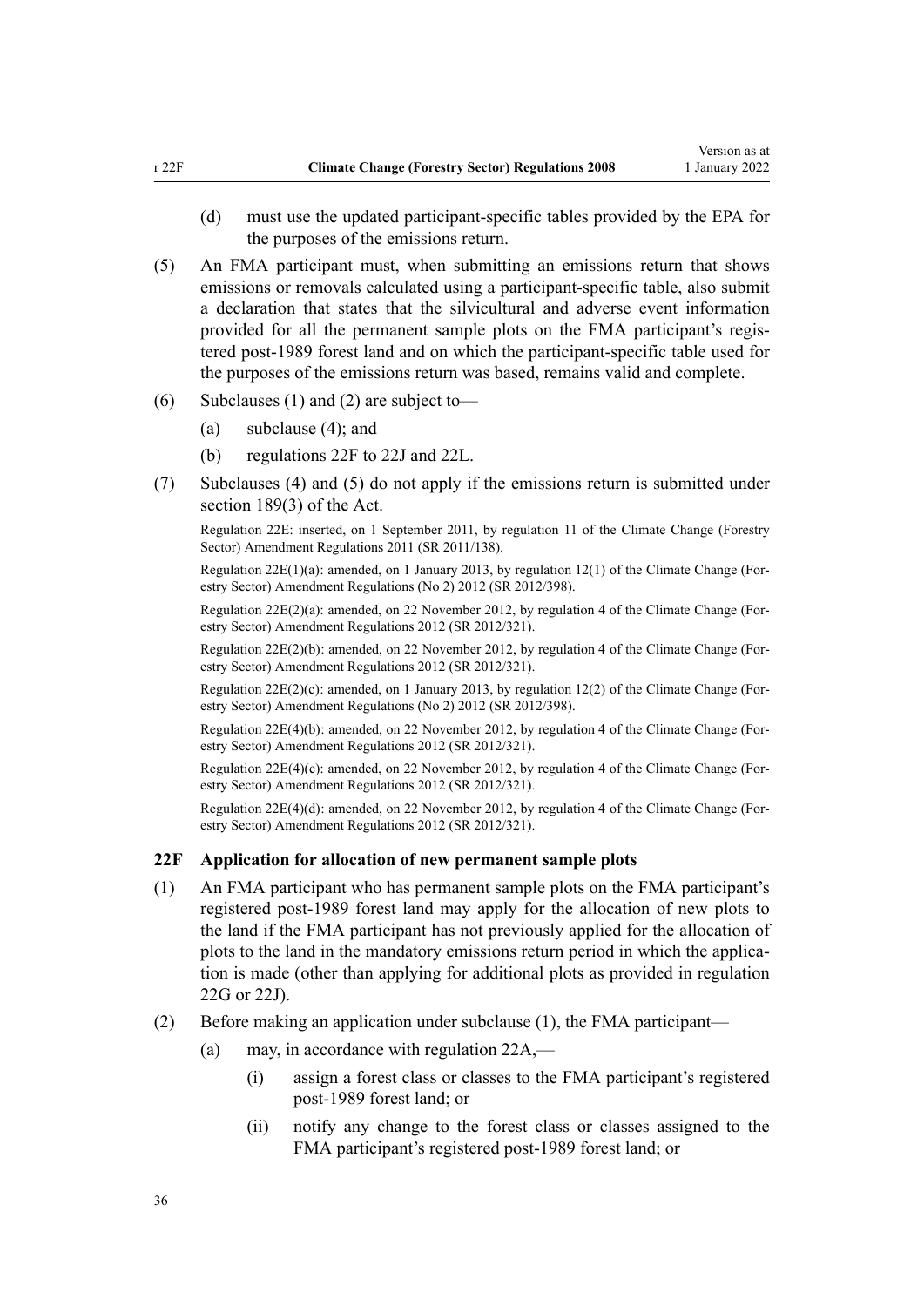- <span id="page-36-0"></span>(b) may, by notice to the EPA, advise that the FMA participant no longer wishes a forest class or classes to be assigned to the FMA participant's registered post-1989 forest land.
- (3) An FMA participant who is allocated new permanent sample plots following an application made under this regulation must—
	- (a) establish those plots at the locations allocated by the EPA; and
	- (b) use, for any emissions return submitted after the date of allocation of the plots that is in respect of the mandatory emissions return period in which the application was made, participant-specific tables produced by the EPA based on FMA information collected from the plots allocated to the land.
- (4) Subclause  $(3)(b)$  does not apply if the emissions return is submitted under sec[tion 189\(3\)](http://legislation.govt.nz/pdflink.aspx?id=DLM1662782) of the Act.

Regulation 22F: inserted, on 1 September 2011, by [regulation 11](http://legislation.govt.nz/pdflink.aspx?id=DLM3733410) of the Climate Change (Forestry Sector) Amendment Regulations 2011 (SR 2011/138).

Regulation 22F(1): replaced, on 1 January 2017, by [regulation 10\(1\)](http://legislation.govt.nz/pdflink.aspx?id=DLM6964843) of the Climate Change (Forestry Sector) Amendment Regulations 2016 (LI 2016/216).

Regulation 22F(2)(b): amended, on 22 November 2012, by [regulation 4](http://legislation.govt.nz/pdflink.aspx?id=DLM4807907) of the Climate Change (For‐ estry Sector) Amendment Regulations 2012 (SR 2012/321).

Regulation 22F(3)(a): amended, on 22 November 2012, by [regulation 4](http://legislation.govt.nz/pdflink.aspx?id=DLM4807907) of the Climate Change (For‐ estry Sector) Amendment Regulations 2012 (SR 2012/321).

Regulation 22F(3)(b): amended, on 22 November 2012, by [regulation 4](http://legislation.govt.nz/pdflink.aspx?id=DLM4807907) of the Climate Change (For‐ estry Sector) Amendment Regulations 2012 (SR 2012/321).

Regulation 22F(4): inserted, on 1 January 2017, by [regulation 10\(2\)](http://legislation.govt.nz/pdflink.aspx?id=DLM6964843) of the Climate Change (Forestry Sector) Amendment Regulations 2016 (LI 2016/216).

# **22G Rules to apply if FMA participant's registered post-1989 forest land is reduced but remains 100 or more hectares**

- (1) This regulation applies if—
	- (a) an FMA participant's registered post-1989 forest land is reduced by—
		- (i) the FMA participant removing a carbon accounting area or removing land from a carbon accounting area; or
		- (ii) the operation of [section 192](http://legislation.govt.nz/pdflink.aspx?id=DLM1662791) of the Act; and
	- (b) despite the reduction, the FMA participant retains 100 hectares or more of registered post-1989 forest land.
- (2) If the number of permanent sample plots on the FMA participant's remaining registered post-1989 forest land does not meet the minimum requirements in [regulation 22C,](#page-30-0) the FMA participant must—
	- (a) apply to the EPA for allocation of—
		- (i) additional plots that will bring the number of plots on the FMA participant's registered post-1989 forest land up to the minimum required for the land; or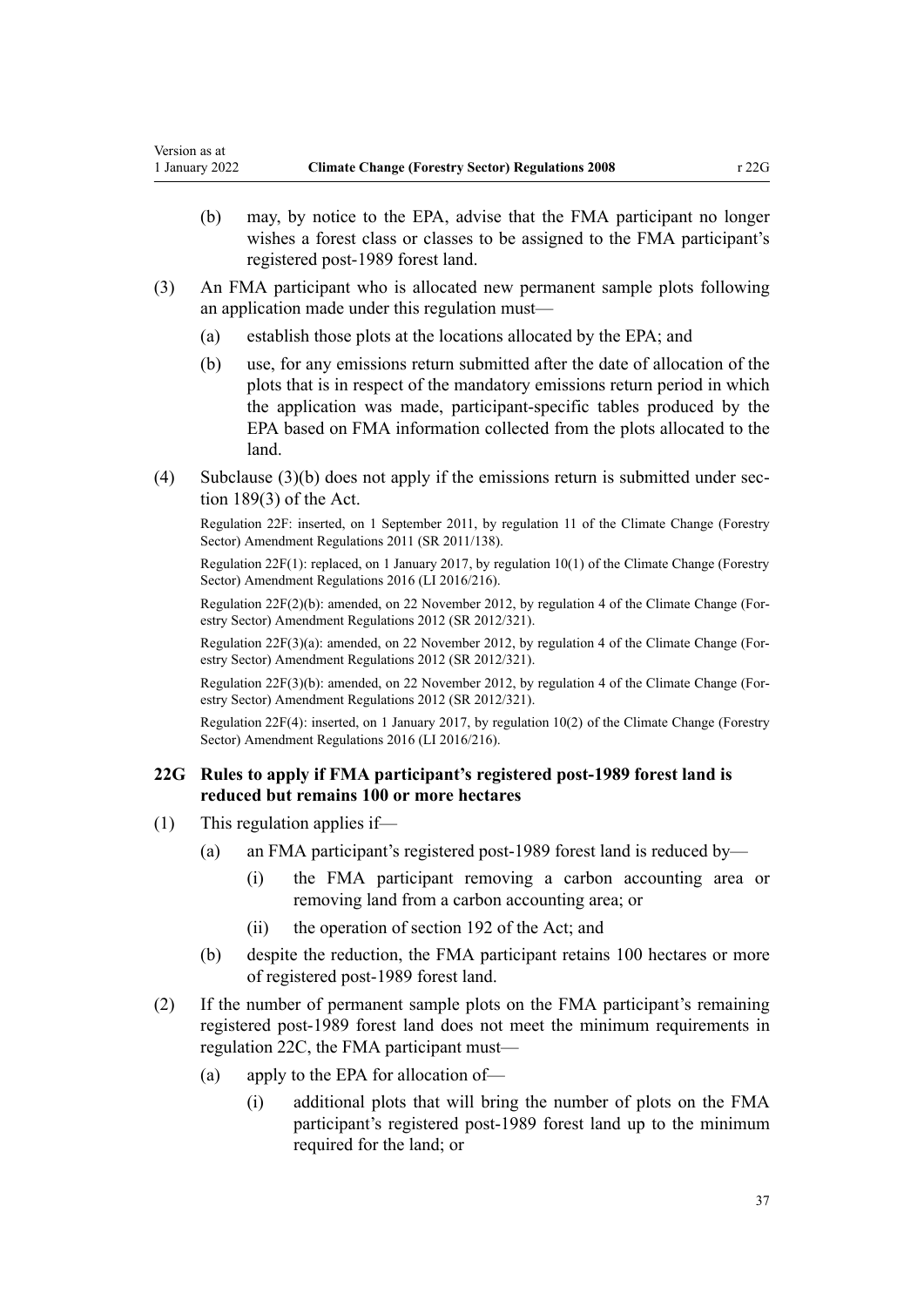- (ii) any greater number of additional plots than the number required to bring the number of plots up to the minimum required for the land, that the FMA participant would like to establish; and
- (b) establish the additional plots in the locations allocated by the EPA.
- (3) If the FMA participant is unable to determine whether the number of permanent sample plots on the FMA participant's remaining post-1989 forest land meets the minimum requirements specified in [regulation 22C](#page-30-0),—
	- (a) the FMA participant may request the EPA to determine the minimum required number of plots; and
	- (b) the EPA must, if requested to do so by an FMA participant, determine the minimum number of plots required for the FMA participant's regis‐ tered post-1989 forest land (taking into account any forest class or classes assigned to the land) and advise the FMA participant of that number.
- (4) If the number of permanent sample plots on the FMA participant's remaining registered post-1989 forest land meets the minimum requirements specified in [regulation 22C,](#page-30-0) the FMA participant—
	- (a) may apply to the EPA for allocation of any additional plots that the FMA participant would like to establish; and
	- (b) must, if allocated additional plots in accordance with paragraph (a), establish the additional plots in the locations allocated by the EPA.
- (5) Subject to subclause (6), the FMA participant must use, for any emissions return submitted in respect of the FMA participant's remaining registered post-1989 forest land, participant-specific tables produced by the EPA based on FMA information collected from all the permanent sample plots allocated to the land (that is, the previously allocated plots and any additional plots) if the FMA participant—
	- (a) is required by [regulation 22E](#page-33-0) to use participant-specific tables for the purposes of calculating carbon stock for any emissions return; and
	- (b) is required to have or has elected to apply for additional permanent sample plots under subclause  $(2)(a)$  or  $(4)(a)$ .
- (6) If the FMA participant wishes to submit an emissions return under [section](http://legislation.govt.nz/pdflink.aspx?id=DLM1662782) [189\(3\)](http://legislation.govt.nz/pdflink.aspx?id=DLM1662782) of the Act before the FMA participant has been provided with participant-specific tables based on FMA information collected from all the permanent sample plots allocated to the land, the FMA participant must—
	- (a) request the EPA to produce interim participant-specific tables based on FMA information previously provided in respect of the plots on the FMA participant's remaining registered post-1989 forest land; and
	- (b) use the interim tables produced as a result of the request to calculate carbon stock under [regulation 21](#page-22-0) for the emissions return.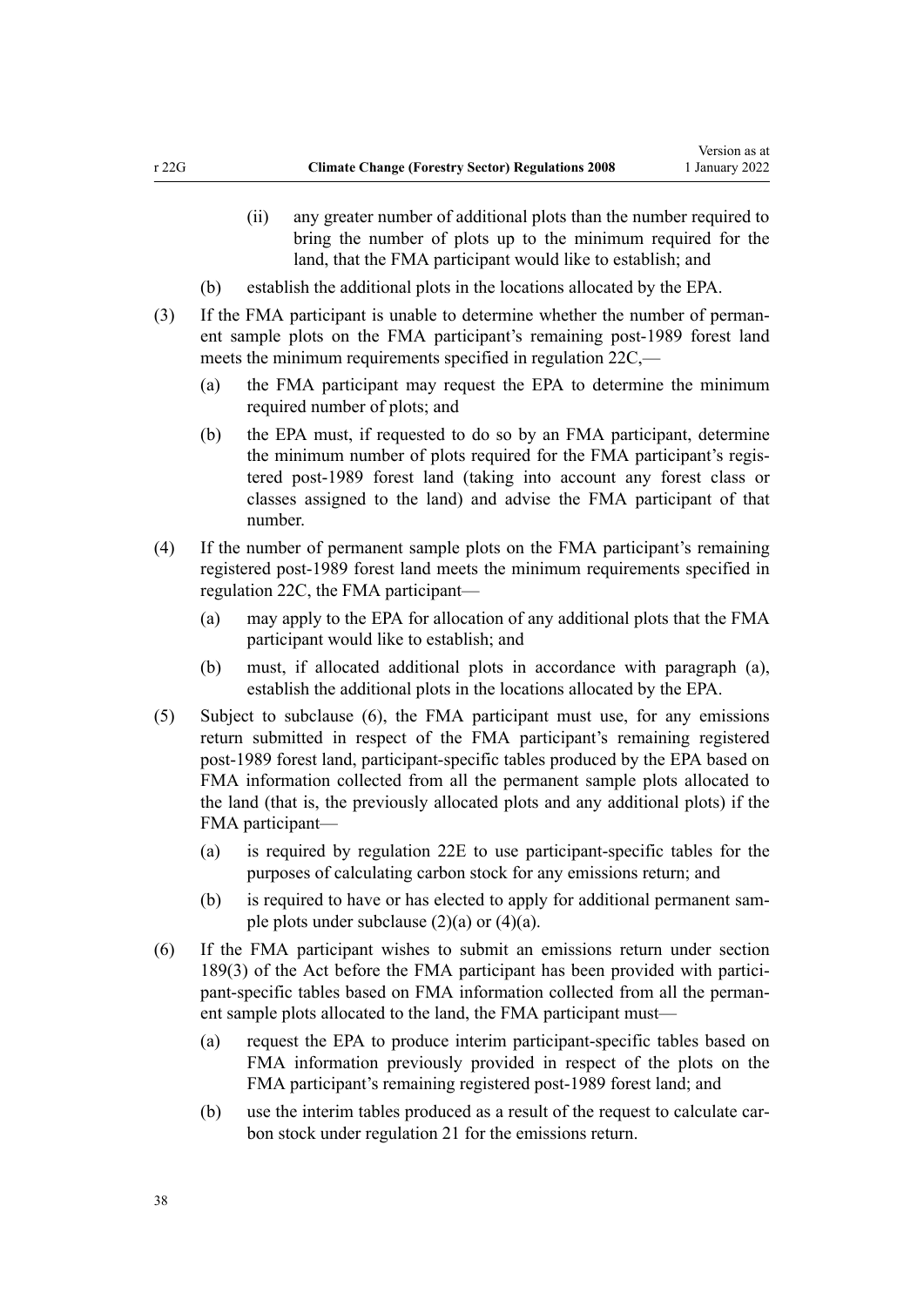- <span id="page-38-0"></span>duction of interim participant-specific tables under subclause (6)(a) when the FMA participant—
	- (a) applies to remove the carbon accounting area or to remove land from the carbon accounting area; or
	- (b) gives notice of transmission of the interest under [section 192](http://legislation.govt.nz/pdflink.aspx?id=DLM1662791) of the Act.

Regulation 22G: inserted, on 1 September 2011, by [regulation 11](http://legislation.govt.nz/pdflink.aspx?id=DLM3733410) of the Climate Change (Forestry Sector) Amendment Regulations 2011 (SR 2011/138).

Regulation  $22G(2)(a)$ : amended, on 22 November 2012, by [regulation 4](http://legislation.govt.nz/pdflink.aspx?id=DLM4807907) of the Climate Change (Forestry Sector) Amendment Regulations 2012 (SR 2012/321).

Regulation  $22G(2)(b)$ : amended, on 22 November 2012, by [regulation 4](http://legislation.govt.nz/pdflink.aspx?id=DLM4807907) of the Climate Change (Forestry Sector) Amendment Regulations 2012 (SR 2012/321).

Regulation 22G(3)(a): amended, on 22 November 2012, by [regulation 4](http://legislation.govt.nz/pdflink.aspx?id=DLM4807907) of the Climate Change (Forestry Sector) Amendment Regulations 2012 (SR 2012/321).

Regulation 22G(3)(b): amended, on 22 November 2012, by [regulation 4](http://legislation.govt.nz/pdflink.aspx?id=DLM4807907) of the Climate Change (Forestry Sector) Amendment Regulations 2012 (SR 2012/321).

Regulation 22G(4)(a): amended, on 22 November 2012, by [regulation 4](http://legislation.govt.nz/pdflink.aspx?id=DLM4807907) of the Climate Change (Forestry Sector) Amendment Regulations 2012 (SR 2012/321).

Regulation 22G(4)(b): amended, on 22 November 2012, by [regulation 4](http://legislation.govt.nz/pdflink.aspx?id=DLM4807907) of the Climate Change (For‐ estry Sector) Amendment Regulations 2012 (SR 2012/321).

Regulation 22G(5): amended, on 22 November 2012, by [regulation 4](http://legislation.govt.nz/pdflink.aspx?id=DLM4807907) of the Climate Change (Forestry Sector) Amendment Regulations 2012 (SR 2012/321).

Regulation  $22G(6)(a)$ : amended, on 22 November 2012, by [regulation 4](http://legislation.govt.nz/pdflink.aspx?id=DLM4807907) of the Climate Change (Forestry Sector) Amendment Regulations 2012 (SR 2012/321).

### **22H Rules to apply if FMA participant's registered post-1989 forest land is reduced below 100 hectares**

- (1) This regulation applies if—
	- (a) an FMA participant's registered post-1989 forest land is reduced by—
		- (i) the FMA participant removing a carbon accounting area or removing land from a carbon accounting area; or
		- (ii) the operation of [section 192](http://legislation.govt.nz/pdflink.aspx?id=DLM1662791) of the Act; and
	- (b) the FMA participant has, as a result of the reduction, less than 100 hec‐ tares of registered post-1989 forest land.
- (2) The FMA participant must use to calculate carbon stock for the purposes of any emissions return submitted in respect of the FMA participant's remaining registered post-1989 forest land, in respect of which the FMA participant is required by [regulation 22E](#page-33-0) to use participant-specific tables,—
	- (a) participant-specific tables produced by the EPA based on FMA information collected from the permanent sample plots on the FMA participant's remaining registered post-1989 forest land if at least 2 permanent sample plots are on that land: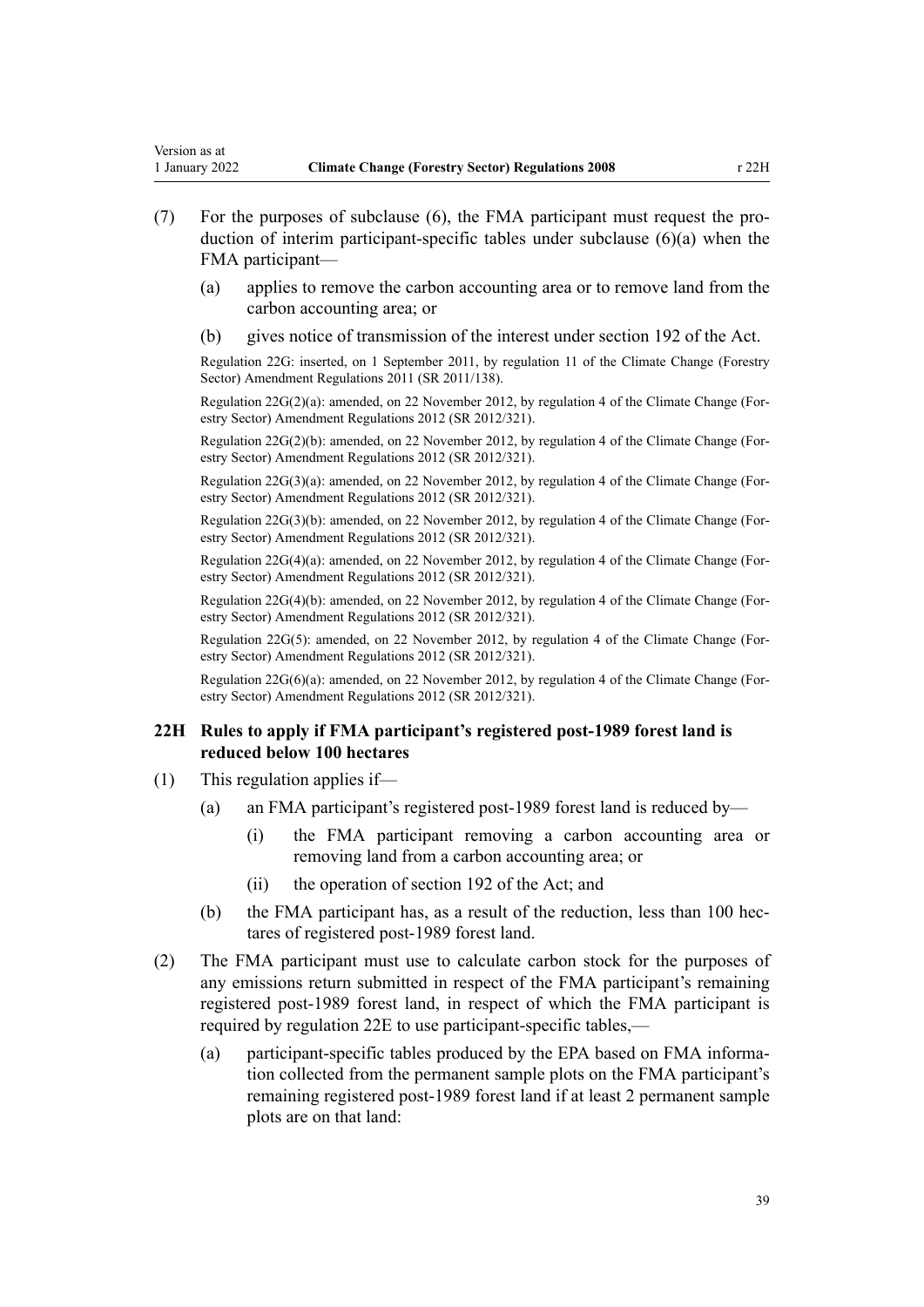- (b) the tables required to be used by a non-FMA participant to calculate carbon stock, if fewer than 2 permanent sample plots are on the FMA participant's remaining registered post-1989 forest land.
- (3) For the purposes of complying with subclause (2)(a), the FMA participant may request the EPA to produce participant-specific tables based on the FMA infor‐ mation that was previously submitted in respect of the permanent sample plots on the FMA participant's remaining registered post-1989 forest land.
- (4) However, if the tables are to be used to calculate carbon stock for the purposes of an emissions return other than a return under [section 189\(3\)](http://legislation.govt.nz/pdflink.aspx?id=DLM1662782) of the Act, and the FMA participant is aware that any of the silvicultural or adverse event information previously submitted is incomplete or no longer valid (for example, because of a change in silvicultural intentions, or any intervening adverse event), the FMA participant—
	- (a) may not use participant-specific tables produced by the EPA based on the previously submitted FMA information; but
	- (b) must—
		- (i) submit FMA information for the permanent sample plots on the FMA participant's remaining registered post-1989 forest land that includes updated silvicultural or adverse event information to the EPA under regulation  $22B(1)(d)$ , together with the declaration required by that regulation; and
		- (ii) use the participant-specific tables produced by the EPA based on the information referred to in subparagraph (i) for the purposes of calculating carbon stock for the emissions return.
- (5) To avoid doubt, subclauses (2), (3), and (4) do not override [regulation](#page-33-0)  $22E(1)(a)$  or  $(2)(c)$ .
- (6) The FMA participant must make any request for participant-specific tables under subclause (3) when the FMA participant—
	- (a) applies to remove a carbon accounting area or remove land from a car‐ bon accounting area; or
	- (b) gives notice of transmission of an interest under [section 192](http://legislation.govt.nz/pdflink.aspx?id=DLM1662791) of the Act.
- (7) An FMA participant who has 2 or more permanent sample plots on the FMA participant's remaining registered post-1989 forest land, and who subsequently adds further post-1989 forest land but still has less than 100 hectares of regis‐ tered post-1989 forest land, must, if required by [regulation 22E](#page-33-0) to use participant-specific tables for the purposes of calculating carbon stock for any emissions return,—
	- (a) use, for the FMA participant's remaining registered post-1989 forest land, participant-specific tables based on FMA information from the plots on that land as referred to in subclauses (2) to (4); and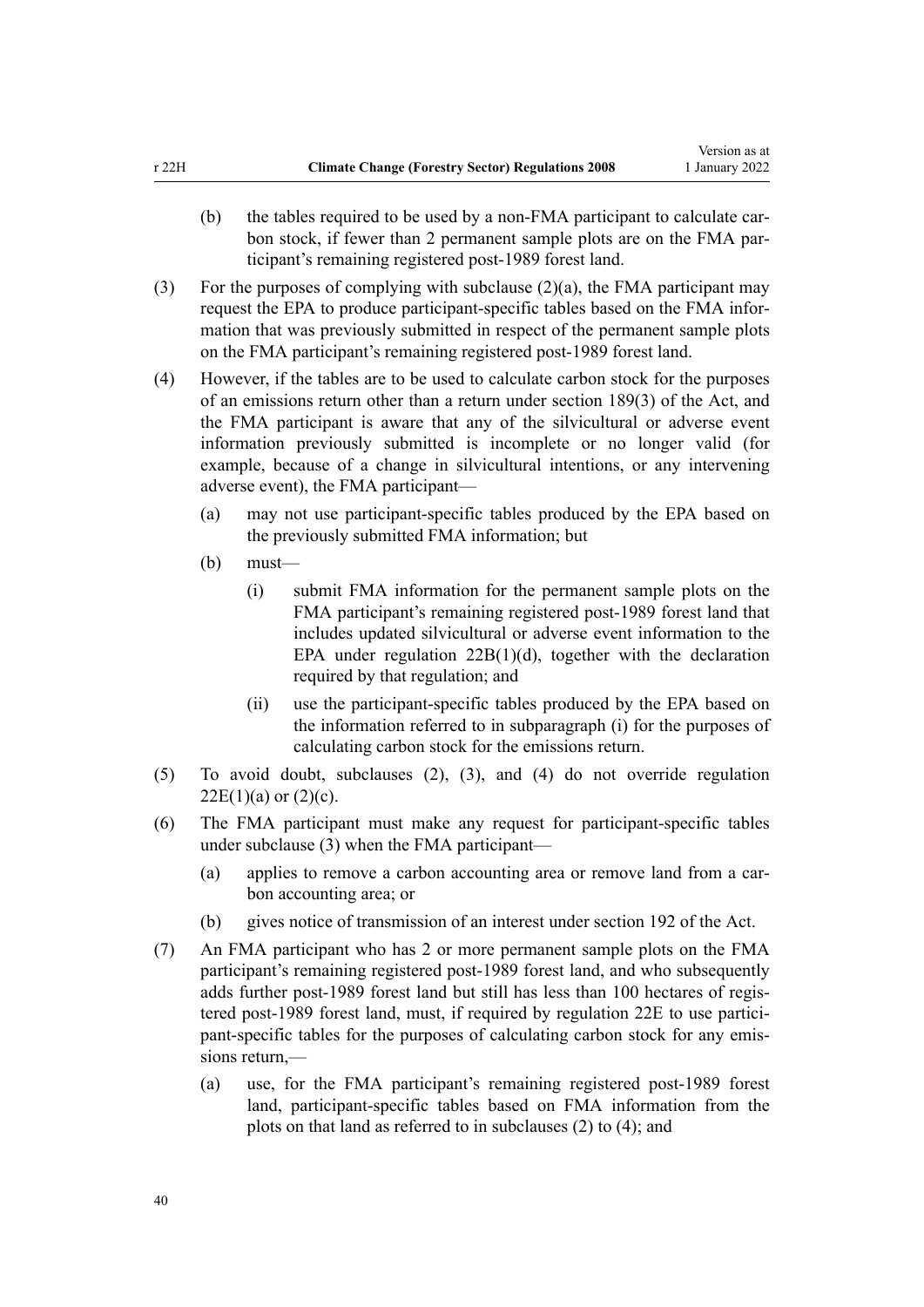- (b) use, for the added land, the tables that a non-FMA participant would be required to use under [regulation 21](#page-22-0) to calculate carbon stock.
- (8) An FMA participant who has reduced the FMA participant's remaining regis‐ tered post-1989 forest land to less than 100 hectares and who subsequently adds further post-1989 forest land so that the FMA participant's total registered post-1989 forest land is 100 hectares or more,—
	- (a) must, at the time the FMA participant adds the land that takes the FMA participant up to or over the 100-hectare threshold, apply to the EPA for an allocation of new permanent sample plots for the FMA participant's registered post-1989 forest land; and
	- (b) may at the same time as complying with paragraph (a) comply with regulation  $22F(2)(a)$  or (b); and
	- (c) must establish those plots at the locations allocated by the EPA; and
	- (d) must, if required by [regulation 22E](#page-33-0) to use participant-specific tables, use participant-specific tables produced by the EPA based on FMA information collected from the plots allocated to the land for any emissions return submitted after the date of allocation of the plots and in respect of the FMA participant's registered post-1989 forest land after the increase in the area of land.

Regulation 22H: inserted, on 1 September 2011, by [regulation 11](http://legislation.govt.nz/pdflink.aspx?id=DLM3733410) of the Climate Change (Forestry Sector) Amendment Regulations 2011 (SR 2011/138).

Regulation 22H(2)(a): amended, on 22 November 2012, by [regulation 4](http://legislation.govt.nz/pdflink.aspx?id=DLM4807907) of the Climate Change (Forestry Sector) Amendment Regulations 2012 (SR 2012/321).

Regulation 22H(3): amended, on 22 November 2012, by [regulation 4](http://legislation.govt.nz/pdflink.aspx?id=DLM4807907) of the Climate Change (For‐ estry Sector) Amendment Regulations 2012 (SR 2012/321).

Regulation 22H(4)(a): amended, on 22 November 2012, by [regulation 4](http://legislation.govt.nz/pdflink.aspx?id=DLM4807907) of the Climate Change (For‐ estry Sector) Amendment Regulations 2012 (SR 2012/321).

Regulation 22H(4)(b)(i): amended, on 22 November 2012, by [regulation 4](http://legislation.govt.nz/pdflink.aspx?id=DLM4807907) of the Climate Change (Forestry Sector) Amendment Regulations 2012 (SR 2012/321).

Regulation 22H(4)(b)(ii): amended, on 22 November 2012, by [regulation 4](http://legislation.govt.nz/pdflink.aspx?id=DLM4807907) of the Climate Change (Forestry Sector) Amendment Regulations 2012 (SR 2012/321).

Regulation 22H(8)(a): amended, on 22 November 2012, by [regulation 4](http://legislation.govt.nz/pdflink.aspx?id=DLM4807907) of the Climate Change (Forestry Sector) Amendment Regulations 2012 (SR 2012/321).

Regulation 22H(8)(c): amended, on 22 November 2012, by [regulation 4](http://legislation.govt.nz/pdflink.aspx?id=DLM4807907) of the Climate Change (For‐ estry Sector) Amendment Regulations 2012 (SR 2012/321).

Regulation 22H(8)(d): amended, on 22 November 2012, by [regulation 4](http://legislation.govt.nz/pdflink.aspx?id=DLM4807907) of the Climate Change (For‐ estry Sector) Amendment Regulations 2012 (SR 2012/321).

#### **22I Reconfiguration of registered post-1989 forest land**

- (1) This regulation applies if—
	- (a) an FMA participant—
		- (i) applies to remove a carbon accounting area from the FMA partici‐ pant's registered post-1989 forest land; or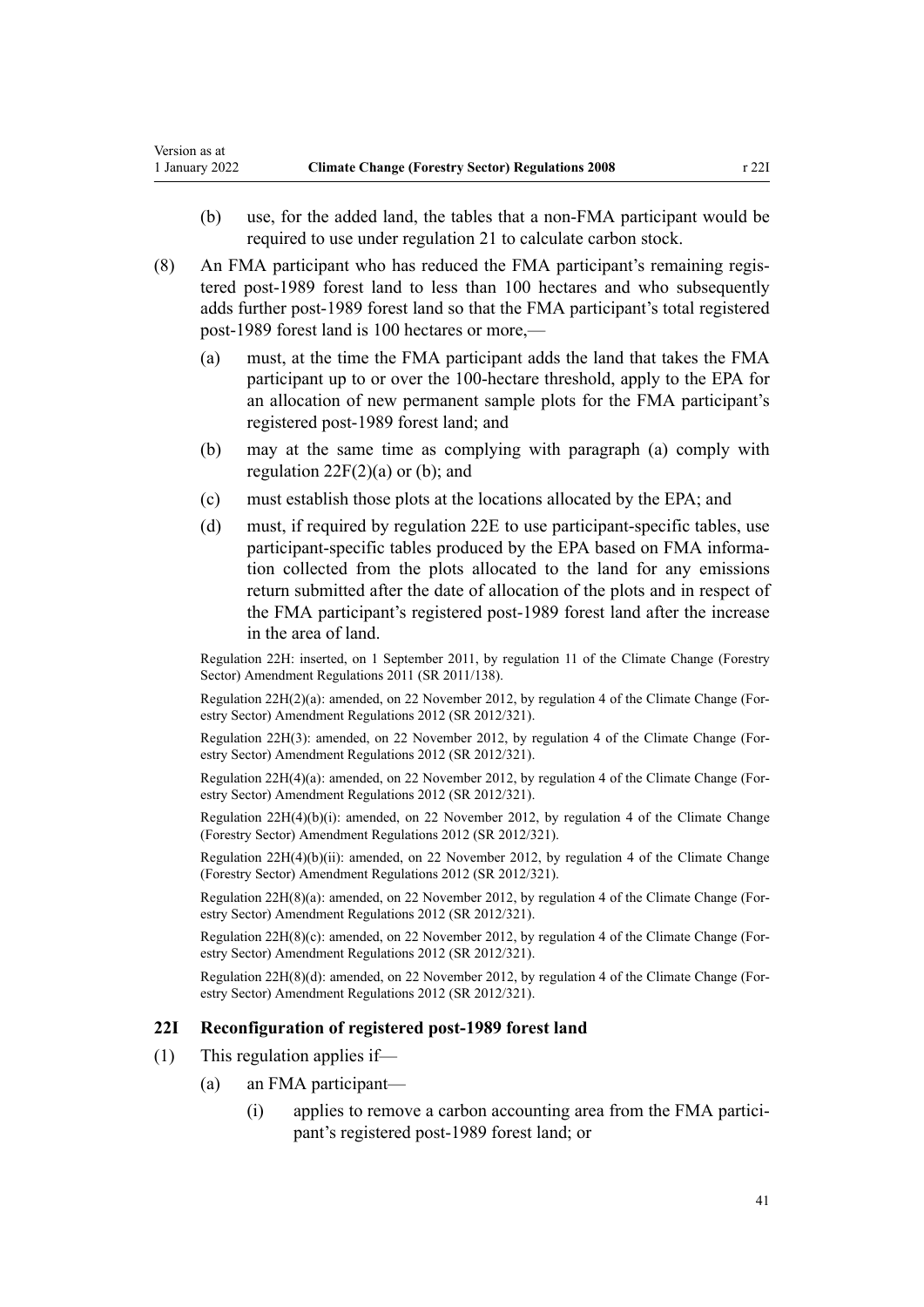- <span id="page-41-0"></span>(ii) is removed from the register in respect of all the land in respect of which the FMA participant is recorded as carrying out an activity listed in [Part 1](http://legislation.govt.nz/pdflink.aspx?id=DLM1662865) of Schedule 4 of the Act; and
- (b) within 20 working days of the matter in paragraph (a), the FMA participant applies to—
	- (i) add a carbon accounting area or areas consisting of all the post-1989 forest land that was in the carbon accounting area removed from the FMA participant's registered post-1989 forest land; or
	- (ii) register as a participant under [section 57](http://legislation.govt.nz/pdflink.aspx?id=DLM1662487) of the Act in relation to all the post-1989 forest land in respect of which the FMA participant has ceased to be registered as a participant.
- (2) If this regulation applies,—
	- (a) the FMA participant is not required to comply with [regulation 22G](#page-36-0) or [22H](#page-38-0); and
	- (b) [regulations 22B to 22F](#page-28-0) and [22K to 22M](#page-44-0) continue to apply to the FMA participant as if there has been no change in—
		- (i) the post-1989 forest land in respect of which the FMA participant was recorded as a participant; or
		- (ii) the FMA participant's registration under the Act.

Regulation 22I: inserted, on 1 September 2011, by [regulation 11](http://legislation.govt.nz/pdflink.aspx?id=DLM3733410) of the Climate Change (Forestry Sector) Amendment Regulations 2011 (SR 2011/138).

### **22J Rules to apply if FMA participant's registered post-1989 forest land is 100 hectares or more and is increased**

- (1) This regulation applies if an FMA participant's registered post-1989 forest land is 100 hectares or more and is increased by—
	- (a) the FMA participant adding 1 or more carbon accounting areas to the FMA participant's registered post-1989 land; or
	- (b) the operation of [section 192](http://legislation.govt.nz/pdflink.aspx?id=DLM1662791) of the Act.
- (2) Subject to subclause (9), the FMA participant must—
	- (a) apply to the EPA for allocation of—
		- (i) the minimum number of permanent sample plots required for the FMA participant's registered post-1989 forest land under regulation  $22C(1)(a)$  or (b), as applicable; or
		- (ii) any greater number of plots than the minimum required for the land under those provisions that the FMA participant would like; and
	- (b) establish the plots allocated by the EPA in accordance with subclause (3).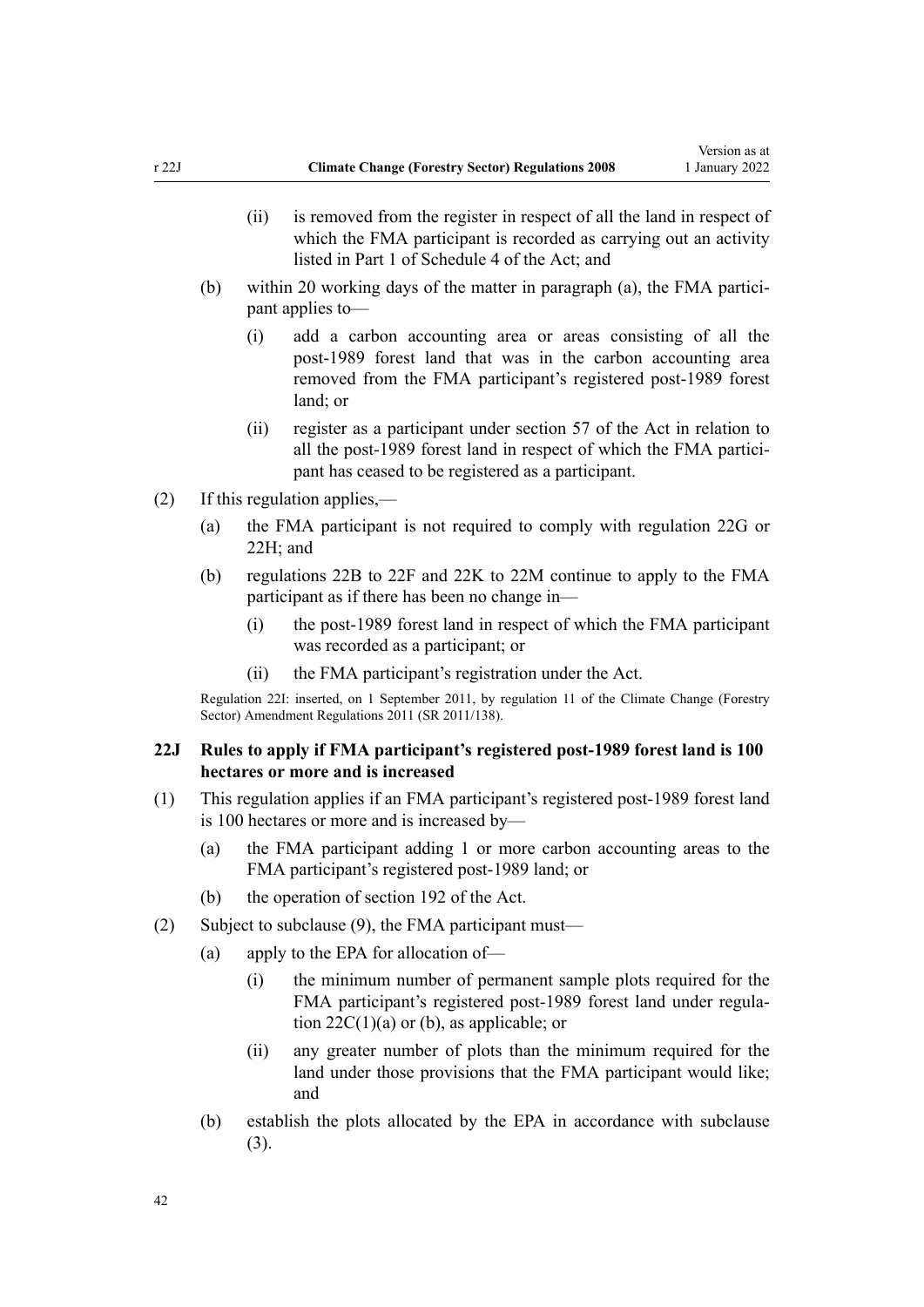- (3) Subclause (4) applies to an application made under subclause (2)(a) if—
	- (a) the FMA participant has not assigned a forest class or classes to the FMA participant's registered post-1989 forest land, in respect of all the FMA participant's registered post-1989 forest land:
	- (b) the FMA participant has assigned a forest class or classes to the FMA participant's registered post-1989 forest land in the required locations, in respect of—
		- (i) the area of the FMA participant's registered post-1989 forest land to which a class of exotic has been assigned:
		- (ii) the area of the FMA participant's registered post-1989 forest land to which a class of indigenous has been assigned.
- (4) If this subclause applies, the EPA must, when allocating permanent sample plots in respect of an area of registered post-1989 forest land,—
	- (a) determine the number of plots per hectare on the FMA participant's registered post-1989 forest land (or registered post-1989 forest land in that forest class) prior to the new land being added  $(D_{\text{EXIST}})$ ; and
	- (b) determine, if the number of new plots applied for under subclause  $(2)(a)$ were to be allocated as uniformly as practicable across both the prior land and the added land (or the prior land in that forest class and the added land in that forest class, as applicable),—
		- (i) the number of new plots that would, if allocated, be located on the prior land or the prior land in that forest class (N<sub>NEW-PRIOR</sub>); and
		- (ii) the number of new plots that would, if allocated, be located on the added land or the added land in that forest class (N<sub>NEW-ADDED</sub>); and
		- (iii) the number of new plots per hectare that would, if allocated, be located on the added land or the added land in that forest class (**DNEW-ADDED**); and
	- (c) if  $D_{NEW\text{-ADDED}}$  is greater than  $D_{E XIST}$ , determine the number of new plots that would be allocated to the added land if  $D_{NFW-ADDED}$  were equal to  $D_{\text{EXIST}}$ ; and
	- (d) allocate new plots to the FMA participant's registered post-1989 forest land (or the FMA participant's registered post-1989 forest land in that forest class, as applicable) as follows:
		- (i) unless paragraph (c) applies, allocate to the added land the num‐ ber of new plots that is equal to  $N_{NEW\text{-ADDED}}$ :
		- (ii) if paragraph (c) applies, allocate to the added land the number of new plots that is equal to the number determined under paragraph (c):
		- (iii) retain from the existing plots on the prior land and treat as newly allocated plots the number of plots equal to  $N_{\text{NEW-PROR}}$ .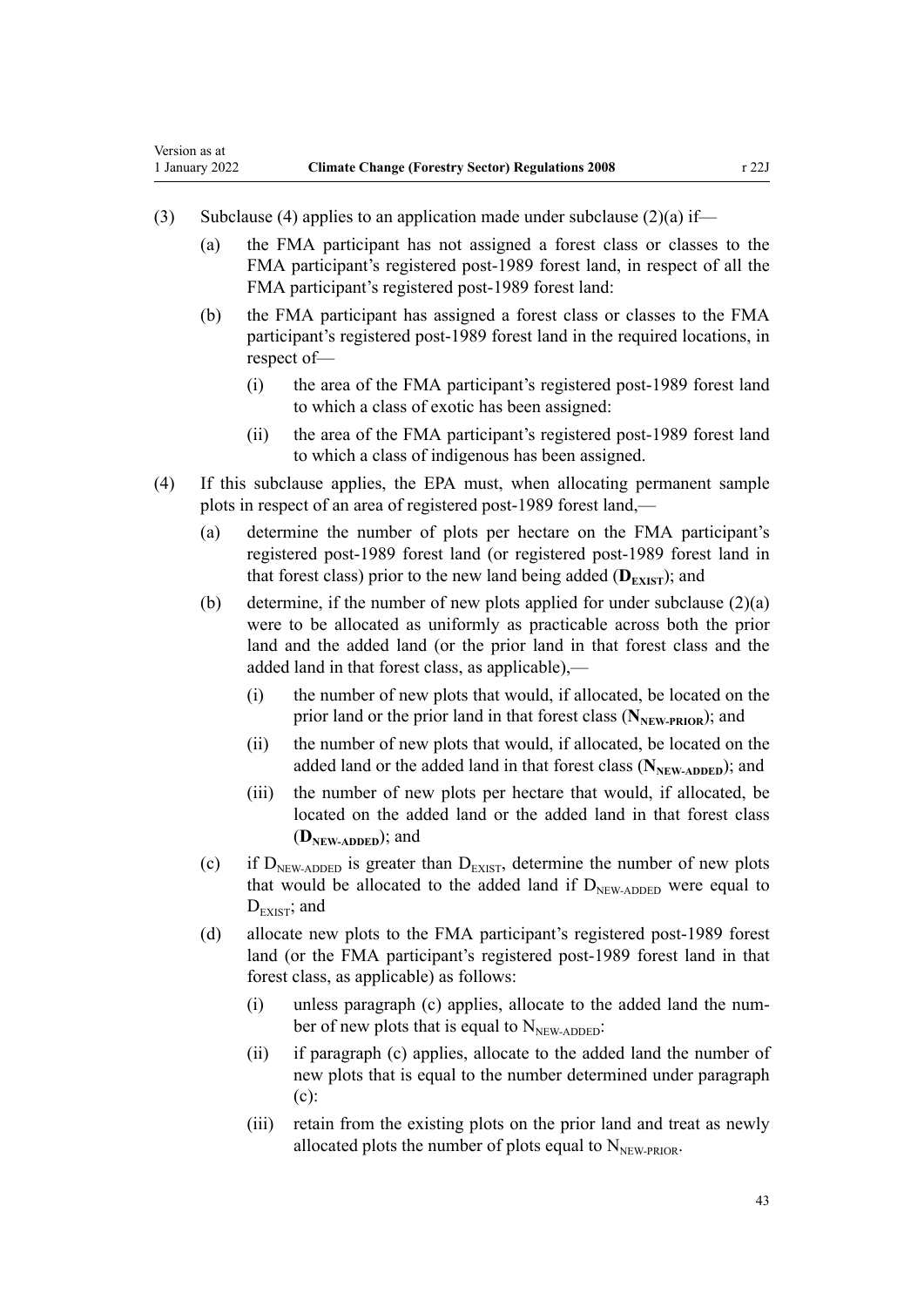- (5) The EPA must give notice to the FMA participant of the identifier and location of the permanent sample plots allocated to the FMA participant's registered post-1989 forest land under subclause (4).
- (6) To avoid doubt, any permanent sample plots that are not retained on the prior land, or that existed on the added land before it was added to the FMA participant's registered post-1989 forest land, are not to be treated as allocated to the FMA participant's registered post-1989 forest land.
- (7) Subject to subclause (8), the FMA participant must, if required by [regulation](#page-33-0) [22E](#page-33-0) to use participant-specific tables for the purposes of calculating carbon stock for any emissions return, use participant-specific tables produced by the EPA based on FMA information collected from all the permanent sample plots allocated to the land under subclause (4) for any emissions return submitted in respect of the FMA participant's registered post-1989 forest land after the increase in the area of land.
- (8) If the FMA participant wishes to submit an emissions return under [section](http://legislation.govt.nz/pdflink.aspx?id=DLM1662782) [189\(3\)](http://legislation.govt.nz/pdflink.aspx?id=DLM1662782) of the Act before the participant-specific tables based on FMA informa‐ tion collected from all the permanent sample plots allocated to the land under subclause (4) are produced, the FMA participant may use,—
	- (a) for calculating the carbon stock of the prior land, the FMA participant's most recent participant-specific tables generated before the addition of the land; and
	- (b) for calculating the carbon stock of the added land, the tables from the following list that lead to the lesser amount of removals or the greater amount of emissions:
		- (i) the participant-specific tables used for the prior land under para‐ graph (a):
		- (ii) the tables that a non-FMA participant would be required to use under [regulation 21](#page-22-0) to calculate carbon stock.
- (9) If the FMA participant would be entitled to apply for allocation of new per‐ manent sample plots to the FMA participant's registered post-1989 forest land under [regulation 22F\(1\),](#page-35-0) the FMA participant may, instead of complying with this regulation, comply with regulation 22F.

Regulation 22J: inserted, on 1 September 2011, by [regulation 11](http://legislation.govt.nz/pdflink.aspx?id=DLM3733410) of the Climate Change (Forestry Sector) Amendment Regulations 2011 (SR 2011/138).

Regulation  $22J(2)(a)$ : amended, on 22 November 2012, by [regulation 4](http://legislation.govt.nz/pdflink.aspx?id=DLM4807907) of the Climate Change (Forestry Sector) Amendment Regulations 2012 (SR 2012/321).

Regulation 22J(2)(b): amended, on 22 November 2012, by [regulation 4](http://legislation.govt.nz/pdflink.aspx?id=DLM4807907) of the Climate Change (For‐ estry Sector) Amendment Regulations 2012 (SR 2012/321).

Regulation 22J(4): amended, on 22 November 2012, by [regulation 4](http://legislation.govt.nz/pdflink.aspx?id=DLM4807907) of the Climate Change (Forestry Sector) Amendment Regulations 2012 (SR 2012/321).

Regulation 22J(5): amended, on 22 November 2012, by [regulation 4](http://legislation.govt.nz/pdflink.aspx?id=DLM4807907) of the Climate Change (Forestry Sector) Amendment Regulations 2012 (SR 2012/321).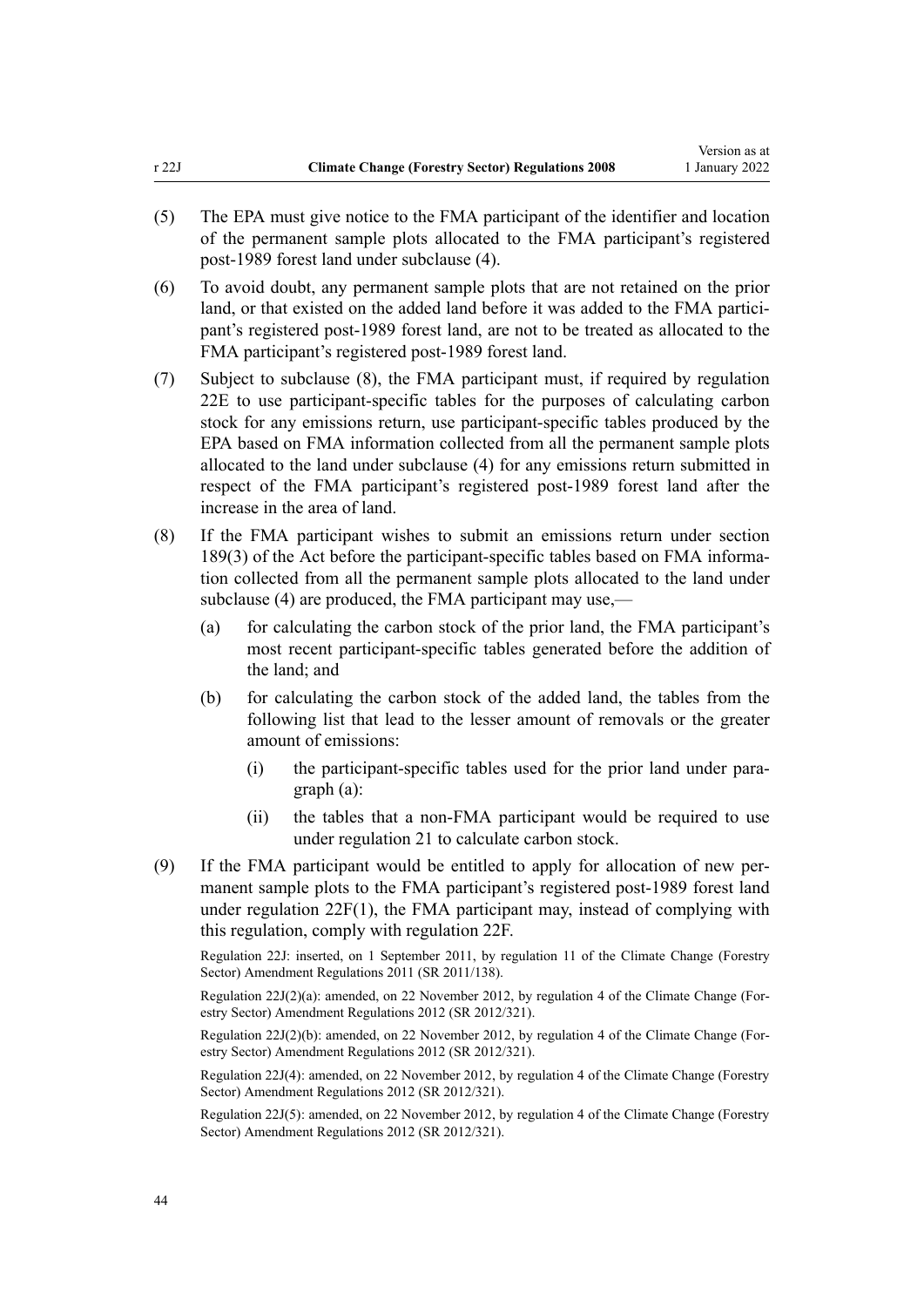<span id="page-44-0"></span>Regulation 22J(7): amended, on 22 November 2012, by [regulation 4](http://legislation.govt.nz/pdflink.aspx?id=DLM4807907) of the Climate Change (Forestry Sector) Amendment Regulations 2012 (SR 2012/321).

### **22K Permanent waivers in relation to requirement to establish permanent sample plots**

- (1) Despite [regulation 22B,](#page-28-0) [22G,](#page-36-0) [22H,](#page-38-0) or [22J](#page-41-0), if an FMA participant determines that establishing, or collecting FMA information from, a permanent sample plot in a location specified by the EPA is, or has become, impractical or dangerous, the FMA participant may submit an application to the EPA for a per‐ manent waiver of the requirement to establish, or collect FMA information from, the plot in that location.
- (2) An application made under subclause (1)—
	- (a) may be made at any time before FMA information from the specified permanent sample plot is required to be submitted to the EPA for the generation of participant-specific tables; and
	- (b) must specify—
		- (i) why establishing, or collecting FMA information from, the plot is impractical or dangerous; and
		- (ii) if an estimate of the FMA information that would otherwise be required to be collected from the plot is possible, how the estimate is to be made, including, if the FMA participant proposes to establish an alternative plot, the proposed location of that plot.
- (3) The EPA may grant a permanent waiver under this regulation if the EPA is satisfied that establishing, or collecting FMA information from, a permanent sample plot in the allocated location is impractical or dangerous.
- (4) An FMA participant who is granted a permanent waiver under this regulation is not required to establish the permanent sample plot in the location allocated for the plot, but must, if required by the EPA, and in accordance with any conditions prescribed by the EPA,—
	- (a) provide estimates of the FMA information that would have been collec‐ ted from a plot in the location allocated for the plot when required to submit FMA information from the plot under these regulations; or
	- (b) establish a plot in an alternative location specified by the EPA and com‐ ply with these regulations as if that plot were a plot allocated to the FMA participant's registered post-1989 forest land.
- (5) If the EPA grants a permanent waiver to an FMA participant under this regula‐ tion and does not require the FMA participant to provide estimated or actual FMA information for a permanent sample plot under subclause (4),—
	- (a) the FMA participant is not required to comply with these regulations in respect of the submission of FMA information from the allocated plot; and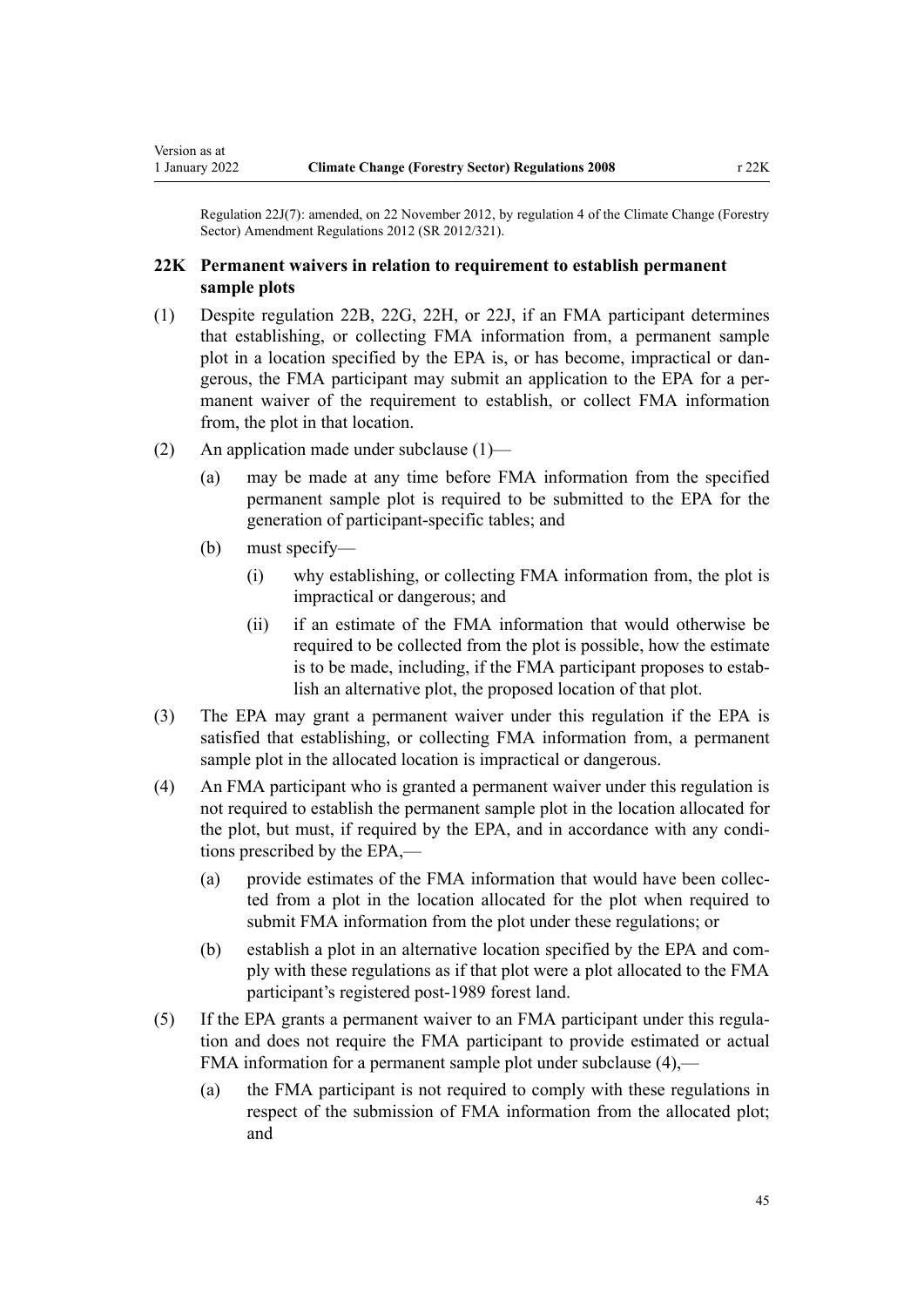(b) these regulations apply with any necessary modifications as if the FMA participant had not been allocated a sample plot in that location.

Regulation 22K: inserted, on 1 September 2011, by [regulation 11](http://legislation.govt.nz/pdflink.aspx?id=DLM3733410) of the Climate Change (Forestry Sector) Amendment Regulations 2011 (SR 2011/138).

Regulation 22K(1): amended, on 22 November 2012, by [regulation 4](http://legislation.govt.nz/pdflink.aspx?id=DLM4807907) of the Climate Change (For‐ estry Sector) Amendment Regulations 2012 (SR 2012/321).

Regulation 22K(2)(a): amended, on 22 November 2012, by [regulation 4](http://legislation.govt.nz/pdflink.aspx?id=DLM4807907) of the Climate Change (For‐ estry Sector) Amendment Regulations 2012 (SR 2012/321).

Regulation 22K(3): amended, on 22 November 2012, by [regulation 4](http://legislation.govt.nz/pdflink.aspx?id=DLM4807907) of the Climate Change (For‐ estry Sector) Amendment Regulations 2012 (SR 2012/321).

Regulation 22K(4): amended, on 22 November 2012, by [regulation 4](http://legislation.govt.nz/pdflink.aspx?id=DLM4807907) of the Climate Change (For‐ estry Sector) Amendment Regulations 2012 (SR 2012/321).

Regulation 22K(4)(b): amended, on 22 November 2012, by [regulation 4](http://legislation.govt.nz/pdflink.aspx?id=DLM4807907) of the Climate Change (Forestry Sector) Amendment Regulations 2012 (SR 2012/321).

Regulation 22K(5): amended, on 22 November 2012, by [regulation 4](http://legislation.govt.nz/pdflink.aspx?id=DLM4807907) of the Climate Change (Forestry Sector) Amendment Regulations 2012 (SR 2012/321).

#### **22L Waivers in relation to use of participant-specific tables**

- (1) An FMA participant may apply to the EPA for a waiver of—
	- (a) any requirement under [regulation 22G\(5\)](#page-36-0) or [22J\(7\)](#page-41-0) to use participantspecific tables generated from FMA information that includes information from additional permanent sample plots required to be established under regulation 22G or from new plots to be allocated or added under regulation 22J, when calculating carbon stock under [regulation 21](#page-22-0), on the basis that—
		- (i) insufficient time exists before an emissions return is required to be submitted under the Act to establish the plots, or collect the required FMA information from the plots and provide it to the EPA to enable the required participant-specific tables to be pro‐ duced; or
		- (ii) owing to circumstances beyond the FMA participant's control, the FMA participant is unable to establish the plots, or collect the required FMA information from the plots and provide it to the EPA to enable the required participant-specific tables to be produced; or
	- (b) the requirement for the FMA participant to use any particular participant-specific tables when calculating carbon stock under [regulation 21](#page-22-0), on the basis that owing to circumstances beyond the FMA participant's control, the FMA participant is unable to establish permanent sample plots, or collect the required FMA information and provide it to the EPA to enable participant-specific tables to be produced, before an emissions return is required to be submitted under the Act.
- (2) If the EPA grants a waiver under—
	- (a) subclause  $(1)(a)$ , the FMA participant must,—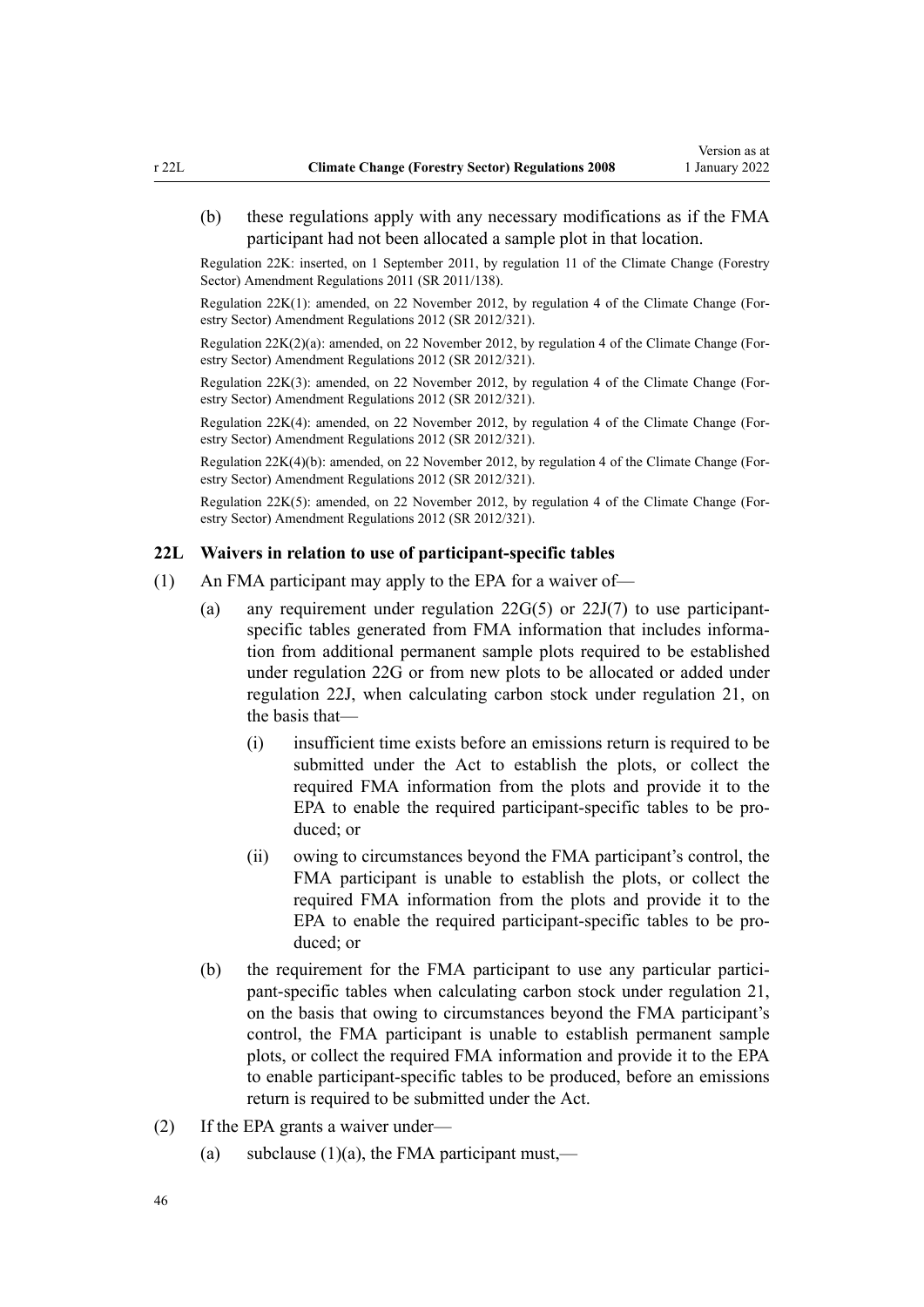- (i) if the FMA participant's registered post-1989 forest land has reduced,—
	- (A) submit FMA information for the permanent sample plots already established on the FMA participant's remaining registered post-1989 forest land (that includes updated sil‐ vicultural or adverse event information) to the EPA under [regulation 22B\(1\)\(d\)](#page-28-0), together with the declaration required by that regulation; and
	- (B) use the participant-specific tables produced by the EPA based on the information referred to in subsubparagraph (A) for the purposes of calculating carbon stock for the emissions return; or
- (ii) if the FMA participant's registered post-1989 forest land has increased, subject to [regulation 22E\(4\)](#page-33-0), use the tables that would be required to be used under [regulation 22J\(8\)](#page-41-0) to calculate carbon stock for the purposes of the emissions return; or
- (b) subclause  $(1)(b)$ , the FMA participant must,—
	- $(i)$  subject to regulation 22 $E(4)$ , use the most recent participant-specific tables that apply to the FMA participant's registered post-1989 forest land to determine carbon stock under [regulation](#page-22-0) [21;](#page-22-0) or
	- (ii) in the absence of an applicable participant-specific table, use the tables that a non-FMA participant would be required to use under [regulation 21](#page-22-0) to calculate carbon stock.
- (3) An application for a waiver under—
	- (a) subclause  $(1)(a)$  must—
		- (i) be made—
			- (A) at the same time as any application or notification that relates to an addition to or a removal from the FMA participant's registered post-1989 forest land; or
			- (B) if the FMA participant is unable to meet the requirement of subsubparagraph  $(A)$ , as soon as practicable after the circumstances requiring the waiver become apparent, but before the date by which the relevant emissions return is required to be submitted; and
		- (ii) describe the actions that the FMA participant has taken to attempt to comply with the requirements in the regulations and state the reasons why the FMA participant has been unable to comply; and
		- (iii) be accompanied by evidence that corroborates the information provided under subparagraph (ii):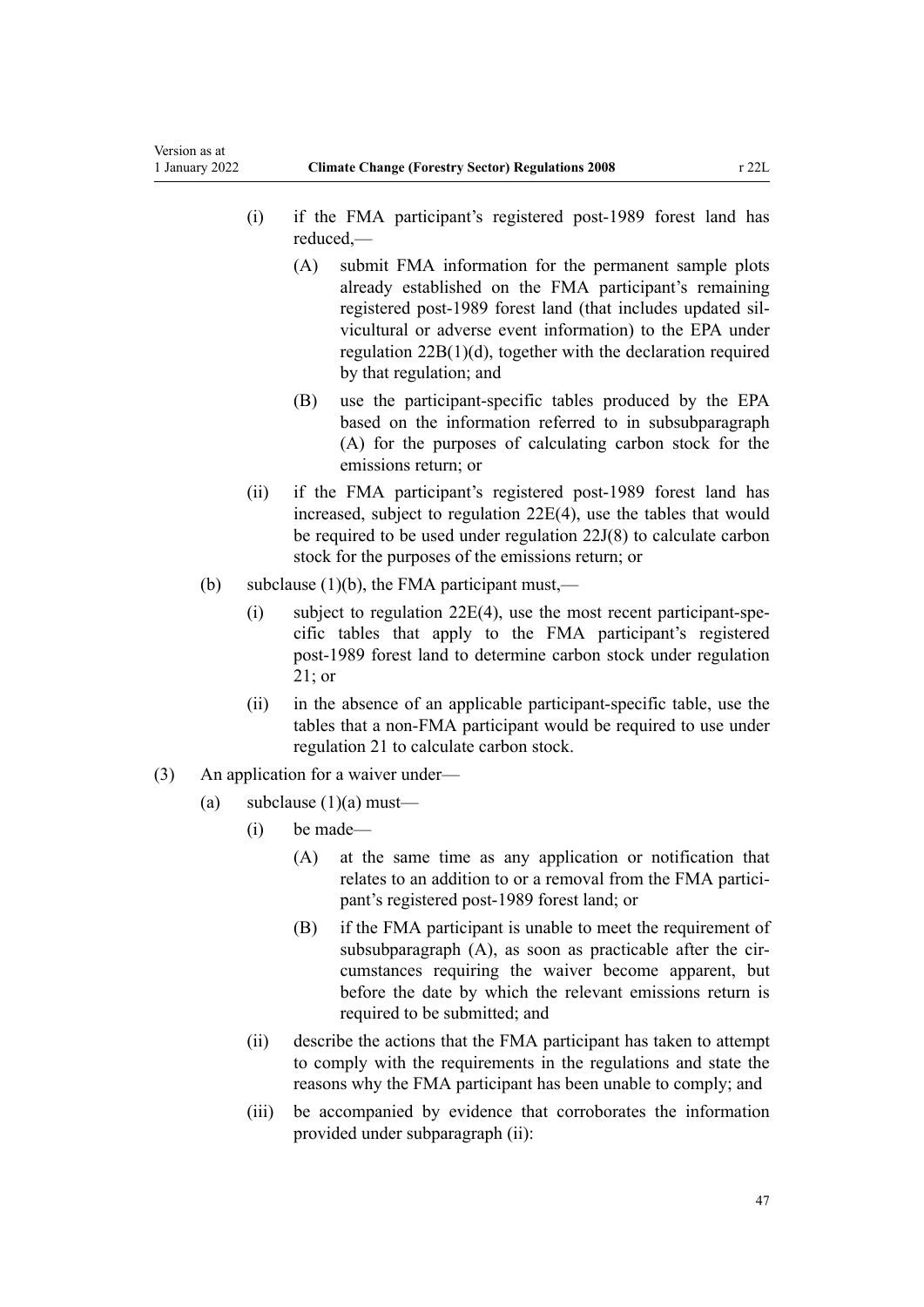#### (b) subclause (1)(b) must—

- (i) be made as soon as practicable after the circumstances requiring the waiver become apparent, but before the date by which the relevant emissions return is required to be submitted; and
- (ii) describe the actions that the FMA participant has taken to attempt to comply with the requirements in the regulations and state the reasons why the FMA participant has been unable to comply; and
- (iii) be accompanied by evidence that corroborates the information provided under subparagraph (ii).

Regulation 22L: inserted, on 1 September 2011, by [regulation 11](http://legislation.govt.nz/pdflink.aspx?id=DLM3733410) of the Climate Change (Forestry Sector) Amendment Regulations 2011 (SR 2011/138).

Regulation 22L(1): amended, on 22 November 2012, by [regulation 4](http://legislation.govt.nz/pdflink.aspx?id=DLM4807907) of the Climate Change (Forestry Sector) Amendment Regulations 2012 (SR 2012/321).

Regulation  $22L(1)(a)(i)$ : amended, on 22 November 2012, by [regulation 4](http://legislation.govt.nz/pdflink.aspx?id=DLM4807907) of the Climate Change (Forestry Sector) Amendment Regulations 2012 (SR 2012/321).

Regulation 22L(1)(a)(ii): amended, on 22 November 2012, by [regulation 4](http://legislation.govt.nz/pdflink.aspx?id=DLM4807907) of the Climate Change (Forestry Sector) Amendment Regulations 2012 (SR 2012/321).

Regulation 22L(1)(b): amended, on 22 November 2012, by [regulation 4](http://legislation.govt.nz/pdflink.aspx?id=DLM4807907) of the Climate Change (For‐ estry Sector) Amendment Regulations 2012 (SR 2012/321).

Regulation 22L(2): amended, on 22 November 2012, by [regulation 4](http://legislation.govt.nz/pdflink.aspx?id=DLM4807907) of the Climate Change (For‐ estry Sector) Amendment Regulations 2012 (SR 2012/321).

Regulation  $22L(2)(a)(i)(A)$ : amended, on 22 November 2012, by [regulation 4](http://legislation.govt.nz/pdflink.aspx?id=DLM4807907) of the Climate Change (Forestry Sector) Amendment Regulations 2012 (SR 2012/321).

Regulation 22L(2)(a)(i)(B): amended, on 22 November 2012, by [regulation 4](http://legislation.govt.nz/pdflink.aspx?id=DLM4807907) of the Climate Change (Forestry Sector) Amendment Regulations 2012 (SR 2012/321).

#### **22LA Extension of deadline to apply for plots and collect FMA information**

- (1) An FMA participant may apply to the EPA to extend the deadline of any requirement to do the following (the **requirement**) by a deadline within, or at the end of, a mandatory emissions return period:
	- (a) if applicable, to apply to the EPA for the allocation of permanent sample plots to be located on the FMA participant's registered post-1989 forest land:
	- (b) to collect FMA information from permanent sample plots located on the FMA participant's registered post-1989 forest land.
- (2) The FMA participant may apply for the extension only if, owing to circumstances beyond their control, they are unable to comply with the requirement by the deadline.
- (3) The application must—
	- (a) be made at the following time:
		- (i) if the requirement arises from an addition to or a removal from the FMA participant's registered post-1989 forest land, at the same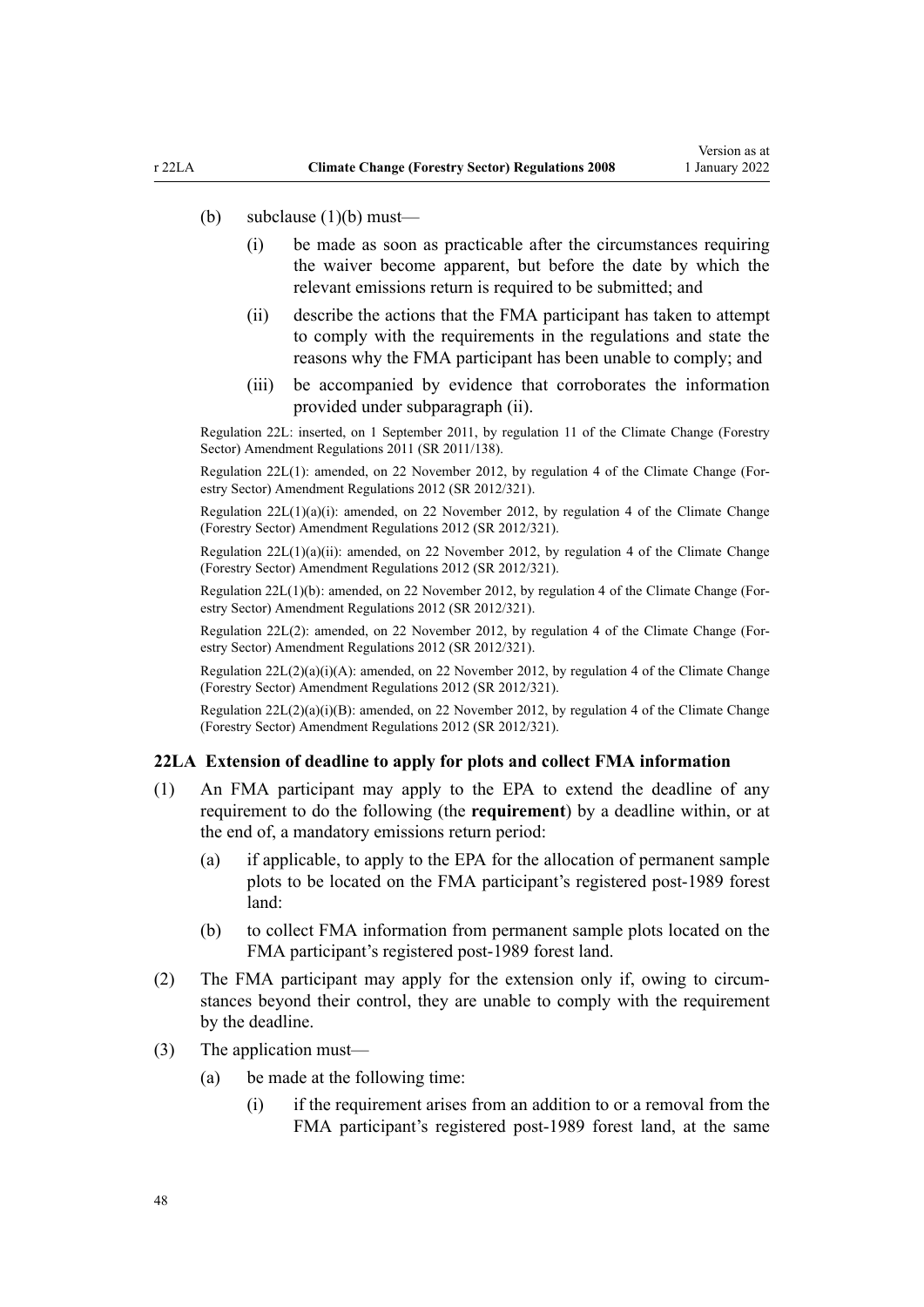time as any application or notification that relates to the addition or removal; or

- (ii) if subparagraph (i) does not apply or the FMA participant is unable to satisfy it, as soon as practicable after the circumstances requiring the extension become apparent, but before the end of the mandatory emissions return period; and
- (b) describe the actions that the FMA participant has taken to attempt to comply with the requirement and state the reasons why the FMA participant has been unable to comply; and
- (c) be accompanied by evidence that corroborates the information provided under paragraph (b).
- (4) If the EPA grants an extension, it must give a notice to the FMA participant that specifies a new deadline by which they must,—
	- (a) if applicable, apply for the permanent sample plots and establish them:
	- (b) collect the FMA information and submit it to the EPA.
- (5) The EPA must—
	- (a) allocate permanent sample plots—
		- (i) if the FMA participant applies for them by the new deadline; and
		- (ii) in all other respects, as required by these regulations:
	- (b) produce, and provide to the FMA participant, participant-specific tables—
		- (i) if the FMA participant submits the FMA information by the new deadline; and
		- (ii) in all other respects, as required by these regulations.
- (6) If the FMA information is collected and submitted by the new deadline, [regula‐](#page-28-0) [tion 22B](#page-28-0) applies as if the information were collected in the mandatory emis‐ sions return period of the original deadline (so that new FMA information must still be collected in the mandatory emissions return period after that).

Regulation 22LA: inserted, on 1 January 2022, by [regulation 16](http://legislation.govt.nz/pdflink.aspx?id=LMS539396) of the Climate Change (Forestry Sector) Amendment Regulations 2021 (LI 2021/288).

### **22M Cost recovery for assessment under section 121 of Act**

- (1) An FMA participant is liable to pay for any actual and reasonable costs incur‐ red by the EPA in making an assessment under [section 121](http://legislation.govt.nz/pdflink.aspx?id=DLM1662689) of the Act in respect of any matters required to be in the FMA participant's emissions return, including (but not limited to) the costs associated with—
	- (a) establishing permanent sample plots at locations specified by the EPA:
	- (b) collecting the FMA information required for each permanent sample plot:
	- (c) obtaining forest sub-area information: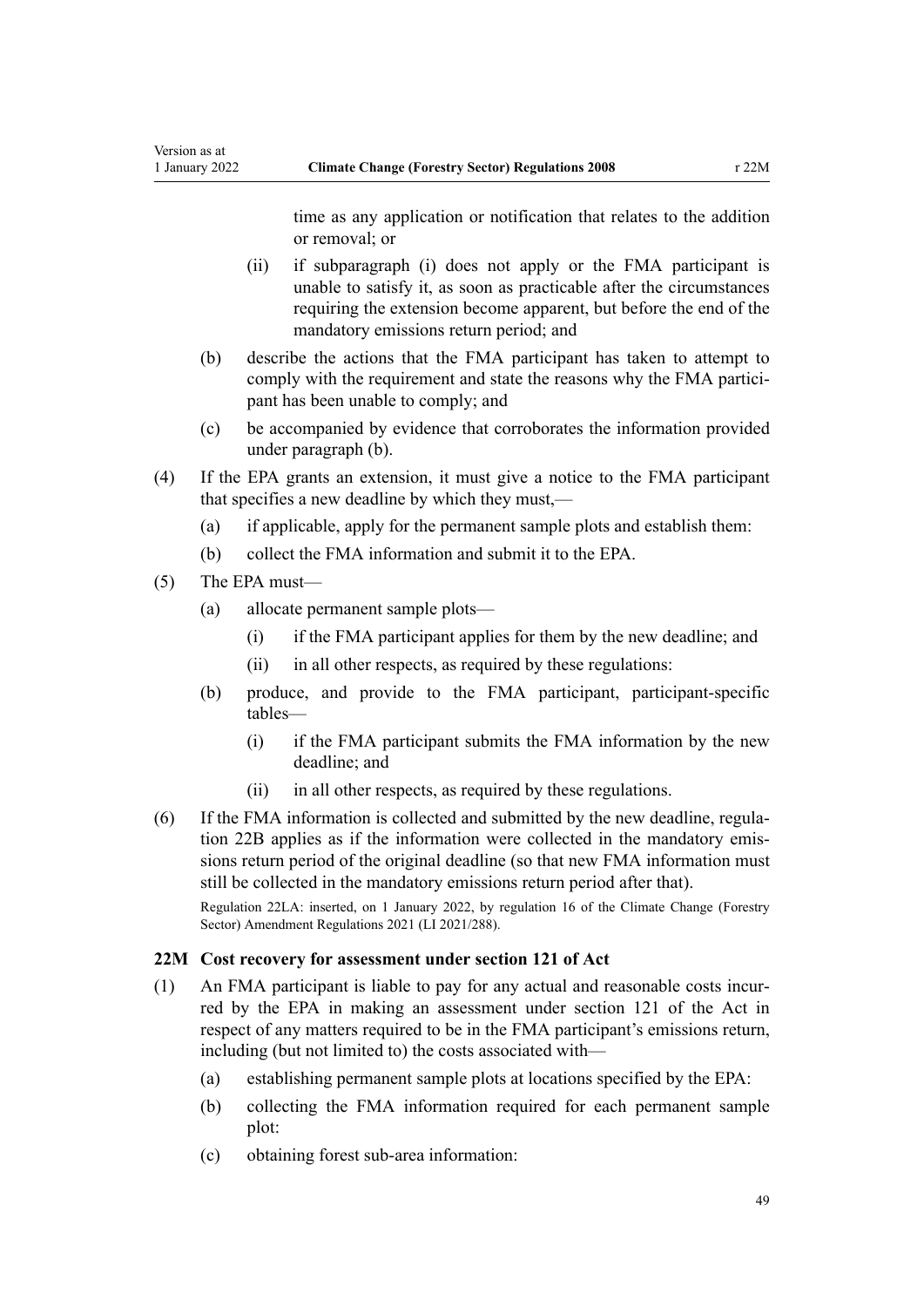- (d) using participant-specific tables produced by the EPA in reliance on the information collected to determine the emissions or removals from the FMA participant's carbon accounting areas.
- (2) An FMA participant is liable to pay for—
	- (a) any services carried out by the EPA:
	- (b) the actual and reasonable costs of services carried out by third parties on behalf of the EPA for the purposes of making the assessment (including any time spent travelling to carry out field-based services) plus the dis‐ bursements of the third parties at actual cost.
- (3) An FMA participant is liable to pay for any services carried out by the EPA for the purposes of making the assessment (including any time spent travelling to carry out field-based services) at the rate of \$132.88 per hour plus disbursements at actual cost.
- (4) Any costs payable under subclause (1), (2), or (3) must be paid to the EPA upon an invoice issued by or on behalf of the EPA and within the time specified in the invoice.
- (5) Despite subclause (4), the EPA may approve other arrangements for the pay‐ ment of costs payable under subclause (1), (2), or (3).
- (6) The rate specified in subclause (3) is inclusive of goods and services tax under the [Goods and Services Tax Act 1985.](http://legislation.govt.nz/pdflink.aspx?id=DLM81034)

Regulation 22M: inserted, on 1 September 2011, by [regulation 11](http://legislation.govt.nz/pdflink.aspx?id=DLM3733410) of the Climate Change (Forestry Sector) Amendment Regulations 2011 (SR 2011/138).

Regulation 22M(1): amended, on 22 November 2012, by [regulation 4](http://legislation.govt.nz/pdflink.aspx?id=DLM4807907) of the Climate Change (For‐ estry Sector) Amendment Regulations 2012 (SR 2012/321).

Regulation 22M(1)(a): amended, on 22 November 2012, by [regulation 4](http://legislation.govt.nz/pdflink.aspx?id=DLM4807907) of the Climate Change (For‐ estry Sector) Amendment Regulations 2012 (SR 2012/321).

Regulation 22M(1)(d): amended, on 22 November 2012, by [regulation 4](http://legislation.govt.nz/pdflink.aspx?id=DLM4807907) of the Climate Change (For‐ estry Sector) Amendment Regulations 2012 (SR 2012/321).

Regulation 22M(2)(a): amended, on 22 November 2012, by [regulation 4](http://legislation.govt.nz/pdflink.aspx?id=DLM4807907) of the Climate Change (For‐ estry Sector) Amendment Regulations 2012 (SR 2012/321).

Regulation 22M(2)(b): amended, on 22 November 2012, by [regulation 4](http://legislation.govt.nz/pdflink.aspx?id=DLM4807907) of the Climate Change (For‐ estry Sector) Amendment Regulations 2012 (SR 2012/321).

Regulation 22M(3): amended, on 22 November 2012, by [regulation 4](http://legislation.govt.nz/pdflink.aspx?id=DLM4807907) of the Climate Change (For‐ estry Sector) Amendment Regulations 2012 (SR 2012/321).

Regulation 22M(4): amended, on 22 November 2012, by [regulation 4](http://legislation.govt.nz/pdflink.aspx?id=DLM4807907) of the Climate Change (For‐ estry Sector) Amendment Regulations 2012 (SR 2012/321).

Regulation 22M(5): amended, on 22 November 2012, by [regulation 4](http://legislation.govt.nz/pdflink.aspx?id=DLM4807907) of the Climate Change (For‐ estry Sector) Amendment Regulations 2012 (SR 2012/321).

### **22N Form of certain documents**

To avoid doubt, any application, request, or notice under [regulations 22A to](#page-27-0) [22M](#page-27-0) must be submitted, made, or given in the manner and be in the form and format, if any, prescribed by the EPA under [section 90](http://legislation.govt.nz/pdflink.aspx?id=DLM1662655) of the Act.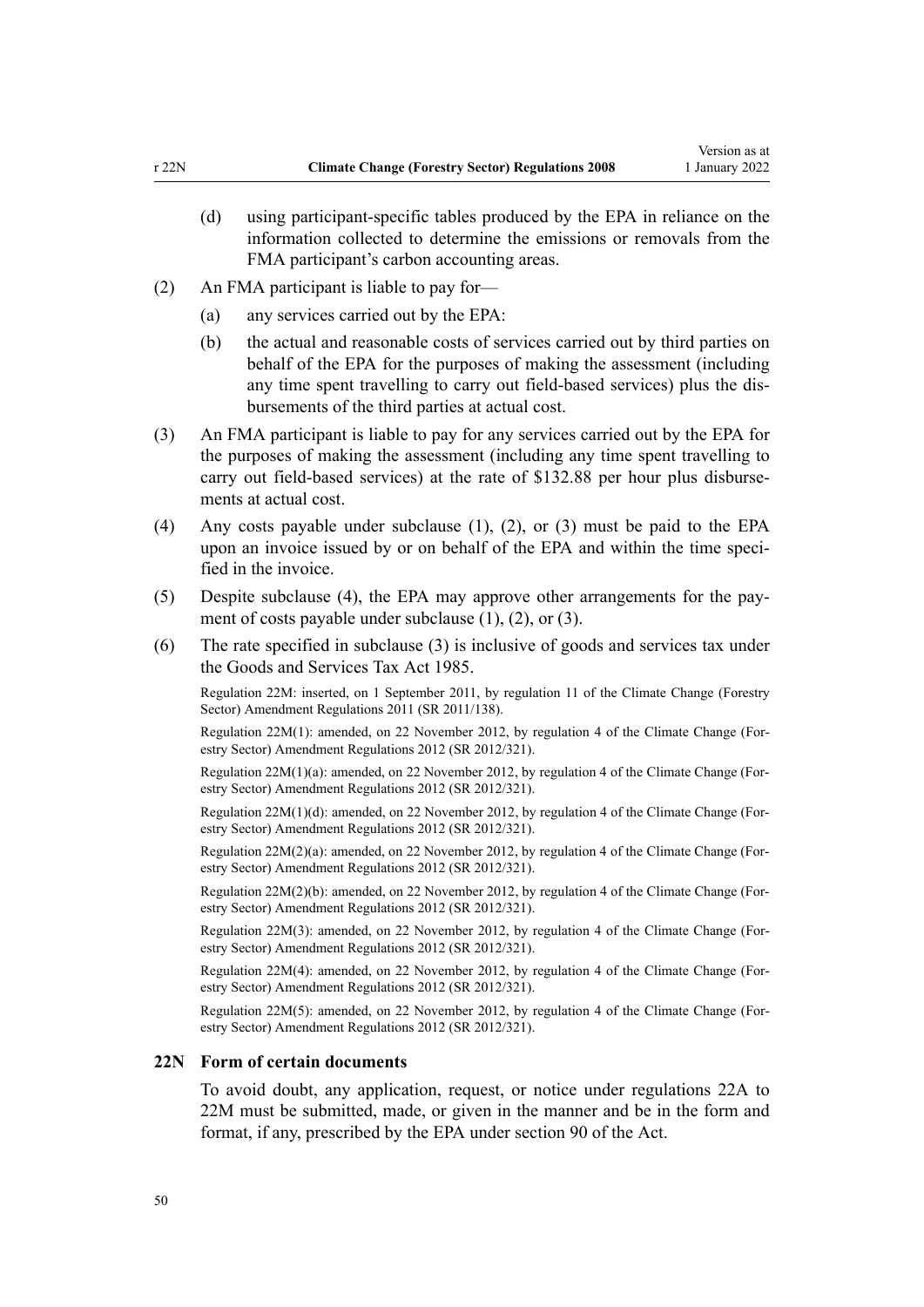Regulation 22N: inserted, on 1 September 2011, by [regulation 11](http://legislation.govt.nz/pdflink.aspx?id=DLM3733410) of the Climate Change (Forestry Sector) Amendment Regulations 2011 (SR 2011/138).

Regulation 22N: amended, on 22 November 2012, by [regulation 4](http://legislation.govt.nz/pdflink.aspx?id=DLM4807907) of the Climate Change (Forestry Sector) Amendment Regulations 2012 (SR 2012/321).

#### **22O Transitional provision**

Despite anything in [regulations 22A to 22N,](#page-27-0) an FMA participant may not submit any FMA information to the EPA before 1 September 2012 without the consent of the EPA.

Regulation 22O: inserted, on 1 September 2011, by [regulation 11](http://legislation.govt.nz/pdflink.aspx?id=DLM3733410) of the Climate Change (Forestry Sector) Amendment Regulations 2011 (SR 2011/138).

Regulation 22O: amended, on 22 November 2012, by [regulation 4](http://legislation.govt.nz/pdflink.aspx?id=DLM4807907) of the Climate Change (Forestry Sector) Amendment Regulations 2012 (SR 2012/321).

#### *Tree weed exemptions*

Heading: added, on 2 July 2010, by [regulation 9](http://legislation.govt.nz/pdflink.aspx?id=DLM3048703) of the Climate Change (Forestry Sector) Amendment Regulations 2010 (SR 2010/183).

### **23 Designation of certain trees as tree weeds**

- (1) A tree listed in [Schedule 7](#page-77-0) is a tree weed for the purposes of paragraph (b) of the definition of tree weed in [section 4\(1\)](http://legislation.govt.nz/pdflink.aspx?id=DLM158592) of the Act.
- (2) *See also* paragraph (a) of that definition (which includes a tree defined or des‐ ignated as a pest in a pest management strategy under the [Biosecurity Act](http://legislation.govt.nz/pdflink.aspx?id=DLM314622) [1993](http://legislation.govt.nz/pdflink.aspx?id=DLM314622)).

Regulation 23: replaced, on 1 November 2021, by [regulation 6](http://legislation.govt.nz/pdflink.aspx?id=LMS539363) of the Climate Change (Forestry Sec‐ tor) Amendment Regulations 2021 (LI 2021/288).

#### **23A Application may be made for any type of tree weed**

An application may be made under [section 184](http://legislation.govt.nz/pdflink.aspx?id=DLM1662775) of the Act in respect of any type of tree weed.

Regulation 23A: inserted, on 1 November 2021, by [regulation 7](http://legislation.govt.nz/pdflink.aspx?id=LMS539365) of the Climate Change (Forestry Sector) Amendment Regulations 2021 (LI 2021/288).

#### **24 Applications for declarations of exempt land**

An application under [section 184](http://legislation.govt.nz/pdflink.aspx?id=DLM1662775) of the Act for a declaration that pre-1990 for‐ est land specified in the application is exempt land must be accompanied by the following information:

- (a) the name and contact details of the applicant; and
- (b) documentation to establish the legal interest of the applicant in the pre-1990 forest land, including,—
	- $(i)$  if the applicant is the landowner,—
		- (A) a copy of the record of title for the pre-1990 forest land; or
		- (B) if there is no record of title for the pre-1990 forest land, documentation that gives evidence of the applicant's inter‐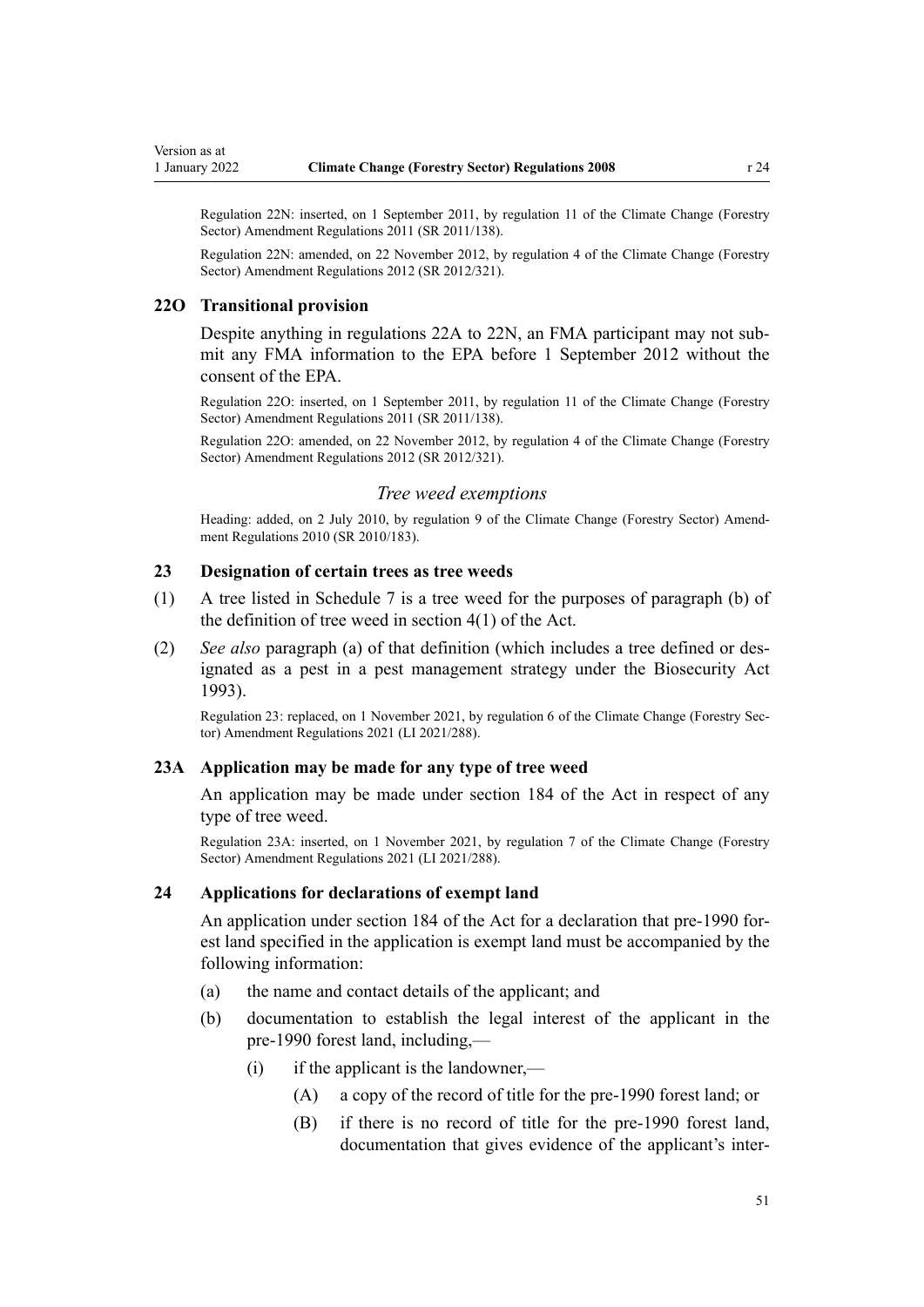est in that land, such as the relevant Maori Land Court records; or

- <span id="page-51-0"></span>(ii) if the applicant is a third party for the purpose of [section 180](http://legislation.govt.nz/pdflink.aspx?id=DLM1662766) of the Act, further documentation to verify the applicant's status as an eligible third party; and
- (c) the name and contact details of a person who is able to grant access to the pre-1990 forest land for the purpose of determining any matter rele‐ vant to the application; and
- (d) a declaration that, in relation to the pre-1990 forest land, the applicant—
	- (i) *[Revoked]*
	- (ii) has not applied for, or been granted, a declaration that the pre-1990 forest land is exempt land under [section 183](http://legislation.govt.nz/pdflink.aspx?id=DLM1662770) or [183B](http://legislation.govt.nz/pdflink.aspx?id=LMS370842) of the Act; and
- (e) a declaration that all the information provided with the application is true and accurate to the best of the applicant's knowledge and belief.

Regulation 24: added, on 2 July 2010, by [regulation 9](http://legislation.govt.nz/pdflink.aspx?id=DLM3048703) of the Climate Change (Forestry Sector) Amendment Regulations 2010 (SR 2010/183).

Regulation 24: amended, on 1 November 2021, by [regulation 8\(1\)](http://legislation.govt.nz/pdflink.aspx?id=LMS539366) of the Climate Change (Forestry Sector) Amendment Regulations 2021 (LI 2021/288).

Regulation 24: amended, on 1 November 2021, by [regulation 8\(2\)](http://legislation.govt.nz/pdflink.aspx?id=LMS539366) of the Climate Change (Forestry Sector) Amendment Regulations 2021 (LI 2021/288).

Regulation 24(b)(i)(A): amended, on 12 November 2018, by [section 250](http://legislation.govt.nz/pdflink.aspx?id=DLM6731493) of the Land Transfer Act 2017 (2017 No 30).

Regulation 24(b)(i)(B): amended, on 12 November 2018, by [section 250](http://legislation.govt.nz/pdflink.aspx?id=DLM6731493) of the Land Transfer Act 2017 (2017 No 30).

Regulation 24(d)(i): revoked, on 1 November 2021, by [regulation 8\(3\)](http://legislation.govt.nz/pdflink.aspx?id=LMS539366) of the Climate Change (Forestry Sector) Amendment Regulations 2021 (LI 2021/288).

Regulation 24(d)(ii): amended, on 1 November 2021, by [regulation 8\(4\)](http://legislation.govt.nz/pdflink.aspx?id=LMS539366) of the Climate Change (For‐ estry Sector) Amendment Regulations 2021 (LI 2021/288).

#### **25 Further information required in relation to application**

- (1) An application made under [section 184](http://legislation.govt.nz/pdflink.aspx?id=DLM1662775) of the Act must, in relation to the pre-1990 forest land specified in the application, include the following information:
	- (a) the tree weed species to which the application relates; and
	- (b) the legal description of the pre-1990 forest land where the applicant pro‐ poses to undertake deforestation of tree weeds; and
	- (c) the total area in hectares of the pre-1990 forest land for which the appli‐ cant seeks a declaration that the land is exempt land; and
	- (d) the geospatial mapping information about the pre-1990 forest land; and
	- (e) any relevant characteristics in relation to the risk of seed dispersal, including (but not limited to)—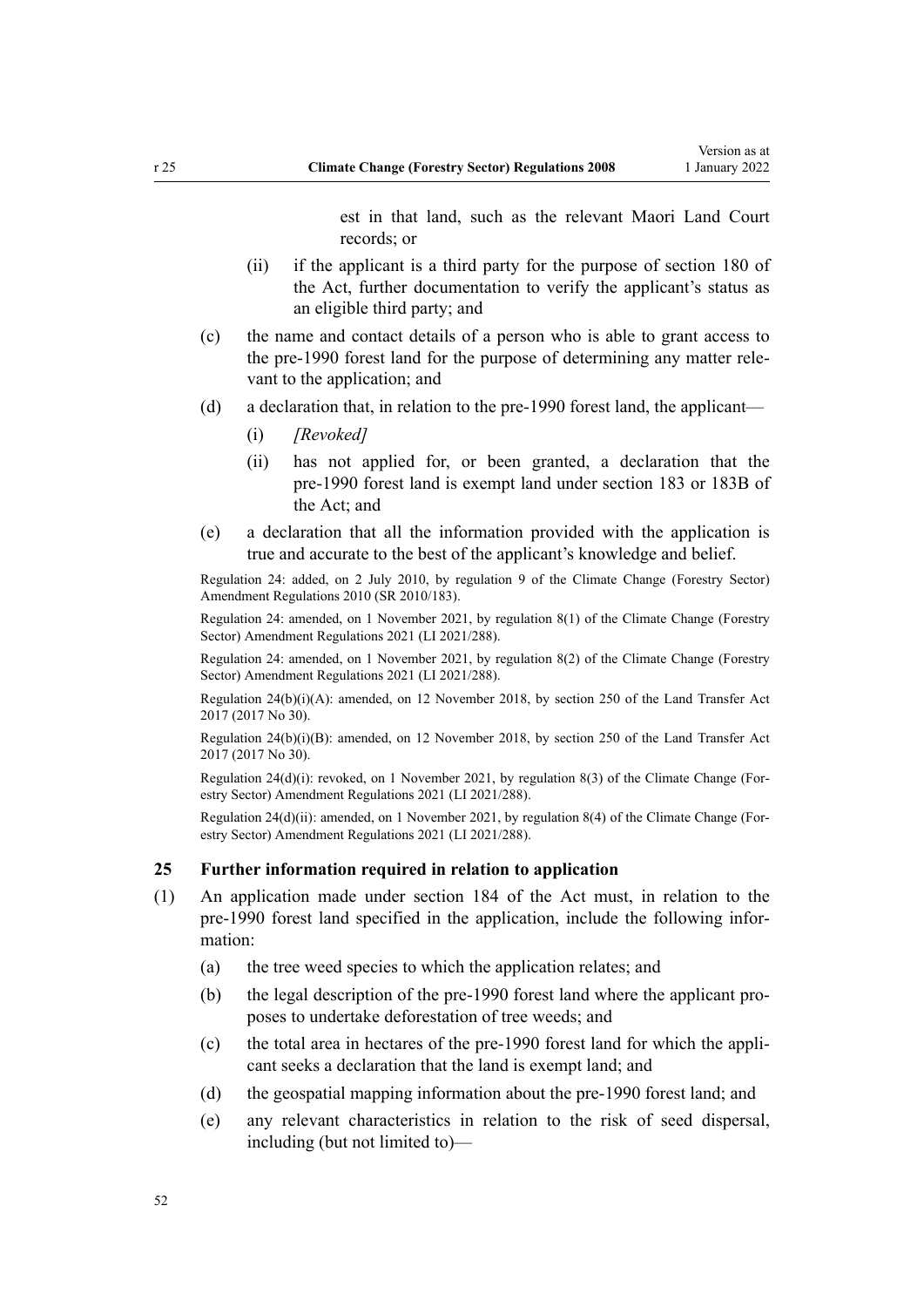- (i) the topography and slope of the pre-1990 forest land:
- (ii) the direction of the prevailing wind and the exposure of the pre-1990 forest land to wind:
- (iii) the use of any other land within 2 kilometres of the boundary of the pre-1990 forest land specified in the application:
- (iv) any areas of value on that other land (*see also* [regulation 27](#page-53-0) for protected areas); and
- (f) any information that affects whether the application should be given pri‐ ority under [regulation 30](#page-54-0) (and is not already required by regulation 26 or [27\)](#page-53-0).
- (2) An applicant may include any other relevant information that the applicant considers ought to be taken into account in determining the application.
- (3) In this regulation, **area of value** includes an area with natural, landscape, cul‐ tural, historical, economic, or recreational values.

Regulation 25: added, on 2 July 2010, by [regulation 9](http://legislation.govt.nz/pdflink.aspx?id=DLM3048703) of the Climate Change (Forestry Sector) Amendment Regulations 2010 (SR 2010/183).

Regulation 25(1): amended, on 1 November 2021, by [regulation 9\(1\)](http://legislation.govt.nz/pdflink.aspx?id=LMS539367) of the Climate Change (For‐ estry Sector) Amendment Regulations 2021 (LI 2021/288).

Regulation 25(1)(e)(iv): inserted, on 1 November 2021, by [regulation 9\(2\)](http://legislation.govt.nz/pdflink.aspx?id=LMS539367) of the Climate Change (Forestry Sector) Amendment Regulations 2021 (LI 2021/288).

Regulation 25(1)(f): inserted, on 1 November 2021, by [regulation 9\(3\)](http://legislation.govt.nz/pdflink.aspx?id=LMS539367) of the Climate Change (For‐ estry Sector) Amendment Regulations 2021 (LI 2021/288).

Regulation 25(3): inserted, on 1 November 2021, by [regulation 9\(4\)](http://legislation.govt.nz/pdflink.aspx?id=LMS539367) of the Climate Change (Forestry Sector) Amendment Regulations 2021 (LI 2021/288).

### **26 Information required in relation to land under statutory protection or control**

- (1) This regulation applies if any part of the pre-1990 forest land specified in the application is within an area for which there is—
	- (a) a pest management plan; or
	- (b) a plan, policy, standard, or other document relating to the management of tree weeds prepared under any other enactment.
- (2) The application must include the name of the plan, policy, standard, or other document referred to in subclause (1).

Regulation 26: added, on 2 July 2010, by [regulation 9](http://legislation.govt.nz/pdflink.aspx?id=DLM3048703) of the Climate Change (Forestry Sector) Amendment Regulations 2010 (SR 2010/183).

Regulation 26(1)(a): replaced, on 1 November 2021, by [regulation 10](http://legislation.govt.nz/pdflink.aspx?id=LMS539368) of the Climate Change (Forestry Sector) Amendment Regulations 2021 (LI 2021/288).

Regulation 26(2): amended, on 18 September 2012, by [section 93](http://legislation.govt.nz/pdflink.aspx?id=DLM3388552) of the Biosecurity Law Reform Act 2012 (2012 No 73).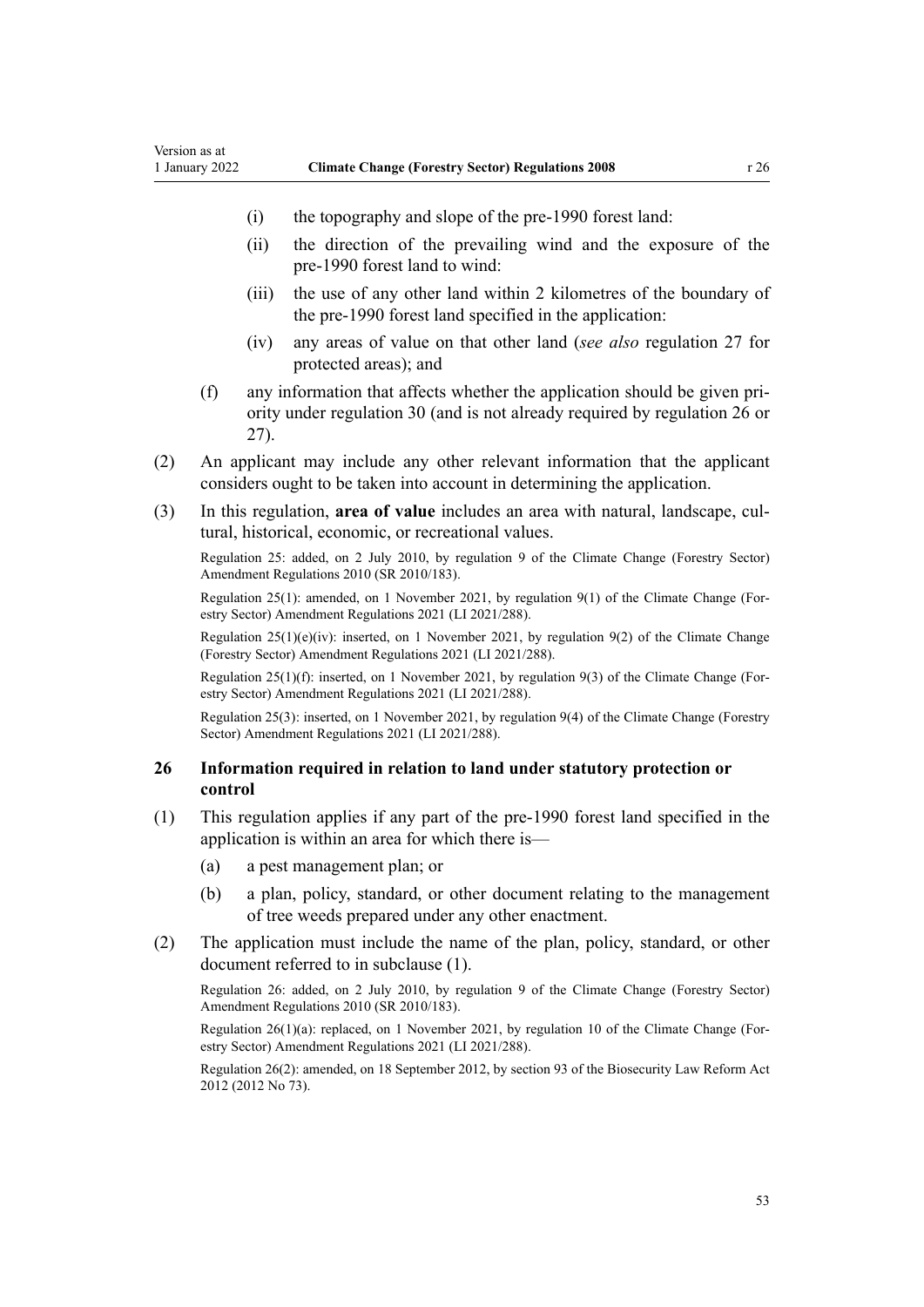### <span id="page-53-0"></span>**27 Information required in relation to land within or near legally protected area**

- (1) This regulation applies if an applicant knows that any part of the pre-1990 for‐ est land specified in the application—
	- (a) is within a protected area; or
	- (b) is within 2 kilometres of a protected area.
- (2) The application must include the name of the protected area and the statutory basis for its protection.
- (3) In this section, **protected area** means an area where the natural, cultural, or historic values of the area are protected under an enactment.

Regulation 27: added, on 2 July 2010, by [regulation 9](http://legislation.govt.nz/pdflink.aspx?id=DLM3048703) of the Climate Change (Forestry Sector) Amendment Regulations 2010 (SR 2010/183).

### **28 Other documentation to be included with application**

If a notice of any kind has been issued, or any other action taken, under any enactment against the applicant or any other person to require clearance of tree weeds on the pre-1990 forest land specified in the application, a copy of the notice or other documentation must be included with the application.

Regulation 28: added, on 2 July 2010, by [regulation 9](http://legislation.govt.nz/pdflink.aspx?id=DLM3048703) of the Climate Change (Forestry Sector) Amendment Regulations 2010 (SR 2010/183).

### **29 Criteria when EPA considers applications**

- (1) The EPA must consider an application made under [section 184](http://legislation.govt.nz/pdflink.aspx?id=DLM1662775) of the Act against the criteria in this regulation, in relation to the pre-1990 forest land spe‐ cified in the application.
- (2) The criteria are—
	- (a) the risk of seed dispersal from the pre-1990 forest land because of—
		- (i) the characteristics of the land, such as its topography, slope, and exposure to wind, and the direction of the prevailing wind; and
		- (ii) the characteristics of the species of tree weed; and
	- (b) the effects that the seed dispersal may have on any other land within 2 kilometres of the boundary of the pre-1990 forest land, in light of—
		- (i) the use of that other land; and
		- (ii) whether that other land contains—
			- (A) a protected area, as defined by regulation 27(3); or
			- (B) any other area of value, as defined by [regulation 25\(3\).](#page-51-0)

Regulation 29: inserted, on 1 November 2021, by [regulation 11](http://legislation.govt.nz/pdflink.aspx?id=LMS539371) of the Climate Change (Forestry Sec‐ tor) Amendment Regulations 2021 (LI 2021/288).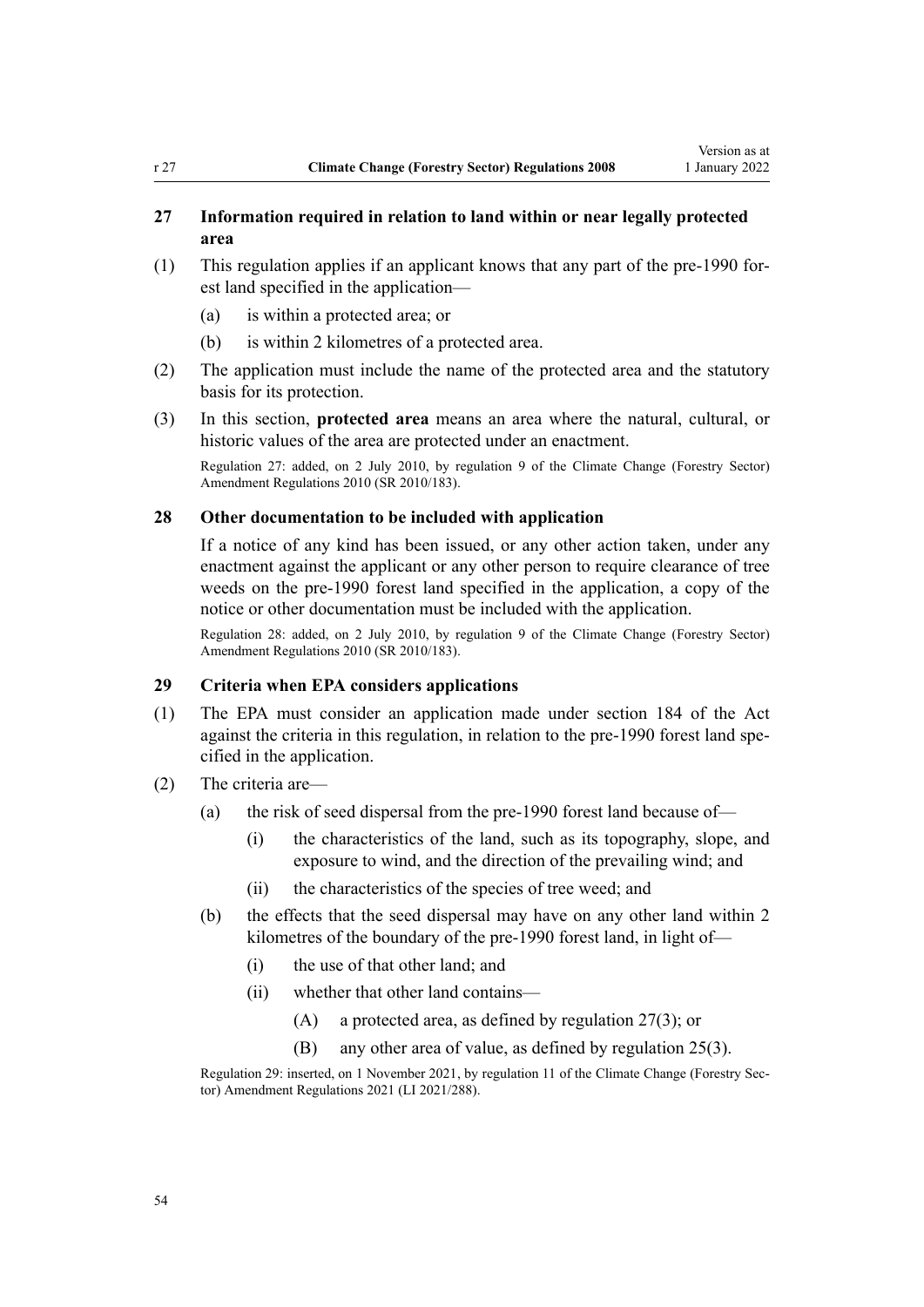# <span id="page-54-0"></span>**30 Priorities when EPA considers applications**

The EPA must consider giving priority to an application made under [section](http://legislation.govt.nz/pdflink.aspx?id=DLM1662775) [184](http://legislation.govt.nz/pdflink.aspx?id=DLM1662775) of the Act that—

- (a) is for pre-1990 forest land covered by—
	- (i) a relevant pest management plan; or
	- (ii) a private or council-designed tree weed management plan; or
- (b) involves a tree weed management programme of central government; or
- (c) actively involves community groups in tree weed management; or
- (d) includes evidence of future funding under a long-term plan under the [Local Government Act 2002](http://legislation.govt.nz/pdflink.aspx?id=DLM170872); or
- (e) is for pre-1990 forest land that has already been cleared but not defores‐ ted.

Regulation 30: inserted, on 1 November 2021, by [regulation 11](http://legislation.govt.nz/pdflink.aspx?id=LMS539371) of the Climate Change (Forestry Sector) Amendment Regulations 2021 (LI 2021/288).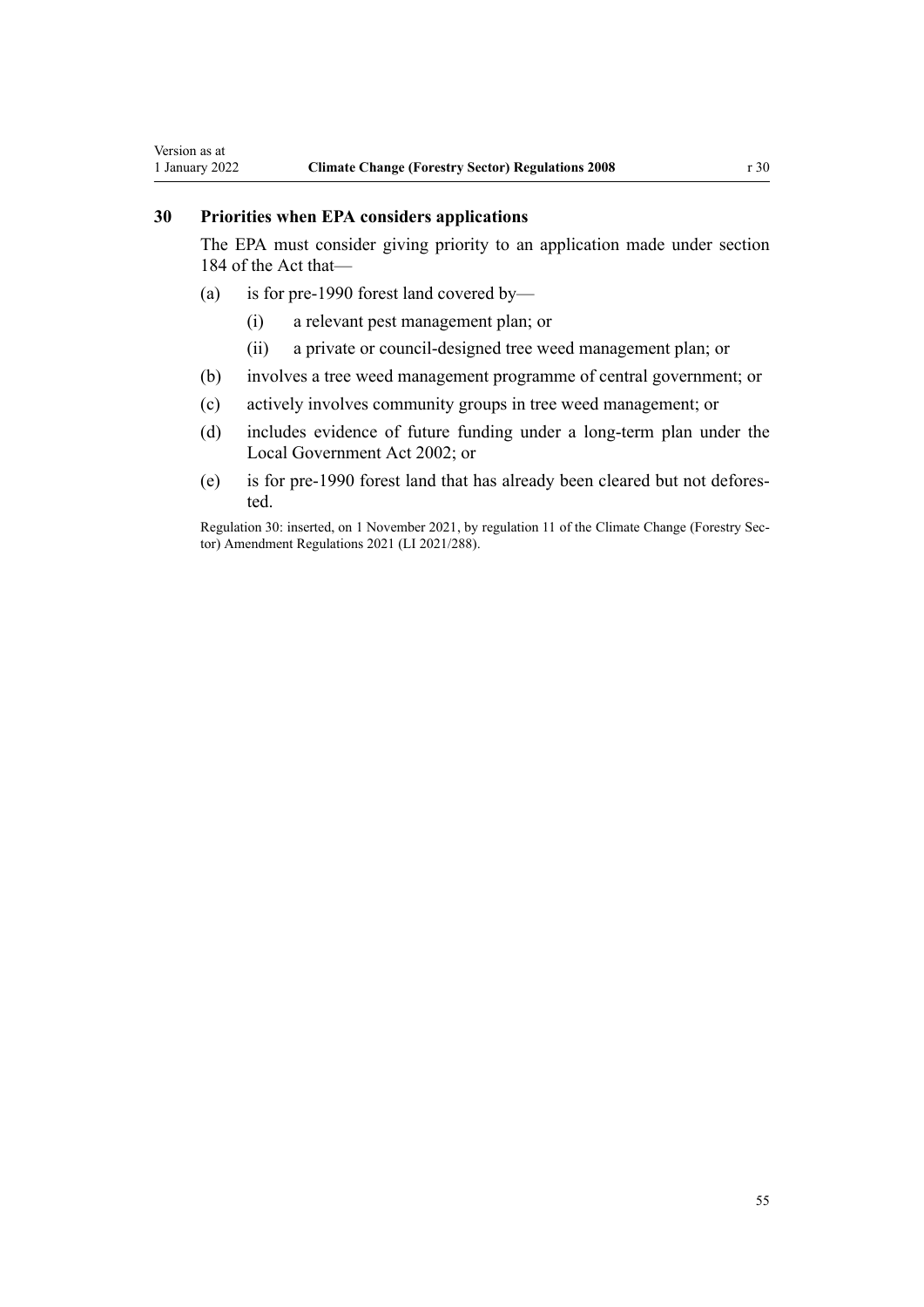# **Schedule 1AA**

### **Transitional, savings, and related provisions**

[r 4A](#page-7-0)

Schedule 1AA: inserted, on 1 November 2021, by [regulation 12](http://legislation.govt.nz/pdflink.aspx?id=LMS539372) of the Climate Change (Forestry Sector) Amendment Regulations 2021 (LI 2021/288).

#### **Part 1**

# **Provisions relating to Climate Change (Forestry Sector) Amendment Regulations 2021**

Schedule 1AA Part 1: inserted, on 1 November 2021, by [regulation 12](http://legislation.govt.nz/pdflink.aspx?id=LMS539372) of the Climate Change (Forestry Sector) Amendment Regulations 2021 (LI 2021/288).

#### **1 Interpretation**

In a clause in this Part, **as amended** means as amended on and from the commencement of that clause.

Schedule 1AA clause 1: inserted, on 1 November 2021, by [regulation 12](http://legislation.govt.nz/pdflink.aspx?id=LMS539372) of the Climate Change (Forestry Sector) Amendment Regulations 2021 (LI 2021/288).

#### **2 Existing applications for tree weed exemptions**

- (1) This clause applies if, immediately before its commencement,—
	- (a) an application has been made under [section 184](http://legislation.govt.nz/pdflink.aspx?id=DLM1662775) of the Act; but
	- (b) the EPA has not made a decision on the application.
- (2) The EPA must consider, and make a decision on, the application in accordance with these regulations as amended.

Schedule 1AA clause 2: inserted, on 1 November 2021, by [regulation 12](http://legislation.govt.nz/pdflink.aspx?id=LMS539372) of the Climate Change (Forestry Sector) Amendment Regulations 2021 (LI 2021/288).

### **3 Collection of information by post-1989 forest land participants**

On and from the commencement of this clause, information must be collected under [regulation 19](#page-20-0) in accordance with these regulations as amended, even if it relates to a period before the commencement.

Schedule 1AA clause 3: inserted, on 1 January 2022, by [regulation 17](http://legislation.govt.nz/pdflink.aspx?id=LMS539379) of the Climate Change (Forestry Sector) Amendment Regulations 2021 (LI 2021/288).

#### **4 Calculation of carbon stock changes by post-1989 forest land participants**

- (1) This clause applies to an emissions return submitted on and from the com‐ mencement of this clause.
- (2) Any carbon stock change must be calculated under [regulation 20](#page-20-0) in accordance with these regulations as amended, even if it relates to a period before the commencement.

Schedule 1AA clause 4: inserted, on 1 January 2022, by [regulation 17](http://legislation.govt.nz/pdflink.aspx?id=LMS539379) of the Climate Change (For‐ estry Sector) Amendment Regulations 2021 (LI 2021/288).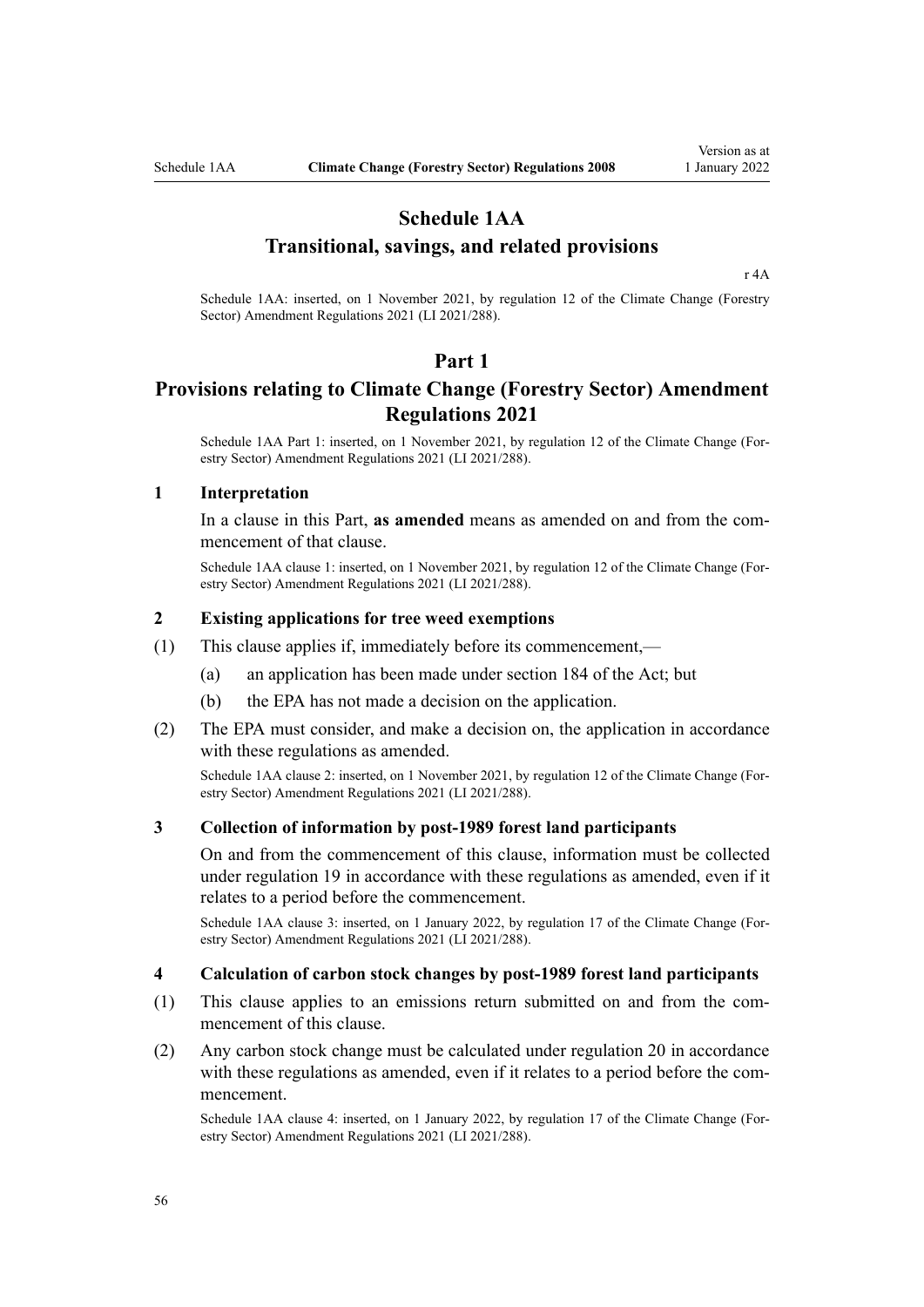# **Schedule 1 Regions**

[r 4](#page-3-0)

**Auckland** means the region encompassing—

- (a) the areas of land constituted by the Local Government (Auckland Region) Reorganisation Order 1989, *Gazette* 1989, p 2247 (as in force immediately before 1 January 1990) as—
	- (i) Auckland City; and
	- (ii) Franklin District; and
	- (iii) North Shore City; and
	- (iv) Manukau City; and
	- (v) Papakura District; and
	- (vi) Rodney District; and
	- (vii) Waitakare City; and
- (b) the areas of land constituted by the Local Government (Northland Region) Reorganisation Order 1989, *Gazette* 1989, p 2391 (as in force immediately before 1 January 1990) as—
	- (i) Far North District; and
	- (ii) Kaipara District; and
	- (iii) Whangarei District; and
- (c) the areas of land constituted by the Local Government (Waikato Region) Reorganisation Order 1989, *Gazette* 1989, p 2460 (as in force immediately before 1 January 1990) as—
	- (i) Hauraki District; and
	- (ii) Thames–Coromandel District

**Bay of Plenty** means the region encompassing the areas of land constituted by the Local Government (Bay of Plenty Region) Reorganisation Order 1989, *Gazette* 1989, p 2275 (as in force immediately before 1 January 1990) as—

- (a) Kawerau District; and
- (b) Opotiki District; and
- (c) Rotorua District; and
- (d) Tauranga District; and
- (e) Western Bay of Plenty District; and
- (f) Whakatane District

**Canterbury/West Coast** means the region encompassing—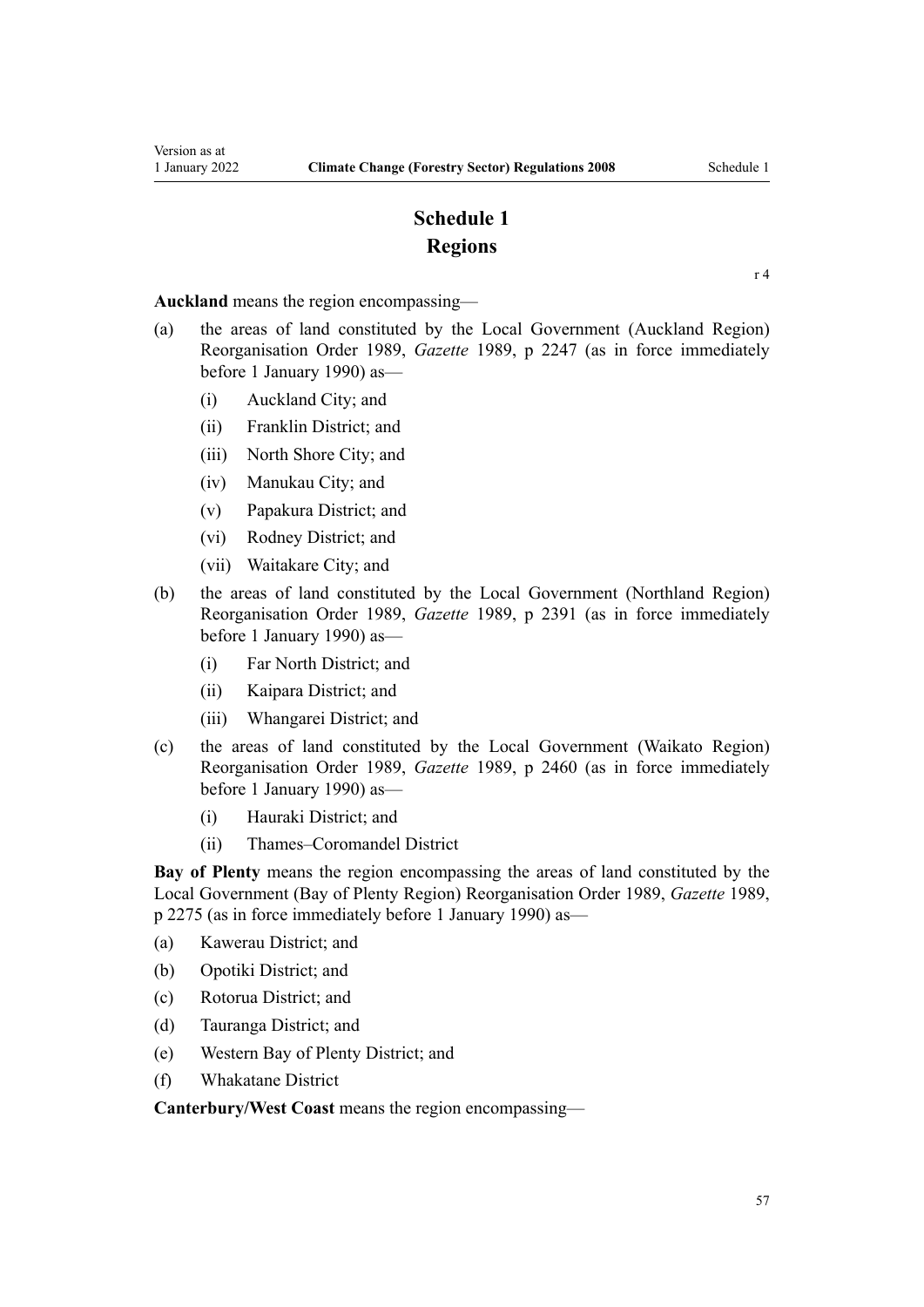- (a) the areas of land constituted by the Local Government (Canterbury Region) Reorganisation Order 1989, *Gazette* 1989, p 2296 (as in force immediately before 1 January 1990) as—
	- (i) Ashburton District; and
	- (ii) Banks Peninsula District; and
	- (iii) Christchurch City; and
	- (iv) Hurunui District; and
	- (v) Mackenzie District; and
	- (vi) Selwyn District; and
	- (vii) Timaru District; and
	- (viii) Waimakariri District; and
	- (ix) Waimate District; and
- (b) the areas of land constituted by the Local Government (West Coast Region) Reorganisation Order 1989, *Gazette* 1989, p 2517 (as in force immediately before 1 January 1990) as—
	- (i) Buller District; and
	- (ii) Grey District; and
	- (iii) Westland District; and
- (c) the area of land constituted by the Local Government (Nelson–Marlborough Region) Reorganisation Order 1989, *Gazette* 1989, p 2375 (as in force immedi‐ ately before 1 January 1990) as Kaikoura District; and
- (d) the area of land comprising the Chatham Islands Territory, as defined by section 5 of the Chatham Islands Council Act 1995 (as in force immediately before 1 January 1996)

**Gisborne** means the area of land constituted by the Local Government (Gisborne Region) Reorganisation Order 1989, *Gazette* 1989, p 2328 (as in force immediately before 1 January 1990) as Gisborne District

**Hawke's Bay/Southern North Island** means the region encompassing—

- (a) the areas of land constituted by the Local Government (Hawke's Bay Region) Reorganisation Order 1989, *Gazette* 1989, p 2334 (as in force immediately before 1 January 1990) as—
	- (i) Central Hawke's Bay District; and
	- (ii) Hastings District; and
	- (iii) Napier City; and
	- (iv) Wairoa District; and
- (b) the areas of land constituted by the Local Government (Manawatu–Wanganui Region) Reorganisation Order 1989, *Gazette* 1989, p 2351 (as in force immedi‐ ately before 1 January 1990) as—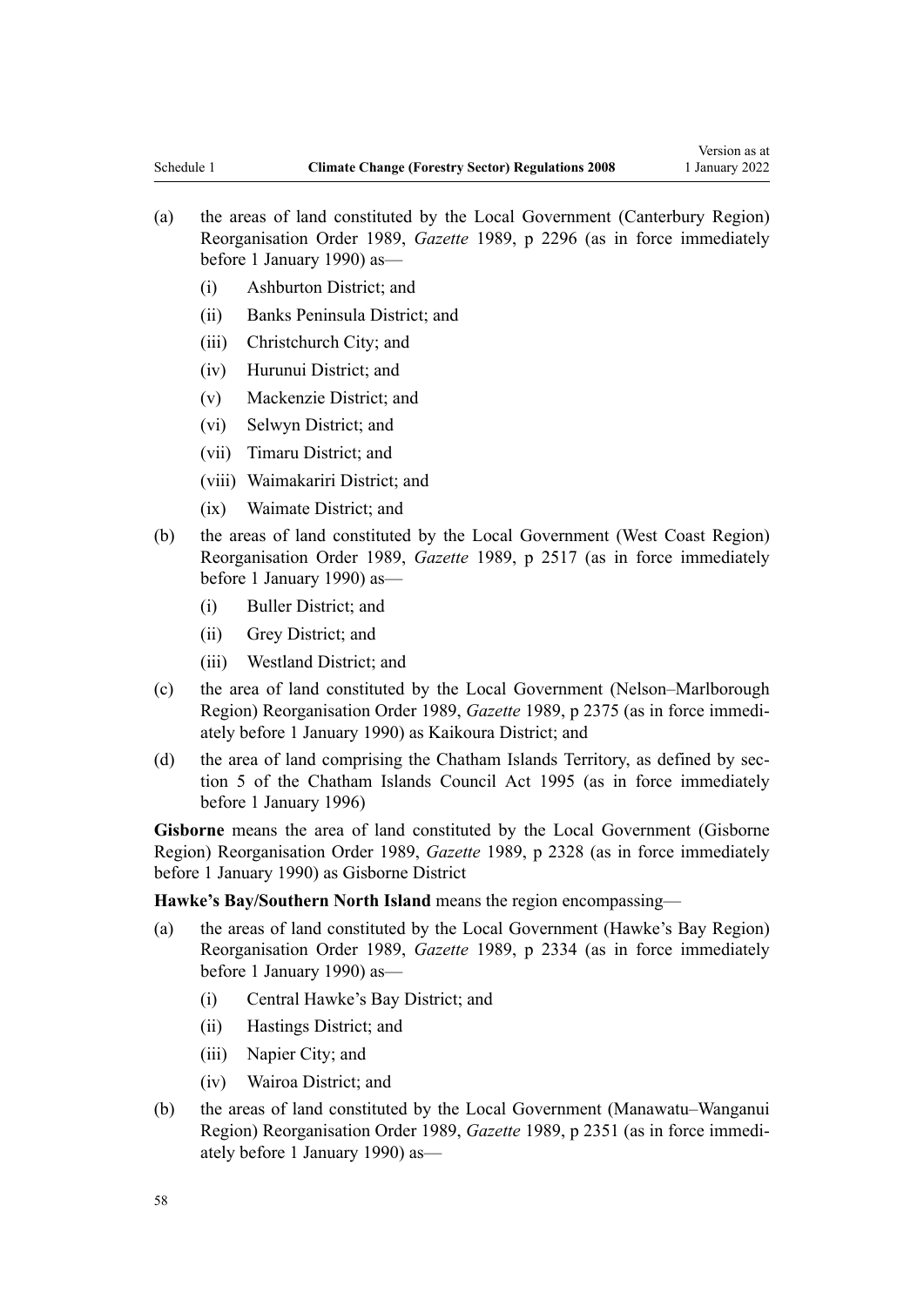- (i) Horowhenua District; and
- (ii) Manawatu District; and
- (iii) Palmerston North City; and
- (iv) Rangitikei District; and
- (v) Ruapehu District; and
- (vi) Tararua District; and
- (vii) Wanganui District; and
- (c) the areas of land constituted by the Local Government (Taranaki Region) Reorganisation Order 1989, *Gazette* 1989, p 2445 (as in force immediately before 1 January 1990) as—
	- (i) New Plymouth District; and
	- (ii) South Taranaki District; and
	- (iii) Stratford District; and
- (d) the areas of land constituted by the Local Government (Wellington Region) Reorganisation Order 1989, *Gazette* 1989, p 2491 (as in force immediately before 1 January 1990) as—
	- (i) Carterton District; and
	- (ii) Kapiti Coast District; and
	- (iii) Lower Hutt City; and
	- (iv) Masterton District; and
	- (v) Porirua City; and
	- (vi) South Wairarapa District; and
	- (vii) Upper Hutt City; and
	- (viii) Wellington City

**Nelson/Marlborough** means the region encompassing the areas of land constituted by the Local Government (Nelson–Marlborough Region) Reorganisation Order 1989, *Gazette* 1989, p 2375 (as in force immediately before 1 January 1990) as—

- (a) Marlborough District; and
- (b) Nelson City; and
- (c) Tasman District

**Otago** means the region encompassing the areas of land constituted by the Local Government (Otago Region) Reorganisation Order 1989, *Gazette* 1989, p 2408 (as in force immediately before 1 January 1990) as—

- (a) Central Otago District; and
- (b) Clutha District; and
- (c) Dunedin City; and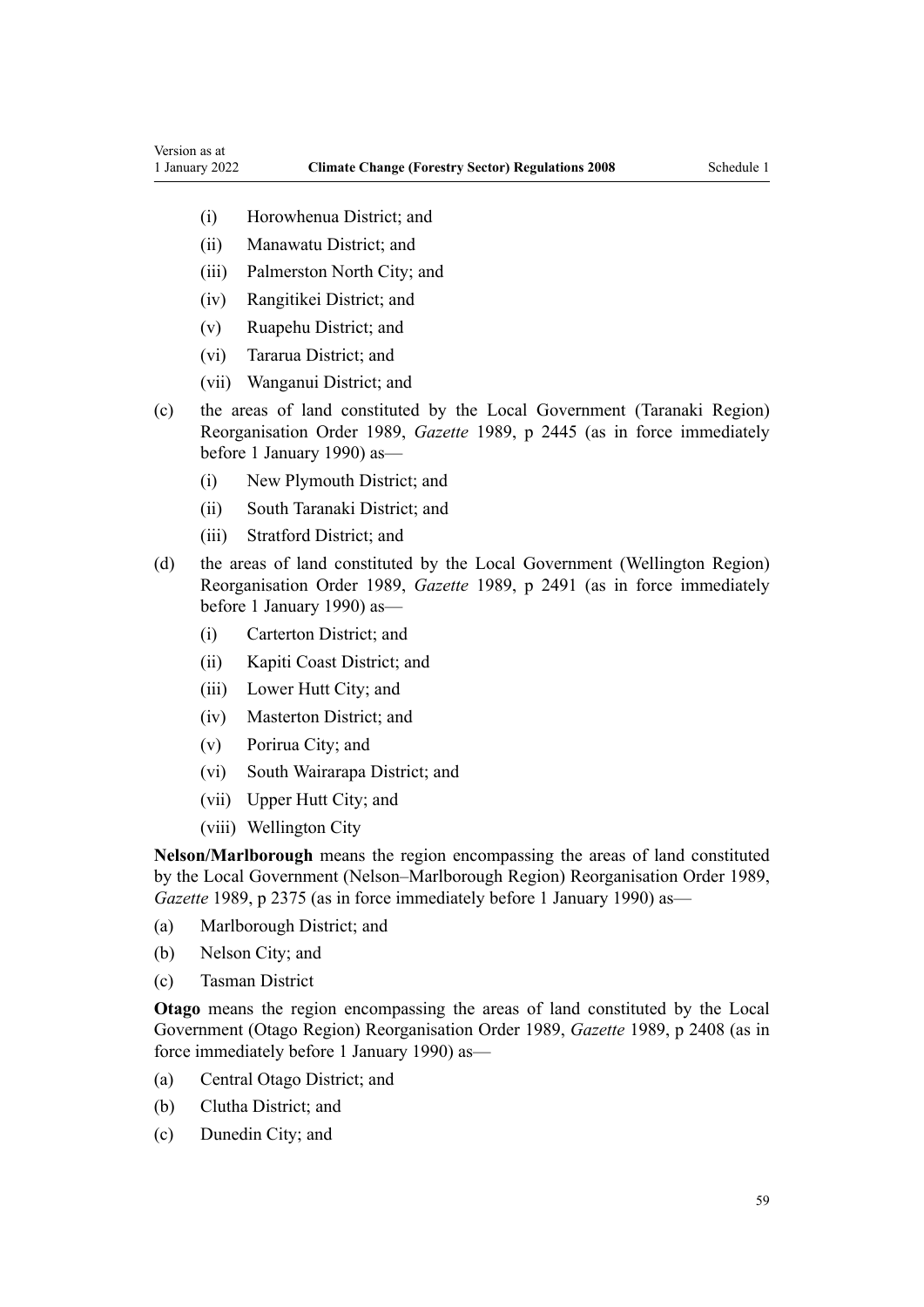- (d) Queenstown–Lakes District; and
- (e) Waitaki District

**Southland** means the region encompassing the areas of land constituted by the Local Government (Southland Region) Reorganisation Order 1989, *Gazette* 1989, p 2430 (as in force immediately before 1 January 1990) as—

- (a) Gore District; and
- (b) Invercargill District; and
- (c) Southland District

**Waikato/Taupo** means the region encompassing the areas of land constituted by the Local Government (Waikato Region) Reorganisation Order 1989, *Gazette* 1989, p 2460 (as in force immediately before 1 January 1990) as—

- (a) Hamilton City; and
- (b) Matamata–Piako District; and
- (c) Otorohanga District; and
- (d) South Waikato District; and
- (e) Taupo District; and
- (f) Waikato District; and
- (g) Waipa District; and
- (h) Waitomo District.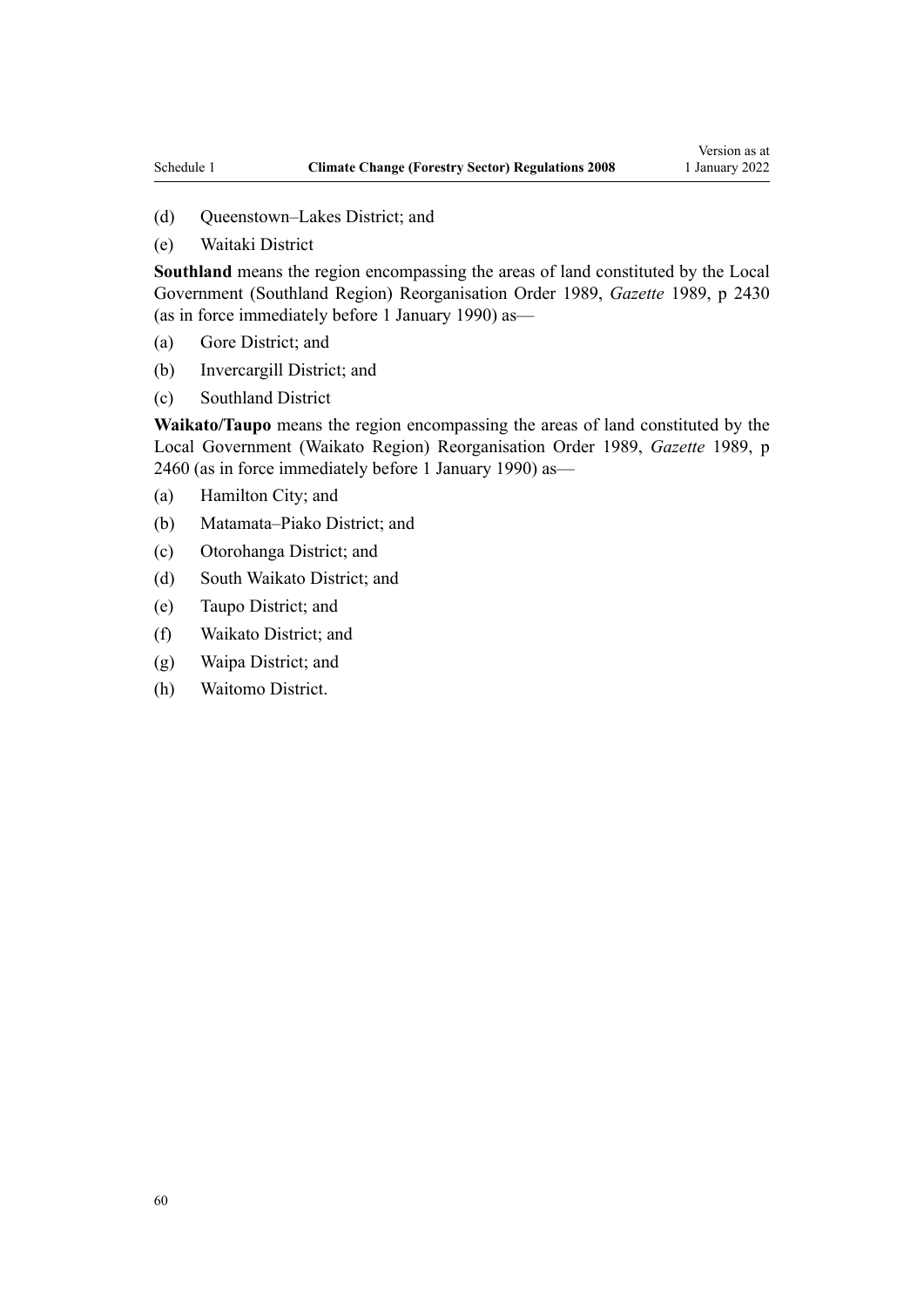# **Schedule 2**

# **Fees and charges payable for applications and other matters relating to post-1989 forest land**

r 8

Schedule 2: substituted, on 19 June 2011, by [regulation 12](http://legislation.govt.nz/pdflink.aspx?id=DLM3733349) of the Climate Change (Forestry Sector) Amendment Regulations 2011 (SR 2011/138).

|                |        | Matter for which fee or charge is payable                                                                                                                                                                                     | Fee or charge payable                                                                                              | Fee or charge<br>payable by    |
|----------------|--------|-------------------------------------------------------------------------------------------------------------------------------------------------------------------------------------------------------------------------------|--------------------------------------------------------------------------------------------------------------------|--------------------------------|
| 1              |        | Except where item 7 applies, application for<br>registration as participant in respect of activity<br>listed in Part 1 of Schedule 4 of Act                                                                                   | \$562.22 plus \$132.88 per<br>hour in excess of 4.25 hours<br>for checking and processing<br>application           | Applicant                      |
| $\mathfrak{2}$ | of Act | Except where item 7 applies, submitting<br>emissions return under section 189, 191, or 193                                                                                                                                    | \$102.22 plus \$132.88 per<br>hour in excess of 45 minutes<br>for processing<br>emissions<br>return                | Participant                    |
| 3              |        | Travel for purpose of checking that land is<br>post-1989 forest land                                                                                                                                                          | \$132.88 per hour plus dis-<br>bursements at actual cost                                                           | Applicant<br>or<br>participant |
| $\overline{4}$ |        | Except where item 7 applies, an application to<br>add 1 or more carbon accounting areas                                                                                                                                       | \$102.22 plus \$132.88 per<br>hour in excess of 45 minutes<br>for processing application                           | Participant                    |
| 5              |        | Application to remove 1 or more carbon<br>accounting areas                                                                                                                                                                    | No charge                                                                                                          |                                |
| 6              |        | Notification of transmission of interest                                                                                                                                                                                      | \$102.22 plus \$132.88 per<br>hour in excess of 45 minutes<br>for processing notification                          | Transferor                     |
| 7              |        | Application to be removed from the register as<br>participant in respect of all carbon accounting<br>areas for which participant is recorded as<br>participant for activity in Part 1 of Schedule 4 of<br>Act, combined with- | \$562.22 plus \$132.88 per<br>hour in excess of 4.25 hours<br>for processing applications<br>and emissions returns | Participant                    |
|                | (a)    | submission of emissions return under<br>section 191 of Act for those carbon<br>accounting areas:                                                                                                                              |                                                                                                                    |                                |
|                | (b)    | application to be registered as<br>participant in relation to all the<br>post-1989 forest land covered by return<br>referred to in paragraph (a):                                                                             |                                                                                                                    |                                |
|                | (c)    | submission of emissions return under                                                                                                                                                                                          |                                                                                                                    |                                |

[section 189\(4A\)](http://legislation.govt.nz/pdflink.aspx?id=DLM1662782) of Act for all land referred to in paragraph (b)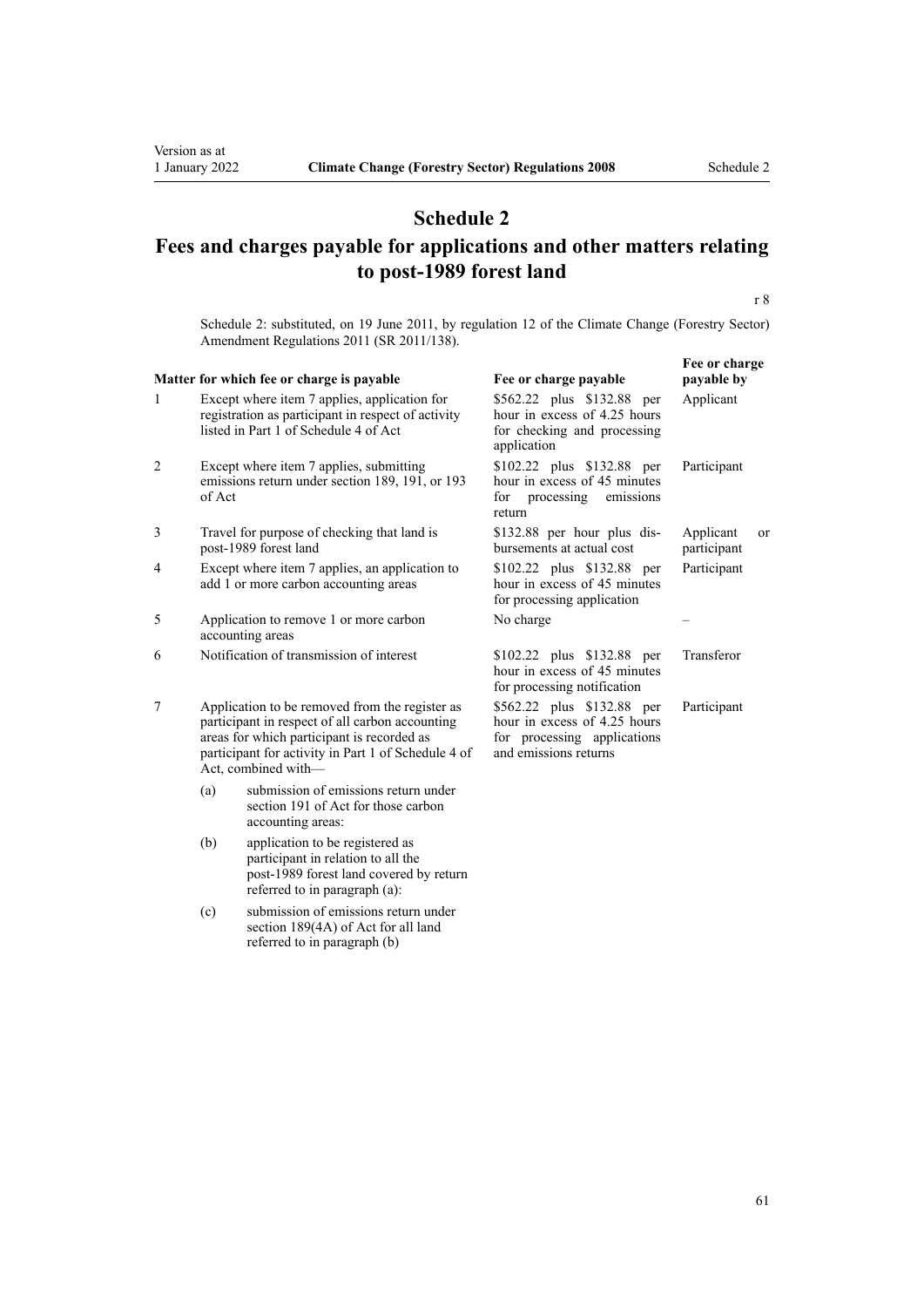# **Schedule 3 Forms**

[rr 10\(3\)\(a\)](#page-10-0), [12\(4\)](#page-12-0)

# Form 1 Notice of status of forest land

r 10(3)(a)

*Section 195, Climate Change Response Act 2002*

**To** the Registrar of the Maori Land Court at [*specify location of court*]/Registrar-General of Land/Registrar of Deeds\*

The following land/Part of the following land\* is—

- †pre-1990 forest land under the Climate Change Response Act 2002
- †post-1989 forest land that forms part of a carbon accounting area in respect of which a person is a participant under the Climate Change Response Act 2002
- †pre-1990 forest land that is exempt land under section 183 of the Climate Change Response Act 2002.

\*Select one.

†Select the paragraph that applies.

#### **Description of land**

[*Insert legal description of land that is pre-1990 forest land, post-1989 forest land that forms part of a carbon accounting area in respect of which a person is a partici‐ pant under the Climate Change Response Act 2002, or exempt land under section 183 of the Climate Change Response Act 2002, or contains such land, including the record of title reference (if relevant).*]

Date:

Signature:

(authorised signatory)

Schedule 3 form 1: amended, on 12 November 2018, by [section 250](http://legislation.govt.nz/pdflink.aspx?id=DLM6731493) of the Land Transfer Act 2017 (2017 No 30).

Schedule 3 form 1: amended, on 5 December 2011, by [section 53\(2\)](http://legislation.govt.nz/pdflink.aspx?id=DLM3366997) of the Environmental Protection Authority Act 2011 (2011 No 14).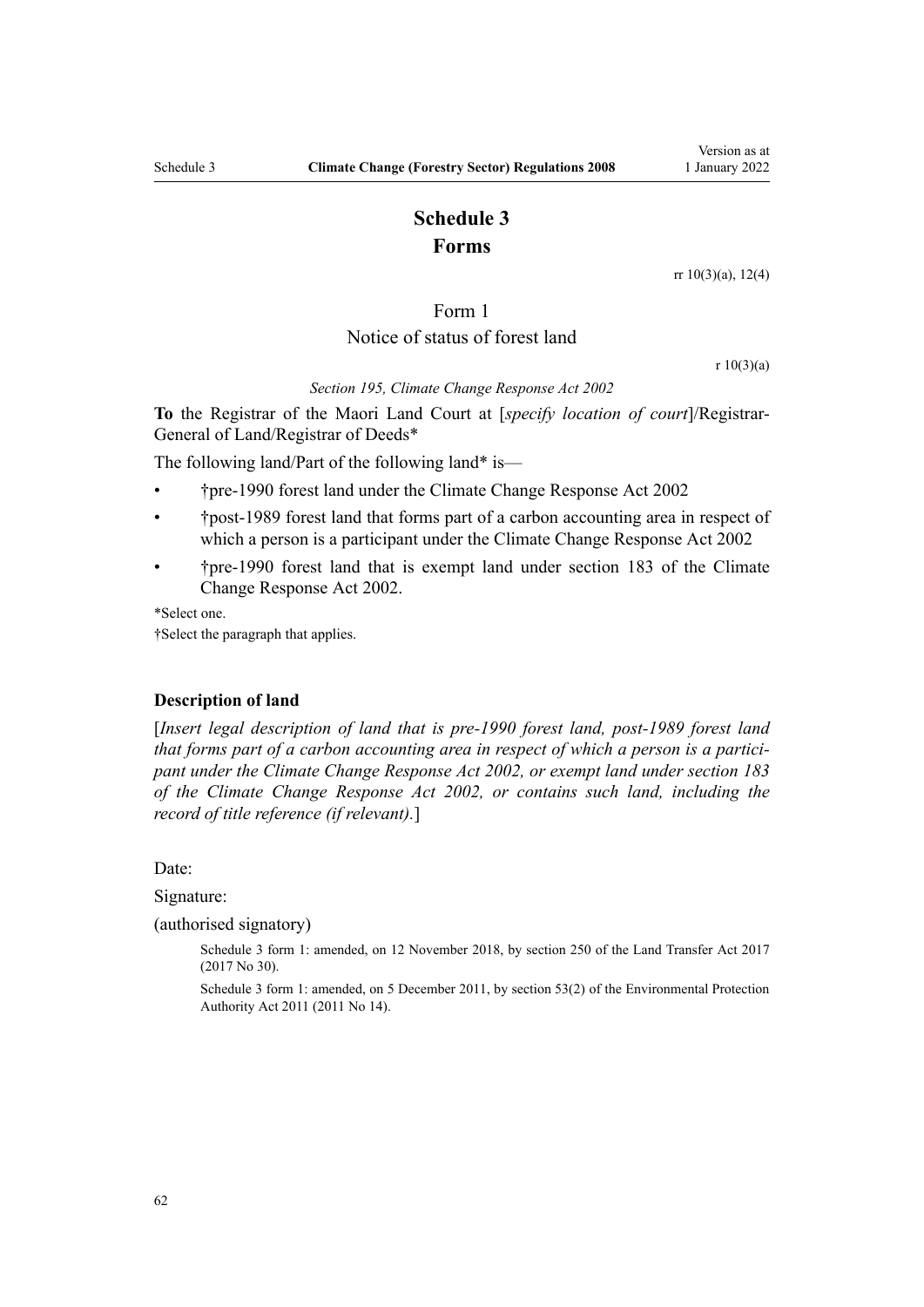### Form 2

### Cancellation or partial cancellation of notice

[r 12\(4\)](#page-12-0)

*Section 195, Climate Change Response Act 2002* **To** the Registrar of the Maori Land Court at [*specify location of court*]/Registrar-

General of Land/Registrar of Deeds\*

Notice [*specify LTA or other reference number*] of [*date*] gave notice that the land/ part of the land\* in Part A of the Schedule of this notice was—

- †pre-1990 forest land under the Climate Change Response Act 2002
- †post-1989 forest land that forms part of a carbon accounting area in respect of which a person is a participant under the Climate Change Response Act 2002
- †pre-1990 forest land that is exempt land under section 183 of the Climate Change Response Act 2002.

Please—

- †cancel that notice
- †cancel that notice in relation to the land in Part B of the Schedule of this notice.

\*Select one.

†Select the paragraph that applies.

Date:

Signature:

(authorised signatory)

# *Schedule*

# *Part A Description of land in regulation 10 notice*

[*Insert legal description of land from the previous notice under regulation 10.*]

# *Part B Description of land that is not pre-1990 forest land, post-1989 forest land that forms part of a carbon accounting area in respect of which a person is a participant, or exempt land*

[*Insert legal description of land that is not pre-1990 forest land, post-1989 forest land that forms part of a carbon accounting area in respect of which a person is a partici‐ pant under the Climate Change Response Act 2002, or exempt land under section 183 of the Climate Change Response Act 2002, including the record of title reference (if relevant).*]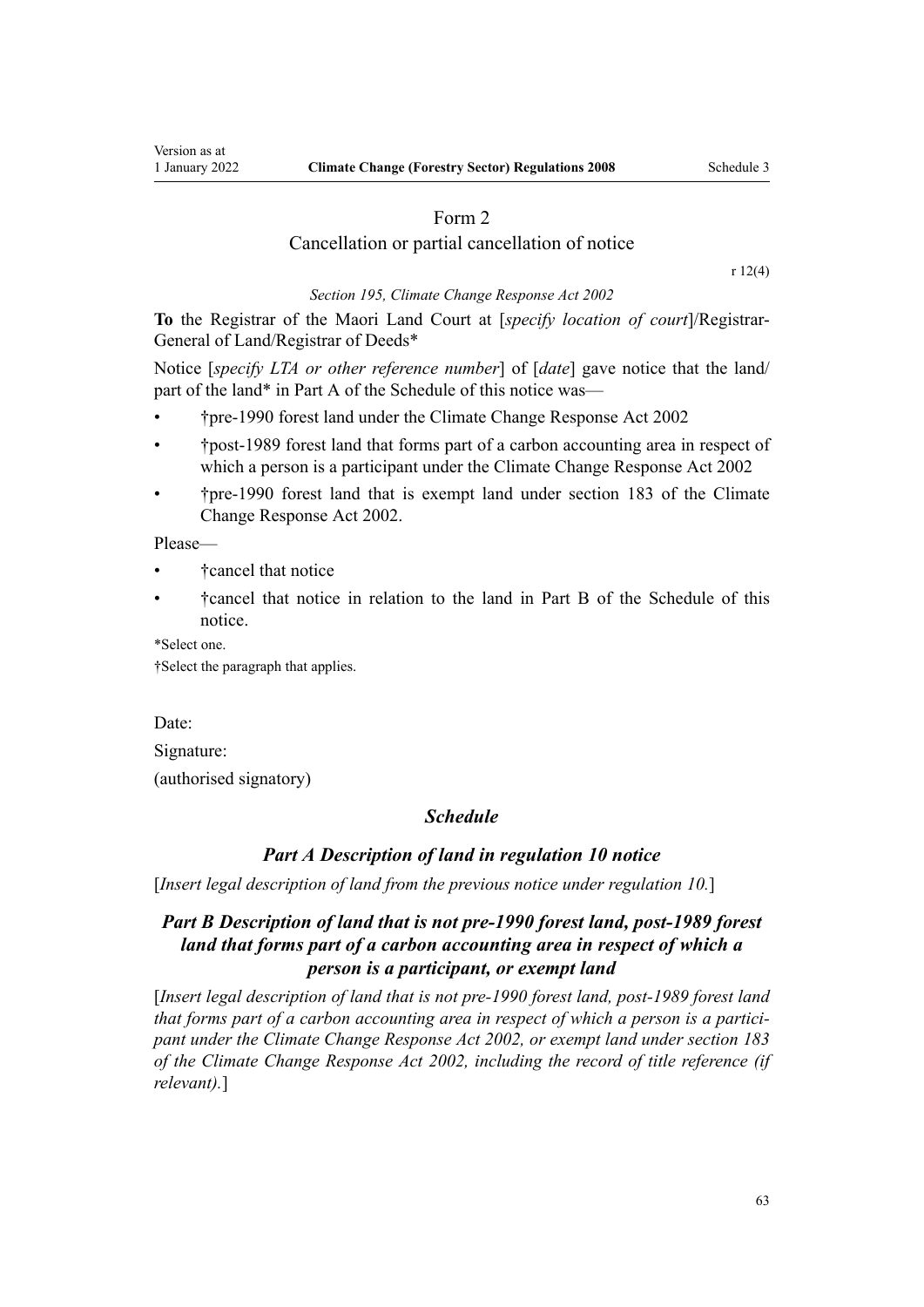Schedule 3 form 2: amended, on 12 November 2018, by [section 250](http://legislation.govt.nz/pdflink.aspx?id=DLM6731493) of the Land Transfer Act 2017 (2017 No 30).

Schedule 3 form 2: amended, on 5 December 2011, by [section 53\(2\)](http://legislation.govt.nz/pdflink.aspx?id=DLM3366997) of the Environmental Protection Authority Act 2011 (2011 No 14).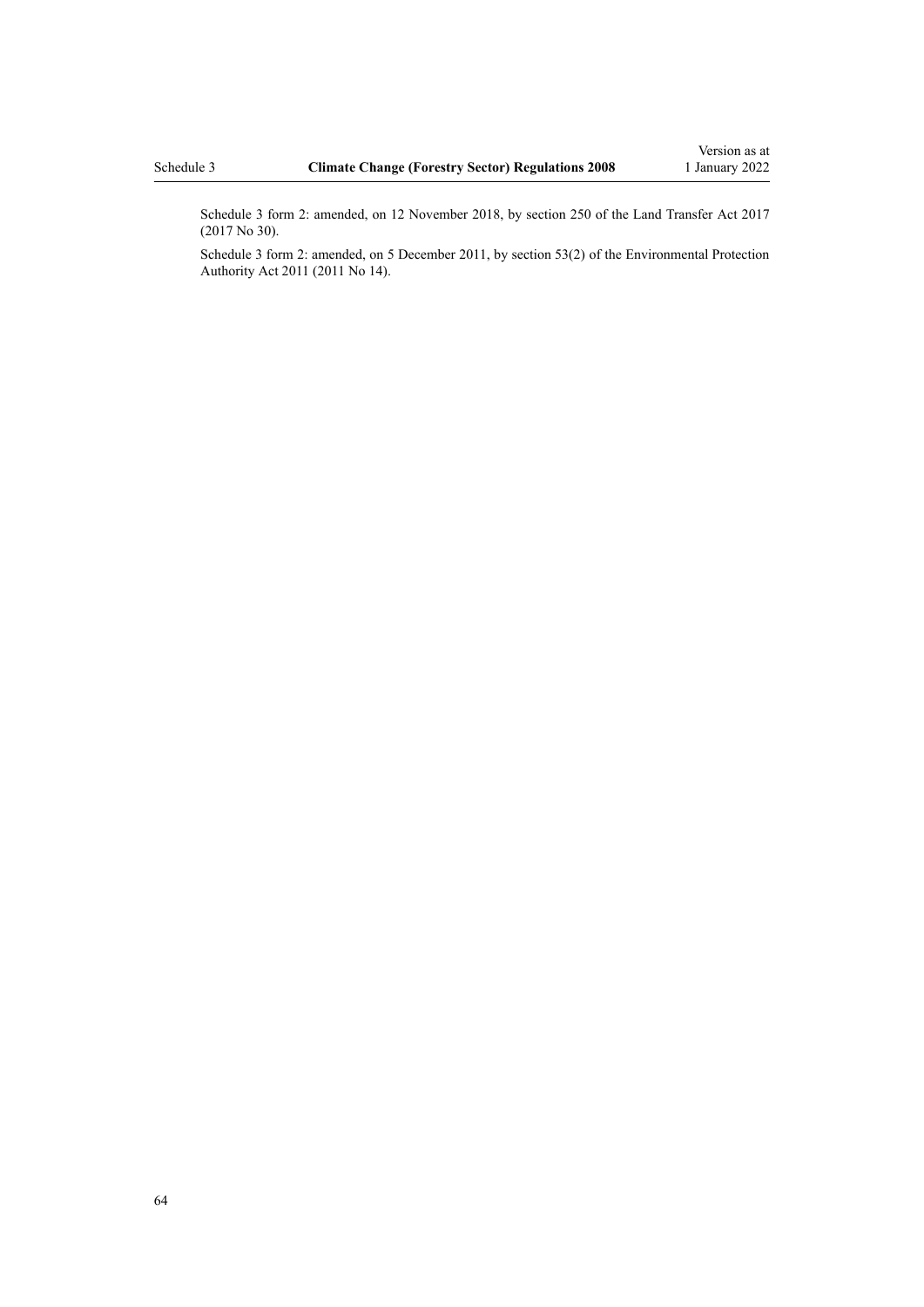Version as at<br>1 January 2022

# **Schedule 4 Tables of carbon stock per hectare for pre-1990 forest land**

[rr 15\(1\), \(2\),](#page-14-0) [16](#page-17-0)

# **Table 1**

# **Carbon stock per hectare for** *Pinus radiata* **by region**

*(expressed as tonnes of carbon dioxide per hectare)*

| Age<br>(yrs) | $A\mathbf{k}$ | W/T     | <b>BOP</b> | <b>Gis</b> | <b>H/SNI</b> | N/M     | C/W | $\mathbf 0$ | ${\bf S}$ |
|--------------|---------------|---------|------------|------------|--------------|---------|-----|-------------|-----------|
| 9            | 255           | 225     | 233        | 290        | 285          | 187     | 159 | 191         | 237       |
| 10           | 265           | 235     | 237        | 296        | 286          | 193     | 174 | 200         | 240       |
| 11           | 283           | 251     | 247        | 308        | 299          | 196     | 182 | 197         | 239       |
| 12           | 306           | 272     | 263        | 328        | 317          | 206     | 187 | 200         | 248       |
| 13           | 333           | 296     | 283        | 352        | 341          | 221     | 190 | 210         | 262       |
| 14           | 363           | 324     | 307        | 380        | 368          | 240     | 198 | 225         | 281       |
| 15           | 395           | 354     | 334        | 410        | 399          | 262     | 211 | 243         | 304       |
| 16           | 429           | 385     | 362        | 443        | 431          | 286     | 226 | 265         | 330       |
| 17           | 463           | 418     | 392        | 476        | 464          | 313     | 244 | 290         | 358       |
| 18           | 498           | 451     | 423        | 510        | 498          | 341     | 265 | 317         | 389       |
| 19           | 533           | 485     | 454        | 544        | 532          | 370     | 288 | 346         | 420       |
| 20           | 568           | 518     | 485        | 578        | 566          | 401     | 312 | 375         | 452       |
| 21           | 601           | 551     | 515        | 611        | 599          | 431     | 337 | 406         | 484       |
| 22           | 634           | 584     | 545        | 643        | 631          | 462     | 362 | 437         | 517       |
| 23           | 666           | 615     | 575        | 674        | 662          | 492     | 388 | 468         | 549       |
| 24           | 696           | 646     | 603        | 703        | 692          | 522     | 415 | 498         | 581       |
| 25           | 725           | 676     | 631        | 732        | 721          | 551     | 441 | 529         | 612       |
| 26           | 753           | 704     | 657        | 760        | 749          | 580     | 467 | 559         | 643       |
| 27           | 781           | 733     | 683        | 787        | 777          | 609     | 493 | 588         | 673       |
| 28           | 807           | 761     | 709        | 814        | 804          | 637     | 519 | 618         | 704       |
| 29           | 834           | 788     | 735        | 840        | 830          | 666     | 546 | 648         | 734       |
| 30           | 860           | 816     | 760        | 866        | 857          | 694     | 572 | 677         | 764       |
| 31           | 885           | 842     | 784        | 891        | 882          | 721     | 598 | 706         | 794       |
| 32           | 909           | 868     | 808        | 916        | 907          | 748     | 623 | 735         | 823       |
| 33           | 933           | 894     | 831        | 940        | 932          | 775     | 649 | 763         | 852       |
| 34           | 956           | 919     | 854        | 964        | 956          | 801     | 674 | 791         | 880       |
| 35           | 979           | 943     | 876        | 988        | 980          | 827     | 699 | 819         | 908       |
| 36           | 1 002         | 968     | 898        | 1 0 1 1    | 1 0 0 4      | 852     | 723 | 846         | 936       |
| 37           | 1 0 2 4       | 991     | 919        | 1 0 3 4    | 1 0 2 8      | 877     | 747 | 873         | 963       |
| 38           | 1 0 4 6       | 1 0 1 5 | 940        | 1 0 5 7    | 1 0 5 1      | 901     | 771 | 900         | 991       |
| 39           | 1 0 6 8       | 1 0 38  | 961        | 1 0 8 0    | 1 0 7 5      | 925     | 794 | 926         | 1018      |
| 40           | 1 0 9 0       | 1 0 6 1 | 981        | 1 1 0 3    | 1 0 9 8      | 948     | 817 | 952         | 1 0 4 4   |
| 41           | 1 1 1 1       | 1 0 8 5 | 1 0 0 2    | 1 1 2 6    | 1 1 2 2      | 972     | 840 | 978         | 1 0 7 1   |
| 42           | 1 1 3 3       | 1 1 0 7 | 1 0 2 2    | 1 1 5 0    | 1 1 4 5      | 994     | 862 | 1 0 0 4     | 1 0 9 7   |
| 43           | 1 1 5 5       | 1 1 3 0 | 1 0 4 2    | 1 1 7 3    | 1 1 6 9      | 1017    | 884 | 1 0 3 0     | 1 1 2 4   |
| 44           | 1 1 7 6       | 1 1 5 3 | 1 0 6 3    | 1 1 9 7    | 1 1 9 3      | 1 0 3 9 | 905 | 1 0 5 5     | 1 1 5 0   |
| 45           | 1 1 9 8       | 1 1 7 7 | 1 0 8 3    | 1 2 2 1    | 1218         | 1 0 6 1 | 926 | 1 0 8 0     | 1 1 7 6   |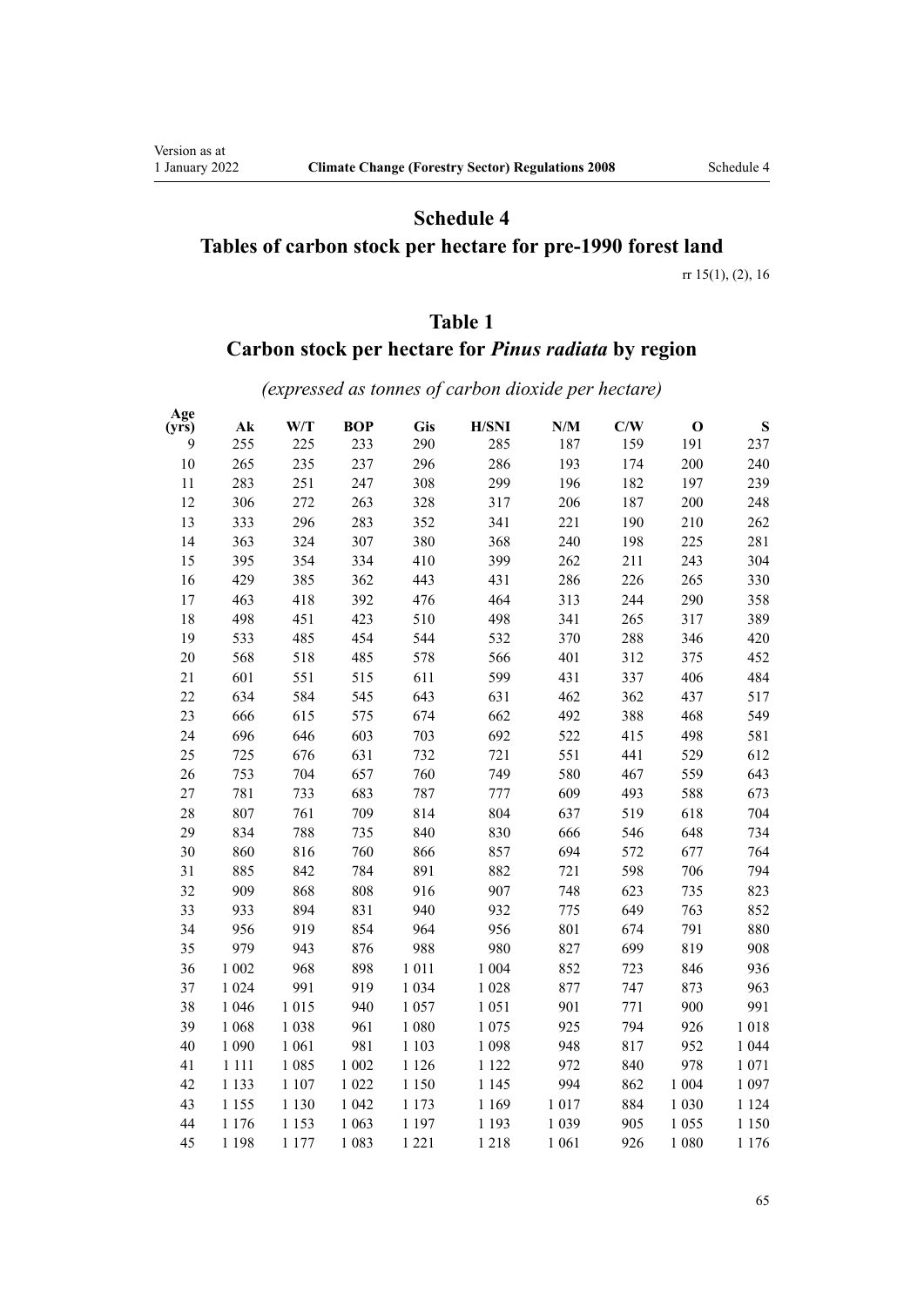| Schedule 4   |         | <b>Climate Change (Forestry Sector) Regulations 2008</b> |         |            |              |         |         |          | Version as at<br>1 January 2022 |  |
|--------------|---------|----------------------------------------------------------|---------|------------|--------------|---------|---------|----------|---------------------------------|--|
| Age<br>(vrs) | Ak      | W/T                                                      | BOP     | <b>Gis</b> | <b>H/SNI</b> | N/M     | C/W     | $\Omega$ | S                               |  |
| 46           | 1 2 2 1 | 1 200                                                    | 1 1 0 3 | 1 245      | 1 2 4 2      | 1 0 8 3 | 947     | 1 1 0 5  | 1 2 0 3                         |  |
| 47           | 1 2 4 3 | 1 2 2 4                                                  | 1 124   | 1 270      | 1 2 6 7      | 1 1 0 5 | 968     | 1 1 3 0  | 1 2 2 9                         |  |
| 48           | 1 2 6 6 | 1 248                                                    | 1 144   | 1 2 9 5    | 1 2 9 3      | 1 1 2 7 | 988     | 1 1 5 6  | 1 2 5 6                         |  |
| 49           | 1 2 8 9 | 1 2 7 2                                                  | 1 166   | 1 3 2 1    | 1319         | 1 1 4 9 | 1 0 0 8 | 1 1 8 1  | 1 2 8 2                         |  |
| 50           | 1 3 1 3 | 297                                                      | -187    | 1 348      | 1 3 4 6      | 170     | 1 0 2 8 | 1 206    | 1 309                           |  |

**Key**

**Ak** means Auckland

**BOP** means Bay of Plenty

**C/W** means Canterbury/West Coast

**Gis** means Gisborne

**H/SNI** means Hawke's Bay/Southern North Island

**N/M** means Nelson/Marlborough

**O** means Otago

**S** means Southland

**W/T** means Waikato/Taupo

# **Table 2**

# **Carbon stock per hectare for Douglas fir, exotic softwoods, exotic hardwoods, and indigenous forest**

| $(\alpha, \beta)$ cased as tonnes of carbon atoxine per necture, |                       |                     |                     |                      |  |  |  |  |
|------------------------------------------------------------------|-----------------------|---------------------|---------------------|----------------------|--|--|--|--|
| Age (yrs)                                                        | <b>Douglas</b><br>fir | Exotic<br>softwoods | Exotic<br>hardwoods | Indigenous<br>forest |  |  |  |  |
| 9                                                                | 131                   | 137                 | 282                 | 109                  |  |  |  |  |
| 10                                                               | 135                   | 139                 | 310                 | 107                  |  |  |  |  |
| 11                                                               | 143                   | 144                 | 337                 | 108                  |  |  |  |  |
| 12                                                               | 155                   | 151                 | 364                 | 111                  |  |  |  |  |
| 13                                                               | 170                   | 161                 | 390                 | 115                  |  |  |  |  |
| 14                                                               | 187                   | 172                 | 414                 | 121                  |  |  |  |  |
| 15                                                               | 208                   | 185                 | 438                 | 129                  |  |  |  |  |
| 16                                                               | 230                   | 199                 | 460                 | 137                  |  |  |  |  |
| 17                                                               | 254                   | 214                 | 481                 | 146                  |  |  |  |  |
| 18                                                               | 281                   | 229                 | 502                 | 155                  |  |  |  |  |
| 19                                                               | 293                   | 245                 | 522                 | 165                  |  |  |  |  |
| 20                                                               | 308                   | 260                 | 541                 | 175                  |  |  |  |  |
| 21                                                               | 326                   | 276                 | 559                 | 185                  |  |  |  |  |
| 22                                                               | 347                   | 291                 | 576                 | 195                  |  |  |  |  |
| 23                                                               | 370                   | 307                 | 594                 | 205                  |  |  |  |  |
| 24                                                               | 394                   | 321                 | 610                 | 214                  |  |  |  |  |
| 25                                                               | 420                   | 335                 | 626                 | 223                  |  |  |  |  |

*(expressed as tonnes of carbon dioxide per hectare)*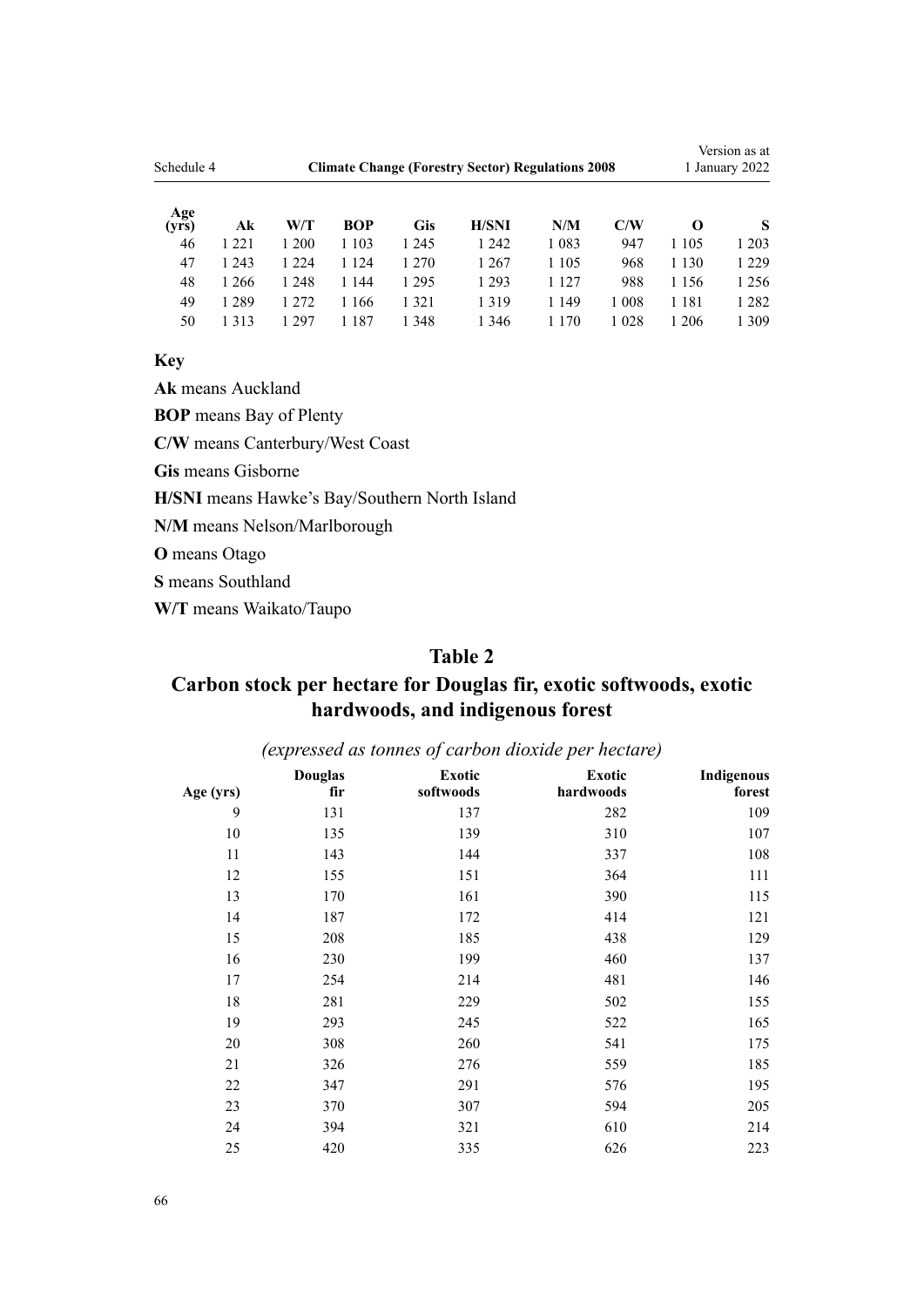| Version as at<br>1 January 2022 | <b>Climate Change (Forestry Sector) Regulations 2008</b> | Schedule 4                 |                     |                      |
|---------------------------------|----------------------------------------------------------|----------------------------|---------------------|----------------------|
| Age (yrs)                       | <b>Douglas</b><br>fir                                    | <b>Exotic</b><br>softwoods | Exotic<br>hardwoods | Indigenous<br>forest |
| 26                              | 446                                                      | 349                        | 641                 | 232                  |
| $27\,$                          | 454                                                      | 363                        | 655                 | 240                  |
| 28                              | 475                                                      | 377                        | 668                 | 248                  |
| 29                              | 500                                                      | 390                        | 681                 | 255                  |
| 30                              | 524                                                      | 403                        | 693                 | 262                  |
| 31                              | 550                                                      | 416                        | 705                 | 268                  |
| 32                              | 576                                                      | 429                        | 716                 | 274                  |
| 33                              | 601                                                      | 442                        | 726                 | 279                  |
| 34                              | 629                                                      | 454                        | 735                 | 284                  |
| 35                              | 654                                                      | 466                        | 744                 | 289                  |
| 36                              | 682                                                      | 478                        |                     | 293                  |
| 37                              | 706                                                      | 490                        |                     | 297                  |
| 38                              | 732                                                      | 502                        |                     | 300                  |
| 39                              | 732                                                      | 513                        |                     | 303                  |
| 40                              | 753                                                      | 525                        |                     | 306                  |
| 41                              | 774                                                      | 536                        |                     | 309                  |
| 42                              | 795                                                      | 548                        |                     | 311                  |
| 43                              | 816                                                      | 559                        |                     | 313                  |
| 44                              | 837                                                      | 571                        |                     | 315                  |
| 45                              | 858                                                      | 582                        |                     | 317                  |
| 46                              | 878                                                      | 594                        |                     | 319                  |
| 47                              | 899                                                      | 606                        |                     | 320                  |
| 48                              | 919                                                      | 617                        |                     | 322                  |
| 49                              | 938                                                      | 629                        |                     | 323                  |
| 50                              | 957                                                      | 642                        |                     | 324                  |
| 51                              | 976                                                      |                            |                     |                      |
| 52                              | 995                                                      |                            |                     |                      |
| 53                              | 1 0 1 3                                                  |                            |                     |                      |
| 54                              | 1 0 3 2                                                  |                            |                     |                      |
| 55                              | 1 0 5 0                                                  |                            |                     |                      |
| 56                              | 1 0 6 8                                                  |                            |                     |                      |
| 57                              | 1 0 8 6                                                  |                            |                     |                      |
| 58                              | 1 1 0 3                                                  |                            |                     |                      |
| 59                              | 1 1 2 1                                                  |                            |                     |                      |
| 60                              | 1 1 3 8                                                  |                            |                     |                      |
| 61                              | 1 1 5 5                                                  |                            |                     |                      |
| 62                              | 1 1 7 1                                                  |                            |                     |                      |
| 63                              | 1 1 8 8                                                  |                            |                     |                      |
| 64                              | 1 2 0 4                                                  |                            |                     |                      |
| 65                              | 1 2 2 0                                                  |                            |                     |                      |
| 66                              | 1 2 3 5                                                  |                            |                     |                      |
| 67                              | 1 2 5 1                                                  |                            |                     |                      |
| 68                              | 1 2 6 6                                                  |                            |                     |                      |
| 69                              | 1 2 8 1                                                  |                            |                     |                      |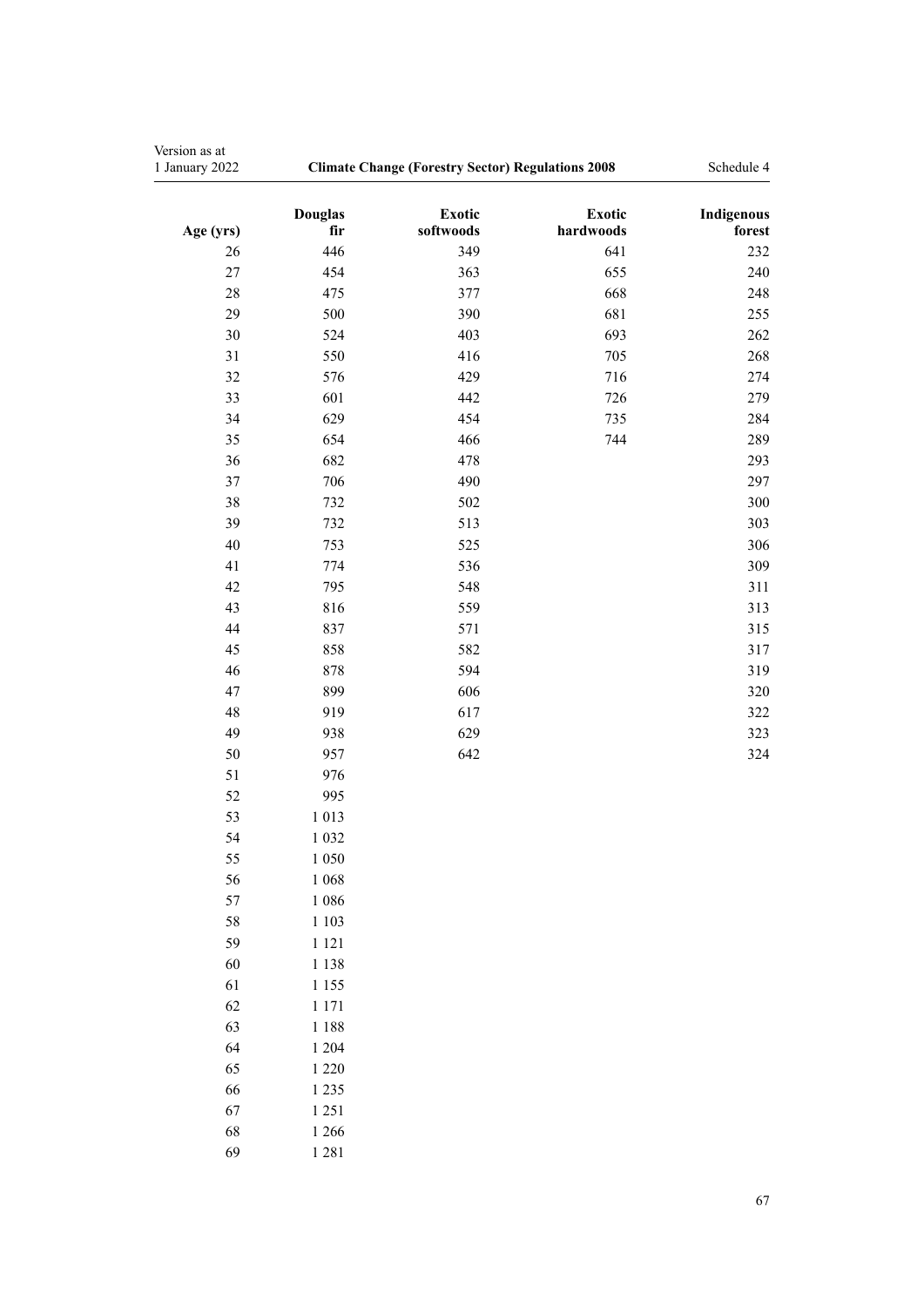| Schedule 4 | <b>Climate Change (Forestry Sector) Regulations 2008</b> | Version as at<br>1 January 2022 |                            |                      |
|------------|----------------------------------------------------------|---------------------------------|----------------------------|----------------------|
| Age (yrs)  | <b>Douglas</b><br>fir                                    | <b>Exotic</b><br>softwoods      | <b>Exotic</b><br>hardwoods | Indigenous<br>forest |
| 70         | 1 2 9 6                                                  |                                 |                            |                      |
| 71         | 1 3 1 0                                                  |                                 |                            |                      |
| 72         | 1 3 2 4                                                  |                                 |                            |                      |
| 73         | 1 3 3 8                                                  |                                 |                            |                      |
| 74         | 1 3 5 2                                                  |                                 |                            |                      |
| 75         | 1 3 6 6                                                  |                                 |                            |                      |
| 76         | 1 3 7 9                                                  |                                 |                            |                      |
| 77         | 1 3 9 2                                                  |                                 |                            |                      |
| 78         | 1 4 0 5                                                  |                                 |                            |                      |
| 79         | 1417                                                     |                                 |                            |                      |
| 80         | 1 4 3 0                                                  |                                 |                            |                      |

Schedule 4 table 2: substituted, on 19 June 2011, by [regulation 13](http://legislation.govt.nz/pdflink.aspx?id=DLM3733358) of the Climate Change (Forestry Sector) Amendment Regulations 2011 (SR 2011/138).

Schedule 4 table 2: amended, on 1 January 2016, by [regulation 5](http://legislation.govt.nz/pdflink.aspx?id=DLM6586519) of the Climate Change (Forestry Sector) Amendment Regulations 2015 (LI 2015/217).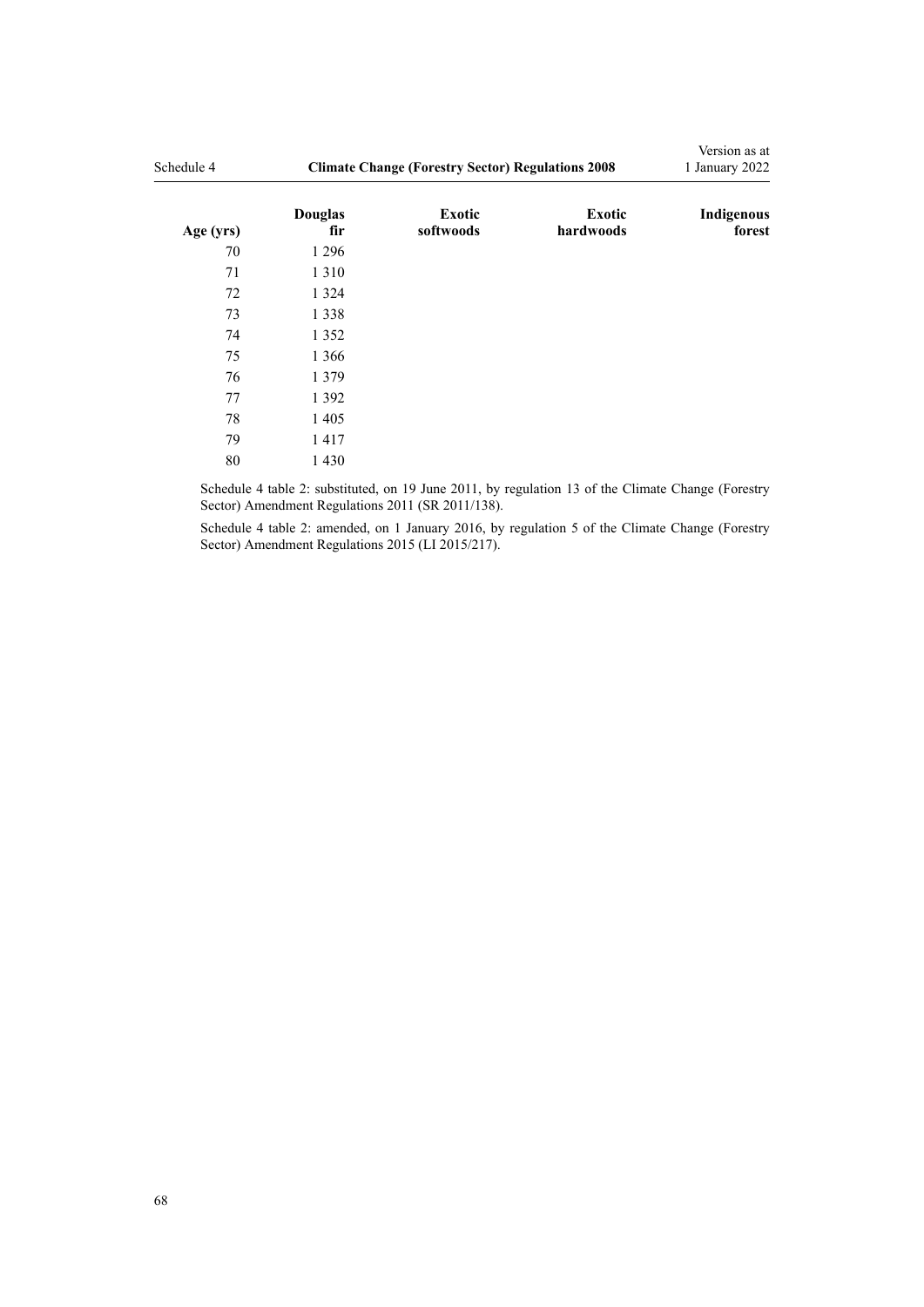# **Schedule 5**

# **Geospatial mapping information that must be submitted to EPA with specified documents**

[r 18](#page-20-0)

Schedule 5 heading: amended, on 5 December 2011, by [section 53\(2\)](http://legislation.govt.nz/pdflink.aspx?id=DLM3366997) of the Environmental Protection Authority Act 2011 (2011 No 14).

Application to be registered as a participant under section 57 of the Act in respect of an activity listed in Part 1 of Schedule 4 of the Act

Application to add a carbon accounting area under section 188(3) of the Act

Application to remove land from a carbon accounting area under section 188(3) of the Act

Notice under section 188(3) of the Act that a per‐ son has ceased to carry out an activity listed in Part 1 of Schedule 4 of the Act in respect of part of a carbon accounting area

Notice under section 192(3) of the Act of—

- (a) transfer of post-1989 forest land, a regis‐ tered forestry right, registered lease, or Crown conservation contract in relation to post-1989 forest land, if the transfer relates to part of a carbon accounting area; or
- (b) registration of a forestry right or lease over post-1989 forest land, or entry into a Crown conservation contract in relation to post-1989 forest land, if the forestry right or lease or Crown conservation contract relates to part of a carbon accounting area

#### **Document Geospatial mapping information**

Geospatial mapping information about each carbon accounting area in respect of which the applicant applies to be recorded as a par‐ ticipant

Geospatial mapping information about each carbon accounting area the participant is applying to add

Geospatial mapping information about the remaining carbon accounting area

Geospatial mapping information about each of—

- (a) the part of the carbon accounting area in respect of which the person has ceased to carry out the activity; and
- (b) the remainder of the carbon accounting area

Geospatial mapping information about each of—

- (a) the part of the carbon accounting area transferred, or covered by the trans‐ ferred forestry right, lease, or Crown conservation contract; or in respect of which a forestry right or lease is registered, or Crown conservation contract is entered into; and
- (b) the remainder of the carbon accounting area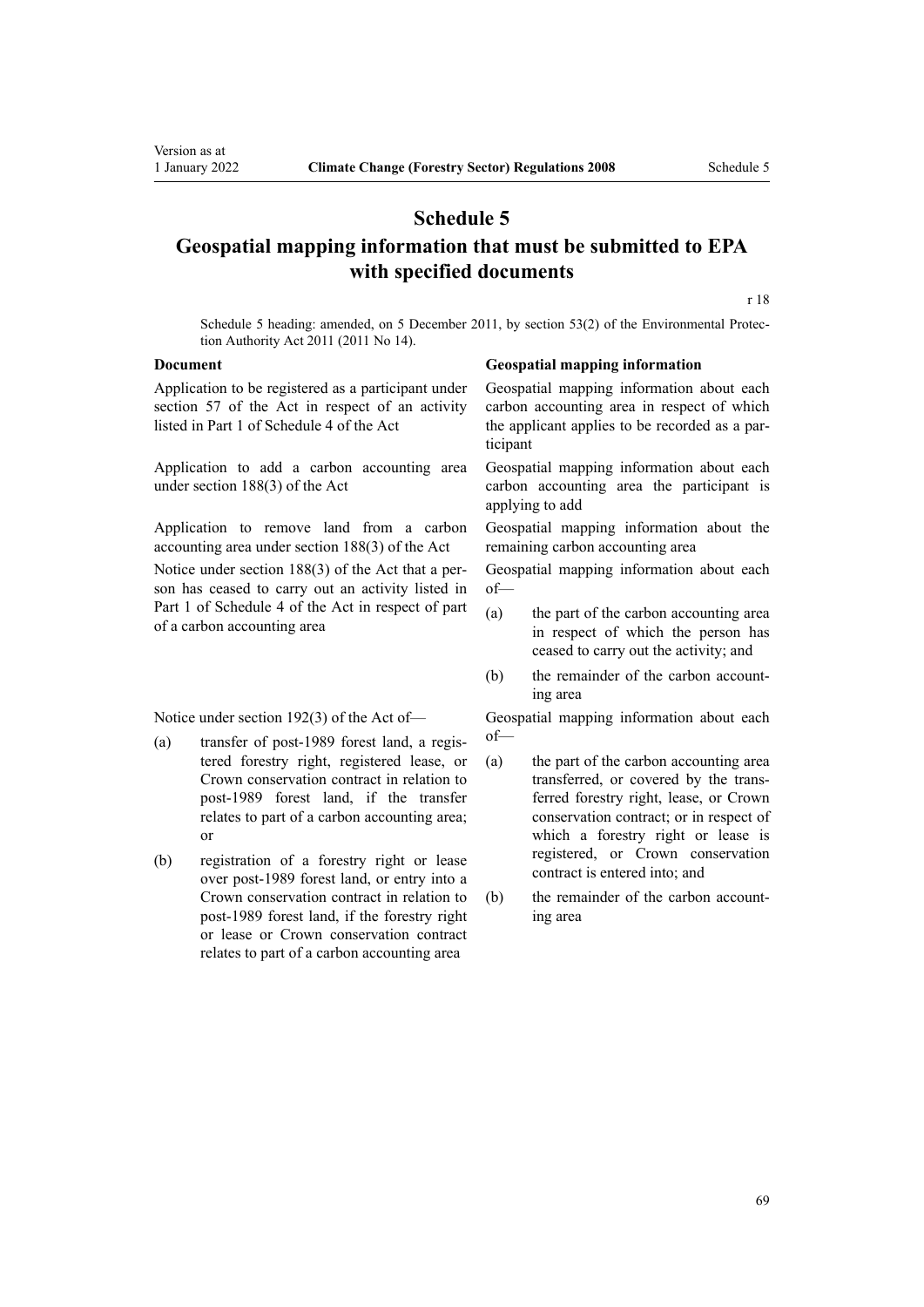Notice under section 192(3) of the Act of expiry or termination of a registered forestry right, regis‐ tered lease, or Crown conservation contract that relates to part of a carbon accounting area

#### **Document Geospatial mapping information**

Geospatial mapping information about each of—

- (a) the part of the carbon accounting area in respect of which the registered for‐ estry right, lease, or Crown conservation contract expired or was termin‐ ated; and
- (b) the remainder of the carbon accounting area

Schedule 5: amended, on 1 October 2010, by [regulation 10\(1\)](http://legislation.govt.nz/pdflink.aspx?id=DLM3048765) of the Climate Change (Forestry Sector) Amendment Regulations 2010 (SR 2010/183).

Schedule 5: amended, on 1 October 2010, by [regulation 10\(2\)](http://legislation.govt.nz/pdflink.aspx?id=DLM3048765) of the Climate Change (Forestry Sector) Amendment Regulations 2010 (SR 2010/183).

Schedule 5: amended, on 1 October 2010, by [regulation 10\(3\)](http://legislation.govt.nz/pdflink.aspx?id=DLM3048765) of the Climate Change (Forestry Sector) Amendment Regulations 2010 (SR 2010/183).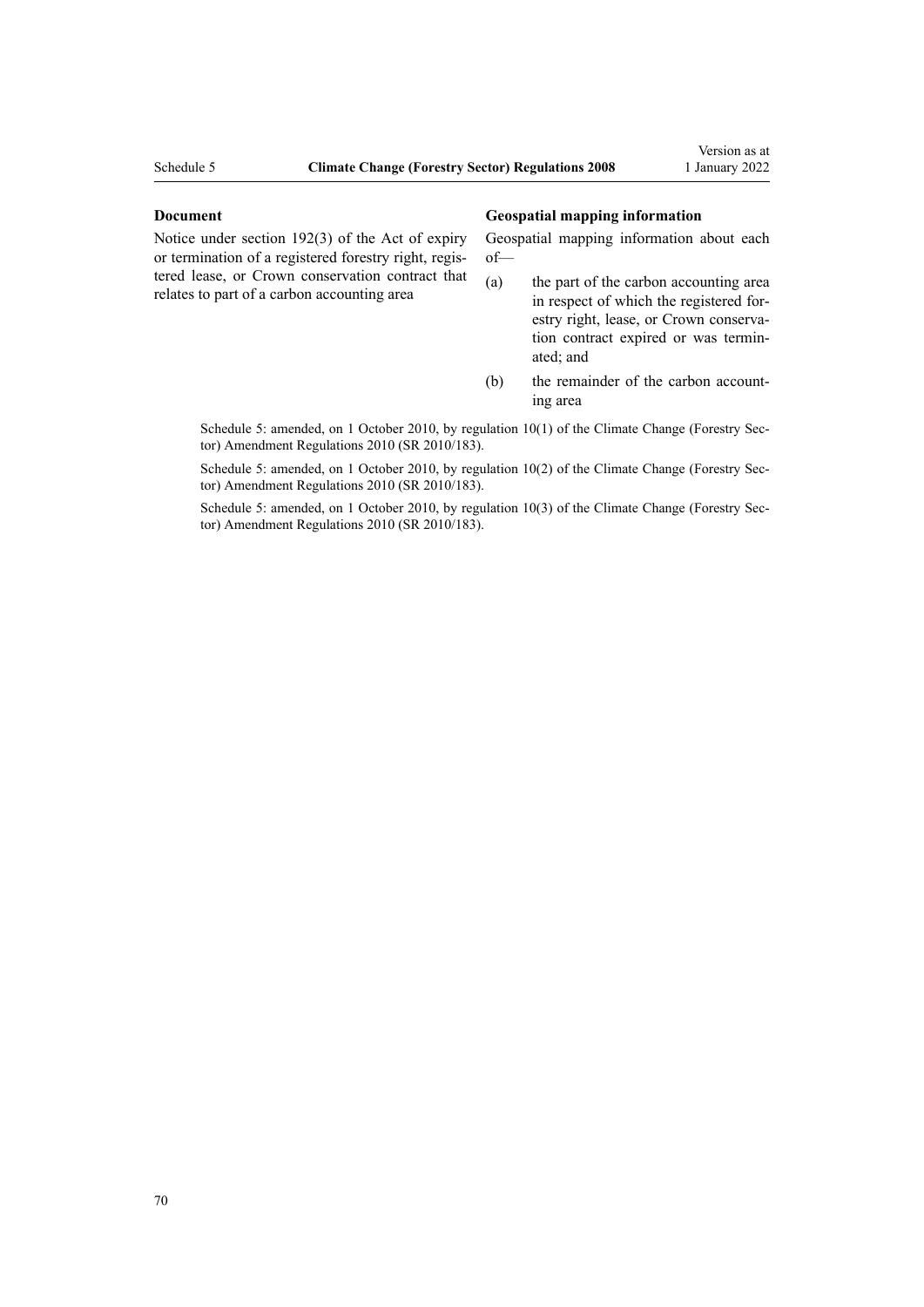Version as at<br>1 January 2022

# **Schedule 6 Tables of carbon stock per hectare for post-1989 forest land**

[rr 21,](#page-22-0) [22](#page-24-0)

# **Table 1**

# **Carbon stock per hectare for** *Pinus radiata* **by region**

*(expressed as tonnes of carbon dioxide per hectare)*

| Age              |                |                |            |                |                |                         |                |             |                |
|------------------|----------------|----------------|------------|----------------|----------------|-------------------------|----------------|-------------|----------------|
| (yrs)            | $A\mathbf{k}$  | W/T            | <b>BOP</b> | Gis            | H/SNI          | $\mathbf{N}/\mathbf{M}$ | C/W            | $\mathbf 0$ | ${\bf S}$      |
| $\boldsymbol{0}$ | 0.0            | 0.0            | 0.0        | 0.0            | $0.0\,$        | 0.0                     | $0.0\,$        | 0.0         | $0.0\,$        |
| $\mathbf{1}$     | 0.5            | 0.4            | 0.4        | 0.6            | 0.5            | 0.2                     | 0.2            | 0.3         | $0.2\,$        |
| $\overline{2}$   | $\mathfrak{Z}$ | $\overline{3}$ | $\sqrt{2}$ | $\overline{4}$ | $\overline{3}$ | $\mathbf{1}$            | $\,1$          | $\sqrt{2}$  | $\mathbf{1}$   |
| $\overline{3}$   | 8              | $\overline{7}$ | 6          | 10             | 9              | $\overline{\mathbf{3}}$ | $\overline{c}$ | 5           | $\mathfrak{Z}$ |
| $\overline{4}$   | 29             | 25             | 24         | 37             | 34             | 12                      | 5              | 9           | 14             |
| 5                | 59             | 50             | 51         | 77             | 71             | 28                      | 15             | 26          | 35             |
| 6                | 98             | 84             | 84         | 121            | 113            | 48                      | 31             | 49          | 65             |
| $\boldsymbol{7}$ | 131            | 111            | 118        | 162            | 155            | 73                      | 53             | 72          | 99             |
| $8\,$            | 153            | 130            | 143        | 190            | 185            | 100                     | 76             | 94          | 134            |
| 9                | 166            | 142            | 155        | 201            | 197            | 117                     | 101            | 124         | 160            |
| 10               | 188            | 163            | 169        | 219            | 210            | 132                     | 125            | 141         | 174            |
| 11               | 217            | 188            | 188        | 242            | 233            | 144                     | 139            | 146         | 181            |
| 12               | 249            | 218            | 212        | 270            | 260            | 161                     | 150            | 156         | 198            |
| 13               | 283            | 249            | 239        | 302            | 291            | 182                     | 158            | 172         | 219            |
| 14               | 320            | 283            | 269        | 336            | 325            | 206                     | 170            | 192         | 244            |
| 15               | 357            | 318            | 300        | 372            | 361            | 232                     | 186            | 214         | 272            |
| 16               | 396            | 354            | 333        | 410            | 398            | 260                     | 205            | 240         | 302            |
| 17               | 435            | 391            | 367        | 447            | 436            | 290                     | 226            | 268         | 334            |
| 18               | 473            | 428            | 401        | 485            | 473            | 322                     | 249            | 298         | 367            |
| 19               | 511            | 464            | 435        | 522            | 510            | 353                     | 274            | 329         | 401            |
| 20               | 549            | 500            | 468        | 558            | 547            | 386                     | 300            | 361         | 435            |
| 21               | 585            | 536            | 501        | 594            | 582            | 418                     | 326            | 394         | 470            |
| 22               | 620            | 570            | 533        | 628            | 617            | 450                     | 353            | 426         | 504            |
| 23               | 653            | 603            | 564        | 661            | 650            | 482                     | 380            | 458         | 538            |
| 24               | 685            | 636            | 593        | 692            | 681            | 513                     | 408            | 490         | 571            |
| 25               | 715            | 666            | 622        | 722            | 712            | 543                     | 435            | 521         | 604            |
| 26               | 745            | 696            | 650        | 751            | 741            | 573                     | 461            | 552         | 635            |
| 27               | 773            | 726            | 677        | 779            | 769            | 603                     | 488            | 583         | 667            |
| 28               | 801            | 755            | 704        | 807            | 797            | 632                     | 515            | 613         | 698            |
| 29               | 828            | 783            | 730        | 834            | 825            | 661                     | 542            | 644         | 729            |
| 30               | 855            | 811            | 755        | 861            | 852            | 690                     | 569            | 674         | 760            |
| 31               | 880            | 838            | 780        | 886            | 878            | 718                     | 595            | 703         | 790            |
| 32               | 905            | 865            | 804        | 912            | 903            | 745                     | 621            | 732         | 820            |
| 33               | 930            | 891            | 828        | 937            | 929            | 772                     | 647            | 761         | 849            |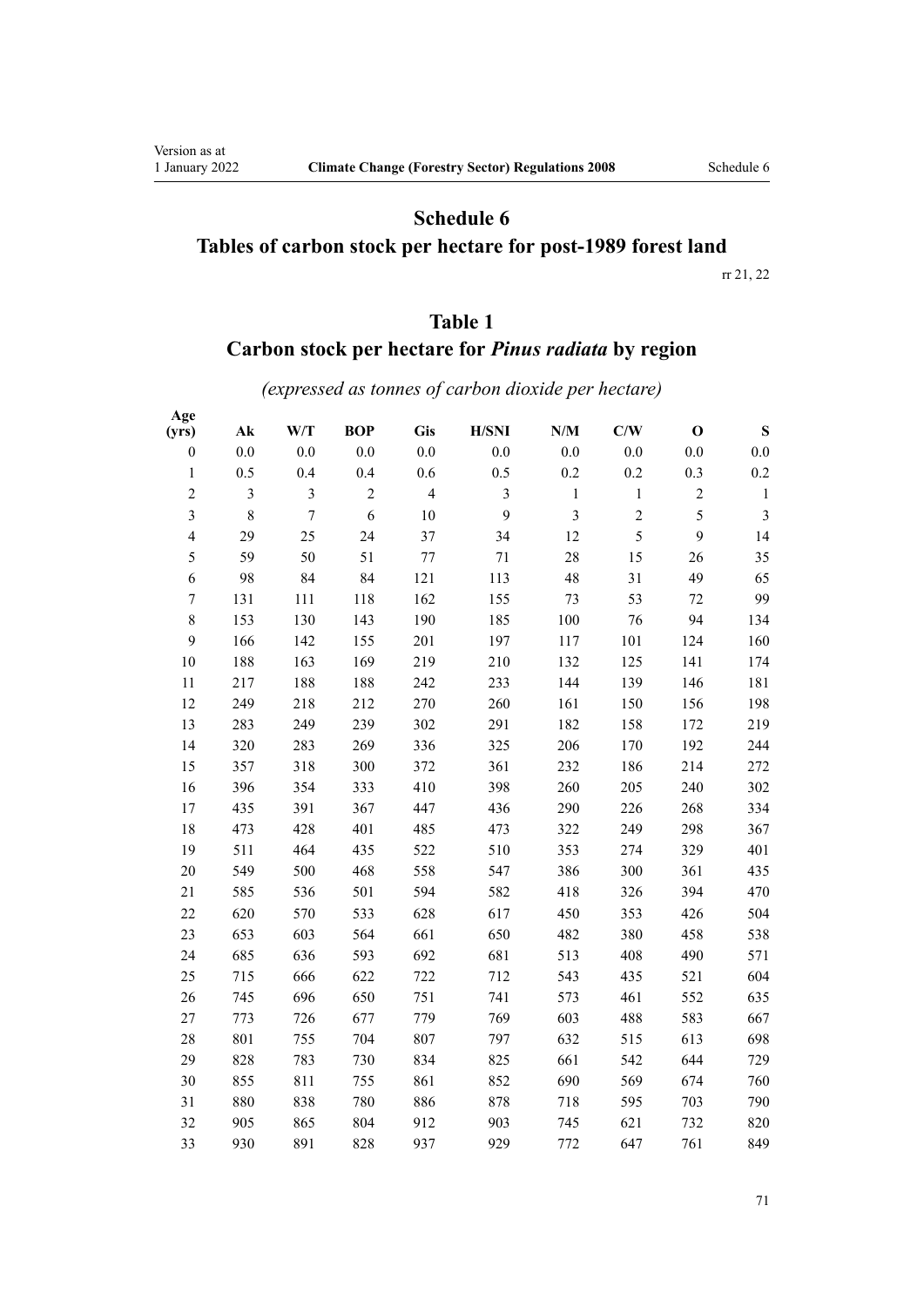| Schedule 6   |         | <b>Climate Change (Forestry Sector) Regulations 2008</b> |            |            |              |         |         |          | Version as at<br>1 January 2022 |  |
|--------------|---------|----------------------------------------------------------|------------|------------|--------------|---------|---------|----------|---------------------------------|--|
| Age<br>(yrs) | Ak      | W/T                                                      | <b>BOP</b> | <b>Gis</b> | <b>H/SNI</b> | N/M     | C/W     | $\Omega$ | S                               |  |
| 34           | 954     | 916                                                      | 851        | 961        | 953          | 799     | 672     | 789      | 878                             |  |
| 35           | 977     | 941                                                      | 873        | 985        | 978          | 825     | 697     | 817      | 906                             |  |
| 36           | 1 000   | 965                                                      | 896        | 1 0 0 9    | 1 0 0 2      | 850     | 722     | 845      | 934                             |  |
| 37           | 1 0 2 2 | 990                                                      | 917        | 1 0 3 2    | 1 0 2 6      | 875     | 746     | 872      | 962                             |  |
| 38           | 1 0 4 4 | 1013                                                     | 938        | 1 0 5 5    | 1 0 5 0      | 900     | 770     | 899      | 989                             |  |
| 39           | 1 0 6 6 | 1 0 3 7                                                  | 959        | 1 0 7 9    | 1 0 7 3      | 924     | 793     | 925      | 1016                            |  |
| 40           | 1088    | 1 0 6 0                                                  | 980        | 1 1 0 2    | 1 0 9 7      | 947     | 816     | 951      | 1 0 4 3                         |  |
| 41           | 1 1 1 0 | 1 0 8 3                                                  | 1 0 0 1    | 1 1 2 5    | 1 1 2 1      | 971     | 839     | 978      | 1 0 7 0                         |  |
| 42           | 1 1 3 2 | 1 1 0 6                                                  | 1 0 2 1    | 1 1 4 8    | 1 1 4 4      | 994     | 861     | 1 0 0 3  | 1 0 9 7                         |  |
| 43           | 1 1 5 4 | 1 1 3 0                                                  | 1 0 4 2    | 1 1 7 2    | 1 1 6 8      | 1 0 1 6 | 883     | 1 0 2 9  | 1 1 2 3                         |  |
| 44           | 1 1 7 6 | 1 1 5 3                                                  | 1 0 6 2    | 1 1 9 6    | 1 1 9 2      | 1 0 3 9 | 905     | 1 0 5 4  | 1 1 4 9                         |  |
| 45           | 1 1 9 8 | 1 1 7 6                                                  | 1 0 8 2    | 1 2 2 0    | 1 2 1 7      | 1 0 6 1 | 926     | 1 0 8 0  | 1 1 7 6                         |  |
| 46           | 1 2 2 0 | 1 1 9 9                                                  | 1 1 0 3    | 1 2 4 4    | 1 2 4 2      | 1 0 8 3 | 947     | 1 1 0 5  | 1 202                           |  |
| 47           | 1 2 4 3 | 1 2 2 3                                                  | 1 1 2 3    | 1 2 6 9    | 1 2 6 7      | 1 1 0 5 | 967     | 1 1 3 0  | 1 2 2 9                         |  |
| 48           | 1 2 6 6 | 1 2 4 7                                                  | 1 1 4 4    | 1 2 9 5    | 1 2 9 2      | 1 1 2 6 | 988     | 1 1 5 5  | 1 2 5 5                         |  |
| 49           | 1 2 8 9 | 1 272                                                    | 1 1 6 5    | 1 3 2 1    | 1319         | 1 1 4 8 | 1 0 0 8 | 1 1 8 1  | 1 2 8 2                         |  |
| 50           | 1 3 1 3 | 1 2 9 6                                                  | 1 1 8 7    | 1 3 4 7    | 1 3 4 5      | 1 1 7 0 | 1 0 2 8 | 1 2 0 6  | 1 3 0 9                         |  |

### **Key**

**Ak** means Auckland

**BOP** means Bay of Plenty

**C/W** means Canterbury/West Coast

**Gis** means Gisborne

**H/SNI** means Hawke's Bay/Southern North Island

**N/M** means Nelson/Marlborough

**O** means Otago

**S** means Southland

**W/T** means Waikato/Taupo

Schedule 6 table 1: amended, on 19 June 2011, by [regulation 14\(1\)](http://legislation.govt.nz/pdflink.aspx?id=DLM3733360) of the Climate Change (Forestry Sector) Amendment Regulations 2011 (SR 2011/138).

# **Table 2**

# **Carbon stock per hectare for Douglas fir, exotic softwoods, exotic hardwoods, and indigenous forest**

| Age (yrs) |     | Douglas fir Exotic softwoods | <b>Exotic hardwoods</b> | Indigenous forest |
|-----------|-----|------------------------------|-------------------------|-------------------|
|           | 0.0 | $0.0\,$                      | 0.0                     | 0.0               |
|           | 0.1 | 0.2                          | O. I                    | 0.6               |
|           |     |                              |                         |                   |

*(expressed as tonnes of carbon dioxide per hectare)*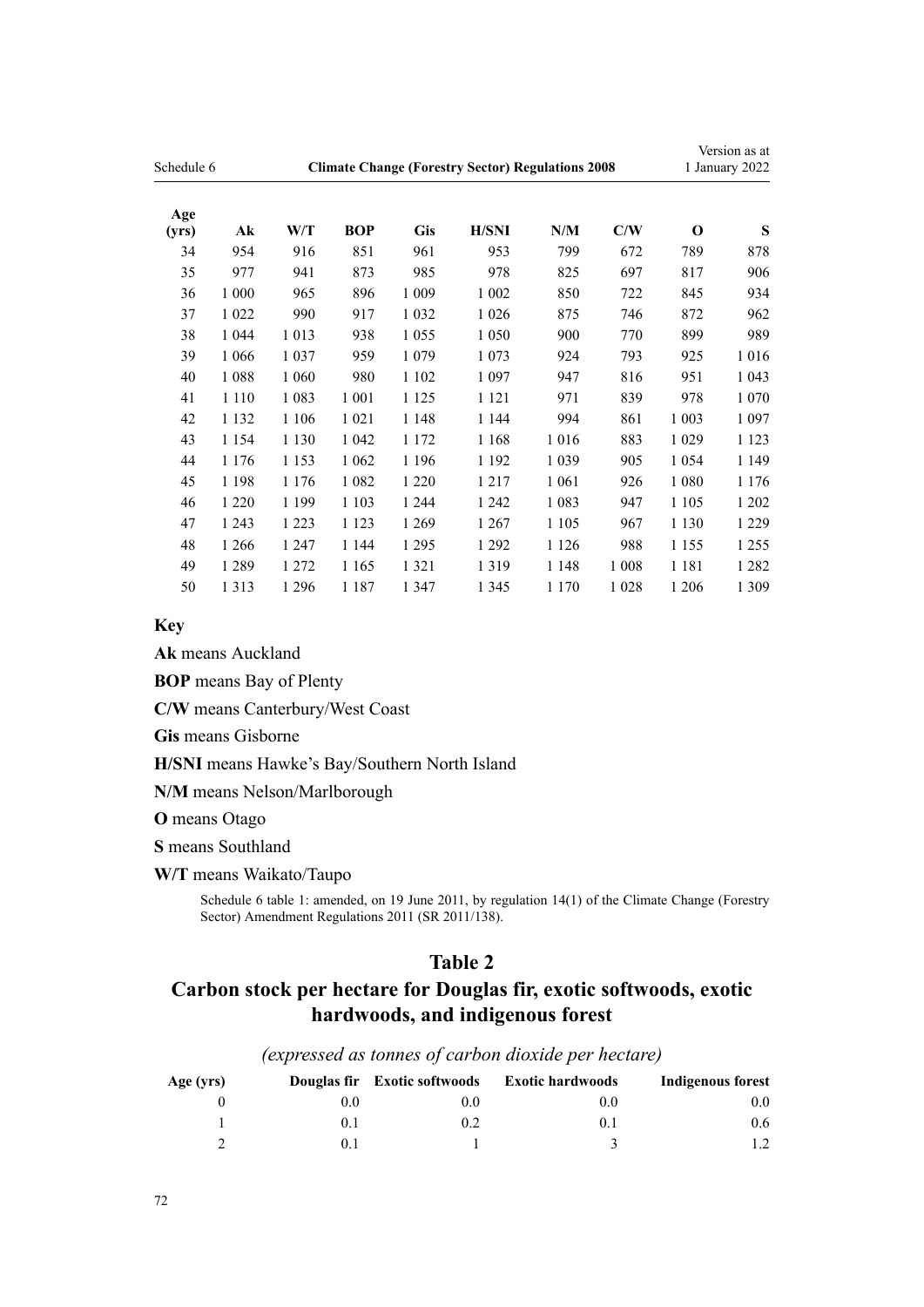| Version as at<br>1 January 2022 | <b>Climate Change (Forestry Sector) Regulations 2008</b> | Schedule 6              |                         |                          |
|---------------------------------|----------------------------------------------------------|-------------------------|-------------------------|--------------------------|
| Age (yrs)                       | Douglas fir                                              | <b>Exotic softwoods</b> | <b>Exotic hardwoods</b> | <b>Indigenous forest</b> |
| $\mathfrak{Z}$                  | 0.4                                                      | 3                       | 13                      | 2.5                      |
| $\overline{4}$                  | $\mathbf{1}$                                             | 12                      | 34                      | 4.6                      |
| 5                               | $\overline{c}$                                           | 26                      | 63                      | 7.8                      |
| 6                               | $\overline{4}$                                           | 45                      | 98                      | 12.1                     |
| $\boldsymbol{7}$                | $\overline{7}$                                           | 63                      | 137                     | 17.5                     |
| 8                               | 20                                                       | 77                      | 176                     | 24.0                     |
| 9                               | 33                                                       | 87                      | 214                     | 31.6                     |
| 10                              | 50                                                       | 95                      | 251                     | 40.2                     |
| 11                              | 69                                                       | 106                     | 286                     | 49.8                     |
| 12                              | 90                                                       | 118                     | 320                     | 60.3                     |
| 13                              | 113                                                      | 132                     | 351                     | 71.5                     |
| 14                              | 138                                                      | 147                     | 381                     | 83.3                     |
| 15                              | 165                                                      | 163                     | 409                     | 95.5                     |
| 16                              | 193                                                      | 180                     | 435                     | 108.1                    |
| 17                              | 222                                                      | 197                     | 459                     | 120.8                    |
| 18                              | 253                                                      | 214                     | 483                     | 133.6                    |
| 19                              | 268                                                      | 232                     | 505                     | 146.3                    |
| 20                              | 286                                                      | 249                     | 526                     | 158.7                    |
| 21                              | 307                                                      | 266                     | 546                     | 170.9                    |
| 22                              | 331                                                      | 283                     | 565                     | 182.6                    |
| 23                              | 355                                                      | 299                     | 584                     | 193.9                    |
| 24                              | 382                                                      | 315                     | 601                     | 204.7                    |
| 25                              | 409                                                      | 330                     | 618                     | 215.0                    |
| 26                              | 436                                                      | 344                     | 633                     | 224.6                    |
| $27\,$                          | 445                                                      | 359                     | 648                     | 233.7                    |
| 28                              | 468                                                      | 373                     | 661                     | 242.2                    |
| 29                              | 493                                                      | 387                     | 674                     | 250.1                    |
| 30                              | 518                                                      | 400                     | 685                     | 257.5                    |
| 31                              | 545                                                      | 414                     | 696                     | 264.3                    |
| 32                              | 572                                                      | 427                     | 706                     | 270.6                    |
| 33                              | 597                                                      | 440                     | 714                     | 276.3                    |
| 34                              | 625                                                      | 452                     | 722<br>729              | 281.6                    |
| 35<br>36                        | 650<br>679                                               | 465<br>477              |                         | 286.5<br>290.9           |
| 37                              | 704                                                      | 489                     |                         | 295.0                    |
| 38                              | 730                                                      | 501                     |                         | 298.7                    |
| 39                              | 730                                                      | 512                     |                         | 302.0                    |
| 40                              |                                                          |                         |                         |                          |
| 41                              | 751<br>772                                               | 524<br>536              |                         | 305.1<br>307.8           |
| 42                              | 794                                                      | 547                     |                         | 310.4                    |
| 43                              | 815                                                      | 559                     |                         | 312.6                    |
| 44                              | 836                                                      | 570                     |                         | 314.7                    |
| 45                              | 857                                                      | 582                     |                         | 316.5                    |
| 46                              | 878                                                      | 593                     |                         | 318.2                    |
|                                 |                                                          |                         |                         |                          |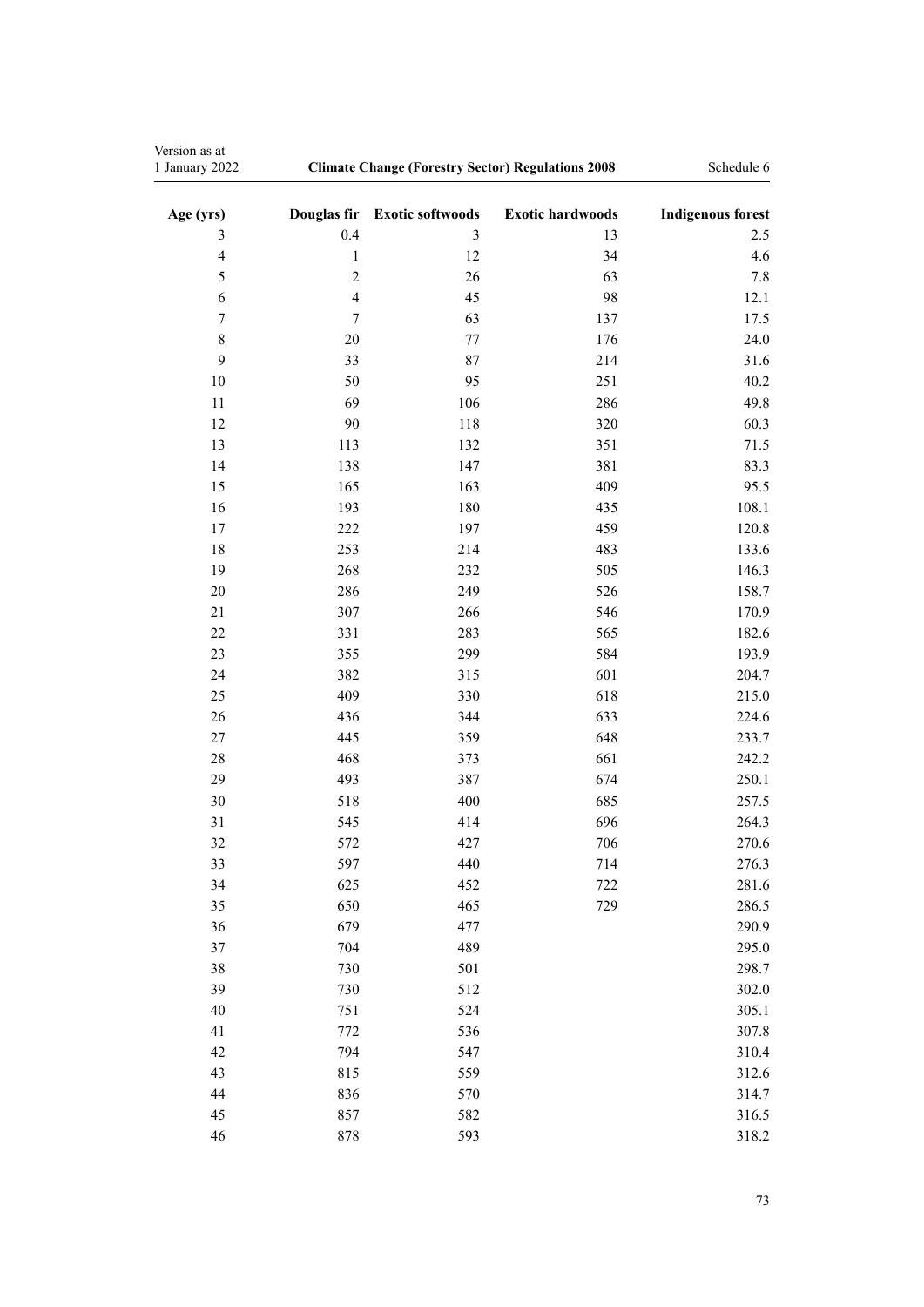| Schedule 6 | <b>Climate Change (Forestry Sector) Regulations 2008</b> | Version as at<br>1 January 2022 |                         |                          |
|------------|----------------------------------------------------------|---------------------------------|-------------------------|--------------------------|
| Age (yrs)  |                                                          | Douglas fir Exotic softwoods    | <b>Exotic hardwoods</b> | <b>Indigenous forest</b> |
| 47         | 898                                                      | 605                             |                         | 319.7                    |
| 48         | 918                                                      | 617                             |                         | 321.1                    |
| 49         | 938                                                      | 629                             |                         | 322.3                    |
| 50         | 957                                                      | 641                             |                         | 323.4                    |

Schedule 6 table 2: amended, on 1 January 2016, by [regulation 6\(1\)](http://legislation.govt.nz/pdflink.aspx?id=DLM6586521) of the Climate Change (Forestry Sector) Amendment Regulations 2015 (LI 2015/217).

Schedule 6 table 2: amended, on 19 June 2011, by [regulation 14\(1\)](http://legislation.govt.nz/pdflink.aspx?id=DLM3733360) of the Climate Change (Forestry Sector) Amendment Regulations 2011 (SR 2011/138).

Schedule 6 table 2: amended, on 1 October 2010, by [regulation 11](http://legislation.govt.nz/pdflink.aspx?id=DLM3048731) of the Climate Change (Forestry Sector) Amendment Regulations 2010 (SR 2010/183).

### **Table 3**

# **Carbon stock per hectare in above ground residual wood and below ground roots from cleared** *Pinus radiata* **by region**

## *(expressed as tonnes of carbon dioxide per hectare)*

| Age<br>(yrs)             | $\mathbf{A}\mathbf{k}$ | W/T              | <b>BOP</b>     | Gis            | <b>H/SNI</b>   | N/M            | C/W            | $\mathbf O$ | ${\bf S}$      |
|--------------------------|------------------------|------------------|----------------|----------------|----------------|----------------|----------------|-------------|----------------|
| $\theta$                 | 0.0                    | 0.0              | 0.0            | 0.0            | 0.0            | 0.0            | 0.0            | 0.0         | 0.0            |
| $\mathbf{1}$             | 0.5                    | 0.4              | 0.4            | 0.6            | 0.5            | 0.2            | 0.2            | 0.3         | 0.2            |
| $\sqrt{2}$               | 3                      | 3                | $\overline{2}$ | $\overline{4}$ | $\overline{3}$ | $\mathbf{1}$   | $\mathbf{1}$   | $\sqrt{2}$  | $\mathbf{1}$   |
| $\overline{\mathbf{3}}$  | $8\,$                  | $\boldsymbol{7}$ | 6              | 10             | 9              | $\overline{3}$ | $\overline{c}$ | 5           | $\mathfrak{Z}$ |
| $\overline{\mathcal{L}}$ | 29                     | 25               | 24             | 37             | 34             | 12             | 5              | 9           | 14             |
| 5                        | 48                     | 44               | 43             | 55             | 52             | 28             | 15             | 26          | 35             |
| 6                        | 69                     | 61               | 61             | 81             | 77             | 43             | 31             | 43          | 50             |
| $\overline{7}$           | 92                     | 82               | 82             | 108            | 104            | 57             | 44             | 57          | 68             |
| $\,$ $\,$                | 113                    | 99               | 103            | 134            | 130            | 71             | 56             | 72          | 88             |
| 9                        | 128                    | 112              | 121            | 155            | 150            | 89             | $71\,$         | 84          | 111            |
| 10                       | 133                    | 117              | 131            | 165            | 160            | 100            | 85             | 105         | 130            |
| 11                       | 140                    | 124              | 134            | 167            | 163            | 112            | 101            | 119         | 141            |
| 12                       | 150                    | 133              | 139            | 173            | 168            | 115            | 112            | 124         | 142            |
| 13                       | 161                    | 143              | 146            | 180            | 175            | 120            | 123            | 124         | 145            |
| 14                       | 173                    | 155              | 155            | 190            | 185            | 126            | 122            | 128         | 151            |
| 15                       | 186                    | 167              | 164            | 201            | 195            | 134            | 125            | 133         | 158            |
| 16                       | 199                    | 180              | 175            | 212            | 207            | 143            | 128            | 141         | 167            |
| 17                       | 213                    | 193              | 186            | 224            | 219            | 153            | 134            | 149         | 177            |
| 18                       | 227                    | 206              | 198            | 237            | 232            | 164            | 140            | 159         | 187            |
| 19                       | 241                    | 220              | 210            | 249            | 244            | 175            | 147            | 169         | 199            |
| 20                       | 254                    | 233              | 222            | 262            | 257            | 187            | 156            | 180         | 211            |
| 21                       | 268                    | 246              | 233            | 274            | 269            | 199            | 164            | 191         | 223            |
| 22                       | 281                    | 259              | 245            | 287            | 282            | 210            | 174            | 202         | 235            |
| 23                       | 293                    | 272              | 257            | 298            | 293            | 222            | 183            | 214         | 248            |
| 24                       | 305                    | 284              | 268            | 310            | 305            | 234            | 193            | 226         | 260            |
| 25                       | 317                    | 296              | 278            | 321            | 316            | 245            | 203            | 237         | 272            |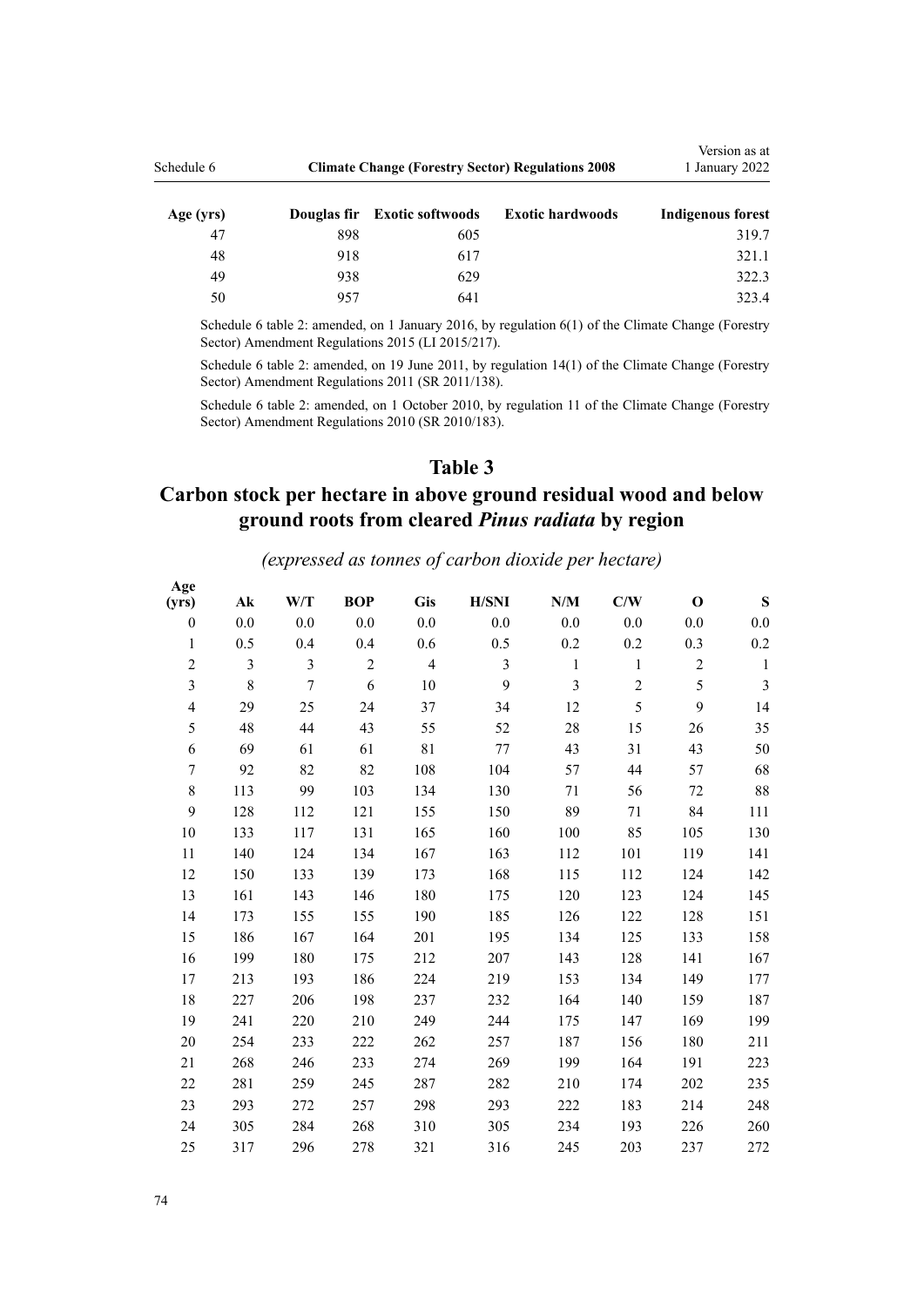| Version as at<br>1 January 2022 |               | <b>Climate Change (Forestry Sector) Regulations 2008</b> |            |            |              |     |     | Schedule 6  |     |
|---------------------------------|---------------|----------------------------------------------------------|------------|------------|--------------|-----|-----|-------------|-----|
| Age<br>(yrs)                    | $A\mathbf{k}$ | W/T                                                      | <b>BOP</b> | <b>Gis</b> | <b>H/SNI</b> | N/M | C/W | $\mathbf 0$ | S   |
| 26                              | 328           | 308                                                      | 289        | 331        | 327          | 257 | 213 | 249         | 284 |
| 27                              | 339           | 319                                                      | 299        | 342        | 337          | 268 | 223 | 260         | 296 |
| 28                              | 350           | 331                                                      | 310        | 352        | 348          | 280 | 233 | 272         | 308 |
| 29                              | 360           | 342                                                      | 320        | 363        | 358          | 291 | 243 | 283         | 319 |
| 30                              | 371           | 353                                                      | 330        | 373        | 369          | 302 | 253 | 295         | 331 |
| 31                              | 382           | 365                                                      | 340        | 384        | 379          | 314 | 264 | 307         | 344 |
| 32                              | 392           | 376                                                      | 351        | 394        | 390          | 326 | 276 | 319         | 356 |
| 33                              | 403           | 387                                                      | 361        | 405        | 401          | 338 | 287 | 332         | 369 |
| 34                              | 413           | 398                                                      | 371        | 415        | 411          | 349 | 298 | 343         | 381 |
| 35                              | 423           | 409                                                      | 380        | 425        | 421          | 361 | 308 | 355         | 393 |
| 36                              | 433           | 420                                                      | 390        | 435        | 431          | 372 | 319 | 367         | 405 |
| 37                              | 443           | 430                                                      | 399        | 445        | 441          | 383 | 330 | 379         | 417 |
| 38                              | 452           | 441                                                      | 409        | 455        | 452          | 393 | 340 | 390         | 429 |
| 39                              | 462           | 451                                                      | 418        | 465        | 462          | 404 | 351 | 402         | 440 |
| 40                              | 471           | 461                                                      | 427        | 475        | 472          | 414 | 361 | 413         | 452 |
| 41                              | 481           | 472                                                      | 436        | 485        | 482          | 425 | 371 | 424         | 464 |
| 42                              | 491           | 482                                                      | 445        | 495        | 492          | 435 | 381 | 436         | 475 |
| 43                              | 500           | 492                                                      | 454        | 505        | 503          | 445 | 391 | 447         | 487 |
| 44                              | 510           | 502                                                      | 463        | 516        | 513          | 455 | 401 | 458         | 498 |
| 45                              | 520           | 513                                                      | 472        | 526        | 524          | 465 | 410 | 469         | 510 |
| 46                              | 530           | 523                                                      | 481        | 537        | 535          | 475 | 420 | 480         | 521 |
| 47                              | 540           | 534                                                      | 491        | 548        | 546          | 485 | 429 | 491         | 533 |
| 48                              | 550           | 545                                                      | 500        | 559        | 557          | 495 | 438 | 502         | 545 |
| 49                              | 561           | 556                                                      | 510        | 571        | 568          | 504 | 447 | 513         | 557 |
| 50                              | 571           | 567                                                      | 519        | 583        | 580          | 514 | 457 | 525         | 569 |
|                                 |               |                                                          |            |            |              |     |     |             |     |

### **Key**

**Ak** means Auckland

**BOP** means Bay of Plenty

**C/W** means Canterbury/West Coast

**Gis** means Gisborne

**H/SNI** means Hawke's Bay/Southern North Island

**N/M** means Nelson/Marlborough

**O** means Otago

**S** means Southland

**W/T** means Waikato/Taupo

Schedule 6 table 3: amended, on 1 January 2013, by [regulation 13\(1\)](http://legislation.govt.nz/pdflink.aspx?id=DLM4918723) of the Climate Change (Forestry Sector) Amendment Regulations (No 2) 2012 (SR 2012/398).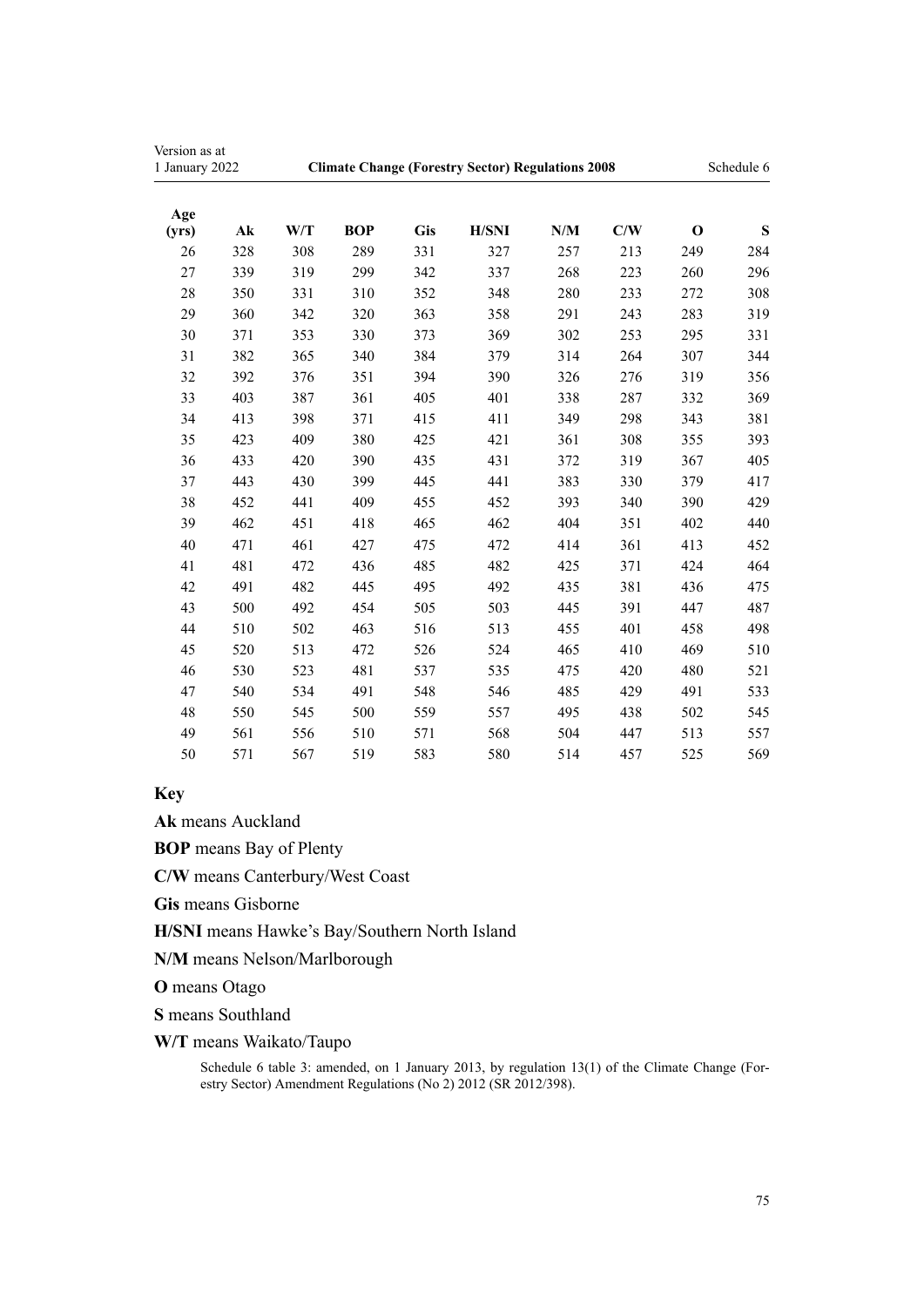### **Table 4**

## **Carbon stock per hectare in above ground residual wood and below ground roots from cleared Douglas fir, exotic softwoods, exotic hardwoods, and indigenous forest**

*(expressed as tonnes of carbon dioxide per hectare)*

| Age (yrs)               | <b>Douglas</b><br>fir | Exotic<br>softwoods     | Exotic<br>hardwoods     | <b>Indigenous</b><br>forest |
|-------------------------|-----------------------|-------------------------|-------------------------|-----------------------------|
| $\boldsymbol{0}$        | $\boldsymbol{0}$      | $0.0\,$                 | $0.0\,$                 | $\boldsymbol{0}$            |
| $\,1$                   | $0.1\,$               | 0.2                     | 0.1                     | $0.6\,$                     |
| $\sqrt{2}$              | 0.1                   | $\,1\,$                 | $\overline{\mathbf{3}}$ | $1.2\,$                     |
| $\overline{3}$          | 0.4                   | $\overline{\mathbf{3}}$ | 13                      | 2.5                         |
| $\overline{\mathbf{4}}$ | $1.1\,$               | 12                      | 34                      | 4.6                         |
| 5                       | 2.2                   | 26                      | 48                      | $7.8\,$                     |
| 6                       | $4.0\,$               | 41                      | 64                      | 12                          |
| $\boldsymbol{7}$        | 6.5                   | 52                      | 83                      | 18                          |
| $\,8\,$                 | $20\,$                | 64                      | 101                     | 24                          |
| 9                       | 33                    | 73                      | 119                     | 32                          |
| 10                      | 41                    | 80                      | 136                     | 33                          |
| 11                      | 50                    | 83                      | 152                     | 36                          |
| 12                      | 59                    | 86                      | 166                     | 39                          |
| 13                      | 69                    | 90                      | 178                     | 43                          |
| 14                      | 79                    | 94                      | 190                     | 48                          |
| 15                      | 90                    | 99                      | 200                     | 52                          |
| 16                      | 102                   | 104                     | 210                     | 57                          |
| 17                      | 114                   | 110                     | 219                     | 62                          |
| 18                      | 126                   | 116                     | 227                     | 67                          |
| 19                      | 161                   | 122                     | 234                     | 88                          |
| 20                      | 164                   | 128                     | 242                     | 91                          |
| 21                      | 169                   | 134                     | 248                     | 94                          |
| 22                      | 176                   | 140                     | 255                     | 97                          |
| 23                      | 183                   | 146                     | 262                     | 100                         |
| 24                      | 192                   | 152                     | 268                     | 103                         |
| 25                      | 202                   | 157                     | 274                     | 106                         |
| 26                      | 211                   | 163                     | 280                     | 109                         |
| 27                      | 223                   | 168                     | 285                     | 117                         |
| 28                      | 229                   | 174                     | 290                     | 119                         |
| 29                      | 238                   | 179                     | 295                     | 121                         |
| 30                      | 247                   | 184                     | 299                     | 123                         |
| 31                      | 257                   | 190                     | 303                     | 124                         |
| 32                      | 267                   | 196                     | 307                     | 126                         |
| 33                      | 276                   | $202\,$                 | 311                     | 128                         |
| 34                      | 287                   | 208                     | 314                     | 129                         |
| 35                      | 297                   | 213                     | 317                     | 131                         |
| 36                      | 309                   | 219                     |                         | 132                         |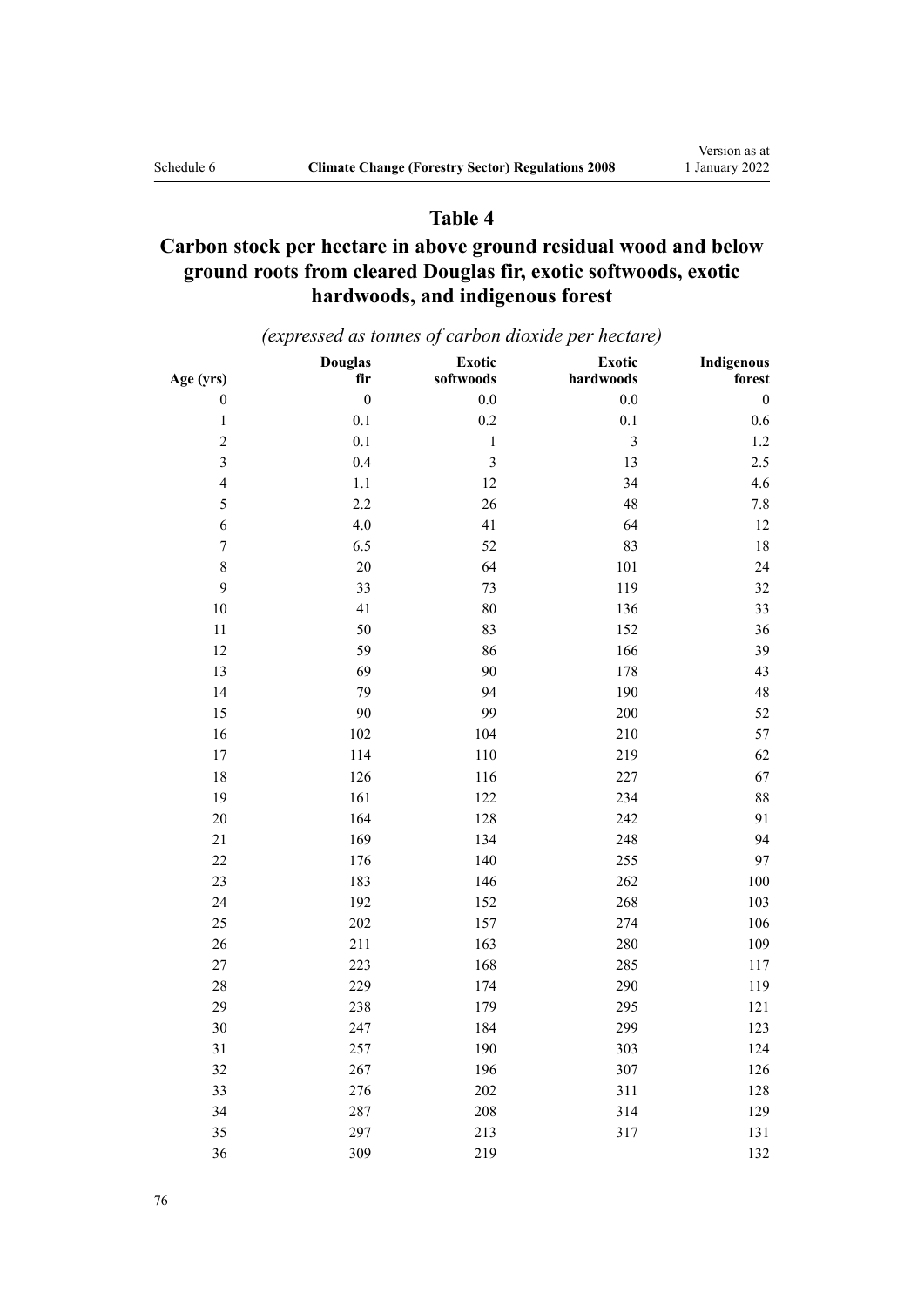| Version as at<br>1 January 2022 | <b>Climate Change (Forestry Sector) Regulations 2008</b> | Schedule 6                 |                     |                      |
|---------------------------------|----------------------------------------------------------|----------------------------|---------------------|----------------------|
| Age (yrs)                       | <b>Douglas</b><br>fir                                    | <b>Exotic</b><br>softwoods | Exotic<br>hardwoods | Indigenous<br>forest |
| 37                              | 318                                                      | 224                        |                     | 133                  |
| 38                              | 329                                                      | 230                        |                     | 135                  |
| 39                              | 338                                                      | 235                        |                     | 140                  |
| 40                              | 346                                                      | 240                        |                     | 140                  |
| 41                              | 353                                                      | 246                        |                     | 141                  |
| 42                              | 361                                                      | 251                        |                     | 141                  |
| 43                              | 369                                                      | 256                        |                     | 142                  |
| 44                              | 377                                                      | 262                        |                     | 142                  |
| 45                              | 386                                                      | 267                        |                     | 142                  |
| 46                              | 394                                                      | 273                        |                     | 143                  |
| 47                              | 402                                                      | 278                        |                     | 143                  |
| 48                              | 410                                                      | 284                        |                     | 143                  |
| 49                              | 418                                                      | 289                        |                     | 144                  |
| 50                              | 426                                                      | 295                        |                     | 144                  |

Schedule 6 table 4: substituted, on 19 June 2011, by [regulation 14\(2\)](http://legislation.govt.nz/pdflink.aspx?id=DLM3733360) of the Climate Change (Forestry Sector) Amendment Regulations 2011 (SR 2011/138).

Schedule 6 table 4: amended, on 1 January 2016, by [regulation 6\(2\)](http://legislation.govt.nz/pdflink.aspx?id=DLM6586521) of the Climate Change (Forestry Sector) Amendment Regulations 2015 (LI 2015/217).

Schedule 6 table 4: amended, on 1 January 2013, by [regulation 13\(2\)](http://legislation.govt.nz/pdflink.aspx?id=DLM4918723) of the Climate Change (Forestry Sector) Amendment Regulations (No 2) 2012 (SR 2012/398).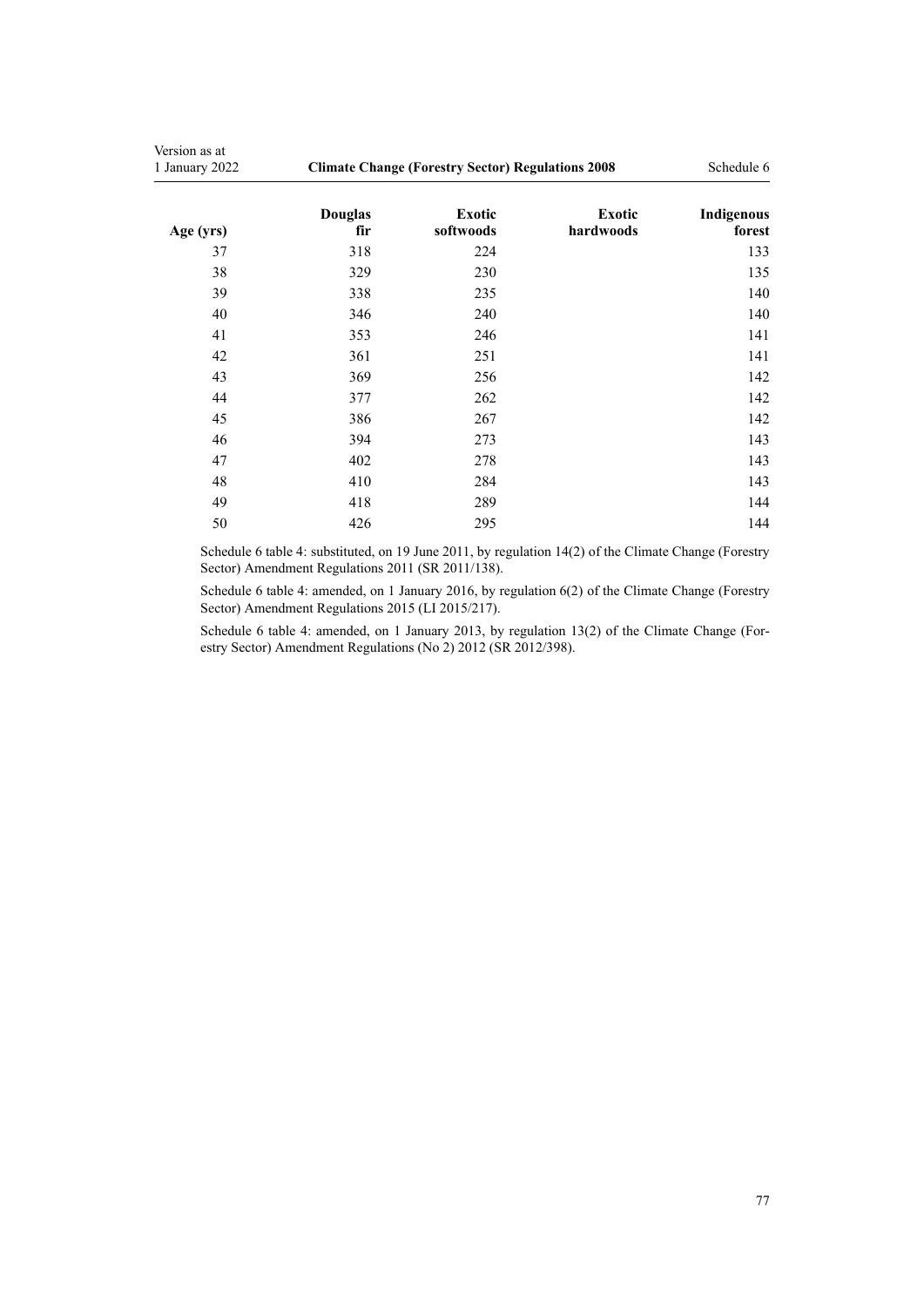## **Schedule 7 Forest species that are tree weeds**

[r 23](#page-50-0)

Schedule 7: added, on 2 July 2010, by [regulation 12](http://legislation.govt.nz/pdflink.aspx?id=DLM3048705) of the Climate Change (Forestry Sector) Amendment Regulations 2010 (SR 2010/183).

Alder species (*Alnus* spp) Ash (*Fraxinus excelsior*) Birch species *(Betula* spp): Hairy/White birch (*B. pubescens*) Silver birch (*B. pendula*) Cedar species (*Cedrus* spp): Atlas cedar (*C. atlantica*) Deodar cedar (*C. deodara*) Douglas fir (*Pseudotsuga menziesii*) Larch species (*Larix* spp): European larch (*L. decidua*) Japanese larch (*L. kaempferi*) Lawson's cypress (*Chamaecyparis lawsoniana*) Leyland cypress (*Cupressocyparis leylandii*) Pine species (*Pinus* spp): Big cone pine (*P. coulteri*) Bishop pine (*P. muricata*) Contorta or lodgepole pine (*P. contorta*) Corsican pine (*P. nigra*) Dwarf mountain pine (*P. mugo*) Maritime pine (*P. pinaster*) Mexican weeping pine (*P. patula*) Mountain pine (*P. uncinata*) Ponderosa pine (*P. ponderosa*) Radiata pine (*P. radiata*) Scots pine (*P. sylvestris*) Western white pine (*P. monticola*) Poplar species (*Populus* spp) Redwood (*Sequoia sempervirens*) Rowan (*Sorbus aucuparia*)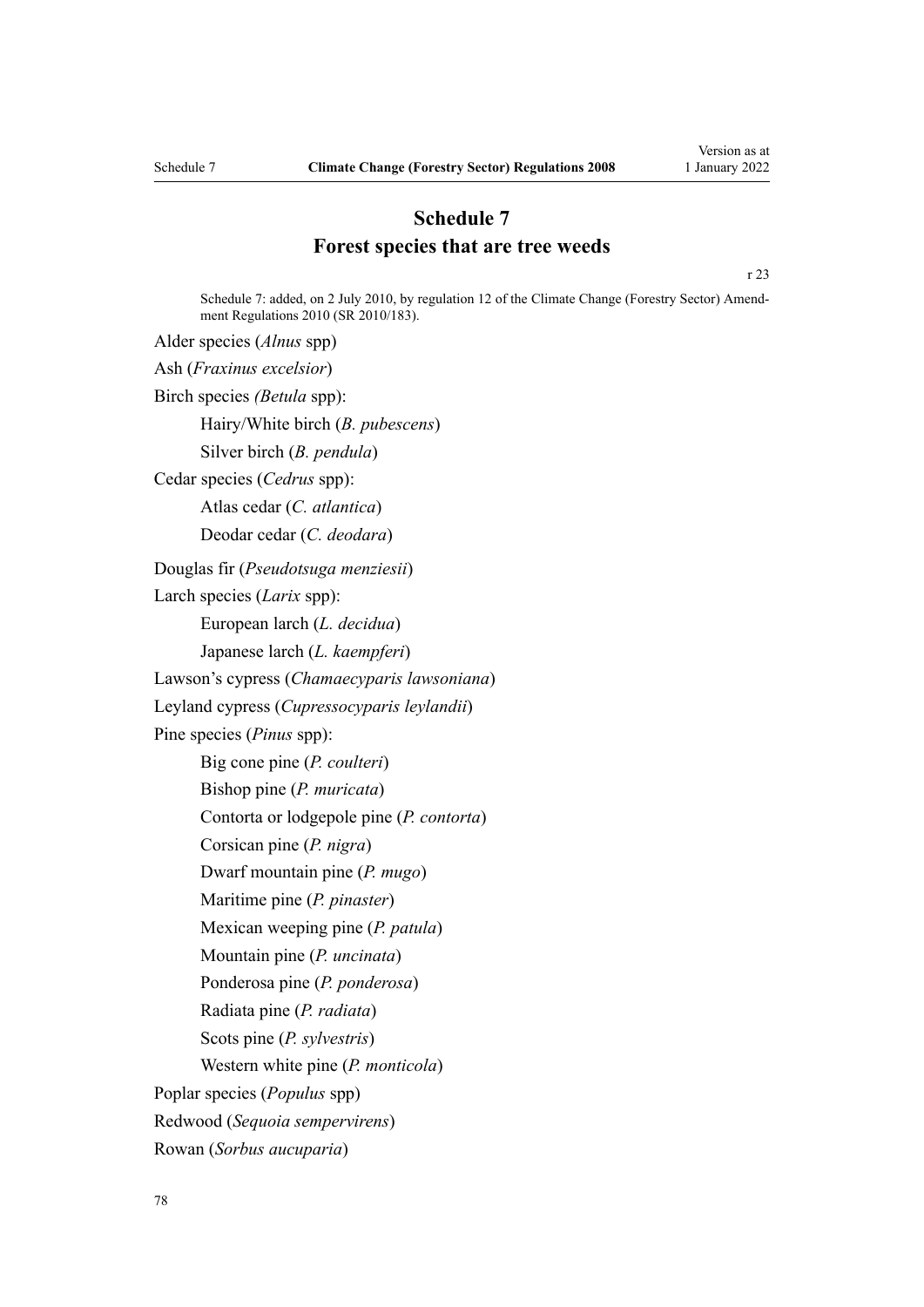Version as at<br>1 January 2022

Sierra redwood (*Sequoiadendron giganteum*) Sycamore (*Acer pseudoplatanus*) Western hemlock (*Tsuga heterophylla*) Western red cedar (*Thuja plicata*) Wild cherry or gean (*Prunus avium*) Willow species (*Salix* spp): Crack willow (*S. fragilis*) Grey willow (*S. cinerea*)

> Rebecca Kitteridge, Clerk of the Executive Council.

Issued under the authority of the [Legislation Act 2019](http://legislation.govt.nz/pdflink.aspx?id=DLM7298104). Date of notification in *Gazette*: 2 October 2008.